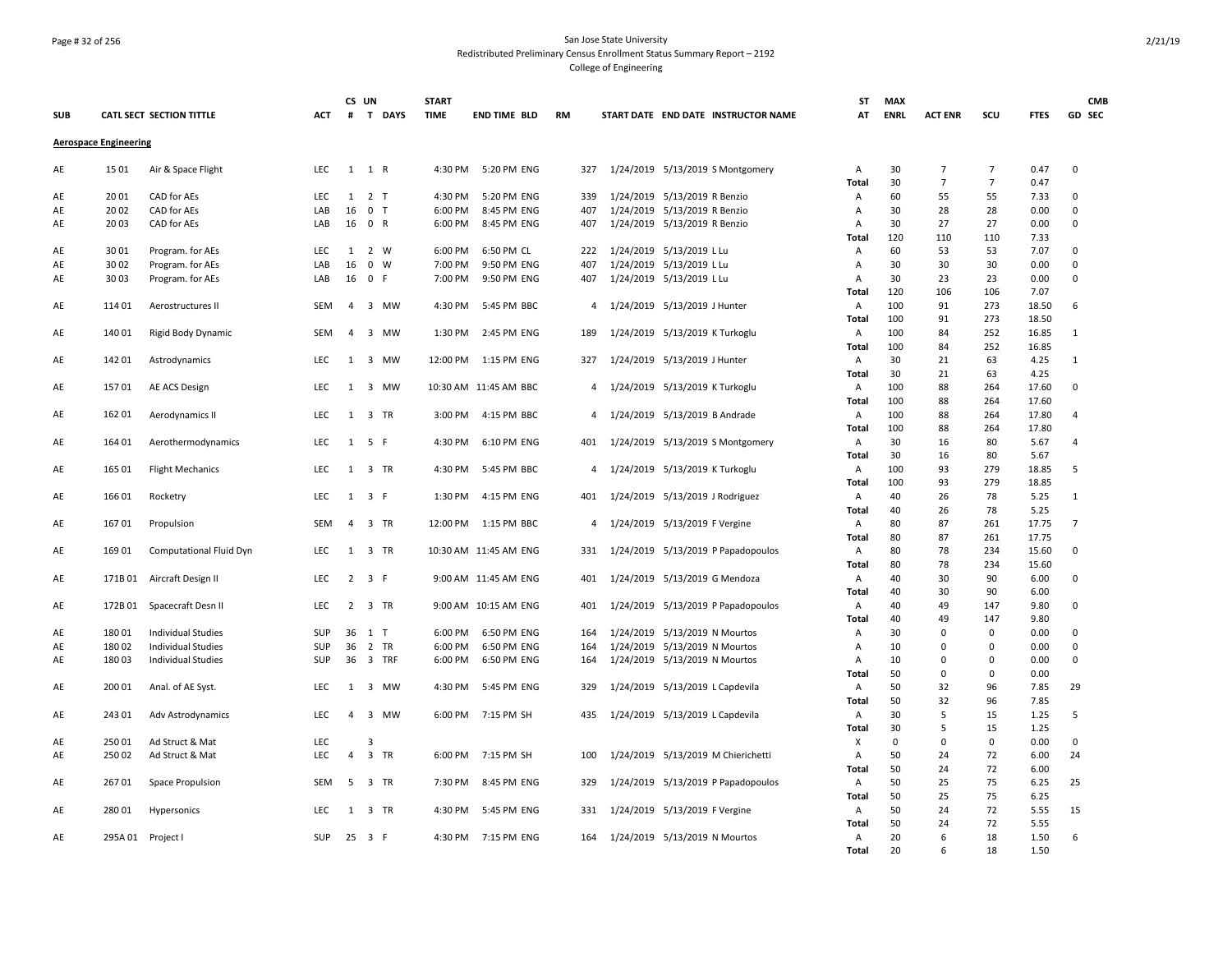## Page # 33 of 256 San Jose State University Redistributed Preliminary Census Enrollment Status Summary Report – 2192 College of Engineering

|            |                                      |            | CS UN |             | <b>START</b> |                     |           |     |                               |                                     | SΤ    | <b>MAX</b>  |                |      |             | <b>CMB</b>    |
|------------|--------------------------------------|------------|-------|-------------|--------------|---------------------|-----------|-----|-------------------------------|-------------------------------------|-------|-------------|----------------|------|-------------|---------------|
| <b>SUB</b> | CATL SECT SECTION TITTLE             | ACT        |       | <b>DAYS</b> | <b>TIME</b>  | <b>END TIME BLD</b> | <b>RM</b> |     |                               | START DATE END DATE INSTRUCTOR NAME | AT    | <b>ENRL</b> | <b>ACT ENR</b> | scu  | <b>FTES</b> | <b>GD SEC</b> |
| AE         | 295B 01 Project II                   | SUP        |       | 25 3 F      | 4:30 PM      | 7:15 PM ENG         |           | 164 |                               | 1/24/2019 5/13/2019 N Mourtos       |       | 20          |                | 24   | 2.00        | - 8           |
|            |                                      |            |       |             |              |                     |           |     |                               |                                     | Total | 20          |                | 24   | 2.00        |               |
| AE         | 29801<br>Spec Proj in Aerospace Engr | <b>SUP</b> |       | 25 3 MWF    | 8:00 AM      | 8:50 AM ENG         |           | 164 | 1/24/2019 5/13/2019 N Mourtos |                                     |       | 20          |                |      | 0.70        |               |
|            |                                      |            |       |             |              |                     |           |     |                               |                                     | Total | 20          |                |      | 0.70        |               |
|            |                                      |            |       |             |              |                     |           |     |                               | <b>Aerospace Engineering Total</b>  |       | 1450        | 1101           | 2889 | 199.88      |               |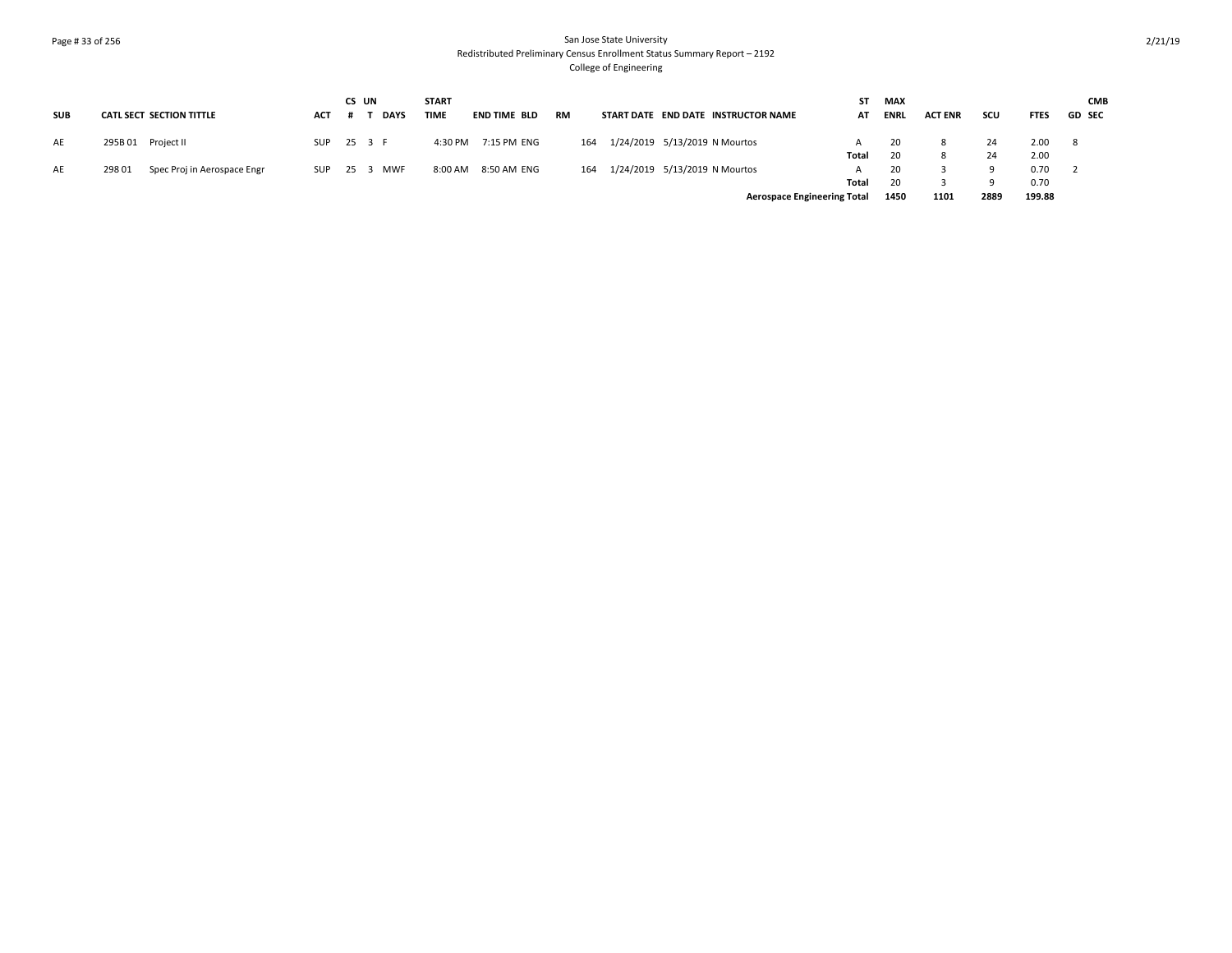### Page # 34 of 256 San Jose State University Redistributed Preliminary Census Enrollment Status Summary Report – 2192 College of Engineering

|                 |         |                           |            | CS UN          |                     |          | <b>START</b> |                      |           |     |                               |                                     | <b>ST</b>         | <b>MAX</b>        |                  |                   |               | <b>CMB</b>    |
|-----------------|---------|---------------------------|------------|----------------|---------------------|----------|--------------|----------------------|-----------|-----|-------------------------------|-------------------------------------|-------------------|-------------------|------------------|-------------------|---------------|---------------|
| <b>SUB</b>      |         | CATL SECT SECTION TITTLE  | <b>ACT</b> | #              |                     | T DAYS   | <b>TIME</b>  | <b>END TIME BLD</b>  | <b>RM</b> |     |                               | START DATE END DATE INSTRUCTOR NAME | AT                | <b>ENRL</b>       | <b>ACT ENR</b>   | SCU               | <b>FTES</b>   | <b>GD SEC</b> |
| <b>Aviation</b> |         |                           |            |                |                     |          |              |                      |           |     |                               |                                     |                   |                   |                  |                   |               |               |
| <b>AVIA</b>     | 201     | Intro to Aviation         | SEM        | 4              |                     | 3 MW     | 7:30 AM      | 8:45 AM IS           |           | 216 | 1/24/2019 5/13/2019 V Collom  |                                     | Α                 | 50                | 29               | 87                | 5.80          | 0             |
| <b>AVIA</b>     | 301     | Intro Private Flt         | <b>SUP</b> |                |                     | 23 2 TBA |              | IS                   |           | 133 | 1/24/2019 5/13/2019 T Spence  |                                     | <b>Total</b><br>Α | 50<br>30          | 29<br>21         | 87<br>42          | 5.80<br>2.83  | 1             |
|                 |         |                           |            |                |                     |          |              |                      |           |     |                               |                                     | <b>Total</b>      | 30                | 21               | 42                | 2.83          |               |
| <b>AVIA</b>     | 3101    | Aircrft Theor & Dsgn      | <b>LEC</b> | $\overline{2}$ | 3 <sub>1</sub>      |          | 12:00 PM     | 1:45 PM IS           |           | 216 | 1/24/2019 5/13/2019 D Romano  |                                     | А                 | 60                | 65               | 130               | 13.00         | 0             |
| <b>AVIA</b>     | 31 11   | Aircrft Theor & Dsgn      | LAB        | 16             | 0 R                 |          | 12:00 PM     | 2:45 PM RHV          |           | 135 | 1/24/2019 5/13/2019 D Romano  |                                     | А                 | 20                | 26               | 26                | 0.00          | 0             |
| <b>AVIA</b>     | 31 12   | Aircrft Theor & Dsgn      | LAB        | 16             | 0 <sub>T</sub>      |          | 3:00 PM      | 5:45 PM RHV          |           | 135 | 1/24/2019 5/13/2019 D Romano  |                                     | Α                 | 20                | 25               | 25                | 0.00          | 0             |
| <b>AVIA</b>     | 31 13   | Aircrft Theor & Dsgn      | LAB        | 16 0 R         |                     |          | 3:00 PM      | 5:45 PM RHV          |           | 120 | 1/24/2019 5/13/2019 D Romano  |                                     | A                 | 20                | 14               | 14                | 0.00          | $\Omega$      |
|                 |         |                           |            |                |                     |          |              |                      |           |     |                               |                                     | Total             | 120               | 130              | 195               | 13.00         |               |
| AVIA            | 4301    | Propul Theory             | <b>LEC</b> | $\overline{2}$ | 3 M                 |          | 6:00 PM      | 7:45 PM RHV          |           | 135 | 1/24/2019 5/13/2019 D Neal    |                                     | Α                 | 44                | 52               | 104               | 10.40         | 0             |
| AVIA            | 43 11   | Propul Theory             | LAB        | 16             | $0 \quad W$         |          | 6:00 PM      | 8:45 PM RHV          |           | 120 | 1/24/2019 5/13/2019 D Neal    |                                     | Α                 | 22                | 25               | 25                | 0.00          | $\mathbf 0$   |
| AVIA            | 43 12   | Propul Theory             | LAB        | 16             | $0 \quad W$         |          |              | 9:00 AM 11:45 AM RHV |           | 120 | 1/24/2019 5/13/2019 D Neal    |                                     | А                 | 22                | 27               | 27                | 0.00          | 0             |
|                 |         |                           |            |                |                     |          |              |                      |           |     |                               |                                     | Total             | 88                | 104              | 156               | 10.40         |               |
| <b>AVIA</b>     | 62 01   | Instru Flight Tech        | LEC        | 2              |                     | 3 MW     | 9:00 AM      | 9:50 AM IS           |           | 133 | 1/24/2019 5/13/2019 T Spence  |                                     | Α                 | 40                | 19               | 38                | 3.80          | 0             |
| <b>AVIA</b>     | 62 11   | Instru Flight Tech        | LAB        | 16             | $\mathbf 0$         | W        | 12:00 PM     | 2:45 PM IS           |           | 133 | 1/24/2019 5/13/2019 T Spence  |                                     | А                 | 40                | 19               | 19                | 0.00          | $\Omega$      |
|                 |         |                           |            |                |                     |          |              |                      |           |     |                               |                                     | Total             | 80                | 38               | 57                | 3.80          |               |
| AVIA            | 63 01   | <b>Instrument Flight</b>  | <b>SUP</b> |                |                     | 23 2 TBA |              | IS                   |           | 133 | 1/24/2019 5/13/2019 T Spence  |                                     | Α                 | 30                | $\overline{2}$   | 4                 | 0.27          | 0             |
|                 |         |                           |            |                |                     |          |              |                      |           |     |                               |                                     | Total             | 30                | $\overline{2}$   | 4                 | 0.27          |               |
| AVIA            | 7301    | Air Traffic Control       | <b>LEC</b> | $\overline{2}$ | 3 W                 |          | 6:00 PM      | 8:45 PM IS           |           | 216 |                               | 1/24/2019 5/13/2019 J Acuna-Zamora  | Α                 | 50                | 53               | 159               | 10.60         | 0             |
|                 |         |                           |            |                |                     |          |              |                      |           |     |                               |                                     | Total             | 50                | 53               | 159               | 10.60         |               |
| <b>AVIA</b>     | 7801    | Intro Avia Mgmt           | <b>LEC</b> | $\overline{2}$ |                     | 3 MW     | 3:00 PM      | 4:15 PM ENG          |           | 303 | 1/24/2019 5/13/2019 F Favaro  |                                     | Α                 | 40                | 43               | 129               | 8.60          | 0             |
|                 |         |                           |            |                |                     |          |              |                      |           |     |                               |                                     | <b>Total</b>      | 40                | 43               | 129               | 8.60          |               |
| AVIA            | 11001   | Avia Meteorology          | LEC        | $\overline{2}$ | 3 R                 |          | 4:30 PM      | 7:15 PM IS           |           | 216 |                               | 1/24/2019 5/13/2019 R Van Wagenen   | Α                 | 50                | 54               | 162               | 10.80         | 0             |
|                 |         |                           |            |                |                     |          |              |                      |           |     |                               |                                     | Total             | 50                | 54               | 162               | 10.80         |               |
| AVIA            | 11201   | Prof Comm Pilot           | <b>LEC</b> | $\overline{2}$ |                     | 3 MW     |              | 10:30 AM 11:45 AM IS |           | 216 | 1/24/2019 5/13/2019 T Spence  |                                     | Α                 | 40                | 25               | 75                | 5.00          | 0             |
|                 |         |                           |            |                |                     |          |              |                      |           |     |                               |                                     | Total             | 40                | 25               | 75                | 5.00          |               |
| <b>AVIA</b>     | 11301   | Comm Prof Flight          | <b>SUP</b> |                |                     | 23 2 TBA |              |                      |           |     | 1/24/2019 5/13/2019 T Spence  |                                     | А                 | 30                | 6                | 12                | 0.80          | 0             |
|                 | 12801   |                           | LEC        |                |                     |          |              |                      |           |     |                               |                                     | Total             | 30<br>$\mathbf 0$ | 6<br>$\mathbf 0$ | 12<br>$\mathbf 0$ | 0.80          | $\mathbf 0$   |
| AVIA            |         | Avia Safe & Security      | LEC        | $\overline{2}$ | 3<br>3 TR           |          |              | 8:45 AM IS           |           |     |                               |                                     | x                 | 50                |                  | 150               | 0.00<br>10.00 | $\mathbf 0$   |
| <b>AVIA</b>     | 12802   | Avia Safe & Security      |            |                |                     |          | 7:30 AM      |                      |           | 216 | 1/24/2019 5/13/2019 D Neal    |                                     | А<br>Total        | 50                | 50<br>50         | 150               | 10.00         |               |
| AVIA            | 15001   | Unman Aerial Syst         | LEC.       | 2              | 3 TR                |          |              | 9:00 AM 10:15 AM IS  |           | 133 | 1/24/2019 5/13/2019 F Favaro  |                                     | А                 | 30                | 20               | 60                | 4.00          | 0             |
|                 |         |                           |            |                |                     |          |              |                      |           |     |                               |                                     | Total             | 30                | 20               | 60                | 4.00          |               |
| <b>AVIA</b>     | 17301   | Aviation Law              | <b>LEC</b> |                | $2 \quad 3 \quad T$ |          | 6:00 PM      | 8:45 PM IS           |           | 216 | 1/24/2019 5/13/2019 M Dworkin |                                     | Α                 | 50                | 35               | 105               | 7.00          | 0             |
|                 |         |                           |            |                |                     |          |              |                      |           |     |                               |                                     | Total             | 50                | 35               | 105               | 7.00          |               |
| AVIA            | 17601   | Airline Ops & Mgmt        | LEC        |                |                     | 2 3 MW   | 1:30 PM      | 2:45 PM IS           |           | 216 | 1/24/2019 5/13/2019 W Wei     |                                     | Α                 | 50                | 55               | 165               | 11.00         | $\Omega$      |
|                 |         |                           |            |                |                     |          |              |                      |           |     |                               |                                     | Total             | 50                | 55               | 165               | 11.00         |               |
| AVIA            | 17901   | Adv Airport Plnng         | LEC        |                | 3                   |          |              |                      |           |     |                               |                                     | Χ                 | $\mathbf 0$       | 0                | 0                 | 0.00          | 0             |
| AVIA            | 17902   | Adv Airport Plnng         | LEC        | $\overline{2}$ | 3 F                 |          | 12:00 PM     | 2:45 PM IS           |           | 133 | 1/24/2019 5/13/2019 W Wei     |                                     | Α                 | 30                | 16               | 48                | 3.20          | 0             |
|                 |         |                           |            |                |                     |          |              |                      |           |     |                               |                                     | Total             | 30                | 16               | 48                | 3.20          |               |
| <b>AVIA</b>     | 18001   | <b>Individual Studies</b> | <b>SUP</b> | 36             |                     | 3 TBA    |              |                      |           |     | 1/24/2019 5/13/2019 F Barez   |                                     | A                 | 20                | 1                | 3                 | 0.20          | $\Omega$      |
| AVIA            | 180H 01 | <b>Individual Studies</b> | SUP        | 36             |                     | 1 TBA    |              |                      |           |     | 1/24/2019 5/13/2019 F Barez   |                                     | Α                 | 20                | 4                | $\overline{4}$    | 0.27          | $\mathbf 0$   |
| AVIA            | 180H 02 | <b>Individual Studies</b> | SUP        | 36             |                     | 2 TBA    |              |                      |           |     | 1/24/2019 5/13/2019 F Barez   |                                     | Α                 | 20                | 5                | 10                | 0.67          | 0             |
|                 |         |                           |            |                |                     |          |              |                      |           |     |                               |                                     | Total             | 60                | 10               | 17                | 1.13          |               |
| AVIA            | 19001   | Senior Capstone           | LEC.       | $\overline{2}$ | 3 M                 |          | 3:00 PM      | 5:45 PM IS           |           | 133 | 1/24/2019 5/13/2019 W Wei     |                                     | А                 | 20                | 17               | 51                | 3.40          | 0             |
|                 |         |                           |            |                |                     |          |              |                      |           |     |                               |                                     | Total             | 20                | 17               | 51                | 3.40          |               |
| <b>AVIA</b>     | 19301   | Aerodynamics              | LEC        | 2              | 3 TR                |          |              | 12:00 PM 12:50 PM IS |           | 133 | 1/24/2019 5/13/2019 P Kutler  |                                     | А                 | 22                | 8                | 16                | 1.60          | 0             |
| <b>AVIA</b>     | 193 11  | Aerodynamics              | LAB        | 16             | 0 R                 |          | 1:00 PM      | 3:45 PM IS           |           | 133 | 1/24/2019 5/13/2019 P Kutler  |                                     | A                 | 22                | 8                | 8                 | 0.00          | $\Omega$      |
|                 |         |                           |            |                |                     |          |              |                      |           |     |                               |                                     | Total             | 44                | 16               | 24                | 1.60          |               |
| AVIA            | 194 01  | Pilot Avion & GA Systems  | <b>LEC</b> | 2              | 3 W                 |          | 3:00 PM      | 5:45 PM RHV          |           | 135 | 1/24/2019 5/13/2019 D Neal    |                                     | А                 | 40                | 43               | 129               | 8.60          | 0             |
|                 |         |                           |            |                |                     |          |              |                      |           |     |                               |                                     | Total             | 40                | 43               | 129               | 8.60          |               |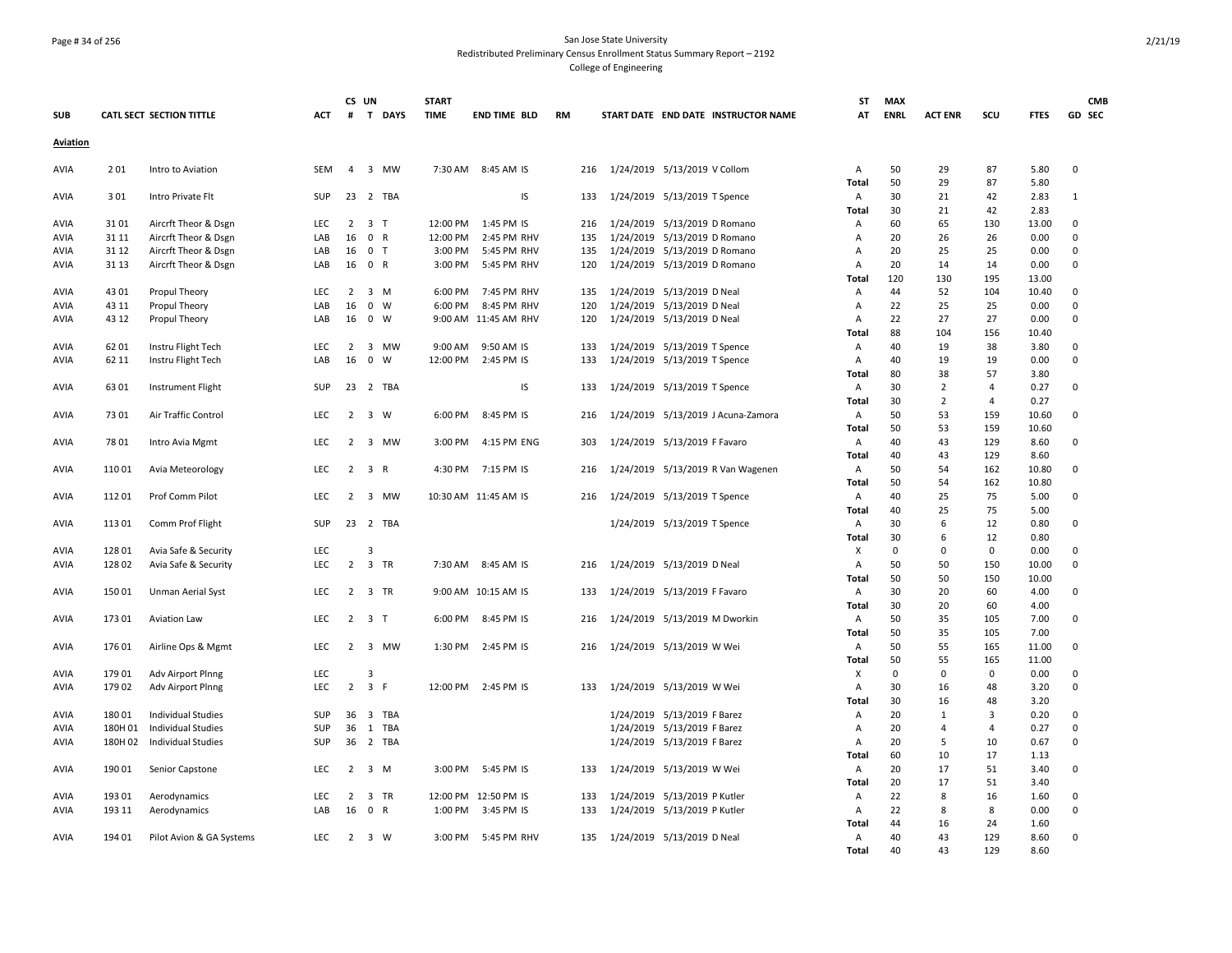# Page # 35 of 256 San Jose State University Redistributed Preliminary Census Enrollment Status Summary Report – 2192 College of Engineering

|             |        |                                 |            | CS UN |          |             | <b>START</b> |                     |           |     |                                     | SΤ                    | <b>MAX</b>  |                |      |             | <b>CMB</b>    |
|-------------|--------|---------------------------------|------------|-------|----------|-------------|--------------|---------------------|-----------|-----|-------------------------------------|-----------------------|-------------|----------------|------|-------------|---------------|
| <b>SUB</b>  |        | <b>CATL SECT SECTION TITTLE</b> | ACT        |       |          | <b>DAYS</b> | <b>TIME</b>  | END TIME BLD        | <b>RM</b> |     | START DATE END DATE INSTRUCTOR NAME | АТ                    | <b>ENRL</b> | <b>ACT ENR</b> | scu  | <b>FTES</b> | <b>GD SEC</b> |
| <b>AVIA</b> | 195 01 | Intern Avia Indust              | <b>SUP</b> |       | 36 3 TBA |             |              |                     |           |     | 1/24/2019 5/13/2019 F Barez         |                       | 20          |                | 18   | 1.20        | $\mathbf 0$   |
| AVIA        | 195 02 | Intern Avia Indust              | <b>SUP</b> |       | 36 2 TBA |             |              |                     |           |     | 1/24/2019 5/13/2019                 |                       | 20          |                |      | 0.00        | $\mathbf 0$   |
|             |        |                                 |            |       |          |             |              |                     |           |     |                                     | Total                 | 40          |                | 18   | 1.20        |               |
| <b>AVIA</b> |        | 199A 01 Special Topic Avia Mgmt | SEM 5 3 F  |       |          |             |              | 7:30 AM 10:15 AM IS |           | 216 | 1/24/2019 5/13/2019 V Collom        |                       | 30          | 28             | 84   | 5.60        | $\mathbf{0}$  |
|             |        |                                 |            |       |          |             |              |                     |           |     |                                     | Total                 | 30          | 28             | 84   | 5.60        |               |
|             |        |                                 |            |       |          |             |              |                     |           |     |                                     | <b>Aviation Total</b> | 1052        | 801            | 1929 | 128.63      |               |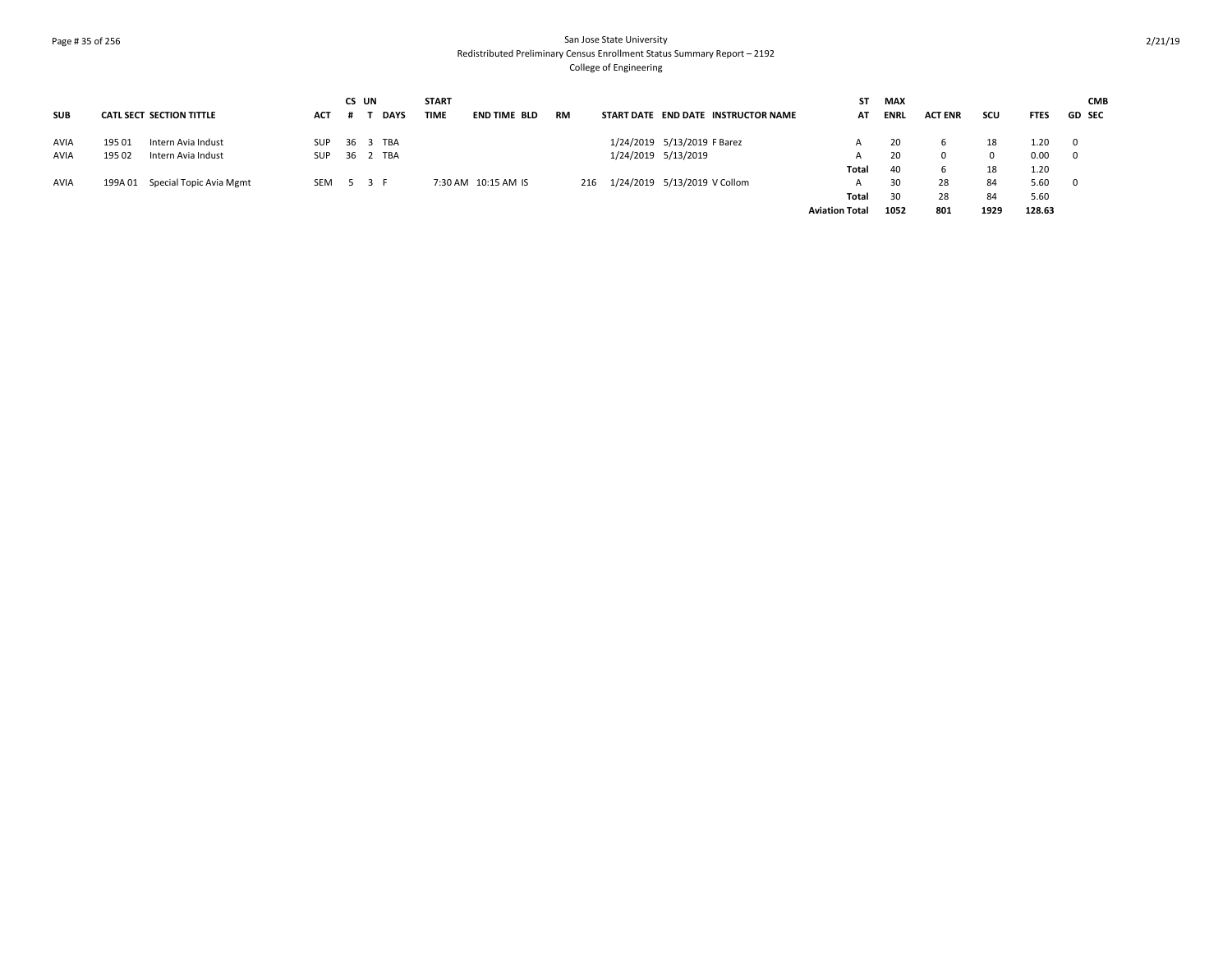### Page # 36 of 256 San Jose State University Redistributed Preliminary Census Enrollment Status Summary Report – 2192 College of Engineering

|             |                               |                                       |            | CS UN          |                                      | <b>START</b> |                      |           |                     |                                          | ST    | <b>MAX</b>  |                |                |             | <b>CMB</b>                     |  |
|-------------|-------------------------------|---------------------------------------|------------|----------------|--------------------------------------|--------------|----------------------|-----------|---------------------|------------------------------------------|-------|-------------|----------------|----------------|-------------|--------------------------------|--|
| <b>SUB</b>  |                               | CATL SECT SECTION TITTLE              | <b>ACT</b> | #              | T DAYS                               | <b>TIME</b>  | <b>END TIME BLD</b>  | <b>RM</b> |                     | START DATE END DATE INSTRUCTOR NAME      | АТ    | <b>ENRL</b> | <b>ACT ENR</b> | SCU            | <b>FTES</b> | GD SEC                         |  |
|             | <b>Biomedical Engineering</b> |                                       |            |                |                                      |              |                      |           |                     |                                          |       |             |                |                |             |                                |  |
| <b>BME</b>  | 115 01                        | <b>Fndtns Biomed Engr</b>             | <b>LEC</b> | $\overline{4}$ | 4 TR                                 | 3:00 PM      | 4:15 PM CL           | 222       |                     | 1/24/2019 5/13/2019 F Erogbogbo          | A     | 45          | 21             | 63             | 6.20        | 9                              |  |
| <b>BME</b>  | 115 02                        | <b>Fndtns Biomed Engr</b>             | LAB        | 16             | $\mathbf 0$<br>-F                    | 1:30 PM      | 4:30 PM ENG          | 233C      | 1/24/2019 5/13/2019 |                                          | Α     | 16          | 0              | $\mathbf 0$    | 0.00        | $\Omega$                       |  |
| <b>BME</b>  | 115 03                        | <b>Fndtns Biomed Engr</b>             | LAB        | 16             | $\mathbf 0$<br>W                     | 6:00 PM      | 8:45 PM ENG          | 233C      |                     | 1/24/2019 5/13/2019 D Serna              | A     | 15          | 14             | 14             | 0.00        | $\overline{7}$                 |  |
| <b>BME</b>  | 115 04                        | <b>Fndtns Biomed Engr</b>             | LAB        |                | $\Omega$                             |              |                      |           |                     |                                          | X     | $\mathbf 0$ | $\Omega$       | $\Omega$       | 0.00        | $\Omega$                       |  |
| BME         | 115 05                        | <b>Fndtns Biomed Engr</b>             | LAB        |                | 16 0 T                               |              | 9:00 AM 11:45 AM ENG | 233C      |                     | 1/24/2019 5/13/2019 P Chhibber           | Α     | 15          | $\overline{7}$ | $\overline{7}$ | 0.00        | $\overline{2}$                 |  |
|             |                               |                                       |            |                |                                      |              |                      |           |                     |                                          | Total | 91          | 42             | 84             | 6.20        |                                |  |
| BME         | 11701                         | <b>Biotransport Phen</b>              | <b>LEC</b> | 2              | 3 TR                                 | 1:30 PM      | 2:45 PM CL           | 222       |                     | 1/24/2019 5/13/2019 M Simon              | A     | 80          | 63             | 189            | 12.90       | 6                              |  |
|             |                               |                                       |            |                |                                      |              |                      |           |                     |                                          | Total | 80          | 63             | 189            | 12.90       |                                |  |
| <b>BME</b>  | 16701                         | Intro Eng Biomecha                    | SEM        |                | 4 3 TR                               | 4:30 PM      | 5:45 PM CL           | 226       |                     | 1/24/2019 5/13/2019 M Leineweber         | Α     | $\mathbf 0$ | 75             | 225            | 15.10       | 2 <sub>c</sub>                 |  |
|             |                               |                                       |            |                |                                      |              |                      |           |                     |                                          | Total | $\mathbf 0$ | 75             | 225            | 15.10       |                                |  |
| <b>BME</b>  | 174 01                        | <b>Biomed Regs</b>                    | <b>LEC</b> | $2^{\circ}$    | 3 MW                                 | 4:30 PM      | 5:45 PM CL           | 226       |                     | 1/24/2019 5/13/2019 P Coronado           | Α     | 80          | 73             | 219            | 14.60       | $\Omega$                       |  |
|             |                               |                                       |            |                |                                      |              |                      |           |                     |                                          | Total | 80          | 73             | 219            | 14.60       |                                |  |
| BME         | 17701                         | Physiol for Engr                      | LEC        | 1              | 3<br>MW                              | 3:00 PM      | 3:50 PM ENG          | 329       |                     | 1/24/2019 5/13/2019 S Salehizadeh        | Α     | 60          | 49             | 98             | 10.35       | 11<br>C                        |  |
| <b>BIOL</b> | 17701                         | Physiol for Engr                      | LEC        | 1              | $\overline{\mathbf{3}}$<br><b>MW</b> | 3:00 PM      | 3:50 PM ENG          | 329       |                     | 1/24/2019 5/13/2019 S Salehizadeh        | A     | 0           | $\Omega$       | 0              | 0.00        | $\mathbf{0}$<br>C              |  |
| <b>BME</b>  | 17702                         | Physiol for Engr                      | LAB        | 16             | $\mathbf 0$<br>$\top$                | 6:00 PM      | 8:45 PM ENG          | 221       |                     | 1/24/2019 5/13/2019 N Lapnet             | A     | 20          | 20             | 20             | 0.00        | $1\quad C$                     |  |
| <b>BIOL</b> | 17702                         |                                       | LAB        | 16             | $\mathbf{0}$<br>$\top$               | 6:00 PM      | 8:45 PM ENG          | 221       |                     | 1/24/2019 5/13/2019 N Lapnet             | A     | $\Omega$    | $\Omega$       | $\Omega$       | 0.00        | $\mathbf 0$<br>C               |  |
| <b>BME</b>  | 17703                         | Physiol for Engr                      | LAB        | 16             | $\mathbf 0$<br>$\mathsf{R}$          | 1:30 PM      | 4:15 PM ENG          | 221       |                     | 1/24/2019 5/13/2019 C Dodati             | A     | 20          | 15             | 15             | 0.00        | 6<br>C                         |  |
| <b>BIOL</b> |                               | Physiol for Engr                      | LAB        |                | 16 0 R                               | 1:30 PM      | 4:15 PM ENG          | 221       |                     |                                          | A     | $\Omega$    | $\Omega$       | $\Omega$       | 0.00        | $\mathbf{0}$<br>C              |  |
|             | 17703                         | Physiol for Engr                      |            |                |                                      |              |                      |           |                     | 1/24/2019 5/13/2019 C Dodati             |       |             |                |                |             |                                |  |
| BME         | 17704                         | <b>Physiol for Engr</b>               | LAB        | 16             | $\mathbf 0$<br>$\mathsf{R}$          | 4:30 PM      | 7:15 PM ENG          | 221       |                     | 1/24/2019 5/13/2019 M Meshach Ponraj     | A     | 20          | 14             | 14             | 0.00        | $\mathsf{C}$<br>$\overline{4}$ |  |
| <b>BIOL</b> | 17704                         | Physiol for Engr                      | LAB        | 16             | $\mathbf 0$<br>R                     | 4:30 PM      | 7:15 PM ENG          | 221       |                     | 1/24/2019 5/13/2019 M Meshach Ponraj     | Α     | 0           | $\Omega$       | $\Omega$       | 0.00        | $\mathbf 0$<br>$\mathsf{C}$    |  |
| BME         | 17705                         | Physiol for Engr                      | LAB        | 16             | 0 <sub>T</sub>                       | 3:00 PM      | 6:00 PM              |           | 1/24/2019 5/13/2019 |                                          | A     | 20          | $\Omega$       | $\Omega$       | 0.00        | $\mathbf{0}$<br>$\mathsf{C}$   |  |
| <b>BIOL</b> | 17705                         | Physiol for Engr                      | LAB        | 16             | $\mathbf 0$<br>$\mathsf{T}$          | 3:00 PM      | 6:00 PM              |           | 1/24/2019 5/13/2019 |                                          | A     | $\mathbf 0$ | 0              | $\Omega$       | 0.00        | $\mathbf{0}$<br>C              |  |
|             |                               |                                       |            |                |                                      |              |                      |           |                     |                                          | Total | 140         | 98             | 147            | 10.35       |                                |  |
| <b>BME</b>  | 17801                         | <b>Biomedical Product Realization</b> | <b>LEC</b> | $\mathbf{2}$   | 3 MW                                 | 1:30 PM      | 2:45 PM CL           | 222       |                     | 1/24/2019 5/13/2019 F Erogbogbo          | Α     | 75          | 64             | 192            | 12.85       | 1                              |  |
|             |                               |                                       |            |                |                                      |              |                      |           |                     |                                          | Total | 75          | 64             | 192            | 12.85       |                                |  |
| BME         | 18001                         | <b>Individual Studies</b>             | SUP        | 36             | 1 TBA                                |              |                      |           |                     | 1/24/2019 5/13/2019 G Selvaduray         | Α     | 30          | 6              | 6              | 0.45        | 3                              |  |
| BME         | 18002                         | <b>Individual Studies</b>             | <b>SUP</b> |                | 36 2 TBA                             |              |                      |           |                     | 1/24/2019 5/13/2019 G Selvaduray         | Α     | 30          | $\Omega$       | $\Omega$       | 0.00        | $\mathbf 0$                    |  |
|             |                               |                                       |            |                |                                      |              |                      |           |                     |                                          | Total | 60          | 6              | 6              | 0.45        |                                |  |
| BME         | 18201                         | Prosthetics                           | SEM        | - 5            | 3 R                                  | 6:00 PM      | 8:45 PM DMH          | 227       |                     | 1/24/2019 5/13/2019 H Rodriguez Casanova | Α     | 80          | 76             | 228            | 15.75       | 11                             |  |
|             |                               |                                       |            |                |                                      |              |                      |           |                     |                                          | Total | 80          | 76             | 228            | 15.75       |                                |  |
| BME         | 198B01                        | Senior Project II                     | LEC        | $\overline{2}$ | 2<br>-F                              |              | 9:30 AM 10:20 AM ENG | 339       |                     | 1/24/2019 5/13/2019 F Erogbogbo          | Α     | 60          | 57             | 57             | 7.60        | $\Omega$                       |  |
| <b>BME</b>  | 198B02                        | Senior Project II                     | LAB        |                | 16 0 F                               | 10:30 AM     | 1:15 PM ENG          | 339       |                     | 1/24/2019 5/13/2019 F Erogbogbo          | А     | 60          | 57             | 57             | 0.00        | $\Omega$                       |  |
|             |                               |                                       |            |                |                                      |              |                      |           |                     |                                          | Total | 120         | 114            | 114            | 7.60        |                                |  |
| <b>BME</b>  | 20701                         | <b>Exper Methods BME</b>              | LEC        | $2^{\circ}$    | $\overline{\mathbf{3}}$              |              |                      |           | 1/24/2019 5/13/2019 |                                          | X     | $\mathbf 0$ | $\Omega$       | $\mathbf 0$    | 0.00        | $\Omega$                       |  |
| BME         | 20702                         | Exper Methods BME                     | LAB        |                | $\mathbf 0$                          |              |                      |           |                     |                                          | X     | $\mathbf 0$ | $\Omega$       | $\Omega$       | 0.00        | $\mathbf 0$                    |  |
| BME         | 20703                         | <b>Exper Methods BME</b>              | LAB        |                | $\Omega$                             |              |                      |           |                     |                                          | x     | $\Omega$    | $\Omega$       | $\Omega$       | 0.00        | $\mathbf 0$                    |  |
| <b>BME</b>  | 207 04                        | <b>Exper Methods BME</b>              | <b>LEC</b> | $\overline{2}$ | $\overline{3}$<br>M                  | 4:30 PM      | 6:20 PM WSQ          | 109       |                     | 1/24/2019 5/13/2019 G Selvaduray         | A     | 70          | 35             | 70             | 8.35        | 27                             |  |
| <b>BME</b>  | 207 05                        | <b>Exper Methods BME</b>              | LAB        | 16 0           | M                                    | 6:30 PM      | 9:20 PM ENG          | 221       |                     | 1/24/2019 5/13/2019 J Tam                | A     | 35          | 28             | 28             | 0.00        | 21                             |  |
| <b>BME</b>  | 207 06                        | <b>Exper Methods BME</b>              | LAB        |                | $\Omega$                             |              |                      |           |                     |                                          | X     | $\mathbf 0$ | $\Omega$       | $\Omega$       | 0.00        | $\mathbf 0$                    |  |
| BME         | 207 07                        | <b>Exper Methods BME</b>              | LAB        | 16             | $\mathbf 0$<br>S                     | 12:00 PM     | 2:50 PM ENG          | 221       |                     | 1/24/2019 5/13/2019 D Lopez              | A     | 20          | $\overline{7}$ | $\overline{7}$ | 0.00        | 6                              |  |
|             |                               |                                       |            |                |                                      |              |                      |           |                     |                                          | Total | 125         | 70             | 105            | 8.35        |                                |  |
| BME         | 21001                         | Mathematics in BME                    | <b>LEC</b> | 2              | 3                                    |              |                      |           | 1/24/2019 5/13/2019 |                                          | Х     | $\mathbf 0$ | 0              | $\mathbf 0$    | 0.00        | 0                              |  |
| BME         | 21002                         | Mathematics in BME                    | LEC        | $\overline{2}$ | $\overline{3}$<br>W                  | 6:00 PM      | 8:45 PM DMH          | 227       |                     | 1/24/2019 5/13/2019 M Leineweber         | Α     | 70          | 35             | 105            | 8.65        | 33                             |  |
|             |                               |                                       |            |                |                                      |              |                      |           |                     |                                          | Total | 70          | 35             | 105            | 8.65        |                                |  |
| <b>BME</b>  | 254 01                        | <b>BME Microsystems</b>               | LEC        |                | $\overline{3}$                       |              |                      |           |                     |                                          | X     | $\mathbf 0$ | 0              | $\mathbf 0$    | 0.00        | $\Omega$                       |  |
| <b>BME</b>  | 254 02                        | <b>BME Microsystems</b>               | <b>LEC</b> | $\overline{2}$ | 3 <sub>1</sub>                       | 6:00 PM      | 8:45 PM ENG          | 333       |                     | 1/24/2019 5/13/2019 M Simon              | A     | 50          | 39             | 117            | 9.55        | 35                             |  |
|             |                               |                                       |            |                |                                      |              |                      |           |                     |                                          | Total | 50          | 39             | 117            | 9.55        |                                |  |
| BME         | 25801                         | <b>Medical Imaging</b>                | LEC        | 2              | 3 R                                  | 6:00 PM      | 7:50 PM DMH          | 162       |                     | 1/24/2019 5/13/2019 S Salehizadeh        | Α     | 30          | 19             | 38             | 4.75        | 19                             |  |
| BME         | 25802                         | <b>Medical Imaging</b>                | LAB        | 16             | $\mathbf 0$<br>S                     |              | 9:00 AM 11:45 AM ENG | 333       |                     | 1/24/2019 5/13/2019 S Salehizadeh        | A     | 30          | 19             | 19             | 0.00        | 19                             |  |
| <b>BME</b>  | 25803                         | <b>Medical Imaging</b>                | LAB        |                | 16 0 TBA                             |              |                      |           | 1/24/2019 5/13/2019 |                                          | A     | 30          | $\Omega$       | $\Omega$       | 0.00        | $\Omega$                       |  |
|             |                               |                                       |            |                |                                      |              |                      |           |                     |                                          | Total | 90          | 38             | 57             | 4.75        |                                |  |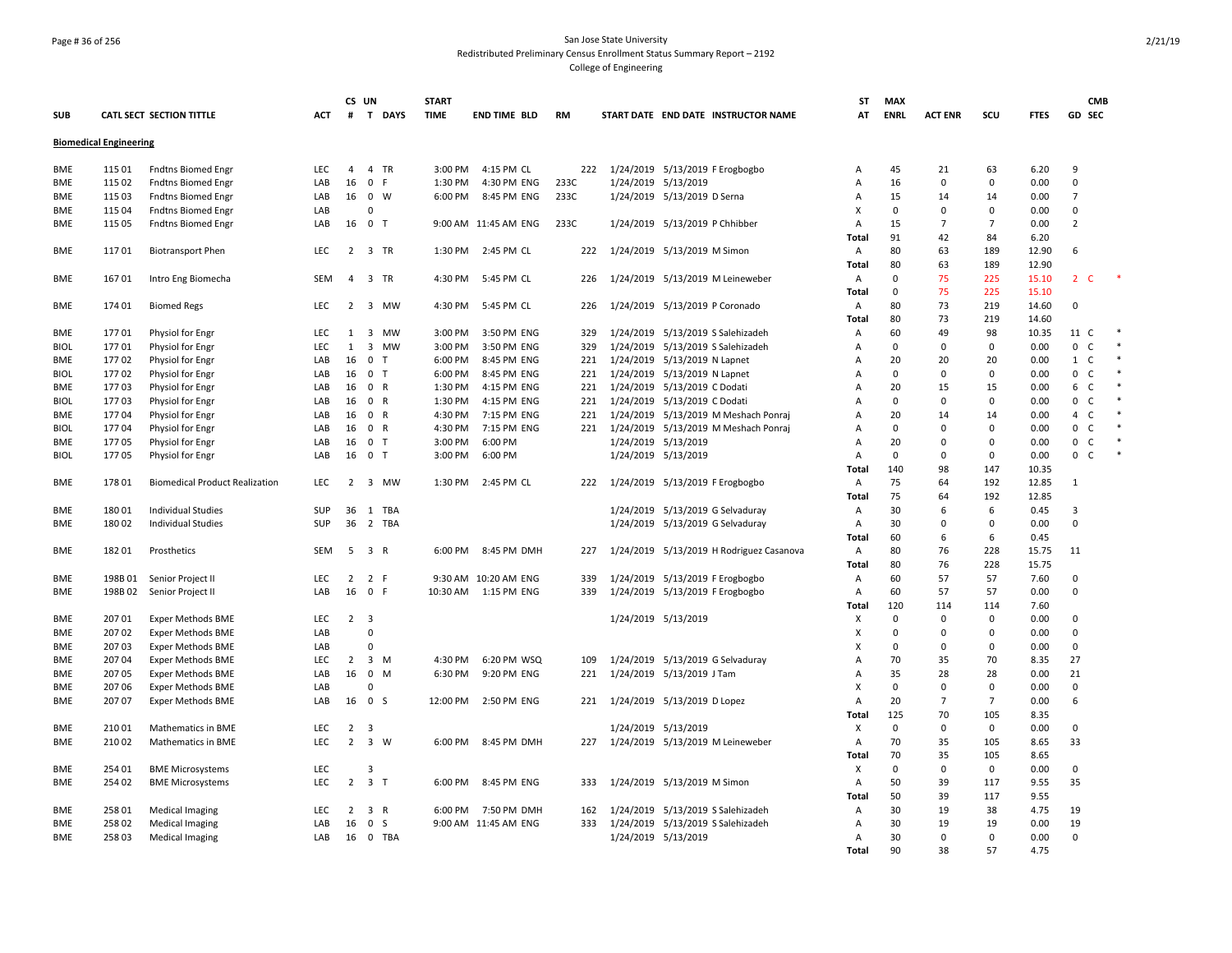# Page # 37 of 256 San Jose State University Redistributed Preliminary Census Enrollment Status Summary Report – 2192 College of Engineering

|            |        |                                 |            | CS UN |                       | <b>START</b> |                     |           |     |                   |                                     | ST    | <b>MAX</b>  |                |            |             | <b>CMB</b>    |
|------------|--------|---------------------------------|------------|-------|-----------------------|--------------|---------------------|-----------|-----|-------------------|-------------------------------------|-------|-------------|----------------|------------|-------------|---------------|
| <b>SUB</b> |        | <b>CATL SECT SECTION TITTLE</b> | <b>ACT</b> |       | <b>DAYS</b>           | TIME         | <b>END TIME BLD</b> | <b>RM</b> |     | <b>START DATE</b> | <b>END DATE INSTRUCTOR NAME</b>     | AT    | <b>ENRL</b> | <b>ACT ENR</b> | scu        | <b>FTES</b> | <b>GD SEC</b> |
| <b>BME</b> | 29101  | Thesis Proj Prep                | LAB        | 16    | 1 F                   | 3:00 PM      | 5:45 PM ENG         |           | 339 |                   | 1/24/2019 5/13/2019 C Rappleye      | A     | 30          | 13             | 13         | 1.08        | 13            |
|            |        |                                 |            |       |                       |              |                     |           |     |                   |                                     | Total | 30          | 13             | 13         | 1.08        |               |
| <b>BME</b> | 298 01 | <b>MS Project</b>               | <b>LEC</b> |       | TBA                   |              |                     |           |     |                   | 1/24/2019 5/13/2019 G Selvaduray    | A     | 20          |                |            | 0.17        |               |
| <b>BME</b> | 298 02 | <b>MS Project</b>               | LEC        |       |                       |              |                     |           |     |                   |                                     |       | $\Omega$    | $\Omega$       | $^{\circ}$ | 0.00        | 0             |
| <b>BME</b> | 29803  | <b>MS Project</b>               | <b>LEC</b> |       | 2 F                   | 6:00 PM      | 7:30 PM ENG         |           | 340 |                   | 1/24/2019 5/13/2019 G Selvaduray    | A     | 40          | 20             | 40         | 3.33        | 20            |
|            |        |                                 |            |       |                       |              |                     |           |     |                   |                                     | Total | 60          | 21             | 42         | 3.50        |               |
| <b>BME</b> | 29901  | <b>MS Thesis</b>                | LEC.       |       | TBA<br>$\overline{3}$ |              |                     |           |     |                   | 1/24/2019 5/13/2019 G Selvaduray    | A     | 20          | $\Omega$       | 0          | 0.00        | $^{\circ}$    |
| <b>BME</b> | 29902  | <b>MS Thesis</b>                | <b>LEC</b> |       | TBA<br>$\overline{3}$ |              |                     |           |     |                   | 1/24/2019 5/13/2019 G Selvaduray    | A     | 20          | $\Omega$       | 0          | 0.00        | $\mathbf 0$   |
| <b>BME</b> | 29903  | <b>MS Thesis</b>                | <b>LEC</b> |       | 3 F                   | 6:00 PM      | 7:30 PM ENG         |           | 340 |                   | 1/24/2019 5/13/2019 G Selvaduray    | А     | 20          |                |            | 0.25        |               |
|            |        |                                 |            |       |                       |              |                     |           |     |                   |                                     | Total | 60          |                |            | 0.25        |               |
|            |        |                                 |            |       |                       |              |                     |           |     |                   | <b>Biomedical Engineering Total</b> |       | 1211        | 828            | 1846       | 131.93      |               |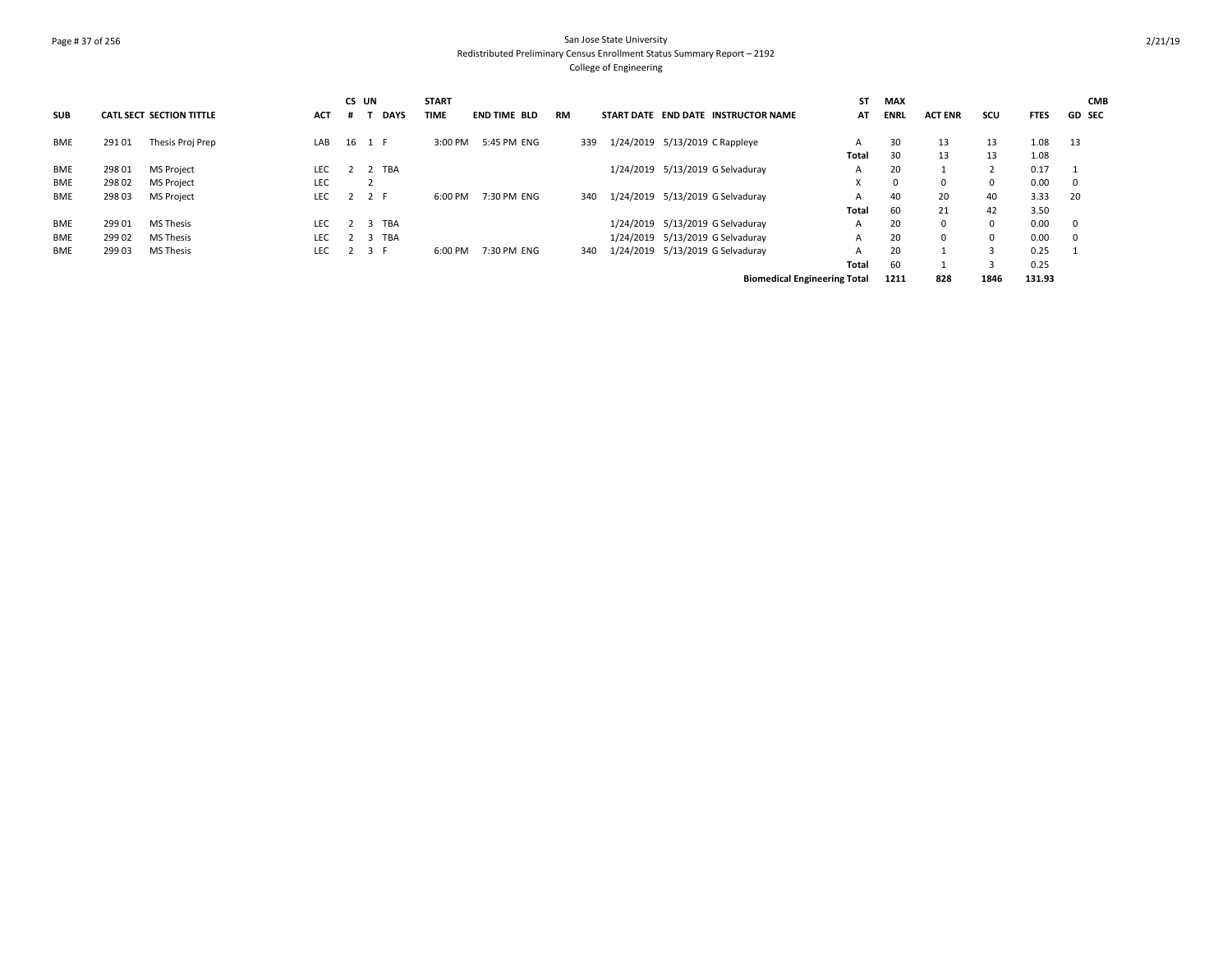### Page # 38 of 256 San Jose State University Redistributed Preliminary Census Enrollment Status Summary Report – 2192 College of Engineering

|            |                             |                                 |                          | CS UN          |                                         | <b>START</b> |                       |           |     |                     |                                                          | ST           | MAX            |                |                |              |                     | <b>CMB</b>   |
|------------|-----------------------------|---------------------------------|--------------------------|----------------|-----------------------------------------|--------------|-----------------------|-----------|-----|---------------------|----------------------------------------------------------|--------------|----------------|----------------|----------------|--------------|---------------------|--------------|
| <b>SUB</b> |                             | <b>CATL SECT SECTION TITTLE</b> | <b>ACT</b>               |                | # T DAYS                                | <b>TIME</b>  | <b>END TIME BLD</b>   | <b>RM</b> |     |                     | START DATE END DATE INSTRUCTOR NAME                      | AT           | <b>ENRL</b>    | <b>ACT ENR</b> | SCU            | <b>FTES</b>  | GD SEC              |              |
|            | <b>Chemical Engineering</b> |                                 |                          |                |                                         |              |                       |           |     |                     |                                                          |              |                |                |                |              |                     |              |
| CHE        | 15101                       | Proc Engr Thermo                | SEM                      | $\overline{4}$ | 4 MW                                    |              | 10:30 AM 11:45 AM CL  |           | 222 |                     | 1/24/2019 5/13/2019 J Oribello                           | Α            | 84             | 54             | 162            | 14.80        | 6                   |              |
| CHE        | 15102                       | Proc Engr Thermo                | LAB                      | 16             | $\mathbf{0}$<br>- T                     | 10:30 AM     | 1:15 PM ENG           |           | 333 |                     | 1/24/2019 5/13/2019 C Chen                               | Α            | 42             | 39             | 39             | 0.00         | 4                   |              |
| CHE        | 15103                       | Proc Engr Thermo                | LAB                      | 16             | $\mathbf 0$<br>$\top$                   | 1:30 PM      | 4:15 PM ENG           |           | 333 |                     | 1/24/2019 5/13/2019 C Chen                               | Α            | 42             | 15             | 15             | 0.00         | $\overline{2}$      |              |
|            |                             |                                 |                          |                |                                         |              |                       |           |     |                     |                                                          | Total        | 168            | 108            | 216            | 14.80        |                     |              |
| CHE        | 160A01                      | Unit Oper I                     | <b>SEM</b>               | 4              | MW<br>$\overline{4}$                    | 12:00 PM     | 1:15 PM ENG           |           | 339 |                     | 1/24/2019 5/13/2019 L Rosenfeld                          | Α            | 42             | 38             | 114            | 10.27        | $\overline{2}$      |              |
| CHE        | 160A02                      | Unit Oper I                     | LAB                      | 16             | $\mathbf 0$<br>R                        | 10:30 AM     | 1:15 PM ENG           |           | 333 |                     | 1/24/2019 5/13/2019 V Hsu                                | Α            | 42             | 38             | 38             | 0.00         | $\overline{2}$      |              |
| CHE.       | 160A03                      | Unit Oper                       | <b>SEM</b>               | $\overline{4}$ | 4 MW                                    | 1:30 PM      | 2:45 PM ENG           |           | 329 |                     | 1/24/2019 5/13/2019 L Rosenfeld                          | A            | 42             | 20             | 60             | 5.47         | $\overline{2}$      |              |
| CHE        | 160A04                      | Unit Oper                       | LAB                      | 16             | $\mathbf 0$<br>$\mathsf{R}$             | 1:30 PM      | 4:15 PM ENG           |           | 333 |                     | 1/24/2019 5/13/2019 V Hsu                                | Α            | 42             | 20             | 20             | 0.00         | $\overline{2}$      |              |
|            |                             |                                 |                          |                |                                         |              |                       |           |     |                     |                                                          | Total        | 168            | 116            | 232            | 15.73        |                     |              |
| CHE        | 162L01                      | UG ChE Engr Lab                 | LAB                      | 16             | 1 M                                     | 1:30 PM      | 4:15 PM ENG           |           | 205 |                     | 1/24/2019 5/13/2019 A Lualhati                           | Α            | 12             | 12             | 12             | 0.80         | 0                   |              |
| CHE        | 162L02                      | UG ChE Engr Lab                 | LAB                      | 16             | $1$ T                                   | 1:30 PM      | 4:15 PM ENG           |           | 205 | 1/24/2019           | 5/13/2019 M Mcneil                                       | Α            | 12             | 9              | 9              | 0.60         | $\mathbf 0$         |              |
| CHE        | 162L03                      | UG ChE Engr Lab                 | LAB                      |                | 16 1 W                                  | 2:00 PM      | 4:45 PM ENG           |           | 205 | 1/24/2019           | 5/13/2019 A Lualhati                                     | Α            | 12             | 8              | 8              | 0.53         | 0                   |              |
| CHE.       | 162L04                      | UG ChE Engr Lab                 | LAB                      | 16             | 1 R                                     | 1:30 PM      | 4:15 PM ENG           |           | 205 |                     | 1/24/2019 5/13/2019 U Subramanya                         | A            | 12             | 12             | 12             | 0.80         | $\Omega$            |              |
| CHE        | 162L05                      | UG ChE Engr Lab                 | LAB                      |                | 16 1 F                                  |              | 9:00 AM 11:45 AM ENG  |           | 205 |                     | 1/24/2019 5/13/2019 R Tiongco                            | Α            | 12             | 12             | 12             | 0.80         | $\mathbf 0$         |              |
| CHE        | 162L06                      | UG ChE Engr Lab                 | LAB                      |                | 16 1 F                                  | 3:00 PM      | 5:45 PM ENG           |           | 205 |                     | 1/24/2019 5/13/2019 R Tiongco                            | Α            | 12             | 12             | 12             | 0.80         | $\mathsf 0$         |              |
|            |                             |                                 |                          |                |                                         |              |                       |           |     |                     |                                                          | Total        | 72             | 65             | 65             | 4.33         |                     |              |
| CHE        | 165B01                      | Plant Design II                 | LEC                      | $\overline{2}$ | $3 \, M$                                | 6:00 PM      | 7:50 PM ENG           |           | 189 |                     | 1/24/2019 5/13/2019 D Wagner                             | Α            | 70             | 65             | 130            | 13.00        | 0                   |              |
| CHE        | 165B02                      | Plant Design II                 | LAB                      | 16             | 0 F                                     | 12:00 PM     | 2:45 PM ENG           |           | 333 | 1/24/2019           | 5/13/2019 D Wagner                                       | Α            | 35             | 35             | 35             | 0.00         | $\mathsf 0$         |              |
| CHE        | 165B03                      | Plant Design II                 | LAB                      | 16             | 0 F                                     | 12:00 PM     | 2:45 PM ENG           |           | 329 |                     | 1/24/2019 5/13/2019 X Sinha                              | Α            | 35             | 30             | 30             | 0.00         | 0                   |              |
|            |                             |                                 |                          |                |                                         |              |                       |           |     |                     |                                                          | Total        | 140            | 130            | 195            | 13.00        |                     |              |
| CHE        | 17201                       | <b>Biofuels Proc Engr</b>       | LEC                      | $\overline{2}$ | 3 <sub>1</sub>                          | 6:00 PM      | 8:45 PM DMH           |           | 227 |                     | 1/24/2019 5/13/2019 F Rongere                            | Α            | 45             | $\overline{7}$ | 21             | 1.50         | $\overline{2}$      |              |
|            |                             |                                 |                          |                |                                         |              |                       |           |     |                     |                                                          | Total        | 45             | 7              | 21             | 1.50         |                     |              |
| <b>CHE</b> | 174 01                      | <b>Hazardous Materials</b>      | <b>SEM</b>               |                | 3                                       |              |                       |           |     |                     |                                                          | X            | $\Omega$       | $\Omega$       | $\Omega$       | 0.00         | $\mathbf 0$         |              |
| GEOL       | 17401                       | <b>Hazardous Materials</b>      | <b>SEM</b>               |                | $\overline{3}$                          |              |                       |           |     |                     |                                                          | X            | $\Omega$       | $\Omega$       | $\Omega$       | 0.00         | $\mathbf 0$         |              |
|            |                             |                                 |                          |                |                                         |              |                       |           |     |                     |                                                          | Total        | 0              | <sup>0</sup>   | $\mathbf 0$    | 0.00         |                     |              |
| CHE        | 18001                       | <b>Individual Studies</b>       | <b>SUP</b>               | 36             | 1 TBA                                   |              |                       |           |     |                     | 1/24/2019 5/13/2019 L Rosenfeld                          | Α            | 20             | 4              | $\overline{4}$ | 0.27         | 0                   |              |
| CHE        | 18002                       | <b>Individual Studies</b>       | SUP                      | 36             | 2 TBA                                   |              |                       |           |     |                     | 1/24/2019 5/13/2019 L Rosenfeld                          | Α            | 20             | 5              | 10             | 0.67         | 0                   |              |
|            |                             |                                 |                          |                |                                         |              |                       |           |     |                     |                                                          | Total        | 40             | 9              | 14             | 0.93         |                     |              |
| CHE        | 185 01                      | Chem Pro Dyn & Cont             | <b>SEM</b>               | $\overline{4}$ | 3<br>M                                  |              | 10:30 AM 12:15 PM ENG |           | 189 | 1/24/2019           | 5/13/2019 A Ramasubramanian                              | Α            | 80             | 64             | 128            | 12.80        | 0                   |              |
| CHE        | 185 02                      | Chem Pro Dyn & Cont             | LAB                      | 16             | $\mathbf 0$<br>W                        | 11:00 AM     | 1:45 PM ENG           |           | 333 | 1/24/2019           | 5/13/2019 A Ramasubramanian                              | Α            | 40             | 25             | 25             | 0.00         | $\mathbf 0$         |              |
| CHE        | 18503                       | Chem Pro Dyn & Cont             | LAB                      | 16             | $0 \quad W$                             | 2:00 PM      | 4:45 PM ENG           |           | 333 |                     | 1/24/2019 5/13/2019 A Ramasubramanian                    | Α            | 40             | 39             | 39             | 0.00         | $\mathsf{O}\xspace$ |              |
|            |                             |                                 |                          |                |                                         |              |                       |           |     |                     |                                                          | <b>Total</b> | 160            | 128            | 192            | 12.80        |                     |              |
| CHE        | 194 01                      | Bio Chem Engr Lab               | <b>SEM</b>               | $\overline{4}$ | $\overline{\mathbf{3}}$<br>$\mathsf{R}$ | 4:30 PM      | 6:20 PM ENG           |           | 109 |                     | 1/24/2019 5/13/2019 C Komives                            | Α            | 18             | 21             | 42             | 4.30         | $\overline{2}$      |              |
| CHE        | 194 02                      | Bio Chem Engr Lab               | LAB                      | 16             | 0 R                                     | 6:30 PM      | 9:15 PM ENG           |           | 109 |                     | 1/24/2019 5/13/2019 C Komives                            | Α            | 18             | 21             | 21             | 0.00         | $\overline{2}$      |              |
|            |                             |                                 |                          |                |                                         |              |                       |           |     |                     |                                                          | Total        | 36             | 42             | 63             | 4.30         |                     |              |
| CHE.       | 19901                       | Special Topics ChE & MatE       | <b>SEM</b>               | $\overline{4}$ | $\overline{\mathbf{3}}$<br>R            | 6:00 PM      | 8:45 PM CL            |           | 202 |                     | 1/24/2019 5/13/2019 J Ghaffari                           | Α            | 40             | 27             | 81             | 5.75         | 7 <sup>C</sup>      |              |
| MATE       | 19901                       | Special Topics ChE & MatE       | <b>SEM</b>               | $\overline{4}$ | 3 R                                     | 6:00 PM      | 8:45 PM CL            |           | 202 |                     | 1/24/2019 5/13/2019 J Ghaffari                           | Α            | $\mathbf 0$    | $\mathbf 0$    | $\mathbf 0$    | 0.00         | 0                   | $\mathsf{C}$ |
|            |                             |                                 |                          |                |                                         |              |                       |           |     |                     |                                                          | Total        | 40             | 27             | 81             | 5.75         |                     |              |
| CHE.       | 20701<br>20702              | Mass Transfer                   | <b>SEM</b><br><b>SEM</b> | 5              | 3<br>3 M                                | 6:00 PM      | 8:45 PM ENG           |           |     |                     |                                                          | Х            | $\Omega$<br>40 | $\Omega$       | $\mathbf 0$    | 0.00         | $\mathbf 0$         |              |
| CHE        |                             | Mass Transfer                   |                          |                |                                         |              |                       |           | 333 |                     | 1/24/2019 5/13/2019 L Aarons                             | Α            |                | 14             | 42             | 3.50         | 14                  |              |
|            |                             |                                 |                          |                |                                         |              |                       |           |     |                     |                                                          | Total        | 40             | 14             | 42             | 3.50         |                     |              |
| CHE        | 21801                       | Adv Ch E Kinetics               | SEM                      | -5<br>5        | 3<br>3 W                                |              |                       |           |     | 1/24/2019 5/13/2019 |                                                          | х            | $\Omega$       | $\Omega$       | $\mathbf 0$    | 0.00         | 0                   |              |
| CHE        | 21802                       | Adv Ch E Kinetics               | <b>SEM</b>               |                |                                         |              | 6:00 PM 8:45 PM ENG   |           | 333 |                     | 1/24/2019 5/13/2019 D Wagner                             | Α            | 40             | 11             | 33             | 2.75         | 11                  |              |
|            |                             |                                 |                          |                |                                         |              |                       |           |     |                     |                                                          | Total        | 40             | 11<br>$\Omega$ | 33<br>$\Omega$ | 2.75         | $\mathbf 0$         |              |
| CHE<br>CHE | 298 01<br>29802             | <b>MS Res Project</b>           | <b>SUP</b><br>SUP        | 25             | 25 1 TBA<br>2 TBA                       |              |                       |           |     |                     | 1/24/2019 5/13/2019 S Diaz<br>1/24/2019 5/13/2019 S Diaz | Α<br>Α       | 10<br>10       | 3              | 6              | 0.00<br>0.50 | 3                   |              |
| CHE        | 29803                       | <b>MS Res Project</b>           | SUP                      | 25             | 2 F                                     | 3:00 PM      | 5:45 PM ENG           |           | 329 |                     | 1/24/2019 5/13/2019 S Diaz                               |              | 20             | 5              | 10             | 0.83         | 5                   |              |
|            |                             | MS Res Project                  |                          |                |                                         |              |                       |           |     |                     |                                                          | Α<br>Total   | 40             | 8              | 16             | 1.33         |                     |              |
| CHE        | 29901                       | Master's Thesis                 | LEC                      | $\overline{2}$ | 3 TBA                                   |              |                       |           |     |                     | 1/24/2019 5/13/2019 S Diaz                               | Α            | 10             | <sup>0</sup>   | $\mathbf 0$    | 0.00         | 0                   |              |
| CHE        | 299 02                      | Master's Thesis                 | LEC                      | $\overline{2}$ | 3 TBA                                   |              |                       |           |     |                     | 1/24/2019 5/13/2019 S Diaz                               | Α            | 10             | $\Omega$       | $\overline{0}$ | 0.00         | $\mathbf 0$         |              |
| CHE        | 29903                       | Master's Thesis                 | LEC                      | $\overline{2}$ | 3 F                                     |              | 3:00 PM 5:45 PM ENG   |           | 329 |                     | 1/24/2019 5/13/2019 S Diaz                               | Α            | 20             | 1              | $\overline{3}$ | 0.25         | $\mathbf{1}$        |              |
|            |                             |                                 |                          |                |                                         |              |                       |           |     |                     |                                                          |              |                |                |                |              |                     |              |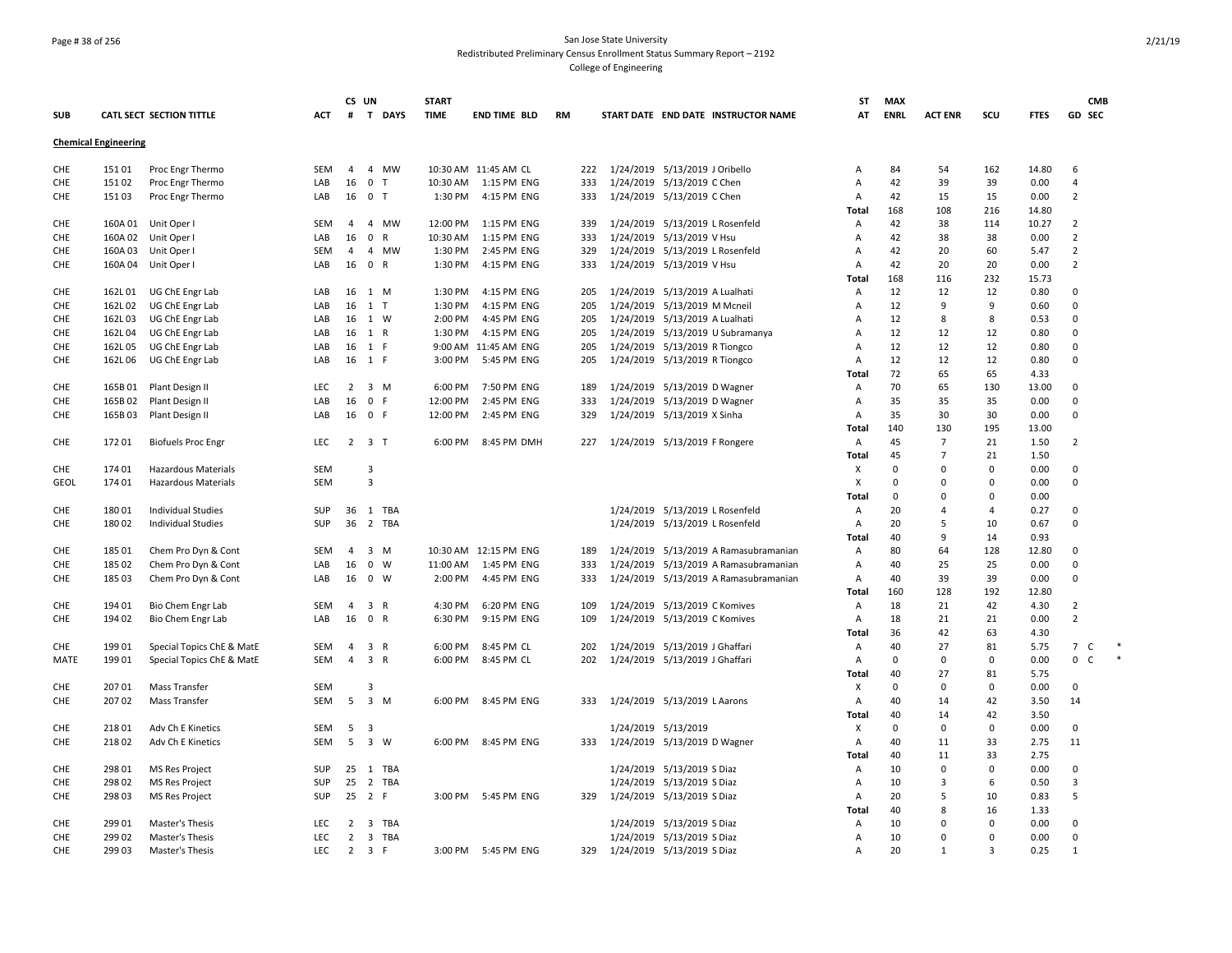# Page # 39 of 256 San Jose State University Redistributed Preliminary Census Enrollment Status Summary Report – 2192

College of Engineering

|            |                          |            | CS UN       | <b>START</b> |              |           |                                     | ST.   | <b>MAX</b>  |                |      |             | <b>CMB</b>    |
|------------|--------------------------|------------|-------------|--------------|--------------|-----------|-------------------------------------|-------|-------------|----------------|------|-------------|---------------|
| <b>SUB</b> | CATL SECT SECTION TITTLE | <b>ACT</b> | <b>DAYS</b> | <b>TIME</b>  | END TIME BLD | <b>RM</b> | START DATE END DATE INSTRUCTOR NAME | AT    | <b>ENRL</b> | <b>ACT ENR</b> | scu  | <b>FTES</b> | <b>GD SEC</b> |
|            |                          |            |             |              |              |           |                                     | Total | 40          |                |      | 0.25        |               |
|            |                          |            |             |              |              |           | <b>Chemical Engineering Total</b>   |       | 1029        | 666            | 1173 | 80.98       |               |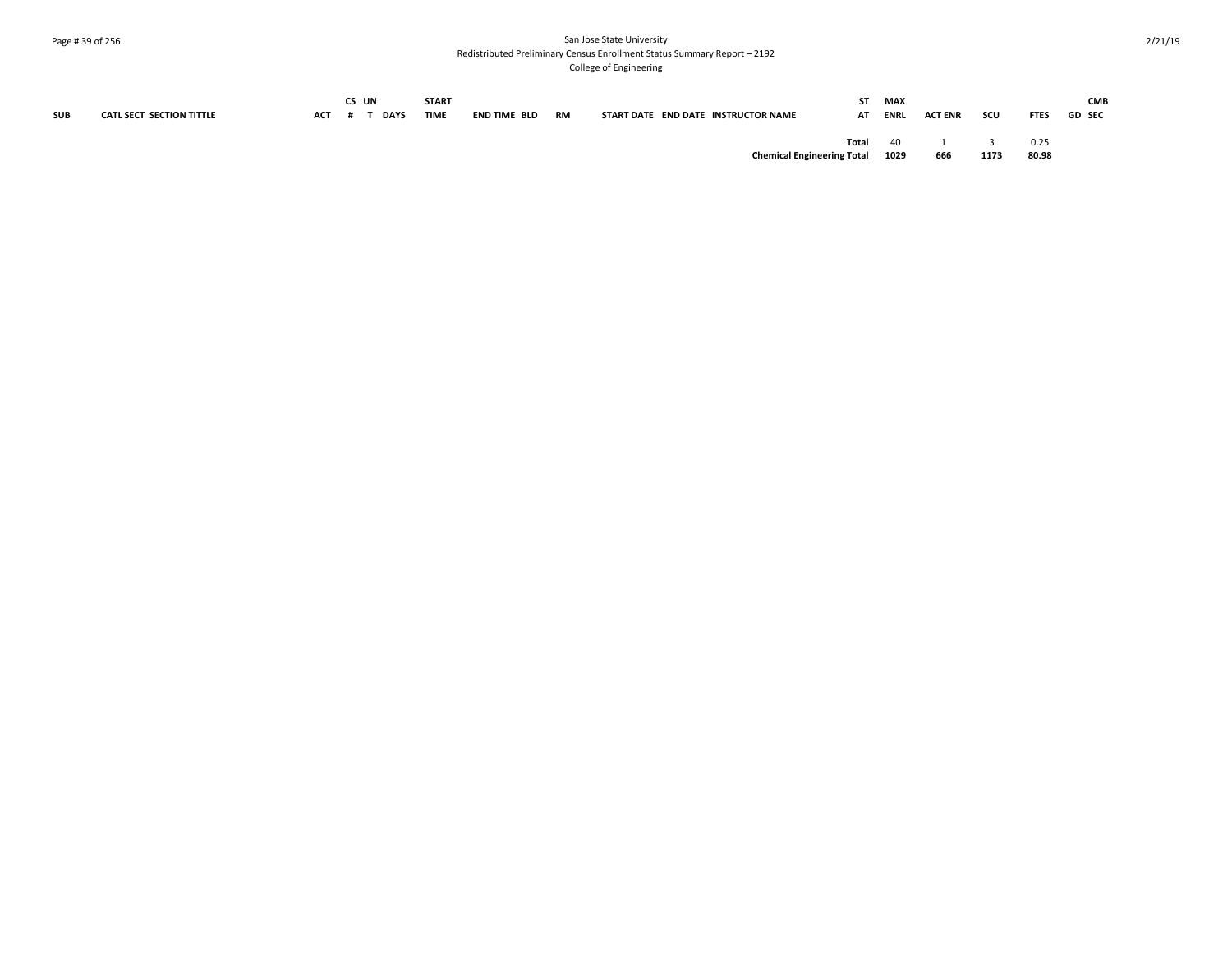### Page # 40 of 256 San Jose State University Redistributed Preliminary Census Enrollment Status Summary Report – 2192 College of Engineering

|            |        |                                              |            | CS UN          |                  | <b>START</b> |                       |    |     |                                     | ST           | <b>MAX</b>  |                |             |             | <b>CMB</b>     |
|------------|--------|----------------------------------------------|------------|----------------|------------------|--------------|-----------------------|----|-----|-------------------------------------|--------------|-------------|----------------|-------------|-------------|----------------|
| <b>SUB</b> |        | CATL SECT SECTION TITTLE                     | <b>ACT</b> |                | # T DAYS         | <b>TIME</b>  | <b>END TIME BLD</b>   | RM |     | START DATE END DATE INSTRUCTOR NAME | AT           | <b>ENRL</b> | <b>ACT ENR</b> | SCU         | <b>FTES</b> | GD SEC         |
|            |        | <b>Civil &amp; Environmental Engineering</b> |            |                |                  |              |                       |    |     |                                     |              |             |                |             |             |                |
| CE         | 801    | <b>Plane Surveying</b>                       | SEM        | $\overline{4}$ | 3 TR             |              | 7:30 AM 8:20 AM ENG   |    | 331 | 1/24/2019 5/13/2019 W Greenwood     | Α            | 72          | 65             | 130         | 13.05       | $\overline{1}$ |
| CE         | 802    | <b>Plane Surveying</b>                       | LAB        | 16             | 0 <sub>T</sub>   |              | 8:30 AM 11:15 AM ENG  |    | 132 | 1/24/2019 5/13/2019 R Patel         | A            | 18          | 20             | 20          | 0.00        | $\Omega$       |
| CE         | 803    | <b>Plane Surveying</b>                       | LAB        | 16             | 0 <sub>T</sub>   | 12:30 PM     | 3:15 PM ENG           |    | 132 | 1/24/2019 5/13/2019 R Patel         | Α            | 18          | 20             | 20          | 0.00        | $\mathbf 0$    |
| CE         | 804    | <b>Plane Surveying</b>                       | LAB        |                | 16 0 R           |              | 8:30 AM 11:15 AM ENG  |    | 132 | 1/24/2019 5/13/2019 S Koosha        | Α            | 18          | 20             | 20          | 0.00        | $\Omega$       |
| CE         | 805    | <b>Plane Surveying</b>                       | LAB        |                | $\mathbf 0$      |              |                       |    |     |                                     | X            | $\Omega$    | $\mathbf{0}$   | 0           | 0.00        | $\Omega$       |
| CE         | 806    | <b>Plane Surveying</b>                       | LAB        | 16             | 0 R              |              | 1:00 PM 3:45 PM ENG   |    | 132 | 1/24/2019 5/13/2019 S Koosha        | Α            | 18          | 5              | 5           | 0.00        | $\mathbf{1}$   |
|            |        |                                              |            |                |                  |              |                       |    |     |                                     | Total        | 144         | 130            | 195         | 13.05       |                |
| CE         | 2001   | Graphics/CAD/Prog                            | SEM        | $2^{\circ}$    | 3 MW             |              | 7:30 AM 8:20 AM ENG   |    | 331 | 1/24/2019 5/13/2019 A Wong          | Α            | 72          | 47             | 94          | 9.45        | -1             |
| CE         | 2002   | Graphics/CAD/Prog                            | LAB        | 16             | $\mathbf 0$<br>M |              | 9:00 AM 11:45 AM ENG  |    | 407 | 1/24/2019 5/13/2019 A Wong          | Α            | 18          | 19             | 19          | 0.00        | $\pmb{0}$      |
| CE         | 2003   | Graphics/CAD/Prog                            | LAB        | 16             | 0 M              |              | 12:00 PM 2:45 PM ENG  |    | 407 | 1/24/2019 5/13/2019 A Wong          | Α            | 18          | 19             | 19          | 0.00        | 1              |
| CE         | 2004   | Graphics/CAD/Prog                            | LAB        | 16             | $0 \quad W$      |              | 9:00 AM 11:45 AM ENG  |    | 407 | 1/24/2019 5/13/2019 A Wong          | Α            | 18          | 9              | 9           | 0.00        | $\mathbf 0$    |
| CE         | 2005   | Graphics/CAD/Prog                            | LAB        |                | $\mathbf 0$      |              |                       |    |     |                                     | X            | $\mathbf 0$ | $\mathbf 0$    | 0           | 0.00        | $\mathbf 0$    |
|            |        |                                              |            |                |                  |              |                       |    |     |                                     | Total        | 126         | 94             | 141         | 9.45        |                |
| CE         | 95 01  | Theory App Statics                           | LEC        | 2              | 3 TR             |              | 9:00 AM 10:15 AM ENG  |    | 339 | 1/24/2019 5/13/2019 S Vukazich      | Α            | 55          | 52             | 156         | 10.50       | $\overline{2}$ |
| CE         | 9503   | Theory App Statics                           | LEC        | $\overline{2}$ | 3 TR             |              | 10:30 AM 11:45 AM ENG |    | 339 | 1/24/2019 5/13/2019 H Habib         | А            | 55          | 50             | 150         | 10.00       | $\mathbf 0$    |
| CE         | 95 04  |                                              | <b>LEC</b> | $\overline{2}$ | 3 MW             |              | 9:00 AM 10:15 AM ENG  |    | 339 | 1/24/2019 5/13/2019 R Lukkoor       | Α            | 55          | 29             | 87          | 5.90        | $\overline{2}$ |
|            |        | Theory App Statics                           |            |                |                  |              |                       |    |     |                                     | <b>Total</b> | 165         | 131            | 393         | 26.40       |                |
| CE         |        |                                              |            |                |                  |              |                       |    |     |                                     |              | 60          | 39             | 78          | 5.20        | $\mathbf 0$    |
|            | 99 01  | <b>Intro Statics</b>                         | LEC        | $\overline{2}$ | 2 MW             |              | 8:00 AM 8:50 AM ENG   |    | 341 | 1/24/2019 5/13/2019 M Maaz          | Α            |             |                |             |             |                |
|            |        |                                              |            |                |                  |              |                       |    |     |                                     | Total        | 60          | 39             | 78          | 5.20        |                |
| CE         | 11201  | Mech of Matls                                | <b>LEC</b> | $\overline{2}$ | 3 MW             |              | 10:30 AM 11:45 AM ENG |    | 329 | 1/24/2019 5/13/2019 K McMullin      | Α            | 55          | 26             | 78          | 5.35        | 3              |
| CE         | 11202  | Mech of Matls                                | LEC        | $\overline{2}$ | 3 TR             |              | 12:00 PM 1:15 PM ENG  |    | 341 | 1/24/2019 5/13/2019 H Habib         | Α            | 55          | 55             | 165         | 11.45       | 9              |
| CE         | 11203  | Mech of Matls                                | <b>LEC</b> | $\overline{2}$ | 3 MW             |              | 9:00 AM 10:15 AM ENG  |    | 341 | 1/24/2019 5/13/2019 K McMullin      | Α            | 55          | 15             | 45          | 3.10        | $\overline{2}$ |
| CE         | 11204  | Mech of Matls                                | LEC        | 2              | 3 TR             |              | 4:30 PM 5:45 PM BBC   |    | 201 | 1/24/2019 5/13/2019 M Soliman       | A            | 55          | 53             | 159         | 10.90       | 6              |
| CE         | 11205  | Mech of Matls                                | LEC        |                | $\overline{3}$   |              |                       |    |     |                                     | X            | $\Omega$    | $\mathbf{0}$   | $\mathbf 0$ | 0.00        | $\Omega$       |
|            |        |                                              |            |                |                  |              |                       |    |     |                                     | Total        | 220         | 149            | 447         | 30.80       |                |
| CE         | 12001  | Construc Matl Lab                            | LAB        | 16             | 1 M              | 6:00 PM      | 8:45 PM ENG           |    | 134 | 1/24/2019 5/13/2019 M Maaz          | Α            | 16          | 17             | 17          | 1.13        | $\Omega$       |
| CE         | 12002  | Construc Matl Lab                            | LAB        | 16             | $1$ T            | 6:00 PM      | 8:45 PM ENG           |    | 134 | 1/24/2019 5/13/2019 M Maaz          | Α            | 16          | 18             | 18          | 1.20        | $\mathbf 0$    |
| CE         | 12003  | Construc Matl Lab                            | LAB        | 16             | 1 W              | 6:00 PM      | 8:45 PM ENG           |    | 134 | 1/24/2019 5/13/2019 M Maaz          | Α            | 16          | 18             | 18          | 1.20        | $\mathbf 0$    |
| CE         | 12004  | Construc Matl Lab                            | LAB        | 16             | 1 R              | 6:00 PM      | 8:45 PM ENG           |    | 134 | 1/24/2019 5/13/2019 M Maaz          | Α            | 16          | 17             | 17          | 1.13        | 0              |
|            |        |                                              |            |                |                  |              |                       |    |     |                                     | Total        | 64          | 70             | 70          | 4.67        |                |
| CE         | 12101  | <b>Transp Engrg</b>                          | <b>LEC</b> |                | 2 3 MW           |              | 10:30 AM 11:20 AM ENG |    | 339 | 1/24/2019 5/13/2019 J Botha         | Α            | 54          | 54             | 108         | 10.85       | 1              |
| CE         | 12102  | <b>Transp Engrg</b>                          | LAB        | 16             | $0 \mathsf{M}$   | 1:30 PM      | 4:15 PM ENG           |    | 339 | 1/24/2019 5/13/2019 J Botha         | Α            | 18          | 19             | 19          | 0.00        | $\mathbf{1}$   |
| CE         | 12103  | <b>Transp Engrg</b>                          | LAB        | 16             | $0 \quad W$      | 1:30 PM      | 4:15 PM ENG           |    | 339 | 1/24/2019 5/13/2019 J Botha         | Α            | 18          | 18             | 18          | 0.00        | $\Omega$       |
| CE         | 12104  | <b>Transp Engrg</b>                          | LAB        | 16             | 0 <sub>T</sub>   | 1:30 PM      | 4:15 PM ENG           |    | 339 | 1/24/2019 5/13/2019 J Botha         | Α            | 18          | 17             | 17          | 0.00        | $\Omega$       |
| CE         | 12105  | <b>Transp Engrg</b>                          | LEC        | 2              | 3 TR             |              | 12:00 PM 12:50 PM ENG |    | 327 | 1/24/2019 5/13/2019 S Koosha        | Α            | 12          | 18             | 36          | 3.65        | 1              |
| CE         | 12106  | <b>Transp Engrg</b>                          | LAB        | 16             | 0 R              | 6:00 PM      | 8:45 PM ENG           |    | 395 | 1/24/2019 5/13/2019 S Koosha        | A            | 12          | 18             | 18          | 0.00        | $\mathbf{1}$   |
|            |        |                                              |            |                |                  |              |                       |    |     |                                     | Total        | 132         | 144            | 216         | 14.50       |                |
| CE         | 12301  | Highway & Stree Des                          | <b>SEM</b> | 4              | 3 <sub>1</sub>   | 6:00 PM      | 8:45 PM ENG           |    | 232 | 1/24/2019 5/13/2019 J Botha         | Α            | 35          | 35             | 105         | 7.00        | 0              |
|            |        |                                              |            |                |                  |              |                       |    |     |                                     | Total        | 35          | 35             | 105         | 7.00        |                |
| CE         | 13001  | CE Econ Analysis                             | LEC        | $\overline{2}$ | 2 M              | 6:00 PM      | 7:50 PM ENG           |    | 329 | 1/24/2019 5/13/2019 J Tang          | Α            | 45          | 45             | 90          | 6.10        | $\overline{3}$ |
| CE         | 13002  | CE Econ Analysis                             | LEC        | $\overline{2}$ | 2 M              | 8:00 PM      | 9:50 PM ENG           |    | 329 | 1/24/2019 5/13/2019 J Tang          | Α            | 45          | 22             | 44          | 2.93        | $\mathbf 0$    |
|            |        |                                              |            |                |                  |              |                       |    |     |                                     | Total        | 90          | 67             | 134         | 9.03        |                |
| CE         | 13101  | Intr to Const Engr                           | <b>LEC</b> | $2^{\circ}$    | 3 MW             | 4:30 PM      | 5:45 PM ENG           |    | 341 | 1/24/2019 5/13/2019 H Tooryani      | Α            | 45          | 48             | 144         | 9.70        | $\overline{2}$ |
| CE         | 13102  | Intr to Const Engr                           | LEC        |                | $\overline{3}$   |              |                       |    |     |                                     | X            | 0           | $\mathbf{0}$   | 0           | 0.00        | 0              |
| CE         | 13103  | Intr to Const Engr                           | <b>LEC</b> | $\overline{2}$ | $3 \, M$         | 6:00 PM      | 8:45 PM CL            |    | 204 | 1/24/2019 5/13/2019 H Tooryani      | Α            | 45          | 32             | 96          | 6.40        | $\mathbf 0$    |
|            |        |                                              |            |                |                  |              |                       |    |     |                                     | Total        | 90          | 80             | 240         | 16.10       |                |
| CE         | 13201  | Constr Meth & Equip                          | SEM        | $\overline{4}$ | 3 <sub>1</sub>   | 1:30 PM      | 4:15 PM ENG           |    | 131 | 1/24/2019 5/13/2019 J Pyeon         | Α            | 35          | 26             | 78          | 5.80        | 12             |
|            |        |                                              |            |                |                  |              |                       |    |     |                                     | <b>Total</b> | 35          | 26             | 78          | 5.80        |                |
| CE         | 134 01 | Proj Mgt Const                               | SEM        | $\overline{4}$ | $3 \, M$         | 1:30 PM      | 4:15 PM ENG           |    | 131 | 1/24/2019 5/13/2019 J Pyeon         | Α            | 35          | 34             | 102         | 6.95        | 3              |
|            |        |                                              |            |                |                  |              |                       |    |     |                                     | Total        | 35          | 34             | 102         | 6.95        |                |
| CE         | 14001  | Geotech Engr                                 | SEM        |                | 2 3 TR           |              | 9:00 AM 9:50 AM ENG   |    | 329 | 1/24/2019 5/13/2019 A Moore         | Α            | 54          | 60             | 120         | 12.15       | 3              |
|            |        |                                              |            |                |                  |              |                       |    |     |                                     |              |             |                |             |             |                |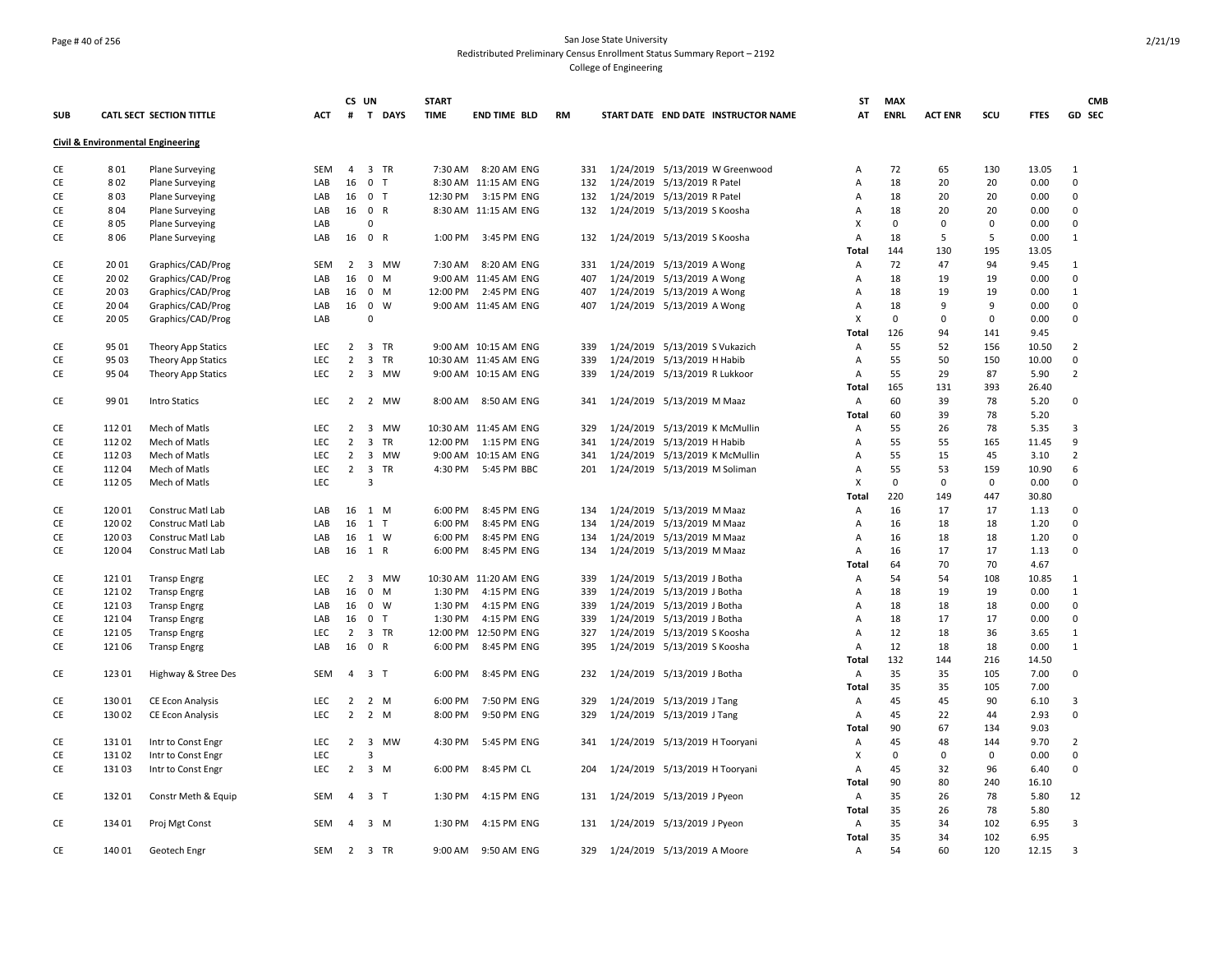## Page # 41 of 256 San Jose State University Redistributed Preliminary Census Enrollment Status Summary Report – 2192 College of Engineering

|            |        |                                        |            |                | CS UN               | <b>START</b> |                       |    |     |                               |                                |                                         | ST           | <b>MAX</b>  |                |     |             | <b>CMB</b>     |
|------------|--------|----------------------------------------|------------|----------------|---------------------|--------------|-----------------------|----|-----|-------------------------------|--------------------------------|-----------------------------------------|--------------|-------------|----------------|-----|-------------|----------------|
| <b>SUB</b> |        | CATL SECT SECTION TITTLE               | <b>ACT</b> | #              | T DAYS              | <b>TIME</b>  | <b>END TIME BLD</b>   | RM |     |                               |                                | START DATE END DATE INSTRUCTOR NAME     | AT           | <b>ENRL</b> | <b>ACT ENR</b> | SCU | <b>FTES</b> | GD SEC         |
| CE         | 140 02 | Geotech Engr                           | LAB        | 16             | 0 <sub>T</sub>      | 1:30 PM      | 4:15 PM ENG           |    | 209 | 1/24/2019 5/13/2019 R Lukkoor |                                |                                         | Α            | 18          | 19             | 19  | 0.00        | 1              |
| CE         | 14003  | Geotech Engr                           | LAB        | 16             | $0 \quad W$         | 1:30 PM      | 4:15 PM ENG           |    | 209 |                               | 1/24/2019 5/13/2019 R Lukkoor  |                                         | A            | 18          | 21             | 21  | 0.00        | $\mathbf{1}$   |
| CE         | 14004  | Geotech Engr                           | LAB        | 16             | 0 R                 | 1:30 PM      | 4:15 PM ENG           |    | 209 |                               | 1/24/2019 5/13/2019 R Lukkoor  |                                         | A            | 18          | 20             | 20  | 0.00        | $\mathbf{1}$   |
| CE         | 14005  | Geotech Engr                           | <b>SEM</b> | 2              | 3 TR                | 8:00 AM      | 8:50 AM ENG           |    | 327 |                               | 1/24/2019 5/13/2019 A Moore    |                                         | A            | 12          | 17             | 34  | 3.55        | 3              |
| CE         | 14006  | Geotech Engr                           | LAB        | 16             | 0 <sub>T</sub>      | 6:00 PM      | 8:45 PM ENG           |    | 209 |                               | 1/24/2019 5/13/2019 R Lukkoor  |                                         | Α            | 12          | 17             | 17  | 0.00        | 3              |
|            |        |                                        |            |                |                     |              |                       |    |     |                               |                                |                                         | Total        | 132         | 154            | 231 | 15.70       |                |
| CE         | 14401  | Porous Media                           | <b>LEC</b> |                | $2 \quad 3 \quad T$ | 6:00 PM      | 8:45 PM ENG           |    | 401 |                               | 1/24/2019 5/13/2019 W Wang     |                                         | Α            | 35          | 4              | 12  | 0.85        | 1              |
|            |        |                                        |            |                |                     |              |                       |    |     |                               |                                |                                         | <b>Total</b> | 35          | 4              | 12  | 0.85        |                |
| CE         | 145 01 | <b>Foundation Engr</b>                 | LEC        |                | 2 3 W               | 6:00 PM      | 8:45 PM CL            |    | 234 |                               |                                | 1/24/2019 5/13/2019 M Thummaluru        | А            | 35          | 34             | 102 | 6.80        | 0              |
|            |        |                                        |            |                |                     |              |                       |    |     |                               |                                |                                         | Total        | 35          | 34             | 102 | 6.80        |                |
| CE         | 15001  | Hydro and Hydrau                       | <b>SEM</b> | $\overline{2}$ | 3 MW                |              | 12:00 PM 12:50 PM ENG |    | 331 |                               | 1/24/2019 5/13/2019 W Wang     |                                         | Α            | 54          | 57             | 114 | 11.40       | 0              |
| CE         | 15002  | Hydro and Hydrau                       | LAB        | 16             | $0$ M               | 1:30 PM      | 4:15 PM ENG           |    | 150 |                               | 1/24/2019 5/13/2019 W Wang     |                                         | A            | 18          | 20             | 20  | 0.00        | 0              |
| CE         | 15003  | Hydro and Hydrau                       | LAB        | 16             | 0 R                 | 1:30 PM      | 4:15 PM ENG           |    | 150 |                               | 1/24/2019 5/13/2019 W Wang     |                                         | A            | 18          | 18             | 18  | 0.00        | $\Omega$       |
| CE         | 15004  | Hydro and Hydrau                       | LAB        | 16             | $0 \quad W$         | 1:30 PM      | 4:15 PM ENG           |    | 150 |                               | 1/24/2019 5/13/2019 R Guzzetta |                                         | А            | 18          | 19             | 19  | 0.00        | 0              |
| CE         | 15005  | Hydro and Hydrau                       | SEM        | $\overline{2}$ | 3 MW                | 4:30 PM      | 5:20 PM ENG           |    | 327 |                               | 1/24/2019 5/13/2019 W Wang     |                                         | А            | 12          | 15             | 30  | 3.05        | 1              |
| CE         | 15006  | Hydro and Hydrau                       | LAB        | 16             | $\mathbf 0$<br>W    | 6:00 PM      | 8:45 PM ENG           |    | 150 |                               | 1/24/2019 5/13/2019 R Guzzetta |                                         | Α            | 12          | 15             | 15  | 0.00        | 1              |
|            |        |                                        |            |                |                     |              |                       |    |     |                               |                                |                                         | Total        | 132         | 144            | 216 | 14.45       |                |
| CE         | 154 01 | <b>Hydraulic Design</b>                | SEM        | $\overline{4}$ | 3 R                 | 6:00 PM      | 8:45 PM ENG           |    | 232 |                               | 1/24/2019 5/13/2019 B Kassab   |                                         | Α            | 35          | 30             | 90  | 6.05        | 1              |
|            |        |                                        |            |                |                     |              |                       |    |     |                               |                                |                                         | Total        | 35          | 30             | 90  | 6.05        |                |
| CE         | 16001  | <b>Struc Anlys</b>                     | <b>SEM</b> | 2              | 3 TR                |              | 10:30 AM 11:20 AM CL  |    | 222 |                               | 1/24/2019 5/13/2019 S Vukazich |                                         | Α            | 54          | 58             | 116 | 11.70       | $\overline{2}$ |
| CE         | 16002  | <b>Struc Anlys</b>                     | LAB        | 16             | 0 <sub>T</sub>      | 1:30 PM      | 4:15 PM ENG           |    | 340 |                               | 1/24/2019 5/13/2019 P Tun      |                                         | A            | 18          | 20             | 20  | 0.00        | 0              |
| CE         | 16003  | <b>Struc Anlys</b>                     | LAB        | 16             | 0 R                 | 1:30 PM      | 4:15 PM ENG           |    | 340 |                               | 1/24/2019 5/13/2019 P Tun      |                                         | A            | 18          | 18             | 18  | 0.00        | $\overline{2}$ |
| CE         | 16004  | <b>Struc Anlys</b>                     | LAB        | 16             | $0$ M               | 1:30 PM      | 4:15 PM ENG           |    | 340 |                               | 1/24/2019 5/13/2019 F Afsari   |                                         | A            | 18          | 20             | 20  | 0.00        | 0              |
| CE         | 16005  | <b>Struc Anlys</b>                     | SEM        | $\overline{2}$ | 3 TR                | 4:30 PM      | 5:20 PM ENG           |    | 340 |                               | 1/24/2019 5/13/2019 P Feenstra |                                         | А            | 12          | 20             | 40  | 4.00        | 0              |
| CE         | 16006  | <b>Struc Anlys</b>                     | LAB        | 16             | 0 <sub>T</sub>      | 6:00 PM      | 8:45 PM ENG           |    | 340 |                               | 1/24/2019 5/13/2019 P Feenstra |                                         | A            | 12          | 20             | 20  | 0.00        | $\mathbf 0$    |
|            |        |                                        |            |                |                     |              |                       |    |     |                               |                                |                                         | <b>Total</b> | 132         | 156            | 234 | 15.70       |                |
| CE         | 162 01 | <b>Struc Concrete Des</b>              | SEM        | $\overline{4}$ | 3 TR                |              | 10:30 AM 11:20 AM ENG |    | 329 |                               |                                | 1/24/2019 5/13/2019 A Al-Manaseer       | Α            | 54          | 54             | 108 | 10.80       | 0              |
| CE         | 16202  | <b>Struc Concrete Des</b>              | LAB        | 16             | 0 <sub>T</sub>      | 1:30 PM      | 4:15 PM ENG           |    | 134 |                               |                                | 1/24/2019 5/13/2019 A Al-Manaseer       | Α            | 18          | 18             | 18  | 0.00        | 0              |
| CE         | 16203  | <b>Struc Concrete Des</b>              | LAB        | 16             | $0 \quad W$         | 1:30 PM      | 4:15 PM ENG           |    | 134 |                               | 1/24/2019 5/13/2019 M Soliman  |                                         | A            | 18          | 18             | 18  | 0.00        | 0              |
| CE         | 16204  | <b>Struc Concrete Des</b>              | LAB        | 16             | 0 R                 | 1:30 PM      | 4:15 PM ENG           |    | 134 |                               |                                | 1/24/2019 5/13/2019 A Al-Manaseer       | Α            | 18          | 18             | 18  | 0.00        | 0              |
| CE         | 162 05 | <b>Struc Concrete Des</b>              | SEM        | 4              | 3 TR                |              | 10:30 AM 11:20 AM ENG |    | 327 |                               |                                | 1/24/2019 5/13/2019 B Soumountha        | A            | 30          | 29             | 58  | 5.80        | 0              |
| CE         | 162 06 | <b>Struc Concrete Des</b>              | LAB        | 16             | 0 R                 | 6:00 PM      | 8:45 PM ENG           |    | 340 |                               | 1/24/2019 5/13/2019 M Soliman  |                                         | A            | 18          | 18             | 18  | 0.00        | $\mathbf 0$    |
| CE         | 162 07 | <b>Struc Concrete Des</b>              | LAB        | 16             | 0 W                 | 6:00 PM      | 8:45 PM ENG           |    | 131 |                               | 1/24/2019 5/13/2019 M Soliman  |                                         | А            | 18          | 11             | 11  | 0.00        | $\mathbf 0$    |
|            |        |                                        |            |                |                     |              |                       |    |     |                               |                                |                                         | Total        | 174         | 166            | 249 | 16.60       |                |
| CE         | 16301  |                                        | <b>SEM</b> | $\overline{4}$ | 3 W                 | 1:30 PM      | 4:15 PM ENG           |    | 131 |                               | 1/24/2019 5/13/2019 K McMullin |                                         | А            | 35          | 35             | 105 | 7.00        | $\Omega$       |
|            |        | Design Steel Struc                     |            |                |                     |              |                       |    |     |                               |                                |                                         | <b>Total</b> | 35          | 35             | 105 | 7.00        |                |
| CE         | 17001  | Prin Environ Engr                      | LEC        | $2^{\circ}$    | 3 MW                | 9:00 AM      | 9:50 AM ENG           |    | 329 |                               | 1/24/2019 5/13/2019 U Ndon     |                                         | A            | 54          | 55             | 110 | 11.00       | $\mathbf 0$    |
| <b>CE</b>  | 17002  |                                        | LAB        | 16             | $0 \quad M$         | 1:30 PM      | 4:15 PM ENG           |    | 395 |                               | 1/24/2019 5/13/2019 U Ndon     |                                         | A            | 18          | 19             | 19  | 0.00        | $\Omega$       |
| CE         | 17003  | Prin Environ Engr<br>Prin Environ Engr | LAB        | 16             | 0 <sub>T</sub>      | 1:30 PM      | 4:15 PM ENG           |    | 395 |                               |                                |                                         | A            | 18          | 19             | 19  | 0.00        | $\mathbf 0$    |
|            |        |                                        |            |                |                     |              |                       |    |     |                               | 1/24/2019 5/13/2019 U Ndon     |                                         | A            | 18          | 17             |     |             |                |
| CE         | 17004  | Prin Environ Engr                      | LAB        | 16             | 0 R                 | 1:30 PM      | 4:15 PM ENG           |    | 395 |                               | 1/24/2019 5/13/2019 U Ndon     |                                         |              | 12          |                | 17  | 0.00        | 0<br>$\Omega$  |
| CE         | 17005  | Prin Environ Engr                      | <b>LEC</b> | $\overline{2}$ | 3 MW<br>16 0 W      |              | 10:30 AM 11:20 AM ENG |    | 327 |                               | 1/24/2019 5/13/2019 U Ndon     |                                         | А            |             | 12             | 24  | 2.40        | $\Omega$       |
| CE         | 17006  | Prin Environ Engr                      | LAB        |                |                     | 1:30 PM      | 4:15 PM ENG           |    | 395 | 1/24/2019 5/13/2019 U Ndon    |                                |                                         | А            | 12          | 12             | 12  | 0.00        |                |
|            |        |                                        |            |                |                     |              |                       |    |     |                               |                                |                                         | Total        | 132         | 134            | 201 | 13.40       |                |
| CE         | 17301  | Engr for Sust Envi                     | SEM        |                | $\overline{3}$      |              |                       |    |     |                               |                                |                                         | Χ            | $\mathbf 0$ | 0              | 0   | 0.00        | $\mathbf 0$    |
|            |        |                                        |            |                |                     |              |                       |    |     |                               |                                |                                         | <b>Total</b> | $\mathbf 0$ | $\mathbf 0$    | 0   | 0.00        |                |
| CE         | 174 01 | Wtr Dist WW Coll                       | SEM        |                | 5 3 M               |              | 6:00 PM 8:45 PM CL    |    | 234 |                               | 1/24/2019 5/13/2019 B Kassab   |                                         | Α            | 35          | 34             | 102 | 6.95        | 3              |
|            |        |                                        |            |                |                     |              |                       |    |     |                               |                                |                                         | Total        | 35          | 34             | 102 | 6.95        |                |
| CE         | 18101  | Civ Eng Systems                        | <b>SEM</b> | 5              | 3 MW                |              | 9:00 AM 10:15 AM ENG  |    | 327 |                               |                                | 1/24/2019 5/13/2019 I Jeyachandran      | Α            | 18          | 16             | 48  | 3.20        | $\mathbf 0$    |
| CE         | 18102  | Civ Eng Systems                        | <b>SEM</b> | 5              | $3 \, M$            | 6:00 PM      | 8:45 PM ENG           |    | 327 |                               |                                | 1/24/2019 5/13/2019 I Jeyachandran      | А            | 18          | 20             | 60  | 4.00        | $\mathbf 0$    |
| CE         | 18103  | Civ Eng Systems                        | SEM        | 5              | 3 W                 | 6:00 PM      | 8:45 PM ENG           |    | 327 |                               |                                | 1/24/2019 5/13/2019 V De Loza Hernandez | Α            | 18          | 13             | 39  | 2.60        | $\Omega$       |
| CE         | 18104  | Civ Eng Systems                        | <b>SEM</b> | -5             | 3 MW                |              | 10:30 AM 11:45 AM ENG |    | 395 |                               |                                | 1/24/2019 5/13/2019 I Jeyachandran      | А            | 18          | 20             | 60  | 4.00        | $\Omega$       |
|            |        |                                        |            |                |                     |              |                       |    |     |                               |                                |                                         | Total        | 72          | 69             | 207 | 13.80       |                |
| CE         | 19001  | Numer Solu CE Prob                     | <b>LEC</b> |                | $2 \quad 2 \quad T$ |              | 6:00 PM 7:50 PM CL    |    | 202 | 1/24/2019 5/13/2019 A Wong    |                                |                                         | Α            | 45          | 44             | 88  | 5.87        | $\Omega$       |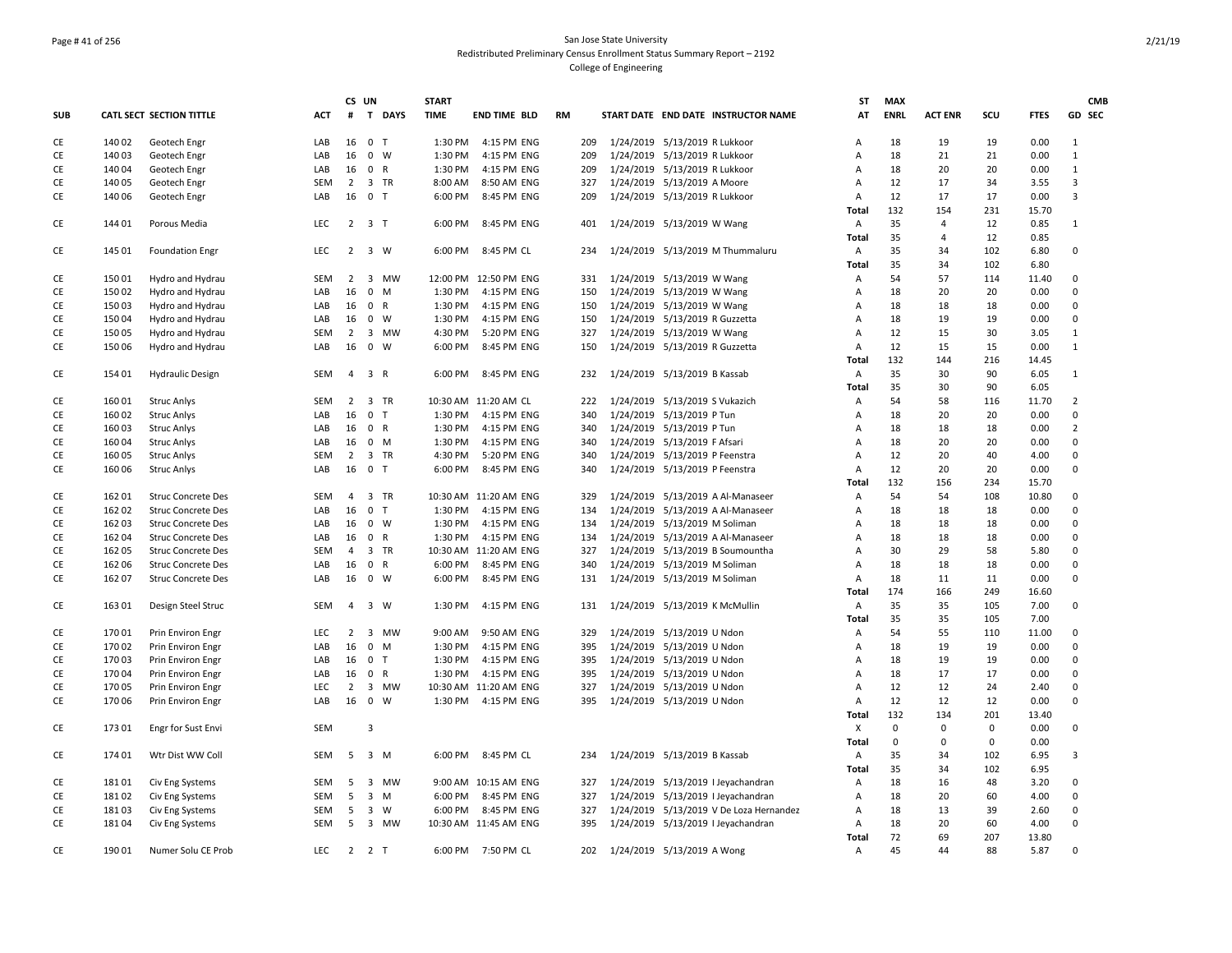## Page # 42 of 256 San Jose State University Redistributed Preliminary Census Enrollment Status Summary Report – 2192 College of Engineering

| <b>SUB</b> |        | CATL SECT SECTION TITTLE  | <b>ACT</b> | #              | CS UN                   | T DAYS | <b>START</b><br><b>TIME</b> | <b>END TIME BLD</b>   | <b>RM</b> |     |                                | START DATE END DATE INSTRUCTOR NAME     | ST<br>ΑT       | <b>MAX</b><br><b>ENRL</b> | <b>ACT ENR</b> | scu         | <b>FTES</b>  | <b>CMB</b><br>GD SEC |
|------------|--------|---------------------------|------------|----------------|-------------------------|--------|-----------------------------|-----------------------|-----------|-----|--------------------------------|-----------------------------------------|----------------|---------------------------|----------------|-------------|--------------|----------------------|
| CE         | 19002  | Numer Solu CE Prob        | LEC        | 2              | 2 F                     |        |                             | 10:00 AM 11:50 AM ENG |           | 329 | 1/24/2019 5/13/2019 A Wong     |                                         | A              | 45                        | 41             | 82          | 5.53         | $\overline{2}$       |
|            |        |                           |            |                |                         |        |                             |                       |           |     |                                |                                         | Total          | 90                        | 85             | 170         | 11.40        |                      |
| CE         | 19201  | Prob Models for CE        | SEM        | 2              | 2 R                     |        | 6:00 PM                     | 7:50 PM CL            |           | 303 | 1/24/2019 5/13/2019 A Wong     |                                         | A              | 50                        | 43             | 86          | 5.77         | 1                    |
| CE         | 19202  | Prob Models for CE        | <b>SEM</b> | 2              | 2 F                     |        | 8:00 AM                     | 9:50 AM ENG           |           | 301 | 1/24/2019 5/13/2019 R Mukhar   |                                         | A              | 40                        | 33             | 66          | 4.47         | $\overline{2}$       |
|            |        |                           |            |                |                         |        |                             |                       |           |     |                                |                                         | Total          | 90                        | 76             | 152         | 10.23        |                      |
| CE         | 21201  | <b>Struct Dynamics</b>    | SEM        | - 5            | 3 R                     |        | 6:00 PM                     | 8:45 PM ENG           |           | 401 | 1/24/2019 5/13/2019 A Singhal  |                                         | $\overline{A}$ | 40                        | 12             | 36          | 3.00         | 12                   |
|            |        |                           |            |                |                         |        |                             |                       |           |     |                                |                                         | Total          | 40                        | 12             | 36          | 3.00         |                      |
| CE         | 22101  | ADV HWY DESIGN            | SEM        | 5              | 3 M                     |        | 6:00 PM                     | 8:45 PM ENG           |           | 232 | 1/24/2019 5/13/2019 S Koosha   |                                         | Α              | 30                        | 15             | 45          | 3.75         | 15                   |
|            |        |                           |            |                |                         |        |                             |                       |           |     |                                |                                         | Total          | 30                        | 15             | 45          | 3.75         |                      |
| CE         | 224 01 | <b>Traffic Operations</b> | SEM        | -5             | 3 W                     |        | 6:00 PM                     | 8:45 PM ENG           |           | 232 |                                | 1/24/2019 5/13/2019 J Bhattacharya      | A              | 30                        | 26             | 78          | 6.50         | 26                   |
|            |        |                           |            |                |                         |        |                             |                       |           |     |                                |                                         | Total          | 30                        | 26             | 78          | 6.50         |                      |
| CE         | 23701  | Sustainable Constr        | SEM        | 5              | 3 R                     |        | 6:00 PM                     | 8:45 PM ENG           |           | 327 | 1/24/2019 5/13/2019 H Tooryani |                                         | Α              | 30                        | 36             | 108         | 9.00         | 36                   |
|            |        |                           |            |                |                         |        |                             |                       |           |     |                                |                                         | Total          | 30                        | 36             | 108         | 9.00         |                      |
| CE         | 23901  | Info Tech in Const        | SEM        | -5             | 3 <sub>1</sub>          |        | 6:00 PM                     | 8:45 PM DMH           |           | 160 | 1/24/2019 5/13/2019 J Pyeon    |                                         | A              | 40                        | 30             | 90          | 7.50         | 30                   |
|            |        | Earth Ret & Stab          | LEC        | $\overline{2}$ | 3 M                     |        |                             |                       |           |     |                                |                                         | Total          | 40<br>30                  | 30<br>9        | 90<br>27    | 7.50         |                      |
| CE         | 24701  |                           |            |                |                         |        | 6:00 PM                     | 8:45 PM DMH           |           | 160 | 1/24/2019 5/13/2019 S Huang    |                                         | A<br>Total     | 30                        | 9              | 27          | 2.25<br>2.25 | 9                    |
| CE         | 25001  | Model Water Res Engr      | SEM        | -5             | $3 \quad W$             |        | 6:00 PM                     | 8:45 PM CL            |           | 225 | 1/24/2019 5/13/2019 W Wang     |                                         | Α              | 30                        | 22             | 66          | 5.50         | 22                   |
|            |        |                           |            |                |                         |        |                             |                       |           |     |                                |                                         | Total          | 30                        | 22             | 66          | 5.50         |                      |
| CE         | 264 01 | Prestress Conc Des        | SEM        | -5             | 3 <sub>1</sub>          |        | 6:00 PM                     | 8:45 PM CL            |           | 234 | 1/24/2019 5/13/2019 M Soliman  |                                         | A              | 40                        | 18             | 54          | 4.50         | 18                   |
|            |        |                           |            |                |                         |        |                             |                       |           |     |                                |                                         | <b>Total</b>   | 40                        | 18             | 54          | 4.50         |                      |
| CE         | 274 01 | <b>WWater Plant Des</b>   | <b>SEM</b> |                | 3                       |        |                             |                       |           |     |                                |                                         | Х              | $\mathbf 0$               | $\Omega$       | 0           | 0.00         | 0                    |
| CE         | 274 02 | <b>WWater Plant Des</b>   | <b>SEM</b> |                | $\overline{3}$          |        |                             |                       |           |     |                                |                                         | X              | $\mathbf 0$               | $\Omega$       | 0           | 0.00         | 0                    |
| <b>CE</b>  | 274 03 | <b>WWater Plant Des</b>   | SEM        | -5             | 3 R                     |        | 6:00 PM                     | 8:45 PM ENG           |           | 403 | 1/24/2019 5/13/2019 R Mukhar   |                                         | A              | 40                        | 16             | 48          | 4.00         | 16                   |
|            |        |                           |            |                |                         |        |                             |                       |           |     |                                |                                         | Total          | 40                        | 16             | 48          | 4.00         |                      |
| CE         | 29703  | Special Topics CE         | SEM        | -5             | 3 <sub>1</sub>          |        | 6:00 PM                     | 8:45 PM CL            |           | 225 |                                | 1/24/2019 5/13/2019 W Greenwood         | Α              | 40                        | 14             | 14          | 3.50         | 14                   |
|            |        |                           |            |                |                         |        |                             |                       |           |     |                                |                                         | Total          | 40                        | 14             | 14          | 3.50         |                      |
| CE         | 298 01 | <b>Special Problems</b>   | <b>SUP</b> | 25             | $\overline{3}$          | TBA    |                             |                       |           |     | 1/24/2019 5/13/2019            |                                         | A              | 40                        | $\Omega$       | 0           | 0.00         | 0                    |
| CE         | 298 02 | Special Problems          | SUP        | 25             |                         | 3 TBA  |                             |                       |           |     | 1/24/2019 5/13/2019            |                                         | A              | 40                        | $\Omega$       | 0           | 0.00         | $\mathbf 0$          |
|            |        |                           |            |                |                         |        |                             |                       |           |     |                                |                                         | Total          | 80                        | $\Omega$       | $\mathbf 0$ | 0.00         |                      |
| CE         | 299 01 | <b>Masters Thesis</b>     | <b>SUP</b> | 25             | $\overline{\mathbf{3}}$ | TBA    |                             |                       |           |     | 1/24/2019 5/13/2019            |                                         | A              | 40                        | $\Omega$       | 0           | 0.00         | 0                    |
| CE         | 299 02 | <b>Masters Thesis</b>     | <b>SUP</b> | 25             |                         | 3 TBA  |                             |                       |           |     | 1/24/2019 5/13/2019            |                                         | Α              | 40                        | $\Omega$       | 0           | 0.00         | 0                    |
|            |        |                           |            |                |                         |        |                             |                       |           |     |                                |                                         | Total          | 80                        | $\Omega$       | $\mathbf 0$ | 0.00         |                      |
|            |        |                           |            |                |                         |        |                             |                       |           |     |                                | Civil & Environmental Engineering Total |                | 2835                      | 2318           | 4836        | 337.38       |                      |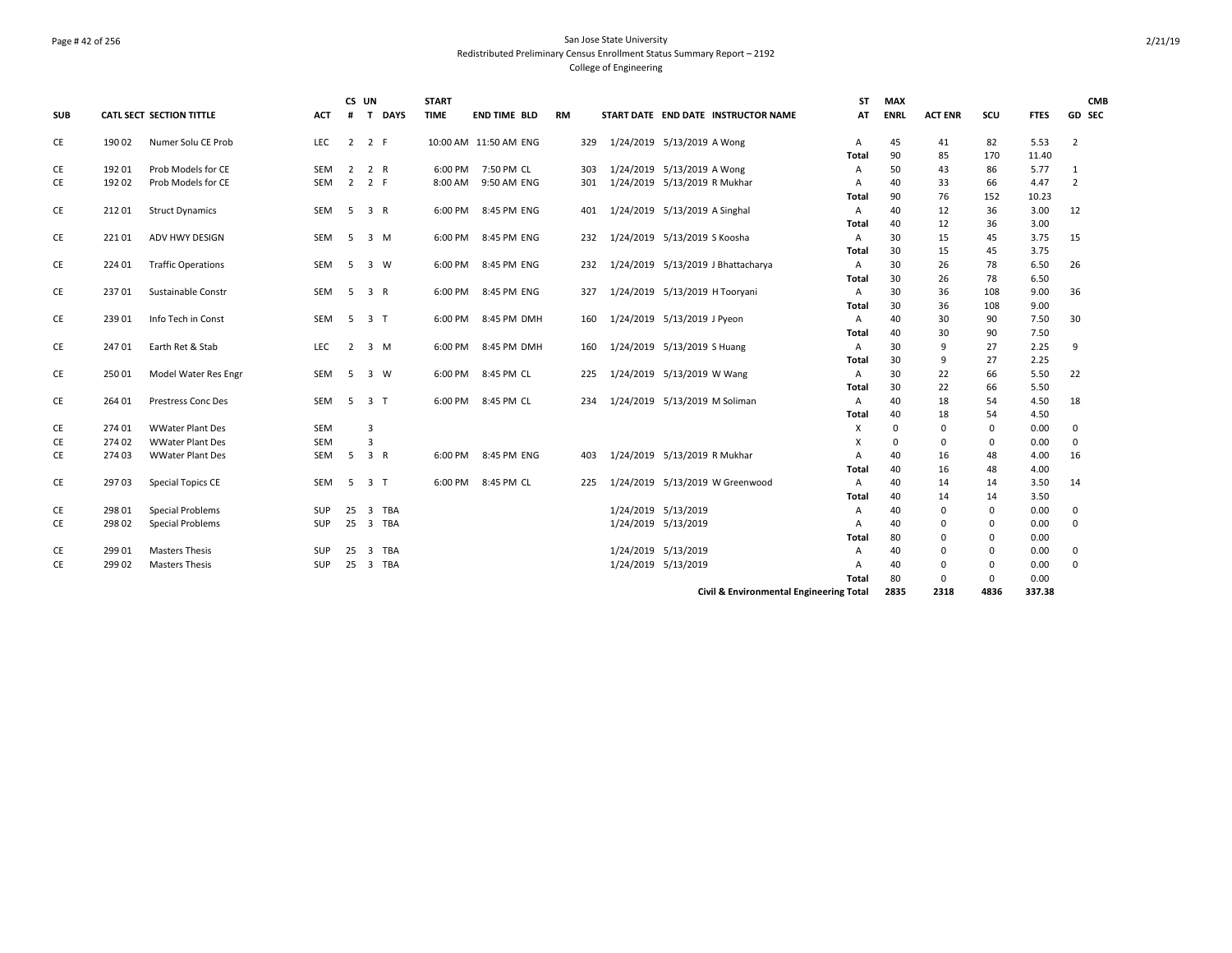### Page # 43 of 256 San Jose State University Redistributed Preliminary Census Enrollment Status Summary Report – 2192 College of Engineering

|                            |                             |                                          |            | CS UN          |                                      | <b>START</b> |                       |           |           |                                         | ST             | <b>MAX</b>                 |                   |             |              |                                     | <b>CMB</b> |
|----------------------------|-----------------------------|------------------------------------------|------------|----------------|--------------------------------------|--------------|-----------------------|-----------|-----------|-----------------------------------------|----------------|----------------------------|-------------------|-------------|--------------|-------------------------------------|------------|
| <b>SUB</b>                 |                             | CATL SECT SECTION TITTLE                 | ACT        | #              | T DAYS                               | <b>TIME</b>  | END TIME BLD          | <b>RM</b> |           | START DATE END DATE INSTRUCTOR NAME     | AT             | <b>ENRL</b>                | <b>ACT ENR</b>    | scu         | <b>FTES</b>  | GD SEC                              |            |
|                            | <b>Computer Engineering</b> |                                          |            |                |                                      |              |                       |           |           |                                         |                |                            |                   |             |              |                                     |            |
| <b>CMPE</b>                | 3001                        | Programming Concept & Meth               | LEC        | 1              | 3 TR                                 | 8:00 AM      | 8:50 AM ENG           | 337       |           | 1/24/2019 5/13/2019 F Mortezaie         | Α              | 60                         | 61                | 122         | 12.20        | $\mathbf 0$                         |            |
| <b>CMPE</b>                | 3002                        | Programming Concept & Meth               | LAB        | 16             | $\mathbf 0$<br>$\mathsf{R}$          | 5:45 PM      | 8:35 PM ENG           | 405       |           | 1/24/2019 5/13/2019 C Abboud            | А              | 30                         | 31                | 31          | 0.00         | $\Omega$                            |            |
| CMPE                       | 3003                        | Programming Concept & Meth               | LAB        | 16             | $\mathbf{0}$<br>W                    | 5:45 PM      | 8:35 PM ENG           | 405       |           | 1/24/2019 5/13/2019 C Abboud            | A              | 30                         | 30                | 30          | 0.00         | $\Omega$                            |            |
| <b>CMPE</b>                | 3004                        | Programming Concept & Meth               | LEC        | 1              | 3 MW                                 |              | 10:00 AM 10:50 AM ENG | 325       |           | 1/24/2019 5/13/2019 J Ghofraniha        | A              | 50                         | 27                | 54          | 5.40         | $\Omega$                            |            |
| <b>CMPE</b>                | 30 05                       | Programming Concept & Meth               | LAB        | 16             | $\mathbf 0$<br>M                     | 11:00 AM     | 1:50 PM ENG           | 405       |           | 1/24/2019 5/13/2019 J Ghofraniha        | A              | 25                         | 19                | 19          | 0.00         | $\mathbf 0$                         |            |
| <b>CMPE</b>                | 30 06                       | Programming Concept & Meth               | LAB        | 16             | $\mathbf{0}$<br>W                    |              | 11:00 AM  1:50 PM ENG | 405       |           | 1/24/2019 5/13/2019 J Ghofraniha        | Α              | 25                         | 8                 | 8           | 0.00         | $\Omega$                            |            |
|                            |                             |                                          |            |                |                                      |              |                       |           |           |                                         | Total          | 220                        | 176               | 264         | 17.60        |                                     |            |
| <b>CMPE</b>                | 50 01                       | <b>Object Orient Concept Meth</b>        | LEC        | 1              | $\overline{3}$<br><b>TR</b>          | 4:30 PM      | 5:20 PM ENG           | 325       |           | 1/24/2019 5/13/2019 C Tarng             | A              | 60                         | 26                | 52          | 5.20         | $\Omega$                            |            |
| <b>CMPE</b>                | 5002                        | Object Orient Concept Meth               | LAB        | 16             | $\mathbf 0$<br>$\mathsf{T}$          | 1:30 PM      | 4:20 PM ENG           | 489       |           | 1/24/2019 5/13/2019 C Tarng             | $\overline{A}$ | 30                         | 10                | 10          | 0.00         | $\mathbf 0$                         |            |
| <b>CMPE</b>                | 5003                        | Object Orient Concept Meth               | LAB        | 16             | 0 R                                  | 1:30 PM      | 4:20 PM ENG           | 489       |           | 1/24/2019 5/13/2019 C Tarng             | A              | 30                         | 16                | 16          | 0.00         | $\mathbf 0$                         |            |
| <b>CMPE</b>                | 5004                        | Object Orient Concept Meth               | LAB        | 16             | 0 W                                  | 1:30 PM      | 4:20 PM ENG           | 489       |           | 1/24/2019 5/13/2019                     | Α              | 30                         | 0                 | 0           | 0.00         | $\mathbf 0$                         |            |
|                            |                             |                                          |            |                |                                      |              |                       |           |           |                                         | Total          | 150                        | 52                | 78          | 5.20         |                                     |            |
| <b>CMPE</b>                | 102 01                      | Assembly Language Programming            | SEM        | $\overline{4}$ | $\overline{\mathbf{3}}$<br><b>TR</b> |              | 9:00 AM 10:15 AM ENG  | 337       |           | 1/24/2019 5/13/2019 F Mortezaie         | A              | 50                         | 55                | 165         | 11.00        | 0<br>C                              |            |
| SE                         | 102 01                      | Assembly Language Programming            | SEM        | $\overline{4}$ | $\overline{3}$<br><b>TR</b>          |              | 9:00 AM 10:15 AM ENG  | 337       |           | 1/24/2019 5/13/2019 F Mortezaie         | A              | $\mathbf 0$                | $\Omega$          | $\mathbf 0$ | 0.00         | $\mathbf 0$<br>$\mathsf{C}$         |            |
| <b>CMPE</b>                | 102 02                      | Assembly Language Programming            | SEM        | $\overline{4}$ | 3 TR                                 | 3:00 PM      | 4:15 PM ENG           | 337       |           | 1/24/2019 5/13/2019 H Jeon              | A              | 50                         | 51                | 153         | 10.20        | $\mathsf{O}\xspace$<br><sub>c</sub> |            |
| SE                         | 102 02                      | Assembly Language Programming            | SEM        | $\overline{4}$ | $\overline{3}$<br>TR                 | 3:00 PM      | 4:15 PM ENG           | 337       |           | 1/24/2019 5/13/2019 H Jeon              | А              | $\mathbf 0$                | $\mathbf 0$       | $\mathbf 0$ | 0.00         | $\mathsf{O}$<br>$\mathsf{C}$        |            |
|                            |                             |                                          |            |                |                                      |              |                       |           |           |                                         | Total          | 100                        | 106               | 318         | 21.20        |                                     |            |
| <b>CMPE</b>                | 11001                       | <b>Electronics Comp</b>                  | LEC        | 1              | 3 MW                                 |              | 12:00 PM 12:50 PM ENG | 329       |           | 1/24/2019 5/13/2019 A Bindal            | Α              | 50                         | 43                | 86          | 8.60         | $\mathbf 0$                         |            |
| <b>CMPE</b>                | 11002                       | <b>Electronics Comp</b>                  | LAB        | 16             | $\mathbf 0$<br>$\top$                | 1:30 PM      | 4:20 PM ENG           | 286       |           | 1/24/2019 5/13/2019 A Bindal            | A              | 25                         | 24                | 24          | 0.00         | $\Omega$                            |            |
| <b>CMPE</b>                | 11003                       | <b>Electronics Comp</b>                  | LAB        | 16             | $\mathbf 0$<br>$\top$                |              | 4:30 PM 7:20 PM ENG   | 286       |           | 1/24/2019 5/13/2019 A Bindal            | A              | 25                         | 19                | 19          | 0.00         | $\Omega$                            |            |
| <b>CMPE</b>                | 11004                       | <b>Electronics Comp</b>                  | LEC        |                | $\overline{\mathbf{3}}$              |              |                       |           |           |                                         | X              | $\mathbf 0$                | $\Omega$          | $\mathbf 0$ | 0.00         | $\Omega$                            |            |
| <b>CMPE</b>                | 11005                       | <b>Electronics Comp</b>                  | LAB        |                | $\mathbf 0$                          |              |                       |           |           |                                         | X              | $\Omega$                   | 0                 | 0           | 0.00         | $\mathbf 0$                         |            |
|                            |                             |                                          |            |                |                                      |              |                       |           |           |                                         | Total          | 100                        | 86                | 129         | 8.60         |                                     |            |
| <b>CMPE</b>                | 12001                       | Computer Org & Arch                      | SEM        |                | $\overline{\mathbf{3}}$              |              |                       |           |           |                                         | Χ              | $\mathbf 0$                | $\mathbf 0$       | $\mathbf 0$ | 0.00         | $\mathbf 0$                         |            |
| SE                         | 12001                       | Computer Org & Arch                      | <b>SEM</b> |                | $\overline{3}$                       |              |                       |           |           |                                         | X              | $\mathbf 0$                | $\Omega$          | 0           | 0.00         | $\mathsf 0$                         |            |
| <b>CMPE</b>                | 120 02                      | Computer Org & Arch                      | SEM        | $\overline{4}$ | $\overline{\mathbf{3}}$<br>TR        |              | 12:00 PM  1:15 PM ENG | 337       |           | 1/24/2019 5/13/2019 J Sun               | A              | 50                         | 48                | 144         | 9.60         | 0<br>C                              |            |
| SE                         | 12002                       | Computer Org & Arch                      | SEM        | $\overline{a}$ | 3 TR                                 | 12:00 PM     | 1:15 PM ENG           | 337       |           | 1/24/2019 5/13/2019 J Sun               | Α              | $\mathbf 0$                | $\mathbf 0$       | $\mathsf 0$ | 0.00         | $\mathsf{O}\xspace$<br>$\mathsf{C}$ |            |
|                            |                             |                                          |            |                |                                      |              |                       |           |           |                                         | Total          | 50                         | 48                | 144         | 9.60         |                                     |            |
| <b>CMPE</b>                | 124 01                      | Digital Design I                         | SEM        | 1              | $\overline{3}$<br>MW                 | 8:00 AM      | 8:50 AM ENG           | 325       |           | 1/24/2019 5/13/2019 H Ozemek            | Α              | 40                         | 31                | 62          | 6.20         | $\mathbf 0$                         |            |
| <b>CMPE</b>                | 124 02                      | Digital Design I                         | LAB        | 16             | $\mathbf 0$<br>M                     | 1:30 PM      | 4:20 PM ENG           | 278       | 1/24/2019 | 5/13/2019 H Ozemek                      | A              | 20                         | 14                | 14          | 0.00         | $\mathbf 0$                         |            |
| <b>CMPE</b>                | 124 03                      | Digital Design I                         | LAB        | 16             | $0 \quad W$                          | 1:30 PM      | 4:20 PM ENG           | 278       |           | 1/24/2019 5/13/2019 H Ozemek            | A              | 20                         | 17                | 17          | 0.00         | $\mathbf 0$                         |            |
| <b>CMPE</b>                | 124 04                      | Digital Design                           | SEM        | 1              | $\overline{3}$<br>TR                 | 12:00 PM     | 12:50 PM ENG          | 325       | 1/24/2019 | 5/13/2019 A Uludemir                    | Α              | 40                         | 39                | 78          | 7.80         | $\mathbf 0$                         |            |
| <b>CMPE</b>                | 124 05                      | Digital Design I                         | LAB        | 16             | $\mathbf 0$<br>$\mathsf{T}$          | 1:30 PM      | 4:20 PM ENG           | 278       |           | 1/24/2019 5/13/2019 A Uludemir          | A              | 20                         | 20                | 20          | 0.00         | $\mathbf 0$                         |            |
| <b>CMPE</b>                | 124 06                      | Digital Design I                         | LAB        |                | 16 0 R                               | 1:30 PM      | 4:20 PM ENG           | 278       |           | 1/24/2019 5/13/2019 A Uludemir          | A              | 20                         | 19                | 19          | 0.00         | $\Omega$                            |            |
| <b>CMPE</b>                | 124 07                      | Digital Design                           | <b>SEM</b> |                | 3                                    |              |                       |           |           |                                         | X              | $\mathbf 0$                | $\mathbf 0$       | 0           | 0.00         | $\mathbf 0$                         |            |
| <b>CMPE</b>                | 124 08                      | Digital Design I                         | LAB        |                | $\mathbf 0$                          |              |                       |           |           |                                         | X              | $\Omega$                   | $\Omega$          | 0           | 0.00         | $\Omega$                            |            |
| <b>CMPE</b>                | 124 09                      | Digital Design I                         | LAB        |                | $\Omega$                             |              |                       |           |           |                                         | X              | $\mathbf{0}$               | $\Omega$          | $\mathbf 0$ | 0.00         | $\mathbf 0$                         |            |
|                            |                             |                                          |            |                |                                      |              |                       |           |           |                                         | Total          | 160                        | 140               | 210         | 14.00        |                                     |            |
| <b>CMPE</b>                | 125 01                      | Digital Design 2                         | SEM        | 4              | $\overline{3}$<br>MW                 |              | 10:30 AM 11:20 AM ENG | 337       |           | 1/24/2019 5/13/2019 D Hung              | A              | 75                         | 65                | 130         | 13.00        | $\mathbf 0$                         |            |
| <b>CMPE</b>                | 125 02                      | Digital Design 2                         | LAB        | 16             | $\mathbf 0$<br>M                     |              | 2:30 PM 5:20 PM ENG   | 288       |           | 1/24/2019 5/13/2019 D Hung              | Α              | 25                         | 24                | 24          | 0.00         | 0                                   |            |
| <b>CMPE</b>                | 125 03                      | Digital Design 2                         | LAB        | 16             | $\mathbf 0$<br>M                     | 6:00 PM      | 8:50 PM ENG           | 288       |           | 1/24/2019 5/13/2019 D Hung              | Α              | 25                         | 23                | 23          | 0.00         | $\mathbf 0$                         |            |
| <b>CMPE</b>                | 125 04                      | Digital Design 2                         | LAB        | 16             | 0 <sub>T</sub>                       | 2:30 PM      | 5:20 PM ENG           | 288       |           | 1/24/2019 5/13/2019 D Hung              | Α              | 25                         | 18<br>130         | 18<br>195   | 0.00         | $\mathbf 0$                         |            |
|                            |                             |                                          |            |                |                                      |              |                       |           |           |                                         | Total          | 150                        |                   |             | 13.00        | $\Omega$                            |            |
| <b>CMPE</b>                | 12601                       | Alg & Data Str Des                       | LEC        | 1              | $\overline{3}$<br>TR                 |              | 10:30 AM 11:20 AM ENG | 337       |           | 1/24/2019 5/13/2019 D Anastasiu         | A              | 72<br>24                   | 63                | 126         | 12.60        | $\mathbf 0$                         |            |
| <b>CMPE</b>                | 126 02                      | Alg & Data Str Des                       | LAB        | 16             | $\mathbf 0$<br>$\top$                | 2:30 PM      | 5:20 PM ENG           | 206       |           | 1/24/2019 5/13/2019 D Anastasiu         | A              |                            | 24                | 24          | 0.00         | 0                                   |            |
| <b>CMPE</b>                | 12603                       | Alg & Data Str Des                       | LAB        |                | 16 0 R<br>$\Omega$                   | 2:30 PM      | 5:20 PM ENG           | 206       |           | 1/24/2019 5/13/2019 D Anastasiu         | A              | 24                         | 25<br>$\mathbf 0$ | 25          | 0.00         |                                     |            |
| <b>CMPE</b>                | 126 04<br>126 05            | Alg & Data Str Des                       | LAB        |                | $\Omega$                             |              |                       |           |           |                                         | X<br>X         | $\mathbf 0$<br>$\mathbf 0$ | $\Omega$          | 0<br>0      | 0.00<br>0.00 | $\mathbf 0$<br>$\mathbf 0$          |            |
| <b>CMPE</b><br><b>CMPE</b> | 126 06                      | Alg & Data Str Des<br>Alg & Data Str Des | LAB<br>LAB |                | 16 0 M                               | 6:00 PM      | 8:50 PM ENG           | 206       |           | 1/24/2019 5/13/2019 F Lin               | Α              | 24                         | 14                | 14          | 0.00         | $\mathbf 0$                         |            |
|                            |                             |                                          |            |                |                                      |              |                       |           |           |                                         | Total          | 144                        | 126               | 189         | 12.60        |                                     |            |
| <b>CMPE</b>                | 12701                       |                                          | SEM        | 4              | 3 MW                                 |              | 11:30 AM 12:20 PM ENG | 325       |           | 1/24/2019 5/13/2019 N Karimianbahnemiri | A              | 48                         | 47                | 94          | 9.40         | $\Omega$                            |            |
|                            |                             | Microproc Design 1                       |            |                |                                      |              |                       |           |           |                                         |                |                            |                   |             |              |                                     |            |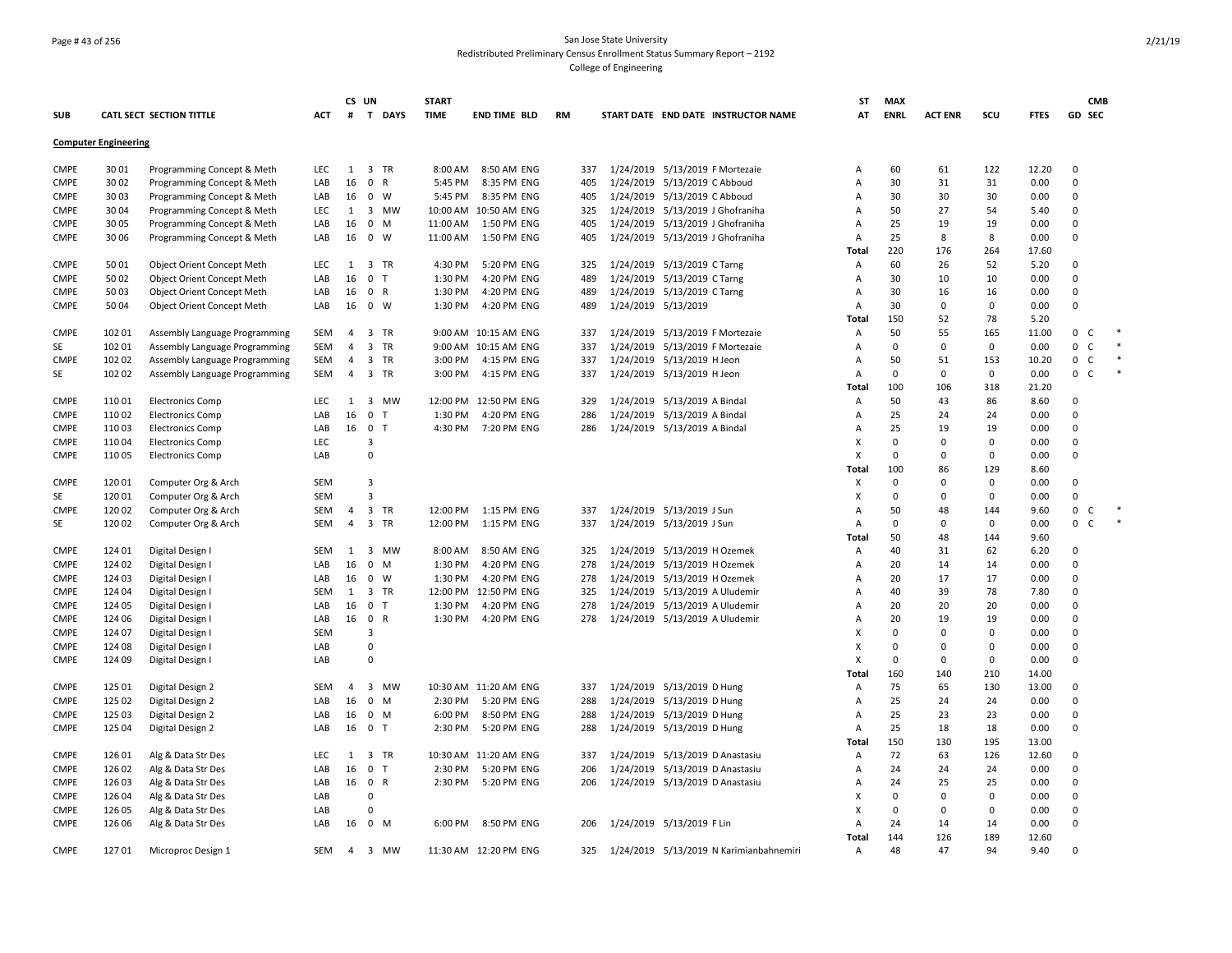## Page # 44 of 256 San Jose State University Redistributed Preliminary Census Enrollment Status Summary Report – 2192 College of Engineering

|                   |                |                                      |            | CS UN          |                                         | <b>START</b>        |                            |    |            |                                                          | ST           | <b>MAX</b>        |                |                   |              | <b>CMB</b>                            |        |
|-------------------|----------------|--------------------------------------|------------|----------------|-----------------------------------------|---------------------|----------------------------|----|------------|----------------------------------------------------------|--------------|-------------------|----------------|-------------------|--------------|---------------------------------------|--------|
| SUB               |                | CATL SECT SECTION TITTLE             | ACT        | #              | T<br><b>DAYS</b>                        | <b>TIME</b>         | <b>END TIME BLD</b>        | RM |            | START DATE END DATE INSTRUCTOR NAME                      | AT           | <b>ENRL</b>       | <b>ACT ENR</b> | SCU               | <b>FTES</b>  | GD SEC                                |        |
| <b>CMPE</b>       | 12702          | Microproc Design 1                   | LAB        | 16             | $\mathbf 0$<br>W                        | 2:30 PM             | 5:20 PM ENG                |    | 268        | 1/24/2019 5/13/2019 R Sheth                              | Α            | 24                | 25             | 25                | 0.00         | $\Omega$                              |        |
| <b>CMPE</b>       | 12703          | Microproc Design 1                   | LAB        | 16             | 0<br>M                                  | 1:30 PM             | 4:20 PM ENG                |    | 268        | 1/24/2019 5/13/2019 N Karimianbahnemiri                  | A            | 24                | 22             | 22                | 0.00         | $\Omega$                              |        |
| <b>CMPE</b>       | 12704          | Microproc Design 1                   | SEM        | $\overline{4}$ | 3 MW                                    | 9:00 AM             | 9:50 AM ENG                |    | 325        | 1/24/2019 5/13/2019 H Ozemek                             | A            | 48                | 39             | 78                | 7.80         | $\Omega$                              |        |
| <b>CMPE</b>       | 12705          | Microproc Design 1                   | LAB        | 16             | 0 <sub>T</sub>                          | 1:30 PM             | 4:20 PM ENG                |    | 268        | 1/24/2019 5/13/2019 H Ozemek                             | A            | 24                | 19             | 19                | 0.00         | $\Omega$                              |        |
| <b>CMPE</b>       | 12706          | Microproc Design 1                   | LAB        |                | $\Omega$                                |                     |                            |    |            |                                                          | X            | $\mathbf 0$       | 0              | $\Omega$          | 0.00         | $\Omega$                              |        |
| <b>CMPE</b>       | 12707          | Microproc Design 1                   | LAB        |                | 16 0 M                                  |                     | 1:30 PM 4:20 PM ENG        |    | 286        | 1/24/2019 5/13/2019 H Ozemek                             | A            | 24                | 20             | 20                | 0.00         | $\mathbf 0$                           |        |
|                   |                |                                      |            |                |                                         |                     |                            |    |            |                                                          | Total        | 192               | 172            | 258               | 17.20        |                                       |        |
| <b>CMPE</b>       | 13001          | Adv Alg Des                          | <b>LEC</b> |                | 3                                       |                     |                            |    |            |                                                          | X            | $\mathbf 0$       | 0              | $\mathbf 0$       | 0.00         | $\Omega$                              |        |
| <b>CMPE</b>       | 13002          | Adv Alg Des                          | <b>LEC</b> | $\overline{2}$ | 3 R                                     | 6:00 PM             | 8:45 PM BBC                |    | 105        | 1/24/2019 5/13/2019 G Saldamli                           | A            | 50                | 36             | 108               | 7.20         | $\mathbf 0$                           |        |
| <b>CMPE</b>       | 13003          | Adv Alg Des                          | LEC        | $2^{\circ}$    | 3 TR                                    | 1:30 PM             | 2:45 PM DMH                |    | 227        | 1/24/2019 5/13/2019 G Guzun                              | A            | 50                | 34             | 102               | 6.80         | $\Omega$                              |        |
|                   |                |                                      |            |                |                                         |                     |                            |    |            |                                                          | Total        | 100               | 70             | 210               | 14.00        |                                       |        |
| <b>CMPE</b>       | 13101          | Software Engr I                      | SEM        | 4              | 3 MW                                    | 3:00 PM             | 4:15 PM ENG                |    | 337        | 1/24/2019 5/13/2019 B Eswar                              | A            | 50                | 53             | 159               | 10.60        | 0 <sup>o</sup>                        |        |
| SE                | 13101          | Software Engr I                      | <b>SEM</b> | 4              | 3 MW                                    | 3:00 PM             | 4:15 PM ENG                |    | 337        | 1/24/2019 5/13/2019 B Eswar                              | Α            | $\mathbf 0$       | 0              | $\mathbf 0$       | 0.00         | $\mathbf 0$<br>C                      | $\ast$ |
| <b>CMPE</b>       | 13102          | Software Engr I                      | <b>SEM</b> | 4              | 3 <sub>1</sub>                          | 6:00 PM             | 8:45 PM CL                 |    | 117        | 1/24/2019 5/13/2019 K Nguyen                             | A            | 50                | 29             | 87                | 5.80         | $\mathbf 0$<br>C                      |        |
| SE                | 13102          | Software Engr I                      | SEM        | $\overline{4}$ | 3 <sub>1</sub>                          | 6:00 PM             | 8:45 PM CL                 |    | 117        | 1/24/2019 5/13/2019 K Nguyen                             | A            | $\mathbf 0$       | $\Omega$       | 0                 | 0.00         | $\mathbf{0}$<br>$\mathsf{C}$          |        |
| <b>CMPE</b>       | 13103          | Software Engr I                      | <b>SEM</b> | 4              | 3 TR                                    | 1:30 PM             | 2:45 PM BBC                |    | 324        | 1/24/2019 5/13/2019 H Li                                 | A            | 50                | 43             | 129               | 8.60         | $\mathbf 0$<br>C                      |        |
| SE                | 13103          | Software Engr I                      | <b>SEM</b> | 4              | 3 TR                                    | 1:30 PM             | 2:45 PM BBC                |    | 324        | 1/24/2019 5/13/2019 H Li                                 | A            | $\mathbf 0$       | $\mathbf 0$    | $\mathbf 0$       | 0.00         | $\mathsf{C}$<br>$\mathbf{0}$          |        |
| <b>CMPE</b>       | 13104          | Software Engr I                      | <b>SEM</b> | $\overline{4}$ | 3 R                                     | 6:00 PM             | 8:45 PM BBC                |    | 22         | 1/24/2019 5/13/2019 F Butt                               | A            | 50                | 30             | 90                | 6.00         | $\mathbf{0}$<br>C                     | $\ast$ |
| SE                | 13104          | Software Engr I                      | <b>SEM</b> | $\overline{4}$ | 3 R                                     | 6:00 PM             | 8:45 PM BBC                |    | 22         | 1/24/2019 5/13/2019 F Butt                               | A            | $\mathbf 0$       | $\Omega$       | $\mathbf 0$       | 0.00         | $\mathbf{0}$<br>$\mathsf{C}$          |        |
|                   |                |                                      |            |                |                                         |                     |                            |    |            |                                                          | Total        | 200               | 155            | 465               | 31.00        |                                       |        |
| <b>CMPE</b>       | 13201          | Inf Security                         | SEM        |                | 4 3 MW                                  |                     | 9:00 AM 10:15 AM ENG       |    | 337        | 1/24/2019 5/13/2019 Y Park                               | А            | 50                | 41             | 123               | 8.20         | $\mathbf 0$                           |        |
|                   |                |                                      |            |                |                                         |                     |                            |    |            |                                                          | Total        | 50                | 41             | 123               | 8.20         |                                       |        |
| <b>CMPE</b>       | 13301          | Software Engr II                     | SEM        | 4              | 3 M                                     | 3:00 PM             | 4:45 PM ENG                |    | 325        | 1/24/2019 5/13/2019 H Meng                               | Α            | 50                | 50             | 100               | 10.00        | $\mathbf 0$<br>C                      |        |
| SE<br><b>CMPE</b> | 13301<br>13302 | Software Engr II<br>Software Engr II | SEM<br>LAB | 4<br>16        | 3 M<br>0 M                              | 3:00 PM<br>10:30 AM | 4:45 PM ENG<br>1:20 PM ENG |    | 325<br>489 | 1/24/2019 5/13/2019 H Meng<br>1/24/2019 5/13/2019 H Meng | A<br>A       | $\mathbf 0$<br>25 | 0<br>25        | $\mathbf 0$<br>25 | 0.00<br>0.00 | $\mathbf{0}$<br>C<br>$\mathbf 0$<br>C | $\ast$ |
| SE                | 13302          | Software Engr II                     | LAB        | 16             | 0 M                                     | 10:30 AM            | 1:20 PM ENG                |    | 489        | 1/24/2019 5/13/2019 H Meng                               | A            | $\mathbf 0$       | $\mathbf 0$    | $\Omega$          | 0.00         | $\mathbf{0}$<br>$\mathsf{C}$          |        |
| <b>CMPE</b>       | 13303          | Software Engr II                     | LAB        | 16             | $^{\circ}$<br>W                         | 10:30 AM            | 1:20 PM ENG                |    | 489        | 1/24/2019 5/13/2019 H Meng                               | A            | 25                | 25             | 25                | 0.00         | $\mathsf{C}$<br>$\mathbf{0}$          |        |
| <b>SE</b>         | 13303          | Software Engr II                     | LAB        | 16             | 0 W                                     | 10:30 AM            | 1:20 PM ENG                |    | 489        | 1/24/2019 5/13/2019 H Meng                               | A            | $\mathbf 0$       | $\Omega$       | $\Omega$          | 0.00         | $\mathbf 0$<br>C                      |        |
| <b>CMPE</b>       | 13304          | Software Engr II                     | <b>SEM</b> | $\overline{4}$ | $\overline{\mathbf{3}}$<br>- F          | 3:00 PM             | 4:45 PM ENG                |    | 325        | 1/24/2019 5/13/2019 B Eswar                              | A            | 40                | 40             | 80                | 8.00         | $\mathbf{0}$<br>$\mathsf{C}$          |        |
| SE                | 13304          | Software Engr II                     | <b>SEM</b> | $\overline{4}$ | 3 F                                     | 3:00 PM             | 4:45 PM ENG                |    | 325        | 1/24/2019 5/13/2019 B Eswar                              | A            | $\mathbf 0$       | $\mathbf 0$    | $\Omega$          | 0.00         | $\mathbf{0}$<br>$\mathsf{C}$          |        |
| <b>CMPE</b>       | 13305          | Software Engr II                     | LAB        | 16             | 0 F                                     | 5:00 PM             | 7:50 PM ENG                |    | 325        | 1/24/2019 5/13/2019 C Bhupalachar Suryanarayana          | A            | 40                | 40             | 40                | 0.00         | $\mathsf{C}$<br>$\mathbf 0$           |        |
| SE                | 13305          | Software Engr II                     | LAB        |                | 16 0 F                                  | 5:00 PM             | 7:50 PM ENG                |    | 325        | 1/24/2019 5/13/2019 C Bhupalachar Suryanarayana          | Α            | $\mathbf 0$       | $\mathbf 0$    | $\Omega$          | 0.00         | $\mathbf 0$<br>$\mathsf{C}$           |        |
|                   |                |                                      |            |                |                                         |                     |                            |    |            |                                                          | Total        | 180               | 180            | 270               | 18.00        |                                       |        |
| <b>CMPE</b>       | 135 01         | Obj Orient Anl Des                   | <b>SEM</b> | 4              | 3 TR                                    | 1:30 PM             | 2:45 PM ENG                |    | 337        | 1/24/2019 5/13/2019 R Mak                                | Α            | 50                | 27             | 81                | 5.40         | 0 <sup>o</sup>                        |        |
| SE                | 135 01         | Obj Orient Anl Des                   | <b>SEM</b> | $\overline{4}$ | 3 TR                                    | 1:30 PM             | 2:45 PM ENG                |    | 337        | 1/24/2019 5/13/2019 R Mak                                | A            | $\mathbf 0$       | 0              | $\Omega$          | 0.00         | $\mathbf{0}$<br>C                     |        |
|                   |                |                                      |            |                |                                         |                     |                            |    |            |                                                          | Total        | 50                | 27             | 81                | 5.40         |                                       |        |
| <b>CMPE</b>       | 13701          | Mobile Software Engineer             | SEM        | 5              | 3 W                                     | 3:00 PM             | 5:45 PM BBC                |    | 103        | 1/24/2019 5/13/2019 K Perry                              | A            | 50                | 47             | 141               | 9.40         | $0-$                                  |        |
| SE                | 13701          | Mobile Software Engineer             | <b>SEM</b> | 5              | 3 W                                     | 3:00 PM             | 5:45 PM BBC                |    | 103        | 1/24/2019 5/13/2019 K Perry                              | A            | $\mathbf 0$       | $\mathbf 0$    | $\mathbf 0$       | 0.00         | $\mathbf 0$<br>$\mathsf{C}$           | $\ast$ |
|                   |                |                                      |            |                |                                         |                     |                            |    |            |                                                          | Total        | 50                | 47             | 141               | 9.40         |                                       |        |
| <b>CMPE</b>       | 13801          | Database Systems I                   | <b>SEM</b> | $\overline{4}$ | 3 TR                                    | 4:30 PM             | 5:45 PM ENG                |    | 337        | 1/24/2019 5/13/2019 K Li                                 | A            | 50                | 40             | 120               | 8.05         | 1                                     |        |
|                   |                |                                      |            |                |                                         |                     |                            |    |            |                                                          | <b>Total</b> | 50                | 40             | 120               | 8.05         |                                       |        |
| <b>CMPE</b>       | 140 01         | Comp Arch & Design                   | SEM        | 4              | 3 MW                                    |                     | 12:00 PM 12:50 PM ENG      |    | 337        | 1/24/2019 5/13/2019 D Hung                               | Α            | 75                | 78             | 156               | 15.60        | $\Omega$                              |        |
| <b>CMPE</b>       | 140 02         | Comp Arch & Design                   | LAB        | 16             | $\mathbf 0$<br>$\mathsf{R}$             | 4:30 PM             | 7:20 PM ENG                |    | 288        | 1/24/2019 5/13/2019 T Wong                               | Α            | 25                | 25             | 25                | 0.00         | $\Omega$                              |        |
| <b>CMPE</b>       | 14003          | Comp Arch & Design                   | LAB        | 16             | $\mathbf 0$<br>W                        | 2:30 PM             | 5:20 PM ENG                |    | 288        | 1/24/2019 5/13/2019   Swanson                            | Α            | 25                | 27             | 27                | 0.00         | $\Omega$                              |        |
| <b>CMPE</b>       | 14004          | Comp Arch & Design                   | LAB        |                | 16 0 R                                  | 1:00 PM             | 4:00 PM ENG                |    | 288        | 1/24/2019 5/13/2019   Swanson                            | Α            | 25                | 26             | 26                | 0.00         | $\Omega$                              |        |
|                   |                |                                      |            |                |                                         |                     |                            |    |            |                                                          | Total        | 150               | 156            | 234               | 15.60        |                                       |        |
| <b>CMPE</b>       | 14201          | <b>Operating Systems</b>             | <b>SEM</b> | 4              | $\overline{\mathbf{3}}$<br>$\mathsf{T}$ | 6:00 PM             | 8:45 PM ENG                |    | 341        | 1/24/2019 5/13/2019 M Larkin                             | A            | 70                | 76             | 228               | 15.20        | $\Omega$                              |        |
|                   |                |                                      |            |                |                                         |                     |                            |    |            |                                                          | Total        | 70                | 76             | 228               | 15.20        |                                       |        |
| <b>CMPE</b>       | 146 01         | <b>RT Embedded CoDes</b>             | <b>SEM</b> | $\overline{4}$ | 3 F                                     | 8:00 AM             | 9:40 AM ENG                |    | 337        | 1/24/2019 5/13/2019 P Kang                               | A            | 30                | 30             | 60                | 6.00         | $\Omega$                              |        |
| <b>CMPE</b>       | 14602          | <b>RT Embedded CoDes</b>             | LAB        | 16             | $\mathbf{0}$<br>M                       | 6:00 PM             | 8:45 PM ENG                |    | 489        | 1/24/2019 5/13/2019 P Kang                               | A            | 30                | 30             | 30                | 0.00         | $\Omega$                              |        |
| <b>CMPE</b>       | 14603          | <b>RT Embedded CoDes</b>             | SEM        | $\overline{4}$ | 3 MW                                    | 1:30 PM             | 2:20 PM SH                 |    | 434        | 1/24/2019 5/13/2019 K Liu                                | A            | 48                | 44             | 88                | 8.80         | $\Omega$                              |        |
| <b>CMPE</b>       | 14604          | RT Embedded CoDes                    | LAB        | 16             | $\mathbf{0}$<br>M                       | 6:00 PM             | 8:50 PM ENG                |    | 405        | 1/24/2019 5/13/2019 K Liu                                | A            | 24                | 23             | 23                | 0.00         | $\Omega$                              |        |
| CMPE              | 146 05         | <b>RT Embedded CoDes</b>             | LAB        |                | $\Omega$                                |                     |                            |    |            |                                                          | X            | $\Omega$          | <sup>0</sup>   | $\Omega$          | 0.00         | $\Omega$                              |        |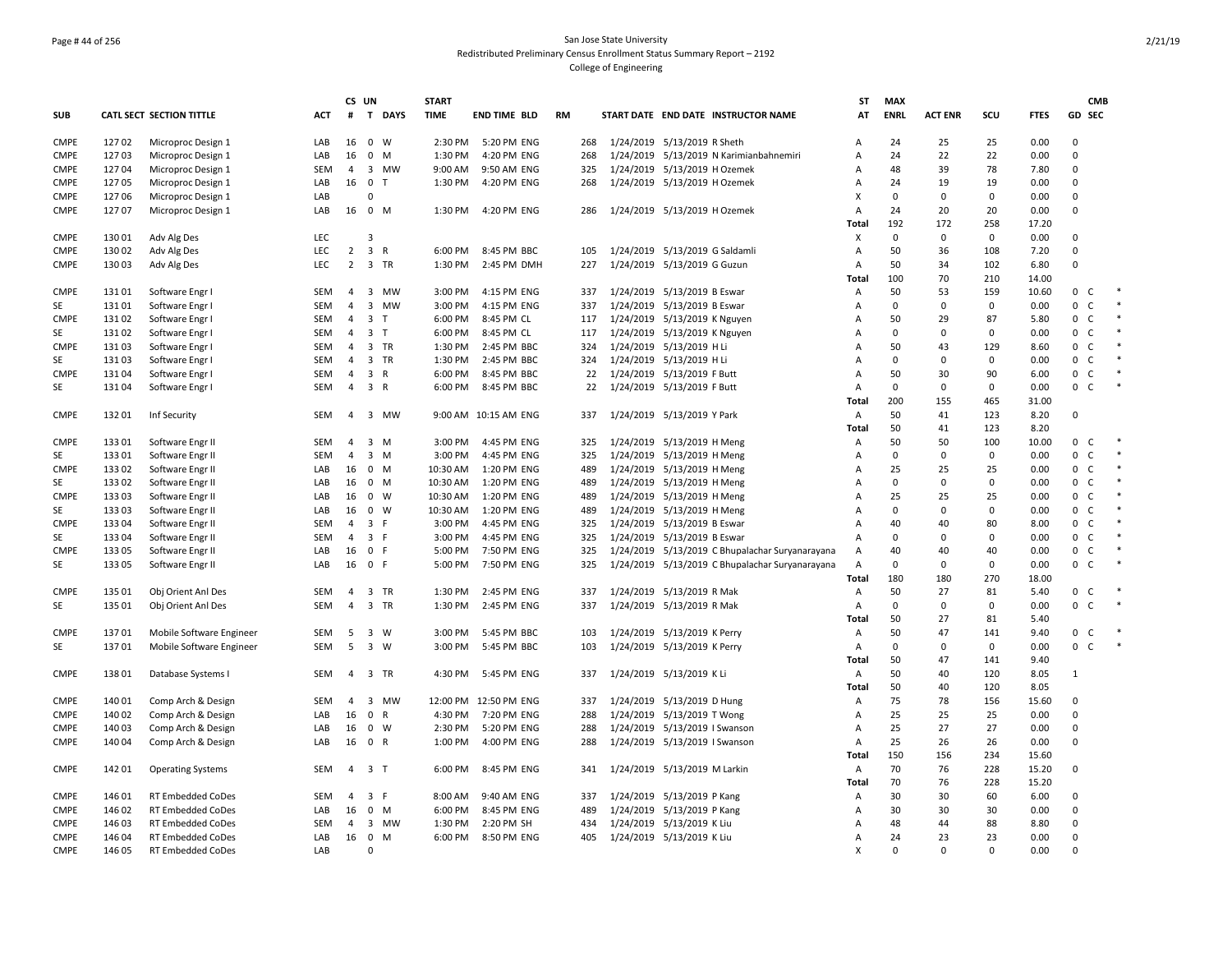## Page # 45 of 256 San Jose State University Redistributed Preliminary Census Enrollment Status Summary Report – 2192 College of Engineering

|                   |                |                                            |                   | CS UN           |                             | <b>START</b> |                       |           |            |                                                                |                     |                                     | ST             | <b>MAX</b>         |                    |                    |               |                                                             | <b>CMB</b> |
|-------------------|----------------|--------------------------------------------|-------------------|-----------------|-----------------------------|--------------|-----------------------|-----------|------------|----------------------------------------------------------------|---------------------|-------------------------------------|----------------|--------------------|--------------------|--------------------|---------------|-------------------------------------------------------------|------------|
| <b>SUB</b>        |                | CATL SECT SECTION TITTLE                   | ACT               | #               | $\mathbf{T}$<br><b>DAYS</b> | <b>TIME</b>  | <b>END TIME BLD</b>   | <b>RM</b> |            |                                                                |                     | START DATE END DATE INSTRUCTOR NAME | AT             | <b>ENRL</b>        | <b>ACT ENR</b>     | scu                | <b>FTES</b>   | GD SEC                                                      |            |
| <b>CMPE</b>       | 146 06         | RT Embedded CoDes                          | LAB               | 16 0            | ਾ                           | 6:00 PM      | 8:50 PM ENG           |           | 405        | 1/24/2019 5/13/2019 K Liu                                      |                     |                                     | Α              | 24                 | 21                 | 21                 | 0.00          | $\mathbf 0$                                                 |            |
|                   |                |                                            |                   | $\overline{4}$  |                             |              | 10:30 AM 11:45 AM ENG |           |            |                                                                |                     |                                     | Total          | 156<br>60          | 148                | 222                | 14.80         |                                                             |            |
| <b>CMPE</b><br>SE | 14801<br>14801 | Comptr Networks I                          | SEM<br><b>SEM</b> | $\overline{4}$  | 3 TR<br>3 TR                |              | 10:30 AM 11:45 AM ENG |           | 325<br>325 | 1/24/2019 5/13/2019 R Fatoohi<br>1/24/2019 5/13/2019 R Fatoohi |                     |                                     | Α<br>Α         | $\mathbf 0$        | 61<br>$\mathbf 0$  | 183<br>$\mathbf 0$ | 12.20<br>0.00 | $\mathbf{0}$<br>$\mathsf{C}$<br>$\mathbf 0$<br>$\mathsf{C}$ |            |
| <b>CMPE</b>       | 14802          | Comptr Networks I<br>Comptr Networks I     | <b>SEM</b>        | 4               | 3 MW                        | 1:30 PM      | 2:45 PM ENG           |           | 325        | 1/24/2019 5/13/2019 F Lin                                      |                     |                                     | $\overline{A}$ | 60                 | 60                 | 180                | 12.00         | $\mathbf 0$<br>$\mathsf{C}$                                 |            |
| SE                | 14802          | Comptr Networks I                          | SEM               | $\overline{4}$  | 3 MW                        | 1:30 PM      | 2:45 PM ENG           |           | 325        | 1/24/2019 5/13/2019 F Lin                                      |                     |                                     | A              | $\mathbf{0}$       | $\mathbf 0$        | $\mathbf 0$        | 0.00          | 0 <sup>o</sup>                                              |            |
|                   |                |                                            |                   |                 |                             |              |                       |           |            |                                                                |                     |                                     | Total          | 120                | 121                | 363                | 24.20         |                                                             |            |
| <b>CMPE</b>       | 15201          | Compiler Design                            | SEM               | 4               | 3 TR                        | 4:30 PM      | 5:20 PM BBC           |           | 320        | 1/24/2019 5/13/2019 R Mak                                      |                     |                                     | Α              | 60                 | 60                 | 120                | 12.00         | $\mathbf 0$                                                 |            |
| <b>CMPE</b>       | 15202          | <b>Compiler Design</b>                     | LAB               | 16              | $\mathbf 0$<br>$\mathsf{T}$ | 6:00 PM      | 8:50 PM ENG           |           | 206        | 1/24/2019 5/13/2019 R Mak                                      |                     |                                     | А              | 30                 | 31                 | 31                 | 0.00          | $\mathbf 0$                                                 |            |
| <b>CMPE</b>       | 15203          | Compiler Design                            | LAB               | 16              | 0 R                         | 6:00 PM      | 8:50 PM ENG           |           | 206        | 1/24/2019 5/13/2019 R Mak                                      |                     |                                     | Α<br>Total     | 30<br>120          | 29<br>120          | 29<br>180          | 0.00<br>12.00 | $\mathbf 0$                                                 |            |
| <b>CMPE</b>       | 165 01         | SW Engl Process Mgt                        | SEM               | $\overline{4}$  | 3 MW                        | 1:30 PM      | 2:45 PM ENG           |           | 337        | 1/24/2019 5/13/2019 H Meng                                     |                     |                                     | Α              | 50                 | 50                 | 150                | 10.00         | 0 <sup>o</sup>                                              |            |
| SE                | 165 01         | SW Engl Process Mgt                        | <b>SEM</b>        | $\overline{4}$  | 3 MW                        | 1:30 PM      | 2:45 PM ENG           |           | 337        | 1/24/2019 5/13/2019 H Meng                                     |                     |                                     | $\overline{A}$ | $\mathbf 0$        | $\mathbf 0$        | $\mathbf 0$        | 0.00          | 0<br>$\mathsf{C}$                                           | $\ast$     |
| <b>CMPE</b>       | 165 02         | SW Engl Process Mgt                        | SEM               | $\overline{4}$  | $\overline{3}$<br>W         | 6:00 PM      | 8:45 PM CL            |           | 117        | 1/24/2019 5/13/2019 B Eswar                                    |                     |                                     | $\overline{A}$ | 50                 | 23                 | 69                 | 4.60          | $\mathbf 0$<br>$\mathsf{C}$                                 |            |
| SE                | 165 02         | SW Engl Process Mgt                        | SEM               | $\overline{4}$  | 3 W                         | 6:00 PM      | 8:45 PM CL            |           | 117        | 1/24/2019 5/13/2019 B Eswar                                    |                     |                                     | $\overline{A}$ | $\mathbf{0}$       | $\mathbf 0$        | $\mathbf 0$        | 0.00          | $0-$                                                        |            |
|                   |                |                                            |                   |                 |                             |              |                       |           |            |                                                                |                     |                                     | Total          | 100                | 73                 | 219                | 14.60         |                                                             |            |
| <b>CMPE</b>       | 17201          | <b>Enterprise Software</b>                 | LEC               | $\overline{2}$  | 3 TR                        |              | 9:00 AM 10:15 AM ENG  |           | 325        | 1/24/2019 5/13/2019 A Bond                                     |                     |                                     | Α              | 50                 | 49                 | 147                | 9.80          | 0<br>$\mathsf{C}$                                           |            |
| SE                | 17201          | <b>Enterprise Software</b>                 | <b>LEC</b>        | $\overline{2}$  | 3 TR                        |              | 9:00 AM 10:15 AM ENG  |           | 325        | 1/24/2019 5/13/2019 A Bond                                     |                     |                                     | $\overline{A}$ | $\mathbf 0$        | $\mathsf 0$        | $\mathbf 0$        | 0.00          | $\mathbf 0$<br>$\mathsf{C}$                                 |            |
| <b>CMPE</b>       | 17202          | <b>Enterprise Software</b>                 | <b>LEC</b>        | $\overline{2}$  | 3 TR                        | 7:30 AM      | 8:45 AM ENG           |           | 325        | 1/24/2019 5/13/2019 A Bond                                     |                     |                                     | Α              | 50                 | 35                 | 105                | 7.00          | $\mathbf 0$<br>$\mathsf{C}$                                 |            |
| SE                | 17202          | <b>Enterprise Software</b>                 | <b>LEC</b>        | $\overline{2}$  | 3 TR                        | 7:30 AM      | 8:45 AM ENG           |           | 325        | 1/24/2019 5/13/2019 A Bond                                     |                     |                                     | А              | $\mathbf{0}$       | $\mathbf 0$        | 0                  | 0.00          | $\mathbf 0$<br>$\mathsf{C}$                                 |            |
|                   |                |                                            |                   |                 |                             |              |                       |           |            |                                                                |                     |                                     | Total          | 100                | 84                 | 252                | 16.80         |                                                             |            |
| <b>CMPE</b>       | 18001          | <b>Individual Studies</b>                  | <b>SUP</b>        | 36 <sub>3</sub> | TBA                         |              |                       |           |            | 1/24/2019 5/13/2019                                            |                     |                                     | $\overline{A}$ | $\Omega$           | $\Omega$           | $\mathbf 0$        | 0.00          | $\mathbf{0}$<br><sub>c</sub>                                |            |
| SE                | 18001          | <b>Individual Studies</b>                  | SUP               | 36              | $\overline{3}$<br>TBA       |              |                       |           |            | 1/24/2019 5/13/2019                                            |                     |                                     | $\overline{A}$ | $\mathbf 0$        | $\Omega$           | $\Omega$           | 0.00          | $\mathbf{0}$<br>$\mathsf{C}$                                |            |
| <b>CMPE</b>       | 18002          | <b>Individual Studies</b>                  | <b>SUP</b>        | 36              | 3 TBA                       |              |                       |           |            | 1/24/2019 5/13/2019 S Meldal                                   |                     |                                     | Α              | 15                 | 6                  | 18                 | 1.20          | $\mathbf 0$<br>$\mathsf{C}$                                 |            |
| SE                | 18002          | <b>Individual Studies</b>                  | SUP               |                 | 36 3 TBA                    |              |                       |           |            | 1/24/2019 5/13/2019 S Meldal                                   |                     |                                     | A              | $\Omega$           | $\Omega$           | $\mathbf 0$        | 0.00          | $\mathbf{0}$<br><sub>c</sub>                                |            |
|                   |                |                                            |                   |                 |                             |              |                       |           |            |                                                                |                     |                                     | <b>Total</b>   | 15                 | 6                  | 18                 | 1.20          |                                                             |            |
| <b>CMPE</b>       | 180A01         | Data Struc/Alg C++                         | LEC               | 1               | 3 R                         | 6:00 PM      | 8:45 PM ENG           |           | 189        | 1/24/2019 5/13/2019 J Gomez                                    |                     |                                     | Α              | 70                 | 66                 | 198                | 16.50         | 66                                                          |            |
| <b>CMPE</b>       | 180A02         | Data Struc/Alg C++                         | LEC               | 1               | 3<br>MW                     | 3:00 PM      | 4:15 PM DMH           |           | 234        | 1/24/2019 5/13/2019 F Lin                                      |                     |                                     | $\overline{A}$ | 50                 | 49                 | 147                | 12.25         | 49                                                          |            |
| <b>CMPE</b>       | 180B01         | Database Systems                           | LEC               |                 | 3                           |              |                       |           |            |                                                                |                     |                                     | Total<br>X     | 120<br>$\mathbf 0$ | 115<br>$\mathbf 0$ | 345<br>$\mathbf 0$ | 28.75<br>0.00 | $\mathbf 0$                                                 |            |
| <b>CMPE</b>       | 180B02         | Database Systems                           | LEC               | 1               | 3 TR                        | 4:30 PM      | 5:45 PM ENG           |           | 337        | 1/24/2019 5/13/2019 K Li                                       |                     |                                     | $\overline{A}$ | 50                 | 39                 | 117                | 9.75          | 39                                                          |            |
|                   |                |                                            |                   |                 |                             |              |                       |           |            |                                                                |                     |                                     | Total          | 50                 | 39                 | 117                | 9.75          |                                                             |            |
| <b>CMPE</b>       | 180C01         | <b>Operating Systems</b>                   | <b>LEC</b>        | 1               | 3 F                         | 1:00 PM      | 3:45 PM ENG           |           | 337        | 1/24/2019 5/13/2019 H Li                                       |                     |                                     | Α              | 70                 | 64                 | 192                | 16.00         | 64                                                          |            |
| <b>CMPE</b>       | 180C02         | <b>Operating Systems</b>                   | LEC               | 1               | 3 F                         | 1:00 PM      | 3:45 PM CL            |           | 225        |                                                                |                     | 1/24/2019 5/13/2019 J Ghofraniha    | Α              | 50                 | 36                 | 108                | 9.00          | 36                                                          |            |
|                   |                |                                            |                   |                 |                             |              |                       |           |            |                                                                |                     |                                     | <b>Total</b>   | 120                | 100                | 300                | 25.00         |                                                             |            |
| <b>CMPE</b>       | 180D 01        | Digital Design                             | LEC               |                 | $1 \quad 3 \quad M$         | 6:00 PM      | 8:45 PM CL            |           | 225        | 1/24/2019 5/13/2019 H Abuzaina                                 |                     |                                     | Α              | 50                 | 17                 | 51                 | 4.25          | 17                                                          |            |
|                   |                |                                            |                   |                 |                             |              |                       |           |            |                                                                |                     |                                     | Total          | 50                 | 17                 | 51                 | 4.25          |                                                             |            |
| <b>CMPE</b>       | 18701          | Soft Quality Engr                          | <b>SEM</b>        | $\overline{4}$  | 3 M                         | 6:00 PM      | 8:45 PM ENG           |           | 341        | 1/24/2019 5/13/2019 B Eswar                                    |                     |                                     | Α              | 90                 | 88                 | 264                | 17.65         | 1<br>C                                                      |            |
| SE                | 18701          | Soft Quality Engr                          | SEM               | $\overline{4}$  | 3 M                         | 6:00 PM      | 8:45 PM ENG           |           | 341        | 1/24/2019 5/13/2019 B Eswar                                    |                     |                                     | Α              | $\mathbf 0$        | 0                  | $\mathbf 0$        | 0.00          | $\mathbf 0$<br>$\mathsf{C}$                                 |            |
|                   |                |                                            |                   |                 |                             |              |                       |           |            |                                                                |                     |                                     | Total          | 90                 | 88                 | 264                | 17.65         |                                                             |            |
| <b>CMPE</b>       | 18801          | Mach Learning/BD                           | LEC.              | $\overline{2}$  | 3<br>$\mathsf{R}$           | 6:00 PM      | 8:45 PM BBC           |           | 107        | 1/24/2019 5/13/2019 V Pendyala                                 |                     |                                     | Α              | 40                 | 45                 | 135                | 9.00          | 0<br>C                                                      |            |
| SE                | 18801          | Mach Learning/BD                           | <b>LEC</b>        |                 | $2 \quad 3 \quad R$         | 6:00 PM      | 8:45 PM BBC           |           | 107        | 1/24/2019 5/13/2019 V Pendyala                                 |                     |                                     | Α              | $\mathbf 0$        | $\mathbf 0$        | $\mathbf 0$        | 0.00          | 0<br><sub>c</sub>                                           |            |
| <b>CMPE</b>       | 18901          |                                            | <b>SEM</b>        |                 | Э                           |              |                       |           |            |                                                                |                     |                                     | Total<br>X     | 40<br>$\mathbf 0$  | 45<br>$\Omega$     | 135<br>$\mathbf 0$ | 9.00<br>0.00  | $\Omega$                                                    |            |
| <b>CMPE</b>       | 18902          | Spcl Topics in CmpE<br>Spcl Topics in CmpE | SEM               | 4               | 3 TR                        | 1:30 PM      | 2:45 PM ENG           |           | 401        | 1/24/2019 5/13/2019 W Wu                                       |                     |                                     | Α              | 30                 | 32                 | 96                 | 6.40          | $\Omega$                                                    |            |
| <b>CMPE</b>       | 18903          |                                            | SEM               | $\overline{4}$  | 3 TR                        | 3:00 PM      | 4:15 PM ENG           |           |            |                                                                |                     |                                     | A              | 30                 | 3                  | 9                  | 0.60          | $\mathbf 0$                                                 |            |
| <b>CMPE</b>       | 18904          | Spcl Topics in CmpE<br>Spcl Topics in CmpE | SEM               | 4               | 3 MW                        | 4:30 PM      | 5:45 PM ENG           |           | 329<br>337 | 1/24/2019 5/13/2019 K Liu                                      |                     | 1/24/2019 5/13/2019 M Agumbe Suresh | Α              | 30                 | 26                 | 78                 | 5.20          | $\mathbf{0}$                                                |            |
|                   |                |                                            |                   |                 |                             |              |                       |           |            |                                                                |                     |                                     | Total          | 90                 | 61                 | 183                | 12.20         |                                                             |            |
| <b>CMPE</b>       | 195A 01        | Sr Design Project                          | LAB               |                 | 16 2 W                      | 6:00 PM      | 8:45 PM ENG           |           | 189        | 1/24/2019 5/13/2019 R Fatoohi                                  |                     |                                     | Α              | 70                 | 52                 | 52                 | 6.93          | 0 <sub>c</sub>                                              |            |
| SE                | 195A 01        | Sr Design Project                          | LAB               | 16              | $\overline{2}$<br>W         | 6:00 PM      | 8:45 PM ENG           |           | 189        | 1/24/2019                                                      | 5/13/2019 R Fatoohi |                                     | Α              | $\mathbf 0$        | $\mathbf 0$        | 0                  | 0.00          | $\mathsf{O}$<br>C.                                          | $\ast$     |
|                   |                |                                            |                   |                 |                             |              |                       |           |            |                                                                |                     |                                     | Total          | 70                 | 52                 | 52                 | 6.93          |                                                             |            |
| <b>CMPE</b>       |                | 195B 01 Sr Design Project II               | LAB               |                 | 16 3 W                      | 6:00 PM      | 8:45 PM ENG           |           | 189        | 1/24/2019 5/13/2019 R Fatoohi                                  |                     |                                     | Α              | 70                 | 60                 | 180                | 12.00         | $\mathbf 0$<br>$\mathsf{C}$                                 |            |
| SE                |                | 195B 01 Sr Design Project II               | LAB               |                 | 16 3 W                      | 6:00 PM      | 8:45 PM ENG           |           | 189        | 1/24/2019 5/13/2019 R Fatoohi                                  |                     |                                     | Α              | $\mathbf 0$        | $\Omega$           | $\Omega$           | 0.00          | $\mathbf 0$<br>$\mathsf{C}$                                 |            |
|                   |                |                                            |                   |                 |                             |              |                       |           |            |                                                                |                     |                                     |                |                    |                    |                    |               |                                                             |            |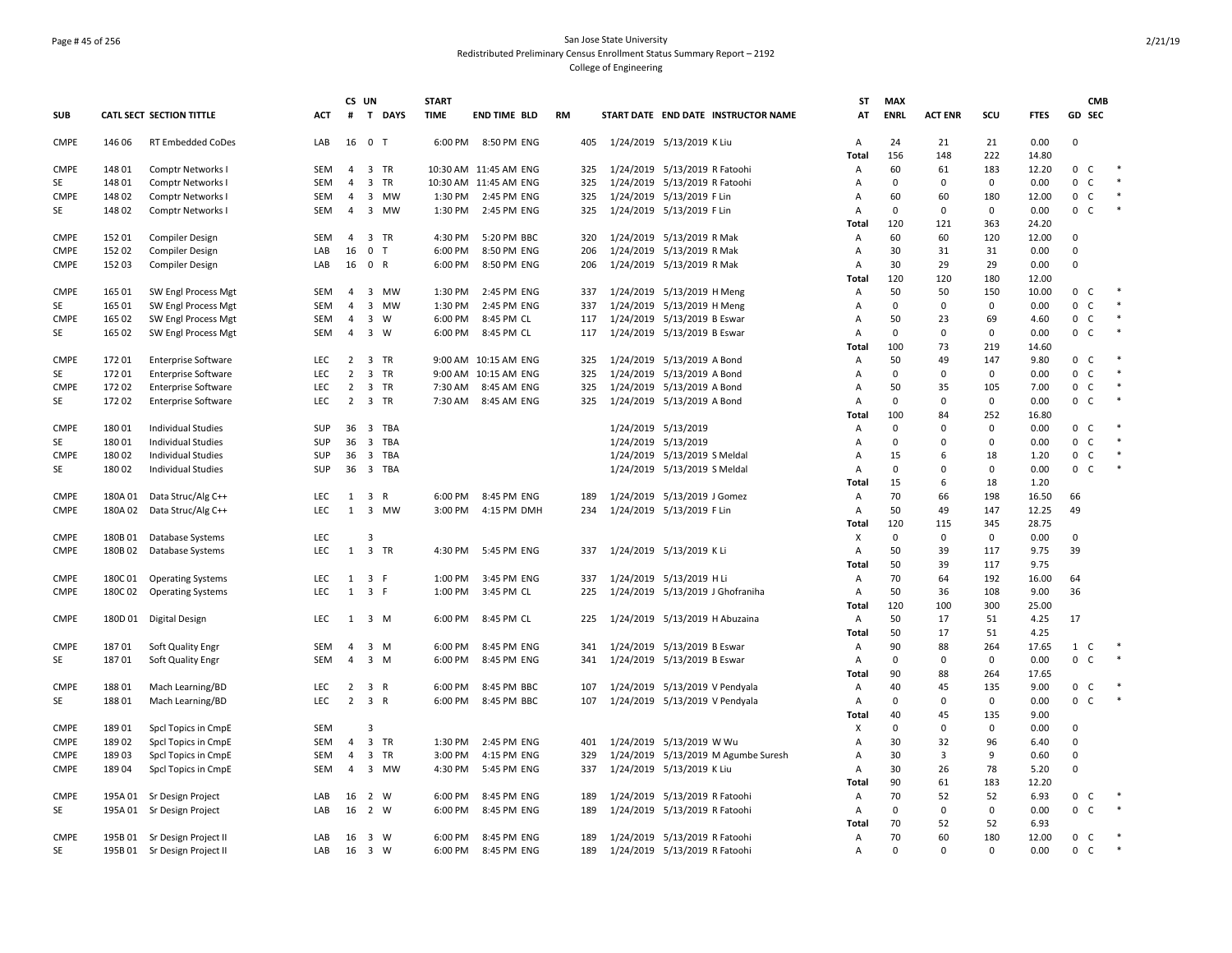## Page # 46 of 256 San Jose State University Redistributed Preliminary Census Enrollment Status Summary Report – 2192 College of Engineering

|             |        |                                      |            | CS UN          |                              | <b>START</b> |                       |           |     |                                 |                                 |                                     | ST             | <b>MAX</b>  |                |             |                | <b>CMB</b>  |  |
|-------------|--------|--------------------------------------|------------|----------------|------------------------------|--------------|-----------------------|-----------|-----|---------------------------------|---------------------------------|-------------------------------------|----------------|-------------|----------------|-------------|----------------|-------------|--|
| <b>SUB</b>  |        | CATL SECT SECTION TITTLE             | АСТ        |                | # T DAYS                     | <b>TIME</b>  | <b>END TIME BLD</b>   | <b>RM</b> |     |                                 |                                 | START DATE END DATE INSTRUCTOR NAME | AT             | <b>ENRL</b> | <b>ACT ENR</b> | SCU         | <b>FTES</b>    | GD SEC      |  |
|             |        |                                      |            |                |                              |              |                       |           |     |                                 |                                 |                                     |                |             |                |             |                |             |  |
|             |        |                                      |            |                |                              |              |                       |           |     |                                 |                                 |                                     | Total          | 70          | 60             | 180         | 12.00          |             |  |
| <b>CMPE</b> |        | 195E 01 Sr Design Project            | LAB        |                | 16 1 W                       |              | 6:00 PM 8:45 PM ENG   |           | 189 | 1/24/2019 5/13/2019 R Fatoohi   |                                 |                                     | Α              | 75          | 64             | 64          | 4.27           | $\mathbf 0$ |  |
|             |        |                                      |            |                |                              |              |                       |           |     |                                 |                                 |                                     | Total          | 75          | 64             | 64          | 4.27           |             |  |
| <b>CMPE</b> | 195F01 | Snr Design Proj II                   | LAB        |                | 16 3 W                       | 6:00 PM      | 8:45 PM ENG           |           | 189 |                                 | 1/24/2019 5/13/2019 R Fatoohi   |                                     | Α              | 75          | 72             | 216         | 14.40          | $\mathbf 0$ |  |
| <b>CMPE</b> | 200 01 | Comp Architecture                    | SEM        | 5              | $\overline{\mathbf{3}}$<br>W | 3:00 PM      | 5:45 PM ENG           |           | 325 |                                 | 1/24/2019 5/13/2019 A Bindal    |                                     | Total          | 75<br>50    | 72<br>34       | 216<br>102  | 14.40<br>8.50  | 34          |  |
| <b>CMPE</b> | 200 02 |                                      | <b>SEM</b> | 5              | $\overline{\mathbf{3}}$<br>M | 6:00 PM      | 8:45 PM ENG           |           | 337 |                                 | 1/24/2019 5/13/2019 B Hartbeck  |                                     | Α<br>А         | 50          | 65             | 195         | 16.25          | 65          |  |
|             |        | Comp Architecture                    |            |                |                              |              |                       |           |     |                                 |                                 |                                     | Total          | 100         | 99             | 297         | 24.75          |             |  |
| <b>CMPE</b> | 202 01 | SW Systems Engr                      | LEC        |                | 3                            |              |                       |           |     |                                 |                                 |                                     | Х              | 0           | $\mathbf 0$    | 0           | 0.00           | 0           |  |
| <b>CMPE</b> | 202 02 | SW Systems Engr                      | LEC        |                | 3                            |              |                       |           |     |                                 |                                 |                                     | X              | $\mathbf 0$ | $\Omega$       | $\mathbf 0$ | 0.00           | $\mathbf 0$ |  |
| <b>CMPE</b> | 20203  | SW Systems Engr                      | LEC        | 1              | 3 <sub>5</sub>               | 12:00 PM     | 2:45 PM ENG           |           | 189 |                                 | 1/24/2019 5/13/2019 P Nguyen    |                                     | $\overline{A}$ | 60          | 56             | 168         | 14.00          | 56          |  |
| <b>CMPE</b> | 202 04 | SW Systems Engr                      | LEC        | $\mathbf{1}$   | 3 <sub>5</sub>               | 12:00 PM     | 2:45 PM ENG           |           | 337 |                                 | 1/24/2019 5/13/2019 G Vinodh    |                                     | Α              | 60          | 60             | 180         | 15.00          | 60          |  |
|             |        |                                      |            |                |                              |              |                       |           |     |                                 |                                 |                                     | Total          | 120         | 116            | 348         | 29.00          |             |  |
| <b>CMPE</b> | 206 01 | Comp Netwrk Design                   | SEM        | 5              | 3 M                          | 6:00 PM      | 8:45 PM CL            |           | 222 | 1/24/2019 5/13/2019 B Vinnakota |                                 |                                     | Α              | 80          | 27             | 81          | 6.75           | 27          |  |
|             |        |                                      |            |                |                              |              |                       |           |     |                                 |                                 |                                     | Total          | 80          | 27             | 81          | 6.75           |             |  |
| <b>CMPE</b> | 20701  | Net Prog & Appl                      | <b>LEC</b> | $\overline{a}$ | 3 W                          | 6:00 PM      | 8:45 PM BBC           |           | 322 | 1/24/2019 5/13/2019 J Gomez     |                                 |                                     | Α              | 50          | 11             | 33          | 2.75           | 11          |  |
|             |        |                                      |            |                |                              |              |                       |           |     |                                 |                                 |                                     | Total          | 50          | 11             | 33          | 2.75           |             |  |
| <b>CMPE</b> | 208 01 | Net Arch & Proto                     | LEC        | $\overline{4}$ | 3 R                          | 6:00 PM      | 8:45 PM BBC           |           | 202 |                                 | 1/24/2019 5/13/2019 S Silberman |                                     | Α              | 80          | 27             | 81          | 6.75           | 27          |  |
|             |        |                                      |            |                |                              |              |                       |           |     |                                 |                                 |                                     | Total          | 80          | 27             | 81          | 6.75           |             |  |
| <b>CMPE</b> | 209 01 | <b>Network Security</b>              | LEC        | 1              | 3 <sub>1</sub>               |              | 6:00 PM 8:45 PM ENG   |           | 325 | 1/24/2019 5/13/2019 G Saldamli  |                                 |                                     | Α              | 50          | 22             | 66          | 5.50           | 22 C        |  |
| <b>CMPE</b> | 20902  | Network Security                     | LEC        |                | 3                            |              |                       |           |     |                                 |                                 |                                     | X              | $\Omega$    | $\Omega$       | $\mathbf 0$ | 0.00           | $\Omega$    |  |
| EE          | 209 02 | Network Security                     | LEC        |                | 3                            |              |                       |           |     |                                 |                                 |                                     | X              | $\mathbf 0$ | $\Omega$       | $\mathbf 0$ | 0.00           | $\mathbf 0$ |  |
| <b>CMPE</b> | 209 03 | Network Security                     | LEC        | 1              | 3 TR                         | 3:00 PM      | 4:15 PM ENG           |           | 331 | 1/24/2019 5/13/2019 J Zhao      |                                 |                                     | А              | 55          | 18             | 54          | 4.50           | 18 C        |  |
|             |        |                                      |            |                |                              |              |                       |           |     |                                 |                                 |                                     | Total          | 105         | 40             | 120         | 10.00          |             |  |
| <b>CMPE</b> | 21001  | SDN and NFV                          | LEC        | 1              | 3 M                          | 3:00 PM      | 5:45 PM BBC           |           | 21  | 1/24/2019 5/13/2019 Y Park      |                                 |                                     | Α              | 45          | 24             | 72          | 6.00           | 24          |  |
|             |        |                                      |            |                |                              |              |                       |           |     |                                 |                                 |                                     | Total          | 45          | 24             | 72          | 6.00           |             |  |
| <b>CMPE</b> | 214 01 | GPU Arch & Prog                      | LEC        | $2^{\circ}$    | 3 W                          | 11:30 AM     | 2:15 PM ENG           |           | 288 |                                 | 1/24/2019 5/13/2019 H Jeon      |                                     | A              | 30          | 30             | 90          | 7.50           | 30          |  |
|             |        |                                      |            |                |                              |              |                       |           |     |                                 |                                 |                                     | Total          | 30          | 30             | 90          | 7.50           |             |  |
| <b>CMPE</b> | 22001  | System Software                      | SEM        | -5             | $\overline{\mathbf{3}}$<br>W | 6:00 PM      | 8:45 PM BBC           |           | 22  |                                 | 1/24/2019 5/13/2019 W Yu        |                                     | Α              | 50          | 50             | 150         | 12.50          | 50          |  |
| <b>CMPE</b> | 22002  | System Software                      | <b>SEM</b> | 5              | 3 <sub>T</sub>               | 6:00 PM      | 8:45 PM DMH           |           | 234 |                                 |                                 | 1/24/2019 5/13/2019 L Mirtskhulava  | А              | 50          | 28             | 84          | 7.00           | 28          |  |
|             |        |                                      |            |                |                              |              |                       |           |     |                                 |                                 |                                     | Total          | 100         | 78             | 234         | 19.50          |             |  |
| <b>CMPE</b> | 22601  | Database Design                      | LEC        | 1              | 3 MW                         | 1:30 PM      | 2:45 PM ENG           |           | 303 | 1/24/2019 5/13/2019 K Li        |                                 |                                     | Α              | 40          | 27             | 81          | 6.75           | 27          |  |
|             |        |                                      |            |                |                              |              |                       |           |     |                                 |                                 |                                     | Total          | 40          | 27             | 81          | 6.75           |             |  |
| <b>CMPE</b> | 24001  | Adv Comp Design                      | SEM        | -5             | 3 M                          | 3:00 PM      | 5:45 PM ENG           |           | 333 |                                 | 1/24/2019 5/13/2019 A Bindal    |                                     | Α              | 40          | 35             | 105         | 8.75           | 35          |  |
| <b>CMPE</b> | 240 02 | Adv Comp Design                      | SEM        | 5              | 3 MW                         | 3:00 PM      | 4:15 PM DMH           |           | 150 |                                 | 1/24/2019 5/13/2019 H Li        |                                     | Α              | 40          | 70             | 210         | 17.50          | 70          |  |
|             |        |                                      |            |                |                              |              |                       |           |     |                                 |                                 |                                     | Total          | 80          | 105            | 315         | 26.25          |             |  |
| <b>CMPE</b> | 242 01 | <b>Embedded Hardware Design</b>      | <b>SEM</b> | 5              | 3 MW                         | 1:30 PM      | 2:45 PM DMH           |           | 150 |                                 | 1/24/2019 5/13/2019 H Li        |                                     | Α              | 45          | 36             | 108         | 9.00           | 36 C        |  |
| EE          | 24201  | Embedded Hardware Design             | <b>SEM</b> | 5              | 3 MW                         | 1:30 PM      | 2:45 PM DMH           |           | 150 |                                 | 1/24/2019 5/13/2019 H Li        |                                     | Α              | $\mathbf 0$ | $\mathbf 0$    | $\mathbf 0$ | 0.00           | 0 C         |  |
|             |        |                                      |            |                |                              |              |                       |           |     |                                 |                                 |                                     | Total          | 45          | 36             | 108         | 9.00           |             |  |
| <b>CMPE</b> | 24301  | <b>Embed Sys Applications</b>        | <b>LEC</b> | $\overline{4}$ | 3 <sub>1</sub>               | 6:00 PM      | 8:45 PM ENG           |           | 337 |                                 | 1/24/2019 5/13/2019 P Kang      |                                     | Α              | 60          | 61             | 183         | 15.25          | 61          |  |
|             |        |                                      |            |                |                              |              |                       |           |     |                                 |                                 |                                     | Total          | 60          | 61             | 183         | 15.25          |             |  |
| <b>CMPE</b> | 25501  | Data Mining                          | LEC        | 1              | 3<br>R                       | 6:00 PM      | 8:45 PM DMH           |           | 160 |                                 | 1/24/2019 5/13/2019 D Anastasiu |                                     | Α              | 45          | 45             | 135         | 11.25          | 45          |  |
| <b>CMPE</b> | 255 02 | Data Mining                          | LEC        | $\mathbf{1}$   | 3 <sub>1</sub>               | 6:30 PM      | 9:15 PM BBC           |           | 320 |                                 | 1/24/2019 5/13/2019 S Aung      |                                     | Α              | 45          | 61             | 183         | 15.25          | 61          |  |
|             |        |                                      |            |                |                              |              |                       |           |     |                                 |                                 |                                     | Total          | 90          | 106            | 318         | 26.50          |             |  |
| <b>CMPE</b> | 256 01 | LargeScaleAnalyt                     | LEC        | 1              | 3<br>TR                      |              | 10:30 AM 11:45 AM ENG |           | 301 | 1/24/2019                       | 5/13/2019 M Eirinaki            |                                     | Α              | 40          | 40             | 120         | 10.00          | 40          |  |
| <b>CMPE</b> | 25602  | LargeScaleAnalyt                     | LEC        | 1              | 3 TR                         |              | 9:00 AM 10:15 AM CL   |           | 222 |                                 | 1/24/2019 5/13/2019 G Guzun     |                                     | А              | 50          | 50             | 150         | 12.50          | 50          |  |
| <b>CMPE</b> | 25701  |                                      | LEC        | 1              | $\overline{\mathbf{3}}$<br>W | 6:00 PM      | 8:45 PM ENG           |           | 341 |                                 |                                 |                                     | Total          | 90<br>70    | 90<br>51       | 270<br>153  | 22.50<br>12.75 | 51          |  |
| <b>CMPE</b> | 25702  | Machine Learning<br>Machine Learning | LEC        | 1              | 3 TR                         | 4:30 PM      | 5:45 PM ENG           |           | 341 |                                 | 1/24/2019 5/13/2019 Z Gao       | 1/24/2019 5/13/2019 M Agumbe Suresh | Α<br>Α         | 50          | 45             | 135         | 11.25          | 45          |  |
| <b>CMPE</b> | 25703  | Machine Learning                     | LEC        | 1              | 3 M                          | 3:00 PM      | 5:45 PM HGH           |           | 122 | 1/24/2019 5/13/2019 S Shim      |                                 |                                     | Α              | 40          | 16             | 48          | 4.00           | 16          |  |
|             |        |                                      |            |                |                              |              |                       |           |     |                                 |                                 |                                     | Total          | 160         | 112            | 336         | 28.00          |             |  |
| <b>CMPE</b> | 258 01 | Deep Learning                        | LEC        | 1              | 3 W                          | 6:00 PM      | 8:45 PM CL            |           | 310 | 1/24/2019 5/13/2019 S Chang     |                                 |                                     | Α              | 45          | 24             | 72          | 6.00           | 24          |  |
|             |        |                                      |            |                |                              |              |                       |           |     |                                 |                                 |                                     | Total          | 45          | 24             | 72          | 6.00           |             |  |
|             |        |                                      |            |                |                              |              |                       |           |     |                                 |                                 |                                     |                |             |                |             |                |             |  |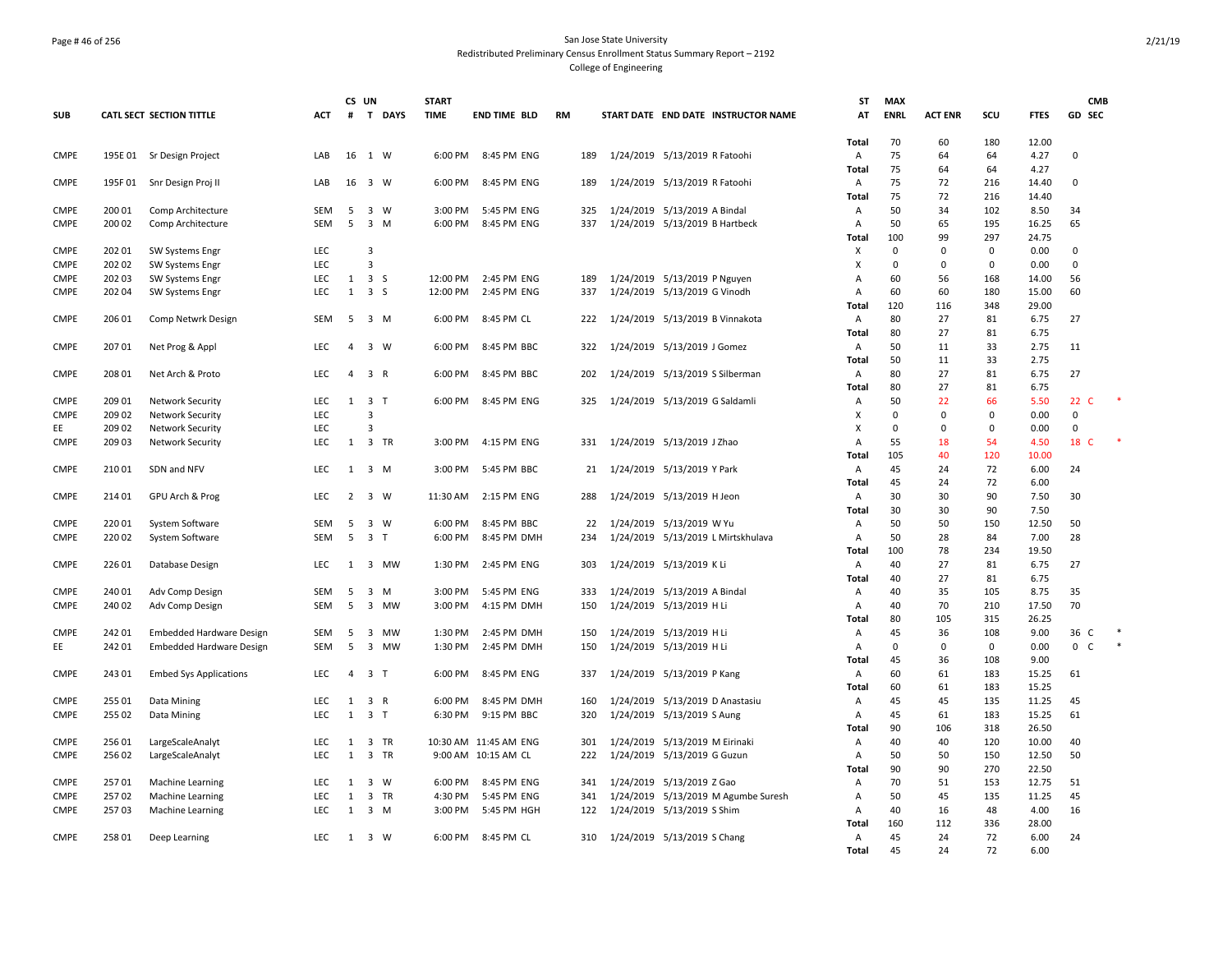## Page # 47 of 256 San Jose State University Redistributed Preliminary Census Enrollment Status Summary Report – 2192 College of Engineering

|             |         |                           |            | CS UN          |                                | <b>START</b> |                       |           |     |                     |                                     | <b>ST</b>      | <b>MAX</b>  |                |          |             | <b>CMB</b>  |
|-------------|---------|---------------------------|------------|----------------|--------------------------------|--------------|-----------------------|-----------|-----|---------------------|-------------------------------------|----------------|-------------|----------------|----------|-------------|-------------|
| <b>SUB</b>  |         | CATL SECT SECTION TITTLE  | <b>ACT</b> | #              | T DAYS                         | <b>TIME</b>  | <b>END TIME BLD</b>   | <b>RM</b> |     |                     | START DATE END DATE INSTRUCTOR NAME | AT             | <b>ENRL</b> | <b>ACT ENR</b> | SCU      | <b>FTES</b> | GD SEC      |
| <b>CMPE</b> | 26601   | Big Data Eng/Analyt       | <b>LEC</b> |                | 1 3 R                          | 6:00 PM      | 8:45 PM BBC           |           | 326 |                     | 1/24/2019 5/13/2019 W Yu            | Α              | 60          | 50             | 150      | 12.50       | 50          |
|             |         |                           |            |                |                                |              |                       |           |     |                     |                                     | Total          | 60          | 50             | 150      | 12.50       |             |
| <b>CMPE</b> | 27201   | Ent SW Platforms          | LEC        |                | 1 3 W                          |              | 6:00 PM 8:45 PM WSQ   |           | 109 |                     | 1/24/2019 5/13/2019 R Ranjan        | Α              | 90          | 82             | 246      | 20.50       | 82          |
| <b>CMPE</b> | 27202   | <b>Ent SW Platforms</b>   | <b>LEC</b> | $\mathbf{1}$   | 3 <sub>5</sub>                 |              | 9:15 AM 12:00 PM ENG  |           | 189 |                     | 1/24/2019 5/13/2019 R Sinn          | Α              | 90          | 70             | 210      | 17.50       | 70          |
|             |         |                           |            |                |                                |              |                       |           |     |                     |                                     | Total          | 180         | 152            | 456      | 38.00       |             |
| <b>CMPE</b> | 27301   | <b>Ent Dist Systems</b>   | <b>LEC</b> |                | $1 \quad 3 \quad T$            |              | 3:00 PM 5:45 PM ENG   |           | 189 |                     | 1/24/2019 5/13/2019 S Shim          | Α              | 90          | 71             | 213      | 17.75       | 71          |
| <b>CMPE</b> | 27302   | <b>Ent Dist Systems</b>   | LEC        |                | 3                              |              |                       |           |     |                     |                                     | X              | 0           | $\Omega$       | 0        | 0.00        | $\mathbf 0$ |
| <b>CMPE</b> | 27303   | Ent Dist Systems          | <b>LEC</b> |                | 1 3 T                          | 6:00 PM      | 8:45 PM BBC           |           | 202 |                     | 1/24/2019 5/13/2019 H Li            | A              | 60          | 22             | 66       | 5.50        | 22          |
|             |         |                           |            |                |                                |              |                       |           |     |                     |                                     | Total          | 150         | 93             | 279      | 23.25       |             |
| <b>CMPE</b> | 274 01  | <b>Bus Intel Tech</b>     | <b>LEC</b> | $\overline{4}$ | 3 <sub>1</sub>                 | 6:00 PM      | 8:45 PM CL            |           | 226 |                     | 1/24/2019 5/13/2019 W Yu            | Α              | 70          | 42             | 126      | 10.50       | 42          |
|             |         |                           |            |                |                                |              |                       |           |     |                     |                                     | <b>Total</b>   | 70          | 42             | 126      | 10.50       |             |
| <b>CMPE</b> | 275 01  | Enterprise App Dev        | <b>LEC</b> | $\overline{4}$ | $3 \quad W$                    | 6:00 PM      | 8:45 PM ENG           |           | 325 |                     | 1/24/2019 5/13/2019 CZhang          | Α              | 50          | 50             | 150      | 12.50       | 50          |
| <b>CMPE</b> | 275 02  | Enterprise App Dev        | <b>LEC</b> | $\mathbf{1}$   | 3 M                            | 6:00 PM      | 8:45 PM CL            |           | 117 |                     | 1/24/2019 5/13/2019 J Gash          | Α              | 50          | 28             | 84       | 7.00        | 28          |
|             |         |                           |            |                |                                |              |                       |           |     |                     |                                     | <b>Total</b>   | 100         | 78             | 234      | 19.50       |             |
| <b>CMPE</b> | 27701   | Smartphone App Dev        | LEC        |                | $1 \quad 3 \quad R$            | 6:00 PM      | 8:45 PM ENG           |           | 337 |                     | 1/24/2019 5/13/2019 H Li            | Α              | 60          | 48             | 144      | 12.00       | 48          |
|             |         |                           |            |                |                                |              |                       |           |     |                     |                                     | Total          | 60          | 48             | 144      | 12.00       |             |
| <b>CMPE</b> | 279 01  | SW Security Technologies  | SEM        | $\overline{4}$ | 3 W                            | 6:00 PM      | 8:45 PM CL            |           | 226 |                     | 1/24/2019 5/13/2019 M Larkin        | Α              | 60          | 51             | 153      | 12.75       | 51          |
|             |         |                           |            |                |                                |              |                       |           |     |                     |                                     | <b>Total</b>   | 60          | 51             | 153      | 12.75       |             |
| <b>CMPE</b> | 280 01  | Web UI Design             | <b>LEC</b> | $\mathbf{1}$   | 3 R                            | 6:00 PM      | 8:45 PM DMH           |           | 348 |                     | 1/24/2019 5/13/2019 C Vuppalapati   | Α              | 48          | 26             | 78       | 6.50        | 26          |
| <b>CMPE</b> | 280 02  | Web UI Design             | <b>LEC</b> | 1              | 3 TR                           |              | 10:30 AM 11:45 AM DMH |           | 227 |                     | 1/24/2019 5/13/2019 R Mak           | Α              | 50          | 52             | 156      | 13.00       | 52          |
|             |         |                           |            |                |                                |              |                       |           |     |                     |                                     | Total          | 98          | 78             | 234      | 19.50       |             |
| <b>CMPE</b> | 28101   | <b>Cloud Technologies</b> | <b>LEC</b> |                | $1 \quad 3 \quad S$            |              | 9:00 AM 11:45 AM ENG  |           | 337 |                     | 1/24/2019 5/13/2019 P Nguyen        | Α              | 90          | 45             | 135      | 11.25       | 45          |
| <b>CMPE</b> | 28102   | <b>Cloud Technologies</b> | <b>LEC</b> | $\mathbf{1}$   | 3 <sub>1</sub>                 | 6:00 PM      | 8:45 PM CL            |           | 222 |                     | 1/24/2019 5/13/2019 Z Gao           | Α              | 90          | 83             | 249      | 20.75       | 83          |
|             |         |                           |            |                |                                |              |                       |           |     |                     |                                     | Total          | 180         | 128            | 384      | 32.00       |             |
| <b>CMPE</b> | 28301   | Virtualization Tec        | LEC        |                | 1 3 M                          | 6:00 PM      | 8:45 PM BBC           |           | 204 |                     | 1/24/2019 5/13/2019 M Larkin        | Α              | 80          | 75             | 225      | 18.75       | 75          |
|             |         |                           |            |                |                                |              |                       |           |     |                     |                                     | Total          | 80          | 75             | 225      | 18.75       |             |
| <b>CMPE</b> | 285 01  | Sw Engr Processes         | <b>LEC</b> |                | $1 \quad 3 \quad M$            | 6:00 PM      | 8:45 PM CL            |           | 226 |                     | 1/24/2019 5/13/2019 R Sinn          | Α              | 60          | 55             | 165      | 13.75       | 55          |
|             |         |                           |            |                |                                |              |                       |           |     |                     |                                     | Total          | 60          | 55             | 165      | 13.75       |             |
| <b>CMPE</b> | 28701   | SW Qlty Assur             | <b>LEC</b> |                | $1 \quad 3 \quad R$            | 6:00 PM      | 8:45 PM CL            |           | 226 |                     | 1/24/2019 5/13/2019 Z Gao           | Α              | 80          | 77             | 231      | 19.25       | 77          |
|             |         |                           |            |                |                                |              |                       |           |     |                     |                                     | <b>Total</b>   | 80          | 77             | 231      | 19.25       |             |
| <b>CMPE</b> | 294 01  | <b>CMPE Seminar</b>       | SEM        | 4              | $3 \, M$                       | 6:00 PM      | 8:45 PM ENG           |           | 492 |                     | 1/24/2019 5/13/2019 Y Gao           | Α              | 25          | 25             | 75       | 6.25        | 25          |
| <b>CMPE</b> | 294 02  | <b>CMPE Seminar</b>       | SEM        | $\overline{4}$ | 3 R                            | 12:00 PM     | 2:45 PM ENG           |           | 492 | 1/24/2019 5/13/2019 |                                     | А              | 25          | $\mathbf 0$    | 0        | 0.00        | $\mathbf 0$ |
| <b>CMPE</b> | 294 03  | <b>CMPE Seminar</b>       | SEM        | 4              | $3 \quad W$                    | 6:00 PM      | 8:45 PM ENG           |           | 492 |                     | 1/24/2019 5/13/2019 Y Gao           | Α              | 25          | 25             | 75       | 6.25        | 25          |
| <b>CMPE</b> | 294 04  | <b>CMPE Seminar</b>       | SEM        | $\overline{4}$ | 3 <sub>1</sub>                 | 6:30 PM      | 9:15 PM ENG           |           | 492 |                     | 1/24/2019 5/13/2019 R Bruce         | Α              | 25          | 26             | 78       | 6.50        | 26          |
| <b>CMPE</b> | 294 05  | <b>CMPE Seminar</b>       | SEM        | $\overline{4}$ | 3 <sub>1</sub>                 | 6:00 PM      | 8:45 PM ENG           |           | 489 |                     | 1/24/2019 5/13/2019 Y Gao           | Α              | 25          | 20             | 60       | 5.00        | 20          |
| <b>CMPE</b> | 294 06  | <b>CMPE Seminar</b>       | SEM        | $\overline{4}$ | $3 \, M$                       | 12:30 PM     | 3:15 PM ENG           |           | 492 |                     | 1/24/2019 5/13/2019 R Bruce         | Α              | 25          | 25             | 75       | 6.25        | 25          |
| <b>CMPE</b> | 294 07  | <b>CMPE Seminar</b>       | SEM        | $\overline{4}$ | 3 <sub>1</sub>                 | 12:30 PM     | 3:15 PM ENG           |           | 492 |                     | 1/24/2019 5/13/2019 A Megwalu       | Α              | 25          | 26             | 78       | 6.50        | 26          |
| <b>CMPE</b> | 294 08  | <b>CMPE Seminar</b>       | SEM        | 4              | 3 W                            | 6:00 PM      | 8:45 PM CL            |           | 238 |                     | 1/24/2019 5/13/2019 D Caires        | Α              | 25          | 12             | 36       | 3.00        | 12          |
|             |         |                           |            |                |                                |              |                       |           |     |                     |                                     | Total          | 200         | 159            | 477      | 39.75       |             |
| <b>CMPE</b> | 295A01  | Master Project I          | LAB        | 16             | TBA<br>$\overline{\mathbf{3}}$ |              |                       |           |     | 1/24/2019 5/13/2019 |                                     | Α              | 30          | 24             | 72       | 6.00        | 24          |
| <b>CMPE</b> | 295A02  | Master Project I          | LAB        | 16             | 3 TBA                          |              |                       |           |     | 1/24/2019 5/13/2019 |                                     | $\overline{A}$ | 30          | 28             | 84       | 7.00        | 28          |
| <b>CMPE</b> | 295A03  | Master Project I          | LAB        |                | 16 3 TBA                       |              |                       |           |     | 1/24/2019 5/13/2019 |                                     | Α              | 30          | 27             | 81       | 6.75        | 27          |
| <b>CMPE</b> | 295A04  | Master Project I          | LAB        |                | 16 3 TBA                       |              |                       |           |     | 1/24/2019 5/13/2019 |                                     | Α              | 30          | $\mathbf 0$    | 0        | 0.00        | 0           |
| <b>CMPE</b> | 295A05  | Master Project I          | LAB        | 16             | 3 TBA                          |              |                       |           |     | 1/24/2019 5/13/2019 |                                     | Α              | 30          | 19             | 57       | 4.75        | 19          |
| <b>CMPE</b> | 295A06  | Master Project I          | LAB        |                | 16 3 TBA                       |              |                       |           |     | 1/24/2019 5/13/2019 |                                     | Α              | 30          | 12             | 36       | 3.00        | 12          |
| <b>CMPE</b> | 295A07  | Master Project I          | LAB        |                | 16 3 TBA                       |              |                       |           |     | 1/24/2019 5/13/2019 |                                     | Α              | 30          | 20             | 60       | 5.00        | 20          |
| <b>CMPE</b> | 295A08  | Master Project I          | LAB        | 16             | 3 TBA                          |              |                       |           |     | 1/24/2019 5/13/2019 |                                     | Α              | 30          | 19             | 57       | 4.75        | 19          |
| <b>CMPE</b> | 295A09  | Master Project I          | LAB        |                | 16 3 TBA                       |              |                       |           |     | 1/24/2019 5/13/2019 |                                     | A              | 30          | $\Omega$       | $\Omega$ | 0.00        | $\mathbf 0$ |
| <b>CMPE</b> | 295A 10 | Master Project I          | LAB        | 16             | 3 TBA                          |              |                       |           |     | 1/24/2019 5/13/2019 |                                     | Α              | 30          | $\Omega$       | 0        | 0.00        | 0           |
| <b>CMPE</b> | 295A 11 | Master Project I          | LAB        | 16             | 3 TBA                          |              |                       |           |     | 1/24/2019 5/13/2019 |                                     | Α              | 30          | $\mathbf 0$    | 0        | 0.00        | 0           |
| <b>CMPE</b> |         | 295A 12 Master Project I  | LAB        |                | 16 3 TBA                       |              |                       |           |     | 1/24/2019 5/13/2019 |                                     | Α              | 30          | 0              | $\Omega$ | 0.00        | 0           |
|             |         |                           |            |                |                                |              |                       |           |     |                     |                                     | Total          | 360         | 149            | 447      | 37.25       |             |
| <b>CMPE</b> |         | 295B 01 Master Project II | LAB        |                | 16 3 TBA                       |              |                       |           |     | 1/24/2019 5/13/2019 |                                     | Α              | 30          | 30             | 90       | 7.50        | 30          |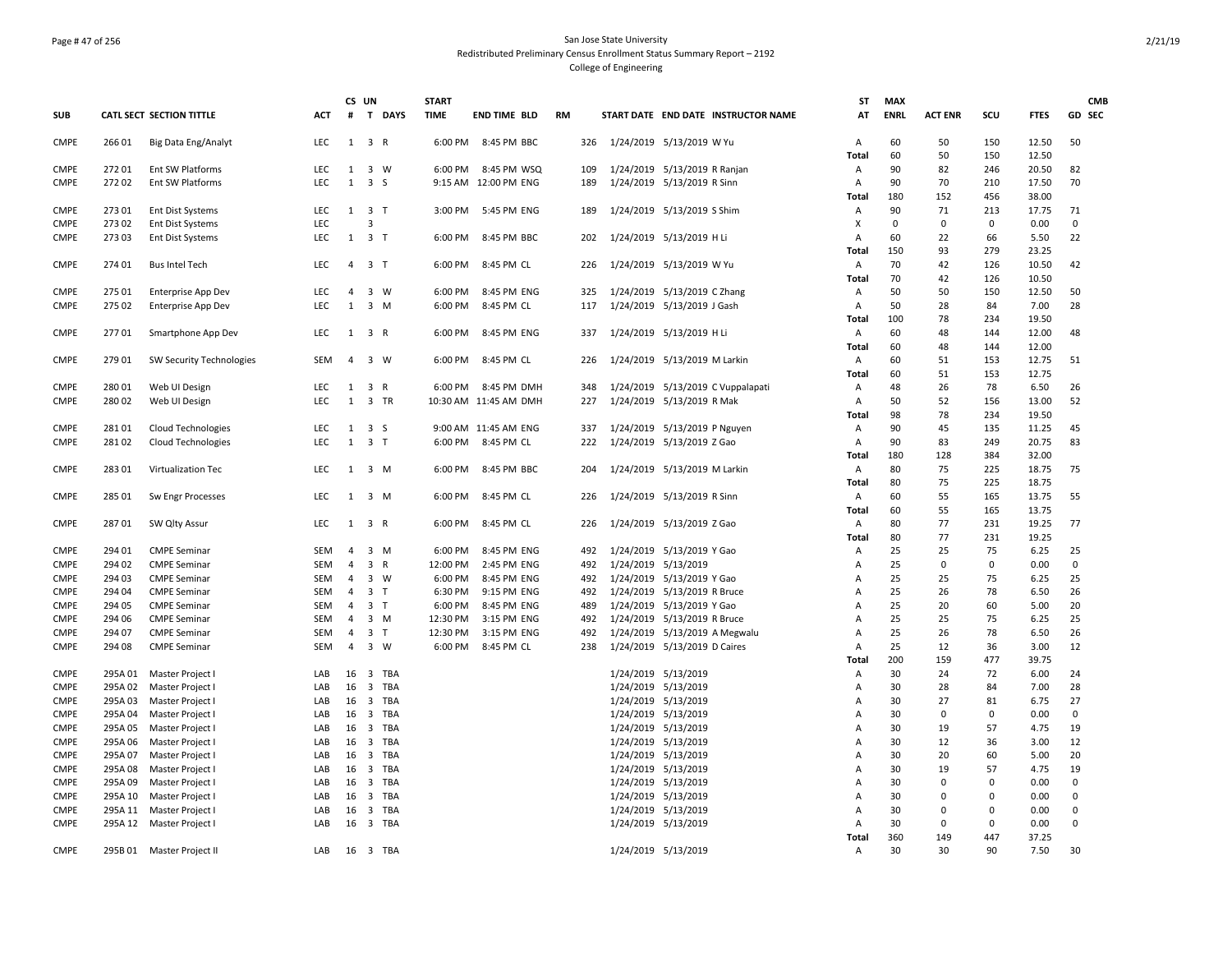## Page # 48 of 256 San Jose State University Redistributed Preliminary Census Enrollment Status Summary Report – 2192 College of Engineering

|             |         |                           |            | CS UN          |                                       | <b>START</b> |                     |           |     |                     |                                     | ST                                | <b>MAX</b>  |                |             |             | <b>CMB</b>    |
|-------------|---------|---------------------------|------------|----------------|---------------------------------------|--------------|---------------------|-----------|-----|---------------------|-------------------------------------|-----------------------------------|-------------|----------------|-------------|-------------|---------------|
| <b>SUB</b>  |         | CATL SECT SECTION TITTLE  | <b>ACT</b> | #              | T DAYS                                | <b>TIME</b>  | <b>END TIME BLD</b> | <b>RM</b> |     |                     | START DATE END DATE INSTRUCTOR NAME | AT                                | <b>ENRL</b> | <b>ACT ENR</b> | scu         | <b>FTES</b> | <b>GD SEC</b> |
| <b>CMPE</b> | 295B02  | Master Project II         | LAB        | 16             | $\overline{3}$<br>TBA                 |              |                     |           |     | 1/24/2019 5/13/2019 |                                     | A                                 | 30          | 30             | 90          | 7.50        | 30            |
| <b>CMPE</b> | 295B03  | Master Project II         | LAB        | 16             | 3 TBA                                 |              |                     |           |     | 1/24/2019 5/13/2019 |                                     | A                                 | 30          | 30             | 90          | 7.50        | 30            |
| <b>CMPE</b> | 295B04  | Master Project II         | LAB        | 16             | $\overline{3}$<br>TBA                 |              |                     |           |     | 1/24/2019 5/13/2019 |                                     | A                                 | 30          | 30             | 90          | 7.50        | 30            |
| <b>CMPE</b> | 295B05  | Master Project II         | LAB        | 16             | 3 TBA                                 |              |                     |           |     | 1/24/2019 5/13/2019 |                                     | Α                                 | 30          | 30             | 90          | 7.50        | 30            |
| <b>CMPE</b> | 295B06  | Master Project II         | LAB        | 16             | 3 TBA                                 |              |                     |           |     | 1/24/2019 5/13/2019 |                                     | A                                 | 30          | 29             | 87          | 7.25        | 29            |
| <b>CMPE</b> | 295B07  | Master Project II         | LAB        | 16             | 3 TBA                                 |              |                     |           |     | 1/24/2019 5/13/2019 |                                     | A                                 | 30          | 15             | 45          | 3.75        | 15            |
| <b>CMPE</b> | 295B08  | Master Project II         | LAB        | 16             | 3 TBA                                 |              |                     |           |     | 1/24/2019 5/13/2019 |                                     | A                                 | 30          | 11             | 33          | 2.75        | 11            |
| <b>CMPE</b> | 295B09  | Master Project II         | LAB        | 16             | 3 TBA                                 |              |                     |           |     | 1/24/2019 5/13/2019 |                                     | А                                 | 30          | 11             | 33          | 2.75        | 11            |
| <b>CMPE</b> | 295B 10 | Master Project II         | LAB        | 16             | 3 TBA                                 |              |                     |           |     | 1/24/2019 5/13/2019 |                                     | А                                 | 30          | $\Omega$       | $\mathbf 0$ | 0.00        | 0             |
| <b>CMPE</b> | 295B 11 | Master Project II         | LAB        | 16             | $\overline{\mathbf{3}}$<br><b>TBA</b> |              |                     |           |     | 1/24/2019 5/13/2019 |                                     | A                                 | 30          | $\mathbf 0$    | $\mathbf 0$ | 0.00        | 0             |
| <b>CMPE</b> | 295B 12 | Master Project II         | LAB        | 16             | 3 TBA                                 |              |                     |           |     | 1/24/2019 5/13/2019 |                                     | A                                 | 30          | 1              | 3           | 0.25        | $\mathbf{1}$  |
|             |         |                           |            |                |                                       |              |                     |           |     |                     |                                     | Total                             | 360         | 217            | 651         | 54.25       |               |
| <b>CMPE</b> | 29701   | <b>Special Topics</b>     | <b>SEM</b> | 2              | 3 M                                   | 6:00 PM      | 8:45 PM DMH         |           | 227 |                     | 1/24/2019 5/13/2019 A Rayes         | A                                 | 50          | 48             | 144         | 12.00       | 48            |
| <b>CMPE</b> | 29702   | <b>Special Topics</b>     | <b>SEM</b> | $\overline{2}$ | 3 R                                   | 3:00 PM      | 5:45 PM CL          |           | 238 |                     | 1/24/2019 5/13/2019 H Li            | A                                 | 45          | 6              | 18          | 1.50        | 6             |
| <b>CMPE</b> | 29703   | <b>Special Topics</b>     | <b>SEM</b> | $2^{\circ}$    | 3 <sub>1</sub>                        | 6:00 PM      | 8:45 PM CL          |           | 310 |                     | 1/24/2019 5/13/2019 W Wu            | A                                 | 45          | 19             | 57          | 4.75        | 19            |
| <b>CMPE</b> | 29704   | <b>Special Topics</b>     | SEM        |                | 3                                     |              |                     |           |     |                     |                                     | x                                 | $\Omega$    | $\mathbf 0$    | 0           | 0.00        | 0             |
|             |         |                           |            |                |                                       |              |                     |           |     |                     |                                     | Total                             | 140         | 73             | 219         | 18.25       |               |
| <b>CMPE</b> | 298 01  | <b>Special Problems</b>   | <b>SUP</b> | 25             | 1 TBA                                 |              |                     |           |     |                     | 1/24/2019 5/13/2019 D Harkey        | A                                 | 20          | 6              | 6           | 0.50        | 6             |
|             |         |                           |            |                |                                       |              |                     |           |     |                     |                                     | Total                             | 20          | 6              | 6           | 0.50        |               |
| <b>CMPE</b> | 298131  | <b>CMPE/SE Internship</b> | <b>SUP</b> | 48             | 3 TBA                                 |              |                     |           |     |                     | 1/24/2019 5/13/2019 B Eswar         | A                                 | 25          | 23             | 69          | 5.75        | 23            |
| <b>CMPE</b> | 298132  | <b>CMPE/SE Internship</b> | <b>SUP</b> | 48             | 3 TBA                                 |              |                     |           |     |                     | 1/24/2019 5/13/2019 B Eswar         | A                                 | 25          | 24             | 72          | 6.00        | 24            |
| <b>CMPE</b> | 298133  | <b>CMPE/SE Internship</b> | SUP        | 48             | 3 TBA                                 |              |                     |           |     |                     | 1/24/2019 5/13/2019 B Eswar         | A                                 | 25          | 23             | 69          | 5.75        | 23            |
| <b>CMPE</b> | 298134  | <b>CMPE/SE Internship</b> | SUP        | 48             | $\overline{\mathbf{3}}$<br>TBA        |              |                     |           |     |                     | 1/24/2019 5/13/2019 B Eswar         | Α                                 | 25          | 24             | 72          | 6.00        | 24            |
| <b>CMPE</b> | 298135  | CMPE/SE Internship        | SUP        | 48             | $\overline{3}$<br>TBA                 |              |                     |           |     |                     | 1/24/2019 5/13/2019 B Eswar         | A                                 | 25          | 23             | 69          | 5.75        | 23            |
| <b>CMPE</b> | 298136  | <b>CMPE/SE Internship</b> | SUP        | 48             | $\overline{3}$<br>TBA                 |              |                     |           |     |                     | 1/24/2019 5/13/2019 B Eswar         | A                                 | 25          | 8              | 24          | 2.00        | 8             |
| <b>CMPE</b> | 298137  | <b>CMPE/SE Internship</b> | <b>SUP</b> | 48             | $\overline{\mathbf{3}}$<br>TBA        |              |                     |           |     |                     | 1/24/2019 5/13/2019 B Eswar         | A                                 | 25          | $\Omega$       | $\mathbf 0$ | 0.00        | 0             |
| <b>CMPE</b> | 298138  | <b>CMPE/SE Internship</b> | SUP        | 48             | 3 TBA                                 |              |                     |           |     |                     | 1/24/2019 5/13/2019 B Eswar         | A                                 | 25          | $\Omega$       | 0           | 0.00        | 0             |
| <b>CMPE</b> | 298139  | CMPE/SE Internship        | <b>SUP</b> | 48             | 3 TBA                                 |              |                     |           |     |                     | 1/24/2019 5/13/2019 B Eswar         | A                                 | 25          | $\Omega$       | 0           | 0.00        | 0             |
| <b>CMPE</b> | 298140  | <b>CMPE/SE Internship</b> | SUP        | 48             | 3 TBA                                 |              |                     |           |     |                     | 1/24/2019 5/13/2019 B Eswar         | A                                 | 25          | 0              | 0           | 0.00        | 0             |
| <b>CMPE</b> | 298141  | <b>CMPE/SE Internship</b> | SUP        | 48             | $\overline{\mathbf{3}}$<br>TBA        |              |                     |           |     |                     | 1/24/2019 5/13/2019 B Eswar         | A                                 | 25          | $\Omega$       | 0           | 0.00        | 0             |
| <b>CMPE</b> | 298142  | <b>CMPE/SE Internship</b> | <b>SUP</b> | 48             | 3 TBA                                 |              |                     |           |     |                     | 1/24/2019 5/13/2019 B Eswar         | A                                 | 25          | 0              | 0           | 0.00        | 0             |
|             |         |                           |            |                |                                       |              |                     |           |     |                     |                                     | Total                             | 300         | 125            | 375         | 31.25       |               |
| <b>CMPE</b> |         | 299A 01 Master Thesis I   | <b>SUP</b> | 25             | 3 TBA                                 |              |                     |           |     |                     | 1/24/2019 5/13/2019 D Harkey        | $\mathsf{A}$                      | 15          | 5              | 15          | 1.25        | 5             |
|             |         |                           |            |                |                                       |              |                     |           |     |                     |                                     | Total                             | 15          | 5              | 15          | 1.25        |               |
| <b>CMPE</b> |         | 299B 01 Master Thesis II  | <b>SUP</b> | 25             | 3 TBA                                 |              |                     |           |     |                     | 1/24/2019 5/13/2019 D Harkey        | A                                 | 10          | 3              | 9           | 0.75        | 3             |
|             |         |                           |            |                |                                       |              |                     |           |     |                     |                                     | Total                             | 10          | $\overline{3}$ | 9           | 0.75        |               |
|             |         |                           |            |                |                                       |              |                     |           |     |                     |                                     | <b>Computer Engineering Total</b> | 7530        | 5770           | 14837       | 1139.90     |               |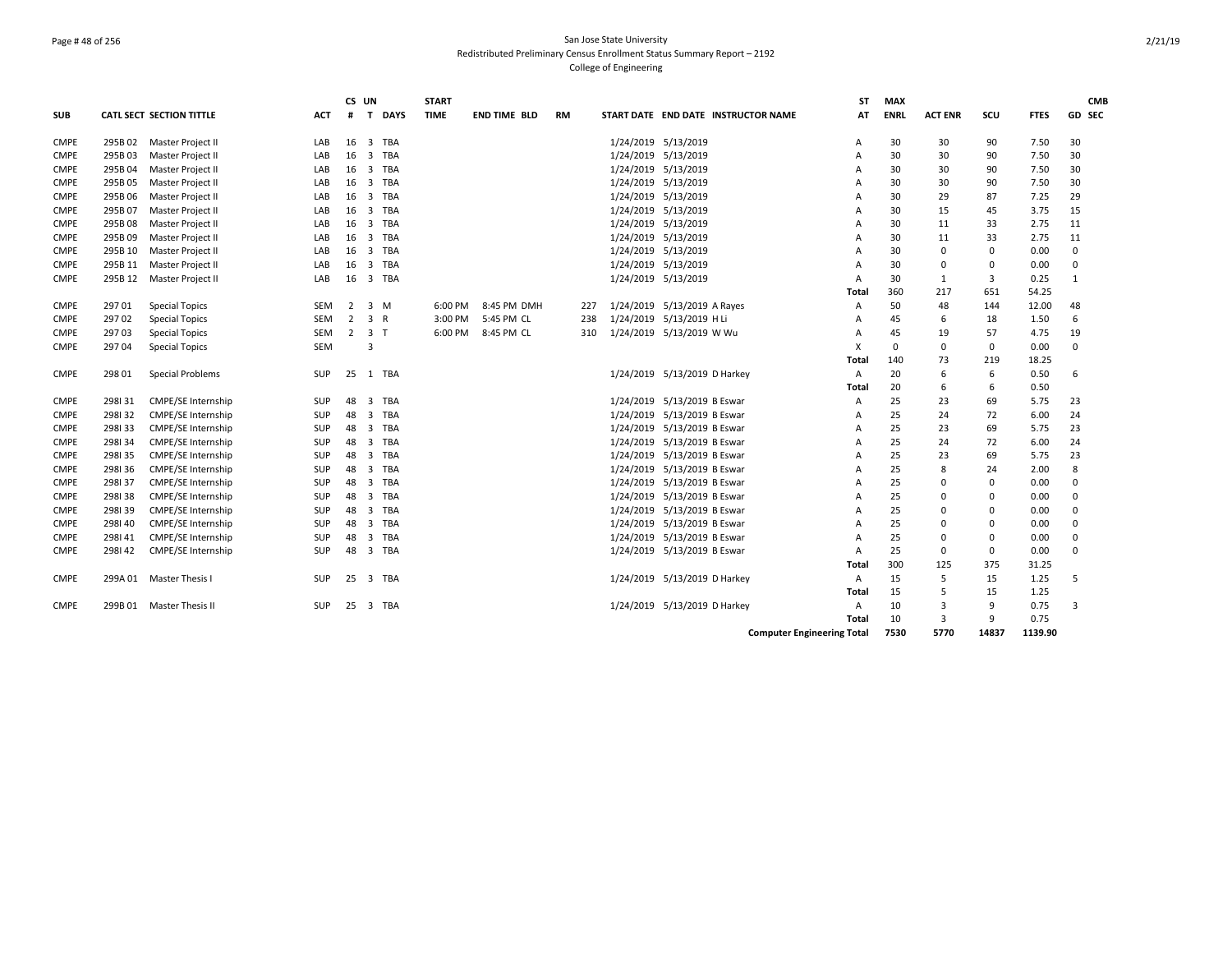### Page # 49 of 256 San Jose State University Redistributed Preliminary Census Enrollment Status Summary Report – 2192 College of Engineering

|            |                               |                                    |                    |                | CS UN                      | <b>START</b> |                       |           |     |                                  |                                     | ST         | <b>MAX</b>         |                    |                         |              | <b>CMB</b>       |
|------------|-------------------------------|------------------------------------|--------------------|----------------|----------------------------|--------------|-----------------------|-----------|-----|----------------------------------|-------------------------------------|------------|--------------------|--------------------|-------------------------|--------------|------------------|
| <b>SUB</b> |                               | CATL SECT SECTION TITTLE           | <b>ACT</b>         | #              | T DAYS                     | <b>TIME</b>  | <b>END TIME BLD</b>   | <b>RM</b> |     |                                  | START DATE END DATE INSTRUCTOR NAME | AT         | <b>ENRL</b>        | <b>ACT ENR</b>     | scu                     | <b>FTES</b>  | GD SEC           |
|            | <b>Electrical Engineering</b> |                                    |                    |                |                            |              |                       |           |     |                                  |                                     |            |                    |                    |                         |              |                  |
|            |                               |                                    |                    |                |                            |              |                       |           |     |                                  |                                     |            |                    |                    |                         |              |                  |
| EE         | 3001                          | Intr PRGM MC EE                    | LEC                | 1              | 3 TR                       |              | 12:00 PM 12:50 PM ENG |           | 345 | 1/24/2019 5/13/2019 B Harsh      |                                     | Α          | 40                 | 24                 | 48                      | 4.80         | 0                |
| EE         | 3002                          | Intr PRGM MC EE                    | LAB                | 16             | 0 <sub>T</sub>             | 6:00 PM      | 8:45 PM ENG           |           | 307 | 1/24/2019 5/13/2019 B Harsh      |                                     | A          | 40                 | 24                 | 24                      | 0.00         | $\Omega$         |
|            |                               |                                    |                    |                |                            |              |                       |           |     |                                  |                                     | Total      | 80                 | 48                 | 72                      | 4.80         |                  |
| EE         | 9701                          | Intro EE Lab                       | LAB                |                | 17 1 T                     |              | 9:00 AM 11:45 AM ENG  |           | 249 | 1/24/2019 5/13/2019 K Ghadiri    |                                     | Α          | 20                 | 19                 | 19                      | 1.27         | $\Omega$         |
| EE         | 9702                          | Intro EE Lab                       | LAB                | 17             | 1 R                        |              | 9:00 AM 11:45 AM ENG  |           | 249 | 1/24/2019 5/13/2019 K Ghadiri    |                                     | Α          | 20                 | 17                 | 17                      | 1.13         | $\mathbf 0$      |
| EE         | 9703                          | Intro EE Lab                       | LAB                |                | 17 1 T                     | 1:30 PM      | 4:15 PM ENG           |           | 249 | 1/24/2019 5/13/2019 K Ghadiri    |                                     | Α          | 20                 | 20                 | 20                      | 1.33         | 0                |
| EE         | 9704                          | Intro EE Lab                       | LAB                |                | 17 1 R                     | 1:30 PM      | 4:15 PM ENG           |           | 249 | 1/24/2019 5/13/2019 K Ghadiri    |                                     | Α          | 20                 | 19                 | 19                      | 1.27         | $\Omega$         |
| EE         | 9705                          | Intro EE Lab                       | LAB                |                | 17 1 F                     |              | 9:00 AM 11:45 AM ENG  |           | 249 | 1/24/2019 5/13/2019 K Ghadiri    |                                     | Α          | 20                 | 16                 | 16                      | 1.07         | $\Omega$         |
|            |                               |                                    |                    |                |                            |              |                       |           |     |                                  |                                     | Total      | 100                | 91                 | 91                      | 6.07         |                  |
| EE         | 9801                          | Intro Ckt Analysis                 | SEM                | $\overline{4}$ | 3 MW                       | 1:30 PM      | 2:45 PM ENG           |           | 341 | 1/24/2019 5/13/2019 M Zand       |                                     | Α          | 65                 | 62                 | 186                     | 12.40        | $\mathbf 0$      |
| EE         | 9802                          | Intro Ckt Analysis                 | SEM                | $\overline{4}$ | 3 TR                       | 1:30 PM      | 2:45 PM ENG           |           | 345 | 1/24/2019 5/13/2019 B Mantha     |                                     | Α          | 65                 | 63                 | 189                     | 12.65        | $\mathbf{1}$     |
| EE         | 98 03                         | Intro Ckt Analysis                 | SEM                | $\overline{4}$ | 3 MW                       | 12:00 PM     | 1:15 PM ENG           |           | 345 | 1/24/2019 5/13/2019 E Bellegarda |                                     | Α          | 65                 | 66                 | 198                     | 13.20        | $\mathbf 0$      |
| EE         | 98 04                         | Intro Ckt Analysis                 | SEM                | $\overline{4}$ | 3 TR                       |              | 10:30 AM 11:45 AM ENG |           | 303 |                                  | 1/24/2019 5/13/2019 S Hamedi-Hagh   | Α          | 25                 | 22                 | 66                      | 4.40         | 0                |
|            |                               |                                    |                    |                | $\overline{3}$             |              |                       |           |     |                                  |                                     | Total      | 220<br>$\mathbf 0$ | 213<br>$\mathbf 0$ | 639                     | 42.65        | $\Omega$         |
| EE         | 98H 01                        | Honors Intro Circuit Analysis      | <b>LEC</b><br>LEC. |                | $\overline{3}$             |              |                       |           |     |                                  |                                     | Χ          | $\mathbf 0$        | $\Omega$           | $\mathbf 0$<br>$\Omega$ | 0.00<br>0.00 | $\mathbf 0$      |
| EE         | 98H 02                        | Honors Intro Circuit Analysis      |                    |                |                            |              |                       |           |     |                                  |                                     | X<br>Total | $\mathbf 0$        | $\Omega$           | $\mathbf 0$             | 0.00         |                  |
| EE         | 10101                         | Cir/Conc & Prob So                 | ACT                |                | 13 1 R                     | 12:00 PM     | 2:00 PM ENG           |           | 339 | 1/24/2019 5/13/2019 D Parent     |                                     | Α          | 35                 | 17                 | 17                      | 1.15         | 1                |
|            |                               |                                    |                    |                |                            |              |                       |           |     |                                  |                                     | Total      | 35                 | 17                 | 17                      | 1.15         |                  |
| EE         | 102 01                        | Prob/Stat in EE                    | <b>LEC</b>         | $\overline{4}$ | 3 MW                       |              | 9:00 AM 10:15 AM ENG  |           | 345 | 1/24/2019 5/13/2019 J Zhao       |                                     | Α          | 50                 | 33                 | 99                      | 6.60         | 0                |
| EE         | 102 02                        | Prob/Stat in EE                    | <b>LEC</b>         | $\overline{4}$ | 3 MW                       |              | 9:00 AM 10:15 AM BBC  |           | 103 | 1/24/2019 5/13/2019 E Bellegarda |                                     | Α          | 50                 | 21                 | 63                      | 4.25         | $\mathbf{1}$     |
|            |                               |                                    |                    |                |                            |              |                       |           |     |                                  |                                     | Total      | 100                | 54                 | 162                     | 10.85        |                  |
| EE         | 104 01                        | Num Methods in EE                  | SEM                | $\overline{4}$ | 3 MW                       | 4:30 PM      | 5:45 PM ENG           |           | 401 | 1/24/2019 5/13/2019 M Jones      |                                     | Α          | 35                 | 15                 | 45                      | 3.00         | $\Omega$         |
|            |                               |                                    |                    |                |                            |              |                       |           |     |                                  |                                     | Total      | 35                 | 15                 | 45                      | 3.00         |                  |
| EE         | 11001                         | Circuits and Systems               | SEM                | 4              | 3 MW                       | 3:00 PM      | 4:15 PM ENG           |           | 189 | 1/24/2019 5/13/2019 D Parent     |                                     | Α          | 120                | 74                 | 222                     | 14.85        | 1                |
|            |                               |                                    |                    |                |                            |              |                       |           |     |                                  |                                     | Total      | 120                | 74                 | 222                     | 14.85        |                  |
| EE         | 110L01                        | C and D Sys Lab                    | LAB                |                | 16 1 F                     |              | 9:00 AM 11:45 AM ENG  |           | 290 | 1/24/2019 5/13/2019 K Huynh      |                                     | Α          | 20                 | 20                 | 20                      | 1.33         | 0                |
| EE         | 110L02                        | C and D Sys Lab                    | LAB                | 16             | 1 F                        |              | 9:00 AM 11:45 AM ENG  |           | 258 | 1/24/2019 5/13/2019 S Kadiyam    |                                     | Α          | 20                 | 21                 | 21                      | 1.40         | 0                |
| EE         | 110L03                        | C and D Sys Lab                    | LAB                |                | 16 1 F                     | 1:30 PM      | 4:15 PM ENG           |           | 290 | 1/24/2019 5/13/2019 S Kulkarni   |                                     | A          | 20                 | 22                 | 22                      | 1.47         | $\Omega$         |
|            |                               |                                    |                    |                |                            |              |                       |           |     |                                  |                                     | Total      | 60                 | 63                 | 63                      | 4.20         |                  |
| EE.        | 11201                         | <b>Signal Processing</b>           | SEM                | 4              | 3 MW                       | 4:30 PM      | 5:45 PM ENG           |           | 345 | 1/24/2019 5/13/2019 J Ponniah    |                                     | Α          | 50                 | 34                 | 102                     | 6.85         | 1                |
| EE         | 11202                         | <b>Signal Processing</b>           | SEM                | $\overline{4}$ | 3 MW                       | 4:30 PM      | 5:45 PM BBC           |           | 22  | 1/24/2019 5/13/2019 T Nguyen     |                                     | Α          | 50                 | 34                 | 102                     | 6.90         | $\overline{2}$   |
|            |                               |                                    |                    |                |                            |              |                       |           |     |                                  |                                     | Total      | 100                | 68                 | 204                     | 13.75        |                  |
| EE         | 11801                         | Dig Lgc Crt Dsgn                   | SEM                | $\overline{4}$ | 4 MW                       |              | 10:30 AM 11:45 AM ENG |           | 345 | 1/24/2019 5/13/2019 C Choo       |                                     | Α          | 80                 | 52                 | 156                     | 14.07        | 3                |
| EE         | 11802                         | Dig Lgc Crt Dsgn                   | LAB                | 16             | $\mathbf{0}$<br>$\top$     | 1:30 PM      | 4:15 PM ENG           |           | 305 | 1/24/2019 5/13/2019 R Pawar      |                                     | Α          | 20                 | 17                 | 17                      | 0.00         | 3                |
| EE         | 11803                         | Dig Lgc Crt Dsgn                   | LAB                | 16             | 0 R                        | 1:30 PM      | 4:15 PM ENG           |           | 305 |                                  | 1/24/2019 5/13/2019 N Shiva Murthy  | Α          | 20                 | 22                 | 22                      | 0.00         | $\Omega$         |
| EE         | 11804                         | Dig Lgc Crt Dsgn                   | LAB                | 16             | 0 R                        | 6:00 PM      | 8:45 PM ENG           |           | 305 | 1/24/2019 5/13/2019 M Kothale    |                                     | Α          | 20                 | 13                 | 13                      | 0.00         | 0                |
|            |                               |                                    |                    |                |                            |              |                       |           |     |                                  |                                     | Total      | 140                | 104                | 208                     | 14.07        |                  |
| EE         | 12001                         | Microp Sys Design                  | <b>SEM</b>         | $\overline{4}$ | 4 MW                       | 1:30 PM      | 2:45 PM ENG           |           | 345 | 1/24/2019 5/13/2019 T Caohuu     |                                     | Α          | 80                 | 63                 | 189                     | 16.80        | 0                |
| EE         | 12002                         | Microp Sys Design                  | LAB                | 16             | 0 <sub>T</sub>             | 1:30 PM      | 4:15 PM ENG           |           | 307 | 1/24/2019 5/13/2019 T Chadzynski |                                     | Α          | 20                 | 18                 | 18                      | 0.00         | 0                |
| EE         | 12003                         | Microp Sys Design                  | LAB                | 16             | 0 R                        | 1:30 PM      | 4:15 PM ENG           |           | 307 | 1/24/2019 5/13/2019 N Shah       |                                     | Α          | 20                 | 17                 | 17                      | 0.00         | $\Omega$         |
| EE         | 12004                         | Microp Sys Design                  | LAB                | 16             | $0 \mathsf{M}$             | 6:00 PM      | 8:45 PM ENG           |           | 307 | 1/24/2019 5/13/2019 T Chadzynski |                                     | A          | 20                 | 14                 | 14                      | 0.00         | $\mathbf 0$      |
| EE         | 12005                         | Microp Sys Design                  | LAB                | 16             | $\Omega$                   |              |                       |           |     | 1/24/2019 5/13/2019              |                                     | x          | $\mathbf 0$        | $\Omega$           | 0                       | 0.00         | 0                |
| EE         | 12006                         | Microp Sys Design                  | LAB                | 16             | 0 M                        | 10:30 AM     | 1:15 PM ENG           |           | 307 | 1/24/2019 5/13/2019 B Pandit     |                                     | Α          | 20                 | 14                 | 14                      | 0.00         | $\mathsf 0$      |
|            |                               |                                    |                    |                |                            |              |                       |           |     |                                  |                                     | Total      | 160                | 126                | 252                     | 16.80        |                  |
| EE         | 12201                         | Electr Design I                    | <b>SEM</b>         | $\overline{4}$ | 4 TR                       |              | 9:00 AM 10:15 AM ENG  |           | 345 |                                  | 1/24/2019 5/13/2019 S Hamedi-Hagh   | Α          | 80                 | 63                 | 189                     | 16.87        | 1                |
| EE<br>EE   | 12202<br>12203                | Electr Design I                    | LAB<br>LAB         | 16             | 0 <sub>T</sub><br>$\Omega$ | 10:30 AM     | 1:15 PM ENG           |           | 290 | 1/24/2019 5/13/2019 H Nguyen     |                                     | Α<br>X     | 20<br>$\mathbf 0$  | 19<br>$\Omega$     | 19<br>$\mathbf 0$       | 0.00<br>0.00 | 1<br>$\mathbf 0$ |
| EE.        | 12204                         | Electr Design I<br>Electr Design I | LAB                | 16             | 0 <sub>T</sub>             | 1:30 PM      | 4:15 PM ENG           |           | 290 | 1/24/2019 5/13/2019 Y Lin        |                                     | A          | 20                 | 20                 | 20                      | 0.00         | $\mathbf 0$      |
| EE         | 12205                         | Electr Design I                    | LAB                | 16             | 0 R                        | 1:30 PM      | 4:15 PM ENG           |           | 290 | 1/24/2019 5/13/2019 L Bangalore  |                                     | Α          | 20                 | 15                 | 15                      | 0.00         | $\mathbf 0$      |
| EE         | 12206                         | Electr Design I                    | LAB                | 16             | 0 W                        | 10:30 AM     | 1:15 PM ENG           |           | 290 | 1/24/2019 5/13/2019 C Dao        |                                     | Α          | 20                 | 9                  | 9                       | 0.00         | $\Omega$         |
|            |                               |                                    |                    |                |                            |              |                       |           |     |                                  |                                     |            |                    |                    |                         |              |                  |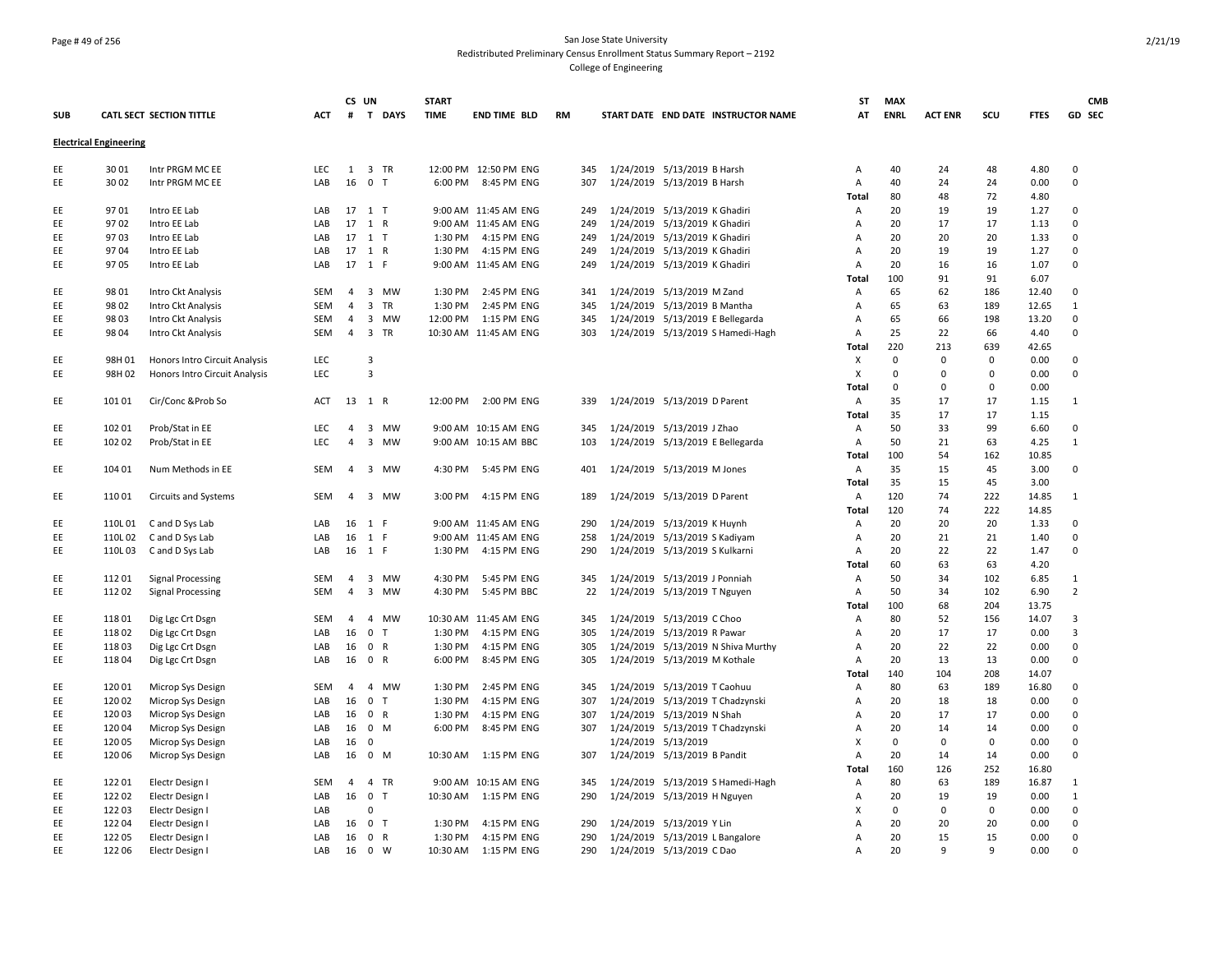### Page # 50 of 256 San Jose State University Redistributed Preliminary Census Enrollment Status Summary Report – 2192 College of Engineering

|            |         |                           |            | CS UN                   |                         | <b>START</b> |                       |           |     |                                |                                           | ST           | MAX         |                |                         |               | <b>CMB</b>   |        |
|------------|---------|---------------------------|------------|-------------------------|-------------------------|--------------|-----------------------|-----------|-----|--------------------------------|-------------------------------------------|--------------|-------------|----------------|-------------------------|---------------|--------------|--------|
| <b>SUB</b> |         | CATL SECT SECTION TITTLE  | <b>ACT</b> | #                       | T DAYS                  | <b>TIME</b>  | <b>END TIME BLD</b>   | <b>RM</b> |     |                                | START DATE END DATE INSTRUCTOR NAME       | AT           | <b>ENRL</b> | <b>ACT ENR</b> | scu                     | <b>FTES</b>   | GD SEC       |        |
|            |         |                           |            |                         |                         |              |                       |           |     |                                |                                           | Total        | 160         | 126            | 252                     | 16.87         |              |        |
| EE         | 124 01  | Electr Design II          | SEM        | $\overline{4}$          | 4 MW                    |              | 10:30 AM 11:45 AM ENG |           | 341 | 1/24/2019 5/13/2019 H Wong     |                                           | Α            | 60          | 58             | 174                     | 15.47         | $\mathbf 0$  |        |
| EE         | 124 02  | Electr Design II          | LAB        | 16 <sub>0</sub>         | T                       | 10:30 AM     | 1:15 PM ENG           |           | 258 | 1/24/2019 5/13/2019 E Anchlia  |                                           | Α            | 20          | 21             | 21                      | 0.00          | $\mathbf 0$  |        |
| EE         | 124 03  | Electr Design II          | LAB        | 16                      | 0 <sub>T</sub>          | 1:30 PM      | 4:15 PM ENG           |           | 258 |                                | 1/24/2019 5/13/2019 . Ajay Mysore Nataraj | Α            | 20          | 20             | 20                      | 0.00          | 0            |        |
| EE         | 124 04  | Electr Design II          | LAB        |                         | 16 0 R                  | 1:30 PM      | 4:15 PM ENG           |           | 258 |                                | 1/24/2019 5/13/2019 . Rakshith Anandkumar | Α            | 20          | 17             | 17                      | 0.00          | $\Omega$     |        |
|            |         |                           |            |                         |                         |              |                       |           |     |                                |                                           | Total        | 120         | 116            | 232                     | 15.47         |              |        |
| EE         | 12701   | Elec Biomed Appl          | <b>LEC</b> | $\overline{2}$          | 3 F                     | 6:30 PM      | 9:15 PM ENG           |           | 345 | 1/24/2019 5/13/2019 N Nguyen   |                                           | Α            | 40          | 33             | 99                      | 6.90          | 6            |        |
|            |         |                           |            |                         |                         |              |                       |           |     |                                |                                           | <b>Total</b> | 40          | 33             | 99                      | 6.90          |              |        |
| EE         | 12801   | <b>Phys Electronics</b>   | SEM        |                         | 4 3 TR                  |              | 10:30 AM 11:45 AM ENG |           | 345 | 1/24/2019 5/13/2019 L He       |                                           | Α            | 80          | 57             | 171                     | 11.40         | $\mathbf 0$  |        |
|            |         |                           |            |                         |                         |              |                       |           |     |                                |                                           | Total        | 80          | 57             | 171                     | 11.40         |              |        |
| EE         | 13001   | Elec. Mach. Drv.          | <b>SEM</b> | 4                       | 3 F                     | 3:30 PM      | 6:15 PM ENG           |           | 345 | 1/24/2019 5/13/2019 A Shahsiah |                                           | Α            | 55          | 17             | 51                      | 3.40          | 0            |        |
|            |         |                           |            |                         |                         |              |                       |           |     |                                |                                           | Total        | 55          | 17             | 51                      | 3.40          |              |        |
| EE         | 13201   | Theo Auto Controls        | SEM        | $\overline{4}$          | $\overline{\mathbf{3}}$ |              |                       |           |     | 1/24/2019 5/13/2019            |                                           | X            | $\mathbf 0$ | $\Omega$       | $\mathbf 0$             | 0.00          | $\mathbf 0$  |        |
| EE         | 13202   | Theo Auto Controls        | SEM        | $\overline{4}$          | 3 TR                    | 3:00 PM      | 4:15 PM CL            |           | 226 |                                | 1/24/2019 5/13/2019 A Bhattacharya        | Α            | 65          | 31             | 93                      | 6.20          | $\mathbf 0$  |        |
|            |         |                           |            |                         |                         |              |                       |           |     |                                |                                           | Total        | 65          | 31             | 93                      | 6.20          |              |        |
| EE         | 13602   | <b>Power Electronics</b>  | LEC        |                         | 3                       |              |                       |           |     |                                |                                           | X            | $\mathbf 0$ | $\mathbf 0$    | $\mathbf 0$             | 0.00          | $\mathbf 0$  |        |
| EE         | 13603   | <b>Power Electronics</b>  | LEC        | $\overline{4}$          | 3 MW                    | 7:30 PM      | 8:45 PM BBC           |           | 226 | 1/24/2019 5/13/2019 S Tian     |                                           | А            | 35          | 36             | 108                     | 7.25          | $\mathbf{1}$ |        |
|            |         |                           |            |                         |                         |              |                       |           |     |                                |                                           | Total        | 35          | 36             | 108                     | 7.25          |              |        |
| EE         | 13801   | Embd Cntrl Sys Des        | SEM        | $5\overline{)}$         | 3 TR                    |              | 6:00 PM 7:15 PM ENG   |           | 301 | 1/24/2019 5/13/2019 C Pham     |                                           | Α            | 35          | 12             | 36                      | 2.45          | $\mathbf{1}$ |        |
|            |         |                           |            |                         |                         |              |                       |           |     |                                |                                           | <b>Total</b> | 35          | 12             | 36                      | 2.45          |              |        |
| EE         | 14001   | Prin E & M Fields         | <b>LEC</b> | $\overline{4}$          | 3 TR                    |              | 9:00 AM 10:15 AM ENG  |           | 341 | 1/24/2019 5/13/2019 R Kwok     |                                           | A            | 80          | 53             | 159                     | 10.60         | 0            |        |
|            |         |                           |            |                         |                         |              |                       |           |     |                                |                                           | Total        | 80          | 53             | 159                     | 10.60         |              |        |
| EE         | 16101   | Digital Comm Sys          | <b>LEC</b> | $\overline{2}$          | 3 TR                    |              | 4:30 PM 5:45 PM ENG   |           | 303 |                                | 1/24/2019 5/13/2019 R Morelos-Zaragoza    | Α            | 35          | 23             | 69                      | 4.60          | 0            |        |
|            |         |                           |            |                         |                         |              |                       |           |     |                                |                                           | Total        | 35          | 23             | 69                      | 4.60          |              |        |
| EE         | 16601   | <b>CMOS Dgtl Circuits</b> | <b>SEM</b> |                         | $\overline{3}$          |              |                       |           |     |                                |                                           | Х            | $\mathbf 0$ | $\Omega$       | $\Omega$                | 0.00          | $\mathbf 0$  |        |
|            |         |                           |            |                         |                         |              |                       |           |     |                                |                                           | <b>Total</b> | $\mathbf 0$ | $\Omega$       | $\mathbf 0$             | 0.00          |              |        |
| EE         | 17201   | Intr Microwave Eng        | LEC        | 4                       | 3 MW                    |              | 9:00 AM 10:15 AM ENG  |           | 301 | 1/24/2019 5/13/2019 R Kwok     |                                           | Α            | 35          | 20             | 60                      | 4.00          | $\mathbf 0$  |        |
|            |         |                           |            |                         |                         |              |                       |           |     |                                |                                           | Total        | 35          | 20             | 60                      | 4.00          |              |        |
| EE         | 17401   | INT ALG PR EBD SYS        | <b>SEM</b> | $\overline{4}$          | $\overline{3}$<br>MW    | 6:00 PM      | 7:15 PM BBC           |           | 224 | 1/24/2019 5/13/2019 T Nguyen   |                                           | Α            | 45          | 37             | 111                     | 7.45          | 1            |        |
|            |         |                           |            |                         |                         |              |                       |           |     |                                |                                           | Total        | 45          | 37             | 111                     | 7.45          |              |        |
| EE         | 17801   | Dig Design w FPGAS        | <b>SEM</b> | $\overline{4}$          | 3 TR                    | 7:30 PM      | 8:45 PM ENG           |           | 343 | 1/24/2019 5/13/2019 E Crabill  |                                           | Α            | 55          | 34             | 102                     | 6.85          | 1            |        |
|            |         |                           |            |                         |                         |              |                       |           |     |                                |                                           | <b>Total</b> | 55          | 34             | 102                     | 6.85          |              |        |
| EE         | 18001   | <b>Indiv Studies</b>      | SUP        |                         | 36 3 TBA                |              |                       |           |     | 1/24/2019 5/13/2019 TLe        |                                           | Α            | 5           | $\mathbf{1}$   | $\overline{\mathbf{3}}$ | 0.20          | $\mathsf 0$  |        |
|            |         |                           |            |                         |                         |              |                       |           |     |                                |                                           | Total        | 5           | 1              | 3                       | 0.20          |              |        |
| EE         |         | 198A 01 EE Sr Dsgn Proj I | LAB        |                         | 16 1 F                  |              | 10:00 AM 12:45 PM ENG |           | 244 | 1/24/2019 5/13/2019 P Hsu      |                                           | Α            | 20          | 20             | 20                      | 1.33          | $\mathbf 0$  |        |
| EE         |         | 198A 02 EE Sr Dsgn Proj I | LAB        |                         | 16 1 F                  |              | 10:00 AM 12:45 PM ENG |           | 386 | 1/24/2019 5/13/2019 P Hsu      |                                           | Α            | 20          | 20             | 20                      | 1.33          | $\mathbf 0$  |        |
| EE         |         | 198A 03 EE Sr Dsgn Proj I | LAB        |                         | 16 1 F                  |              | 10:00 AM 12:45 PM ENG |           | 387 | 1/24/2019 5/13/2019 P Hsu      |                                           | Α            | 20          | 4              | $\overline{4}$          | 0.27          | $\mathbf 0$  |        |
| EE         | 198A04  | EE Sr Dsgn Proj I         | LAB        |                         | 16 1 F                  |              | 10:00 AM 12:45 PM ENG |           | 389 | 1/24/2019 5/13/2019 P Hsu      |                                           | А            | 20          | $\overline{4}$ | $\overline{a}$          | 0.27          | $\mathbf 0$  |        |
| EE         |         | 198A 05 EE Sr Dsgn Proj I | LAB        |                         | 16 1 F                  |              | 10:00 AM 12:45 PM ENG |           | 321 | 1/24/2019 5/13/2019 P Hsu      |                                           | Α            | 20          | 4              | $\overline{4}$          | 0.27          | 0            |        |
|            |         |                           |            |                         |                         |              |                       |           |     |                                |                                           | Total        | 100         | 52             | 52                      | 3.47          |              |        |
| EE         | 198B 01 | EE Sr Dsgn Proj II        | LAB        |                         | 16 3 S                  | 9:00 AM      | 6:00 PM ENG           |           | 244 | 1/24/2019 5/13/2019 P Hsu      |                                           | Α            | 15          | 15             | 45                      | 3.00          | $\mathbf 0$  |        |
| EE         | 198B02  | EE Sr Dsgn Proj II        | LAB        |                         | $16 \quad 3 \quad S$    | 9:00 AM      | 6:00 PM ENG           |           | 376 | 1/24/2019 5/13/2019 P Hsu      |                                           | А            | 15          | 15             | 45                      | 3.00          | $\mathbf 0$  |        |
| EE         | 198B03  | EE Sr Dsgn Proj II        | LAB        |                         | 16 3 S                  | 9:00 AM      | 6:00 PM ENG           |           | 376 | 1/24/2019 5/13/2019 P Hsu      |                                           | Α            | 15          | 15             | 45                      | 3.00          | $\mathbf 0$  |        |
| EE         | 198B04  | EE Sr Dsgn Proj II        | LAB        |                         | 16 3 S                  | 9:00 AM      | 6:00 PM ENG           |           | 386 | 1/24/2019 5/13/2019 P Hsu      |                                           | Α            | 15          | 11             | 33                      | 2.20          | $\mathsf 0$  |        |
|            |         |                           |            |                         |                         |              |                       |           |     |                                |                                           | Total        | 60          | 56             | 168                     | 11.20         |              |        |
| EE         | 209 01  | <b>Network Security</b>   | LEC        |                         | $1 \quad 3 \quad T$     | 6:00 PM      | 8:45 PM ENG           |           | 325 | 1/24/2019 5/13/2019 G Saldamli |                                           | Α            | $\mathbf 0$ | 24             | 72                      | 6.00          | 24 C         |        |
| EE         | 209 03  | <b>Network Security</b>   | LEC        | 1                       | 3 TR                    | 3:00 PM      | 4:15 PM ENG           |           | 331 | 1/24/2019 5/13/2019 J Zhao     |                                           | Α            | $\mathbf 0$ | 23             | 69                      | 5.70          | 22 C         | $\ast$ |
|            |         |                           |            |                         |                         |              |                       |           |     |                                |                                           | Total        | 0           | 47             | 141                     | 11.70         |              |        |
| EE         | 21001   | Linear Systems            | SEM        |                         | 5 3 TR                  | 4:30 PM      | 5:45 PM ENG           |           | 345 | 1/24/2019 5/13/2019 J Kim      |                                           | Α            | 65          | 54             | 162                     | 13.50         | 54           |        |
|            |         |                           |            |                         |                         |              |                       |           |     |                                |                                           | Total        | 65          | 54             | 162                     | 13.50         |              |        |
| EE         | 220 01  | RFIC Design I             | LEC        | $\overline{\mathbf{3}}$ | 3 MW                    | 7:30 PM      | 8:45 PM ENG           |           | 331 | 1/24/2019 5/13/2019 S Lee      |                                           | Α            | 65          | 21             | 63                      | 5.20          | 20           |        |
| EE         | 22101   | Prin of Semi Dev I        | SEM        | 5                       | 3 TR                    | 3:00 PM      | 4:15 PM ENG           |           | 345 | 1/24/2019 5/13/2019 L He       |                                           | Total<br>Α   | 65<br>65    | 21<br>48       | 63<br>144               | 5.20<br>12.00 | 48           |        |
|            |         |                           |            |                         |                         |              |                       |           |     |                                |                                           |              |             |                |                         |               |              |        |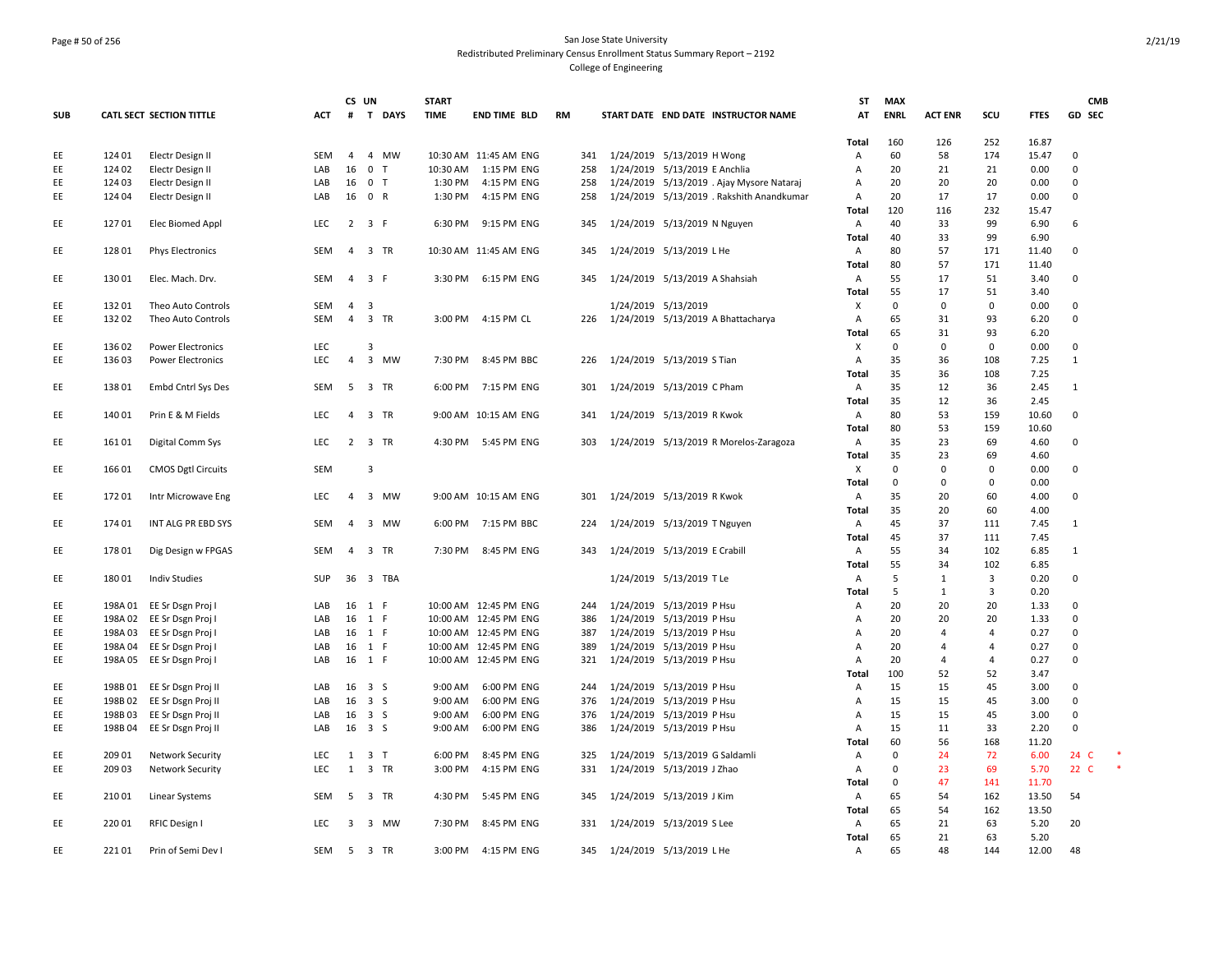### Page # 51 of 256 San Jose State University Redistributed Preliminary Census Enrollment Status Summary Report – 2192 College of Engineering

|            |         |                                                 |            |                         | CS UN          |          | <b>START</b> |                     |    |     |                     |                                        | ST           | <b>MAX</b>  |                      |             |               | <b>CMB</b>     |
|------------|---------|-------------------------------------------------|------------|-------------------------|----------------|----------|--------------|---------------------|----|-----|---------------------|----------------------------------------|--------------|-------------|----------------------|-------------|---------------|----------------|
| <b>SUB</b> |         | CATL SECT SECTION TITTLE                        | ACT        |                         |                | # T DAYS | <b>TIME</b>  | <b>END TIME BLD</b> | RM |     |                     | START DATE END DATE INSTRUCTOR NAME    | AT           | <b>ENRL</b> | <b>ACT ENR</b>       | SCU         | <b>FTES</b>   | GD SEC         |
|            |         |                                                 |            |                         |                |          |              |                     |    |     |                     |                                        | Total        | 65          | 48                   | 144         | 12.00         |                |
| EE         | 22201   | Prin of Semi Dev 2                              | SEM        | - 5                     | 3 MW           |          | 3:00 PM      | 4:15 PM ENG         |    |     |                     | 301 1/24/2019 5/13/2019 H Wong         | Α            | 35          | 13                   | 39          | 3.15          | 11             |
|            |         |                                                 |            |                         |                |          |              |                     |    |     |                     |                                        | Total        | 35          | 13                   | 39          | 3.15          |                |
| EE         | 23701   | Ctrl of AC Machine                              | <b>SEM</b> | - 5                     | 3 TR           |          | 3:00 PM      | 4:15 PM ENG         |    | 303 |                     | 1/24/2019 5/13/2019 P Hsu              | Α            | 35          | 13                   | 39          | 3.25          | 13             |
|            |         |                                                 |            |                         |                |          |              |                     |    |     |                     |                                        | Total        | 35          | 13                   | 39          | 3.25          |                |
| EE         | 23801   | Adv. Pwr. Electrncs.                            | SEM        | 5                       | 3              |          |              |                     |    |     | 1/24/2019 5/13/2019 |                                        | х            | $\mathbf 0$ | $\Omega$             | $\mathbf 0$ | 0.00          | 0              |
| EE.        | 23802   | Adv. Pwr. Electrncs.                            | <b>SEM</b> | - 5                     | 3 TR           |          | 6:00 PM      | 7:15 PM ENG         |    | 329 |                     | 1/24/2019 5/13/2019 A Abou-Alfotouh    | Α            | 55          | 26                   | 78          | 6.30          | 22             |
|            |         |                                                 |            |                         |                |          |              |                     |    |     |                     |                                        | Total        | 55          | 26                   | 78          | 6.30          |                |
| EE         | 25001   | Prob Ran Vari & St Prc                          | SEM        | 5                       | 3 MW           |          | 1:30 PM      | 2:45 PM ENG         |    | 331 |                     | 1/24/2019 5/13/2019 N Mir              | Α            | 65          | 62                   | 186         | 15.50         | 62             |
|            |         |                                                 |            |                         |                |          |              |                     |    |     |                     |                                        | Total        | 65          | 62                   | 186         | 15.50         |                |
| EE         | 252 01  | Adv. Comm Systems                               | <b>LEC</b> | 2                       | 3 MW           |          | 4:30 PM      | 5:45 PM ENG         |    | 301 |                     | 1/24/2019 5/13/2019 R Morelos-Zaragoza | Α            | 35          | $\overline{7}$       | 21          | 1.75          | $\overline{7}$ |
|            |         |                                                 |            |                         |                |          |              |                     |    |     |                     |                                        | Total        | 35          | $\overline{7}$       | 21          | 1.75          |                |
| EE         | 25301   | Dig Signal Process                              | SEM        | -5                      | 3 MW           |          | 6:00 PM      | 7:15 PM ENG         |    | 401 |                     | 1/24/2019 5/13/2019 R Morelos-Zaragoza | A            | 35          | 16                   | 48          | 4.00          | 16             |
|            |         |                                                 |            |                         |                |          |              |                     |    |     |                     |                                        | <b>Total</b> | 35          | 16                   | 48          | 4.00          |                |
| EE         | 25701   | Machine Learning                                | SEM        | 5                       | 3 MW           |          | 3:00 PM      | 4:15 PM ENG         |    | 331 |                     | 1/24/2019 5/13/2019 B Sirkeci          | Α            | 80          | 65                   | 195         | 15.90         | 58             |
|            |         |                                                 |            |                         |                |          |              |                     |    |     |                     |                                        | Total        | 80          | 65                   | 195         | 15.90         |                |
| EE         | 27001   | Adv Logic Design                                | SEM        | - 5                     | 3 TR           |          | 6:00 PM      | 7:15 PM ENG         |    | 343 |                     | 1/24/2019 5/13/2019 T Caohuu           | Α            | 55          | 7                    | 21          | 1.75          | 7              |
| EE         | 27101   |                                                 | SEM        | - 5                     | 3 MW           |          | 7:30 PM      | 8:45 PM ENG         |    |     |                     | 1/24/2019 5/13/2019 J Kim              | Total<br>Α   | 55<br>55    | $\overline{7}$<br>30 | 21<br>90    | 1.75<br>7.50  | 30             |
|            |         | Digital Sys Design                              |            |                         |                |          |              |                     |    | 345 |                     |                                        | <b>Total</b> | 55          | 30                   | 90          | 7.50          |                |
| EE.        | 27301   | Log Verif UVM                                   | SEM        | - 5                     | 3 TR           |          | 6:00 PM      | 7:15 PM ENG         |    | 339 |                     | 1/24/2019 5/13/2019 M Jones            | А            | 60          | 21                   | 63          | 5.25          | 21             |
|            |         |                                                 |            |                         |                |          |              |                     |    |     |                     |                                        | Total        | 60          | 21                   | 63          | 5.25          |                |
| EE         | 275 01  | Adv Comp Architect                              | SEM        | - 5                     | 3 MW           |          | 6:00 PM      | 7:15 PM ENG         |    | 345 |                     | 1/24/2019 5/13/2019 C Choo             | Α            | 55          | 56                   | 168         | 14.00         | 56             |
|            |         |                                                 |            |                         |                |          |              |                     |    |     |                     |                                        | Total        | 55          | 56                   | 168         | 14.00         |                |
| EE         | 28101   | Internetworking                                 | SEM        | $\overline{4}$          | 3 TR           |          | 4:30 PM      | 5:45 PM ENG         |    | 301 |                     | 1/24/2019 5/13/2019 J Ponniah          | Α            | 40          | 34                   | 102         | 8.45          | 33             |
|            |         |                                                 |            |                         |                |          |              |                     |    |     |                     |                                        | Total        | 40          | 34                   | 102         | 8.45          |                |
| EE.        | 28301   | <b>Broadband Comm Ntwk</b>                      | <b>SEM</b> | -5                      | 3 MW           |          | 4:30 PM      | 5:45 PM ENG         |    | 343 |                     | 1/24/2019 5/13/2019 N Mir              | Α            | 80          | 65                   | 195         | 16.15         | 63             |
|            |         |                                                 |            |                         |                |          |              |                     |    |     |                     |                                        | Total        | 80          | 65                   | 195         | 16.15         |                |
| EE         | 28601   | Mob/Wireless Net                                | SEM        |                         | 3              |          |              |                     |    |     |                     |                                        | Х            | $\mathbf 0$ | $\mathbf 0$          | $\mathsf 0$ | 0.00          | 0              |
| EE         | 28602   | Mob/Wireless Net                                | SEM        |                         | 5 3 MW         |          | 6:00 PM      | 7:15 PM ENG         |    | 331 |                     | 1/24/2019 5/13/2019 C Tarng            | Α            | 55          | 24                   | 72          | 5.95          | 23             |
|            |         |                                                 |            |                         |                |          |              |                     |    |     |                     |                                        | Total        | 55          | 24                   | 72          | 5.95          |                |
| EE         | 28701   | <b>ASIC CMOS Design</b>                         | SEM        | 5                       | 3 TR           |          | 7:30 PM      | 8:45 PM ENG         |    | 345 |                     | 1/24/2019 5/13/2019 M Jones            | Α            | 60          | 32                   | 96          | 8.00          | 32             |
|            |         |                                                 |            |                         |                |          |              |                     |    |     |                     |                                        | Total        | 60          | 32                   | 96          | 8.00          |                |
| EE         | 28801   | Data Conv for AMS                               | <b>LEC</b> | $2^{\circ}$             | 3 MW           |          | 6:00 PM      | 7:15 PM DMH         |    | 357 |                     | 1/24/2019 5/13/2019 S Lee              | Α            | 35          | 23                   | 69          | 5.70          | 22             |
|            |         |                                                 |            |                         |                |          |              |                     |    |     |                     |                                        | Total        | 35          | 23                   | 69          | 5.70          |                |
| EE         | 295 01  | <b>Technical Writing</b>                        | LEC        | $\overline{\mathbf{3}}$ | 3 TR           |          | 4:30 PM      | 5:45 PM ENG         |    | 343 |                     | 1/24/2019 5/13/2019 T Wrappe           | Α            | 55          | 49                   | 147         | 12.25         | 49             |
| EE         | 295 02  | <b>Technical Writing</b>                        | LEC        | 3                       | 3 TR           |          | 7:30 PM      | 8:45 PM ENG         |    | 301 |                     | 1/24/2019 5/13/2019 T Wrappe           | Α            | 40          | 29                   | 87          | 7.25          | 29             |
| EE         | 297A 01 |                                                 | LAB        |                         | 16 3 S         |          | 9:00 AM      | 6:00 PM ENG         |    | 238 |                     | 1/24/2019 5/13/2019 B Sirkeci          | Total<br>Α   | 95<br>15    | 78<br>11             | 234<br>33   | 19.50<br>2.75 | 11             |
| EE         | 297A 02 | MSEE Proj Proposal<br><b>MSEE Proj Proposal</b> | LAB        |                         | 16 3 S         |          | 9:00 AM      | 6:00 PM ENG         |    | 238 |                     | 1/24/2019 5/13/2019 B Sirkeci          | A            | 15          | 9                    | 27          | 2.25          | 9              |
| EE         | 297A03  | <b>MSEE Proj Proposal</b>                       | LAB        |                         | 16 3 S         |          | 9:00 AM      | 6:00 PM ENG         |    | 289 |                     | 1/24/2019 5/13/2019 B Sirkeci          | А            | 15          | 10                   | 30          | 2.50          | 10             |
| EE         | 297A 04 | MSEE Proj Proposal                              | LAB        |                         | 16 3 S         |          | 9:00 AM      | 6:00 PM ENG         |    | 289 |                     | 1/24/2019 5/13/2019 B Sirkeci          | Α            | 15          | 8                    | 24          | 2.00          | 8              |
|            |         |                                                 |            |                         |                |          |              |                     |    |     |                     |                                        | Total        | 60          | 38                   | 114         | 9.50          |                |
| EE         | 297B 01 | <b>MSEE Project</b>                             | LAB        | 16                      | 3 S            |          | 9:00 AM      | 6:00 PM ENG         |    | 291 |                     | 1/24/2019 5/13/2019 B Sirkeci          | Α            | 15          | 15                   | 45          | 3.75          | 15             |
| EE         | 297B02  | <b>MSEE Project</b>                             | LAB        |                         | 16 3 S         |          | 9:00 AM      | 6:00 PM ENG         |    | 291 |                     | 1/24/2019 5/13/2019 B Sirkeci          | A            | 15          | 16                   | 48          | 4.00          | 16             |
| EE         | 297B03  | <b>MSEE Project</b>                             | LAB        |                         | 16 3 S         |          | 9:00 AM      | 6:00 PM ENG         |    | 295 |                     | 1/24/2019 5/13/2019 B Sirkeci          | Α            | 15          | 15                   | 45          | 3.75          | 15             |
| EE         | 297B04  | <b>MSEE Project</b>                             | LAB        | 16                      | 3 <sub>5</sub> |          | 9:00 AM      | 6:00 PM ENG         |    | 295 |                     | 1/24/2019 5/13/2019 B Sirkeci          | A            | 15          | 15                   | 45          | 3.75          | 15             |
| EE         | 297B05  | <b>MSEE Project</b>                             | LAB        |                         | 16 3 S         |          | 9:00 AM      | 6:00 PM ENG         |    | 317 |                     | 1/24/2019 5/13/2019 B Sirkeci          | Α            | 15          | 14                   | 42          | 3.50          | 14             |
| EE         | 297B06  | <b>MSEE Project</b>                             | LAB        |                         | 16 3 S         |          | 9:00 AM      | 6:00 PM ENG         |    | 317 |                     | 1/24/2019 5/13/2019 B Sirkeci          | Α            | 15          | 13                   | 39          | 3.25          | 13             |
| EE         | 297B07  | <b>MSEE Project</b>                             | LAB        | 16                      | 3 <sub>5</sub> |          | 9:00 AM      | 6:00 PM ENG         |    | 319 |                     | 1/24/2019 5/13/2019 B Sirkeci          | Α            | 15          | 12                   | 36          | 3.00          | 12             |
| EE         |         | 297B 08 MSEE Project                            | LAB        |                         | 16 3 S         |          | 9:00 AM      | 6:00 PM ENG         |    | 319 |                     | 1/24/2019 5/13/2019 B Sirkeci          | Α            | 15          | 12                   | 36          | 3.00          | 12             |
|            |         |                                                 |            |                         |                |          |              |                     |    |     |                     |                                        | Total        | 120         | 112                  | 336         | 28.00         |                |
| ΕE         | 298 01  | Spec Prob                                       | <b>SUP</b> |                         | 25 6 TBA       |          |              |                     |    |     |                     | 1/24/2019 5/13/2019 T Le               | Α            | $\mathbf 0$ | $\mathbf 0$          | $\mathbf 0$ | 0.00          | $\Omega$       |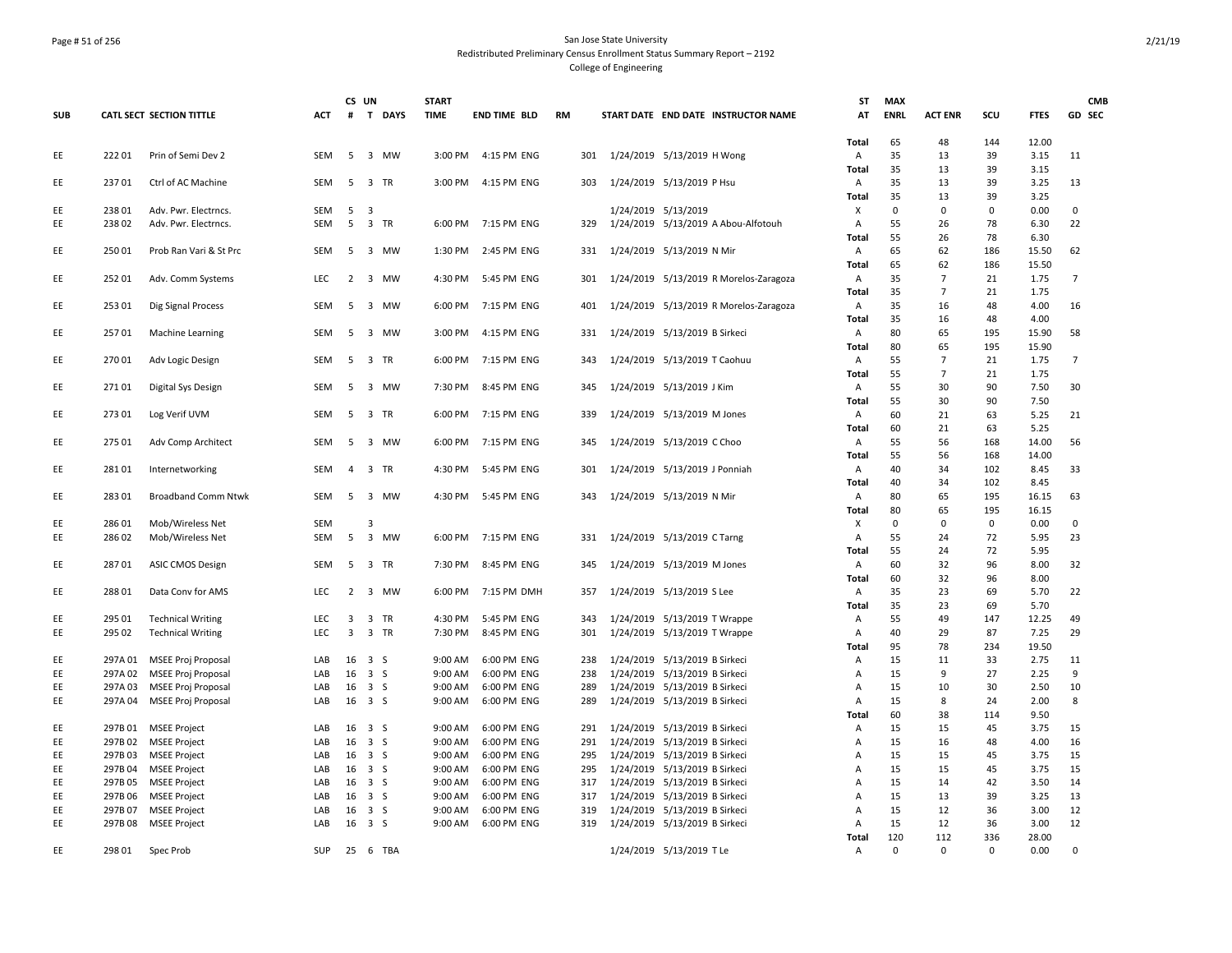## Page # 52 of 256 San Jose State University Redistributed Preliminary Census Enrollment Status Summary Report – 2192 College of Engineering

|            |         |                                 |            | CS UN |       |             | <b>START</b> |                     |           |                                     | ST                                  | <b>MAX</b>  |                |             |             | <b>CMB</b>    |
|------------|---------|---------------------------------|------------|-------|-------|-------------|--------------|---------------------|-----------|-------------------------------------|-------------------------------------|-------------|----------------|-------------|-------------|---------------|
| <b>SUB</b> |         | <b>CATL SECT SECTION TITTLE</b> | <b>ACT</b> |       |       | <b>DAYS</b> | TIME         | <b>END TIME BLD</b> | <b>RM</b> | START DATE END DATE INSTRUCTOR NAME | AT                                  | <b>ENRL</b> | <b>ACT ENR</b> | scu         | <b>FTES</b> | <b>GD SEC</b> |
|            |         |                                 |            |       |       |             |              |                     |           |                                     | Total                               | - 0         | $\Omega$       | $^{\circ}$  | 0.00        |               |
| EE         | 298101  | EE Internship Experience        | SUP        | 48    | TBA   |             |              |                     |           | 1/24/2019 5/13/2019 TLe             | A                                   | -5          | $\Omega$       | $\mathbf 0$ | 0.00        | $\mathbf{0}$  |
| EE         | 298102  | EE Internship Experience        | <b>SUP</b> | 48    | 2 TBA |             |              |                     |           | 1/24/2019 5/13/2019 TLe             | A                                   |             |                |             | 0.17        |               |
| EE         | 298103  | EE Internship Experience        | <b>SUP</b> | 48    | 3 TBA |             |              |                     |           | 1/24/2019 5/13/2019 TLe             | A                                   | 60          | 32             | 96          | 7.95        | 31            |
|            |         |                                 |            |       |       |             |              |                     |           |                                     | Total                               | 70          | 33             | 98          | 8.12        |               |
| EE         | 299A 01 | <b>MSEE Thesis Proposal</b>     | <b>SUP</b> | 25    | 3 TBA |             |              |                     |           | 1/24/2019 5/13/2019 B Sirkeci       |                                     |             |                | 6           | 0.50        |               |
|            |         |                                 |            |       |       |             |              |                     |           |                                     | Total                               |             |                | 6           | 0.50        |               |
| EE         |         | 299B 01 MSEE Thesis             | <b>SUP</b> | 25    | 3 TBA |             |              |                     |           | 1/24/2019 5/13/2019 B Sirkeci       |                                     |             |                | 21          | 1.75        |               |
|            |         |                                 |            |       |       |             |              |                     |           |                                     | Total                               |             |                | 21          | 1.75        |               |
|            |         |                                 |            |       |       |             |              |                     |           |                                     | <b>Electrical Engineering Total</b> | 3540        | 2511           | 6542        | 482.85      |               |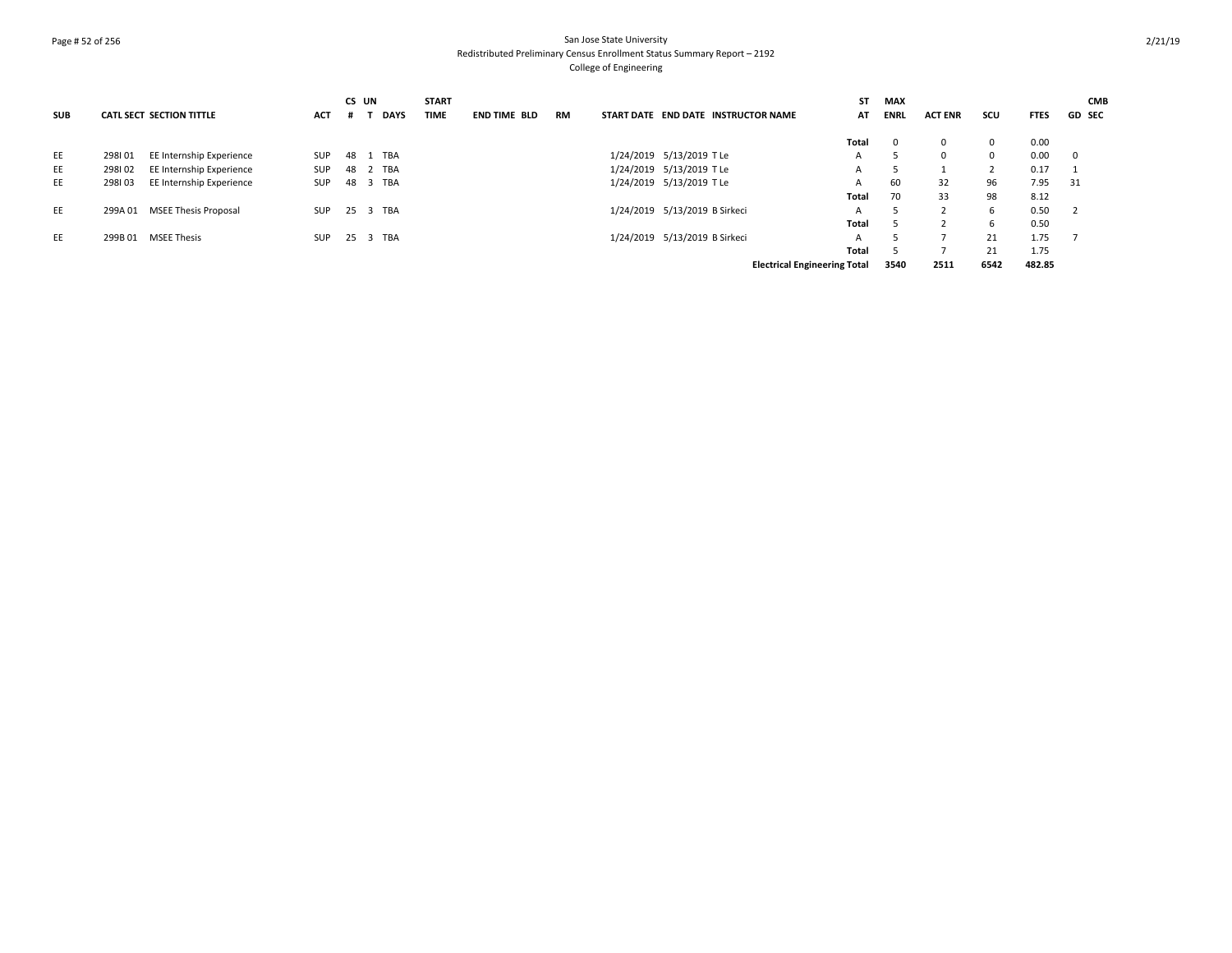### Page # 53 of 256 San Jose State University Redistributed Preliminary Census Enrollment Status Summary Report – 2192 College of Engineering

|             |                            |                          |            | CS UN          |                                      | <b>START</b> |                       |           |                     |                                     | <b>ST</b> | <b>MAX</b>  |                |             |             | <b>CMB</b>                  |        |
|-------------|----------------------------|--------------------------|------------|----------------|--------------------------------------|--------------|-----------------------|-----------|---------------------|-------------------------------------|-----------|-------------|----------------|-------------|-------------|-----------------------------|--------|
| SUB         |                            | CATL SECT SECTION TITTLE | ACT        | #              | T DAYS                               | <b>TIME</b>  | <b>END TIME BLD</b>   | <b>RM</b> |                     | START DATE END DATE INSTRUCTOR NAME | АТ        | <b>ENRL</b> | <b>ACT ENR</b> | SCU         | <b>FTES</b> | GD SEC                      |        |
|             | <b>General Engineering</b> |                          |            |                |                                      |              |                       |           |                     |                                     |           |             |                |             |             |                             |        |
| ENGR        | 10 01                      | Intro to Engr            | SEM        | - 5            | 3 MW                                 |              | 12:00 PM 12:50 PM MD  | 101       |                     | 1/24/2019 5/13/2019 J Warecki       | Α         | 250         | 162            | 324         | 32.40       | 0                           |        |
| <b>ENGR</b> | 1002                       | Intro to Engr            | <b>SEM</b> | - 5            | $\overline{\mathbf{3}}$<br><b>MW</b> | 1:30 PM      | 2:20 PM MD            | 101       |                     | 1/24/2019 5/13/2019 K Youssefi      | Α         | 250         | 197            | 394         | 39.40       | 0                           |        |
| ENGR        | 10 03                      | Intro to Engr            | LAB        | 16             | $\mathbf 0$<br>$\mathsf{R}$          |              | 9:00 AM 11:45 AM ENG  | 391       |                     | 1/24/2019 5/13/2019 S Duorah        | Α         | 22          | 24             | 24          | 0.00        | $\mathbf 0$                 |        |
| ENGR        | 10 04                      | Intro to Engr            | LAB        | 16             | $\mathbf 0$<br>$\top$                | 3:00 PM      | 5:45 PM ENG           | 391       |                     | 1/24/2019 5/13/2019 F Marbouti      | Α         | 22          | 24             | 24          | 0.00        | 0                           |        |
| <b>ENGR</b> | 10 05                      | Intro to Engr            | LAB        | 16             | 0 R                                  | 3:00 PM      | 5:45 PM ENG           | 391       |                     | 1/24/2019 5/13/2019 F Marbouti      | A         | 22          | 24             | 24          | 0.00        | $\Omega$                    |        |
| <b>ENGR</b> | 1006                       | Intro to Engr            | LAB        | 16             | 0 W                                  |              | 9:00 AM 11:45 AM ENG  | 391       |                     | 1/24/2019 5/13/2019 S Duorah        | A         | 22          | 24             | 24          | 0.00        | $\mathbf 0$                 |        |
| <b>ENGR</b> | 10 07                      | Intro to Engr            | LAB        | 16             | $\mathbf 0$<br>W                     | 3:00 PM      | 5:45 PM ENG           | 391       |                     | 1/24/2019 5/13/2019 S Rafati        | Α         | 22          | 24             | 24          | 0.00        | 0                           |        |
| ENGR        | 1008                       | Intro to Engr            | LAB        | 16             | 0 F                                  |              | 9:00 AM 11:45 AM ENG  | 391       |                     | 1/24/2019 5/13/2019 A Banafa        | Α         | 22          | 25             | 25          | 0.00        | 0                           |        |
| <b>ENGR</b> | 1009                       | Intro to Engr            | LAB        |                | 16 0 F                               | 12:30 PM     | 3:15 PM ENG           | 391       |                     | 1/24/2019 5/13/2019 K Youssefi      | A         | 22          | 25             | 25          | 0.00        | $\mathbf 0$                 |        |
| ENGR        | 10 10                      | Intro to Engr            | LAB        | 16             | 0 <sub>T</sub>                       | 12:00 PM     | 2:45 PM ENG           | 391       |                     | 1/24/2019 5/13/2019 M Hambaba       | Α         | 22          | 24             | 24          | 0.00        | 0                           |        |
| <b>ENGR</b> | 10 11                      | Intro to Engr            | LAB        | 16             | 0 <sub>T</sub>                       | 6:00 PM      | 8:45 PM ENG           | 391       |                     | 1/24/2019 5/13/2019 S Sepka         | Α         | 22          | 23             | 23          | 0.00        | $\Omega$                    |        |
| <b>ENGR</b> | 10 12                      | Intro to Engr            | LAB        |                | 16 0 R                               | 12:00 PM     | 2:45 PM ENG           | 391       |                     | 1/24/2019 5/13/2019 S Ananthaiah    | A         | 22          | 24             | 24          | 0.00        | $\Omega$                    |        |
| <b>ENGR</b> | 10 13                      | Intro to Engr            | LAB        | 16             | $0 \quad W$                          | 3:00 PM      | 5:45 PM ENG           | 393       |                     | 1/24/2019 5/13/2019 C Foster        | Α         | 22          | 24             | 24          | 0.00        | 0                           |        |
| <b>ENGR</b> | 10 14                      | Intro to Engr            | LAB        | 16             | $\overline{0}$<br>$\top$             |              | 9:00 AM 11:45 AM ENG  | 391       |                     | 1/24/2019 5/13/2019 A Banafa        | Α         | 22          | 24             | 24          | 0.00        | $\Omega$                    |        |
| ENGR        | 10 15                      | Intro to Engr            | LAB        |                | 16 0 W                               |              | 9:00 AM 11:45 AM ENG  | 393       |                     | 1/24/2019 5/13/2019 C Foster        | Α         | 22          | 23             | 23          | 0.00        | $\Omega$                    |        |
| ENGR        | 10 16                      | Intro to Engr            | LAB        | 16             | $\mathbf 0$<br>R                     | 6:00 PM      | 8:45 PM ENG           | 391       |                     | 1/24/2019 5/13/2019 J Valencia      | Α         | 22          | 24             | 24          | 0.00        | $\mathsf{O}\xspace$         |        |
| ENGR        | 10 17                      | Intro to Engr            | LAB        |                | $\mathbf 0$                          |              |                       |           |                     |                                     | X         | 0           | 0              | $\Omega$    | 0.00        | 0                           |        |
| ENGR        | 10 18                      | Intro to Engr            | LAB        |                | $\Omega$                             |              |                       |           |                     |                                     | x         | 0           | 0              | $\mathbf 0$ | 0.00        | 0                           |        |
| <b>ENGR</b> | 10 19                      | Intro to Engr            | LAB        | 16             | $\mathbf 0$<br>w                     | 6:00 PM      | 8:45 PM ENG           | 391       |                     | 1/24/2019 5/13/2019 J Valencia      | Α         | 24          | 23             | 23          | 0.00        | 0                           |        |
|             |                            |                          |            |                |                                      |              |                       |           |                     |                                     | Total     | 832         | 718            | 1077        | 71.80       |                             |        |
| ENGR        | 25 01                      | Digital World            | <b>LEC</b> | 2              | 3 F                                  | 1:00 PM      | 3:45 PM ENG           | 232       |                     | 1/24/2019 5/13/2019 B Wei           | Α         | 25          | 19             | 57          | 3.80        | 0<br>C                      |        |
| СS          | 25 01                      | Digital World            | LEC        | $\overline{2}$ | 3 F                                  | 1:00 PM      | 3:45 PM ENG           | 232       |                     | 1/24/2019 5/13/2019 B Wei           | Α         | $\Omega$    | $\Omega$       | $\Omega$    | 0.00        | $\mathbf 0$<br>$\mathsf{C}$ | $\ast$ |
|             |                            |                          |            |                |                                      |              |                       |           |                     |                                     | Total     | 25          | 19             | 57          | 3.80        |                             |        |
| ENGR        | 60SL 03                    | <b>EPICS</b>             | LAB        |                | 1                                    |              |                       |           |                     |                                     | X         | $\mathbf 0$ | 0              | $\mathbf 0$ | 0.00        | 0                           |        |
|             |                            |                          |            |                |                                      |              |                       |           |                     |                                     | Total     | 0           | $\Omega$       | $\Omega$    | 0.00        |                             |        |
| <b>ENGR</b> |                            | 100W 01 Engr Reports     | SEM        | -5             | $\overline{\mathbf{3}}$<br><b>MW</b> | 7:30 AM      | 8:20 AM ENG           | 392       |                     | 1/24/2019 5/13/2019 B Hsia          | Α         | 22          | 16             | 32          | 3.20        | 0                           |        |
| ENGR        | 100W 02                    | <b>Engr Reports</b>      | LAB        | 16             | $\mathbf 0$<br>W                     |              | 12:00 PM   1:15 PM    |           | 1/24/2019 5/13/2019 |                                     | Α         | 22          | 16             | 16          | 0.00        | $\Omega$                    |        |
| ENGR        | 100W 03                    | <b>Engr Reports</b>      | <b>SEM</b> |                | 3                                    |              |                       |           |                     |                                     | X         | 0           | $\Omega$       | $\Omega$    | 0.00        | $\Omega$                    |        |
| <b>ENGR</b> | 100W 04                    | <b>Engr Reports</b>      | LAB        |                | $\Omega$                             |              |                       |           |                     |                                     | Х         | $\mathbf 0$ | 0              | $\Omega$    | 0.00        | $\mathbf 0$                 |        |
| <b>ENGR</b> |                            | 100W 05 Engr Reports     | SEM        | -5             | $\overline{3}$<br>MW                 |              | 9:30 AM 10:20 AM ENG  | 394       |                     | 1/24/2019 5/13/2019 D Haley         | A         | 22          | 25             | 50          | 5.00        | $\Omega$                    |        |
| <b>ENGR</b> |                            | 100W 06 Engr Reports     | LAB        | 16             | $\mathbf 0$<br>W                     | 12:00 PM     | 1:15 PM               |           |                     | 1/24/2019 5/13/2019                 | A         | 22          | 25             | 25          | 0.00        | 0                           |        |
| ENGR        |                            | 100W 07 Engr Reports     | SEM        | 5              | $\overline{3}$<br>MW                 |              | 9:30 AM 10:20 AM ENG  | 392       |                     | 1/24/2019 5/13/2019 B Hsia          | A         | 22          | 17             | 34          | 3.45        | 1                           |        |
| ENGR        | 100W 08                    | <b>Engr Reports</b>      | LAB        | 16             | $\mathbf 0$<br>W                     | 12:00 PM     | 1:15 PM               |           | 1/24/2019 5/13/2019 |                                     | A         | 22          | 17             | 17          | 0.00        | 1                           |        |
| ENGR        |                            | 100W 09 Engr Reports     | SEM        | 5              | 3 MW                                 |              | 9:30 AM 10:20 AM ENG  | 388       |                     | 1/24/2019 5/13/2019 C Cordero       | Α         | 22          | 21             | 42          | 4.20        | 0                           |        |
| ENGR        |                            | 100W 10 Engr Reports     | LAB        | 16             | $\mathbf 0$<br>W                     | 12:00 PM     | 1:15 PM               |           |                     | 1/24/2019 5/13/2019                 | A         | 22          | 21             | 21          | 0.00        | $\Omega$                    |        |
| ENGR        |                            | 100W 11 Engr Reports     | SEM        | - 5            | 3 MW                                 | 1:30 PM      | 2:20 PM ENG           | 392       |                     | 1/24/2019 5/13/2019 V Sansome       | A         | 22          | 20             | 40          | 4.00        | 0                           |        |
| <b>ENGR</b> |                            | 100W 12 Engr Reports     | LAB        | 16             | $\mathbf 0$<br>W                     | 12:00 PM     | 1:15 PM               |           |                     | 1/24/2019 5/13/2019                 | Α         | 22          | 20             | 20          | 0.00        | $\Omega$                    |        |
| <b>ENGR</b> |                            | 100W 13 Engr Reports     | <b>SEM</b> | - 5            | $\overline{\mathbf{3}}$<br><b>MW</b> | 1:30 PM      | 2:20 PM ENG           | 394       |                     | 1/24/2019 5/13/2019 J Melvin        | A         | 22          | 23             | 46          | 4.60        | $\Omega$                    |        |
| <b>ENGR</b> |                            | 100W 14 Engr Reports     | LAB        | 16             | $\mathsf 0$<br>W                     | 12:00 PM     | 1:15 PM               |           | 1/24/2019 5/13/2019 |                                     | Α         | 22          | 23             | 23          | 0.00        | 0                           |        |
| ENGR        |                            | 100W 15 Engr Reports     | SEM        | - 5            | 3 MW                                 | 1:30 PM      | 2:20 PM ENG           | 388       |                     | 1/24/2019 5/13/2019 C Cordero       | A         | 22          | 21             | 42          | 4.20        | 0                           |        |
| ENGR        |                            | 100W 16 Engr Reports     | LAB        | 16             | $\mathbf 0$<br>W                     | 12:00 PM     | 1:15 PM               |           | 1/24/2019 5/13/2019 |                                     | A         | 22          | 22             | 22          | 0.00        | 1                           |        |
| ENGR        |                            | 100W 17 Engr Reports     | SEM        | - 5            | 3 MW                                 | 3:30 PM      | 4:20 PM ENG           | 392       |                     | 1/24/2019 5/13/2019 V Sansome       | A         | 22          | 22             | 44          | 4.40        | 0                           |        |
| ENGR        |                            | 100W 18 Engr Reports     | LAB        | 16             | $\mathbf 0$<br>W                     | 12:00 PM     | 1:15 PM               |           | 1/24/2019 5/13/2019 |                                     | A         | 22          | 22             | 22          | 0.00        | 0                           |        |
| <b>ENGR</b> |                            | 100W 19 Engr Reports     | <b>SEM</b> | - 5            | $\overline{3}$<br>MW                 | 3:30 PM      | 4:20 PM ENG           | 394       |                     | 1/24/2019 5/13/2019 J Melvin        | A         | 22          | 22             | 44          | 4.40        | 0                           |        |
| <b>ENGR</b> |                            | 100W 20 Engr Reports     | LAB        | 16             | $\mathbf 0$<br>W                     | 12:00 PM     | 1:15 PM               |           | 1/24/2019 5/13/2019 |                                     | Α         | 22          | 22             | 22          | 0.00        | 0                           |        |
| ENGR        |                            | 100W 21 Engr Reports     | <b>SEM</b> |                | $\overline{3}$                       |              |                       |           |                     |                                     | X         | $\mathbf 0$ | $\mathbf 0$    | $\Omega$    | 0.00        | 0                           |        |
| ENGR        |                            | 100W 22 Engr Reports     | LAB        |                | $\Omega$                             |              |                       |           |                     |                                     | Х         | $\mathbf 0$ | $\Omega$       | $\Omega$    | 0.00        | $\Omega$                    |        |
| ENGR        |                            | 100W 27 Engr Reports     | SEM        | 5              | $\overline{3}$<br>TR                 | 8:00 AM      | 8:50 AM ENG           | 392       |                     | 1/24/2019 5/13/2019 S Tran          | A         | 22          | 20             | 40          | 4.00        | $\mathbf 0$                 |        |
| ENGR        |                            | 100W 28 Engr Reports     | LAB        | 16             | 0 TR                                 |              | 8:50 AM 10:20 AM ENG  | 392       |                     | 1/24/2019 5/13/2019 S Tran          | A         | 22          | 20             | 20          | 0.00        | 0                           |        |
| <b>ENGR</b> |                            | 100W 29 Engr Reports     | SEM        | 5              | 3 <sub>1</sub>                       |              | 11:00 AM 12:50 PM     |           |                     | 1/24/2019 5/13/2019 S Knapp         | Α         | 22          | 22             | 44          | 4.40        | 0                           |        |
| <b>ENGR</b> |                            |                          | LAB        | 16             | 0 R                                  |              | 11:00 AM  1:50 PM ENG | 392       |                     |                                     | A         | 22          | 22             | 22          | 0.00        | $\Omega$                    |        |
|             |                            | 100W 30 Engr Reports     |            |                |                                      |              |                       |           |                     | 1/24/2019 5/13/2019 S Knapp         |           |             |                |             |             |                             |        |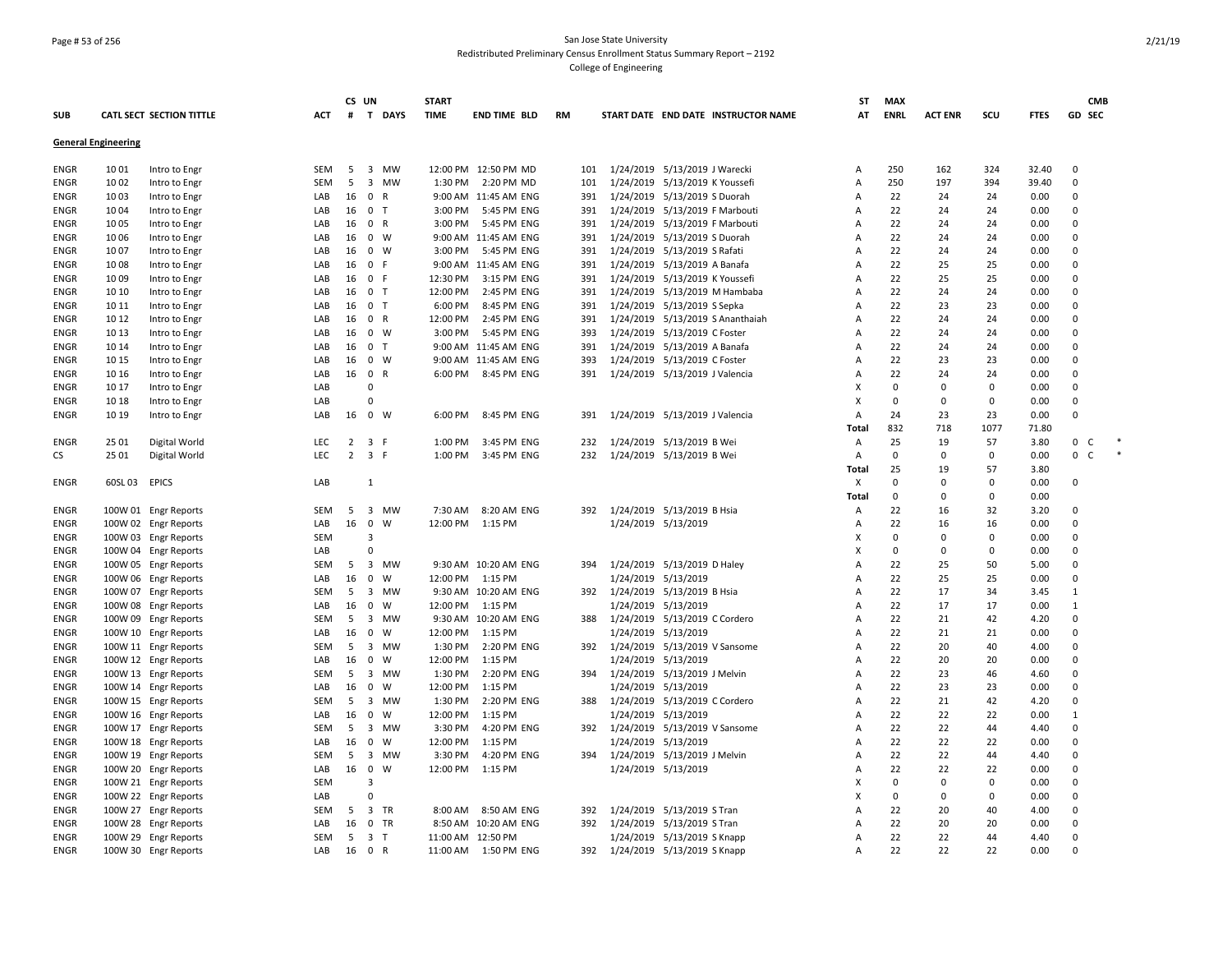### Page # 54 of 256 San Jose State University Redistributed Preliminary Census Enrollment Status Summary Report – 2192 College of Engineering

|             |                   |                           |            | CS UN       |                                         | <b>START</b> |                          |     |                                     | ST             | <b>MAX</b>  |                |          |             | <b>CMB</b>  |
|-------------|-------------------|---------------------------|------------|-------------|-----------------------------------------|--------------|--------------------------|-----|-------------------------------------|----------------|-------------|----------------|----------|-------------|-------------|
| <b>SUB</b>  |                   | CATL SECT SECTION TITTLE  | ACT        |             | # T DAYS                                | <b>TIME</b>  | <b>END TIME BLD</b>      | RM  | START DATE END DATE INSTRUCTOR NAME | AT             | <b>ENRL</b> | <b>ACT ENR</b> | scu      | <b>FTES</b> | GD SEC      |
| <b>ENGR</b> |                   | 100W 31 Engr Reports      | <b>SEM</b> | 5           | $\overline{\mathbf{3}}$<br>$\mathsf{R}$ |              | 11:00 AM 12:50 PM        |     | 1/24/2019 5/13/2019 L Zou           | A              | 22          | 22             | 44       | 4.40        | $\Omega$    |
| <b>ENGR</b> |                   | 100W 32 Engr Reports      | LAB        | 16          | 0 <sub>T</sub>                          |              | 11:00 AM  1:50 PM ENG    | 392 | 1/24/2019 5/13/2019 L Zou           | Α              | 22          | 22             | 22       | 0.00        | $\mathbf 0$ |
| <b>ENGR</b> |                   | 100W 33 Engr Reports      | <b>SEM</b> | - 5         | 3 <sub>1</sub>                          | 2:00 PM      | 3:50 PM                  |     | 1/24/2019 5/13/2019 S Knapp         | Α              | 22          | 22             | 44       | 4.40        | $\Omega$    |
| <b>ENGR</b> |                   | 100W 34 Engr Reports      | LAB        | 16          | 0 R                                     | 2:00 PM      | 4:50 PM ENG              | 392 | 1/24/2019 5/13/2019 S Knapp         | А              | 22          | 22             | 22       | 0.00        | $\Omega$    |
| <b>ENGR</b> |                   | 100W 35 Engr Reports      | SEM        | 5           | 3 R                                     | 2:00 PM      | 3:50 PM                  |     | 1/24/2019 5/13/2019 L Zou           | Α              | 22          | 25             | 50       | 5.00        | $\Omega$    |
| <b>ENGR</b> |                   | 100W 36 Engr Reports      | LAB        | 16          | 0 <sub>T</sub>                          | 2:00 PM      | 4:50 PM ENG              | 392 | 1/24/2019 5/13/2019 L Zou           | $\overline{A}$ | 22          | 25             | 25       | 0.00        | $\Omega$    |
| ENGR        |                   | 100W 37 Engr Reports      | SEM        | 5           | 3 TR                                    | 5:00 PM      | 5:50 PM ENG              | 392 | 1/24/2019 5/13/2019 B Murphy-Wesley | А              | 22          | 27             | 54       | 5.40        | $\Omega$    |
| <b>ENGR</b> |                   | 100W 38 Engr Reports      | LAB        | 16          | 0 TR                                    | 5:50 PM      | 7:20 PM ENG              | 392 | 1/24/2019 5/13/2019 B Murphy-Wesley | Α              | 22          | 27             | 27       | 0.00        | 0           |
| ENGR        |                   | 100W 39 Engr Reports      | SEM        | - 5         | 3 TR                                    | 6:00 PM      | 6:50 PM ENG              | 394 | 1/24/2019 5/13/2019 S Evans-Wemusa  | Α              | 22          | 25             | 50       | 5.00        | $\Omega$    |
| <b>ENGR</b> |                   | 100W 40 Engr Reports      | LAB        | 16          | $0$ TR                                  | 6:50 PM      | 8:20 PM ENG              | 394 | 1/24/2019 5/13/2019 S Evans-Wemusa  | Α              | 22          | 25             | 25       | 0.00        | $\Omega$    |
| <b>ENGR</b> |                   | 100W 41 Engr Reports      | SEM        | 5           | 3 F                                     |              | 9:30 AM 11:20 AM ENG     | 394 | 1/24/2019 5/13/2019 A Petrosyan     | Α              | 22          | 25             | 50       | 5.00        | $\Omega$    |
| ENGR        |                   | 100W 42 Engr Reports      | LAB        | 16          | 0 F                                     |              | 1:00 PM 2:50 PM          |     | 1/24/2019 5/13/2019                 | $\overline{A}$ | 22          | 25             | 25       | 0.00        | $\Omega$    |
| <b>ENGR</b> |                   | 100W 43 Engr Reports      | <b>SEM</b> | - 5         | 3 F                                     |              | 9:30 AM 11:20 AM ENG     |     | 392 1/24/2019 5/13/2019 A Medina    | A              | 22          | 21             | 42       | 4.20        | $\Omega$    |
| <b>ENGR</b> |                   | 100W 44 Engr Reports      | LAB        | 16          | 0 F                                     | 1:00 PM      | 2:50 PM                  |     | 1/24/2019 5/13/2019                 | А              | 22          | 21             | 21       | 0.00        | $\Omega$    |
| <b>ENGR</b> |                   | 100W 45 Engr Reports      | <b>SEM</b> | - 5         | 3 TR                                    | 3:00 PM      | 3:50 PM ENG              | 394 | 1/24/2019 5/13/2019 C Peters        | $\overline{A}$ | 22          | 24             | 48       | 4.80        | $\Omega$    |
| <b>ENGR</b> |                   | 100W 46 Engr Reports      | LAB        | 16          | $0$ TR                                  | 3:50 PM      | 5:20 PM ENG              | 394 | 1/24/2019 5/13/2019 C Peters        | A              | 22          | 24             | 24       | 0.00        | $\Omega$    |
| <b>ENGR</b> |                   | 100W 47 Engr Reports      | <b>SEM</b> | 5           | 3 F                                     |              | 9:30 AM 11:20 AM ENG     | 388 | 1/24/2019 5/13/2019 B Murphy-Wesley | Α              | 22          | 27             | 54       | 5.40        | $\Omega$    |
| ENGR        |                   | 100W 48 Engr Reports      | LAB        |             | 16 0 F                                  | 1:00 PM      | 2:50 PM                  |     | 1/24/2019 5/13/2019                 | A              | 22          | 27             | 27       | 0.00        | $\Omega$    |
| ENGR        |                   | 100W 51 Engr Reports      | <b>SEM</b> |             | 3                                       |              |                          |     |                                     | X              | 0           | $\Omega$       | $\Omega$ | 0.00        | $\Omega$    |
| ENGR        |                   | 100W 52 Engr Reports      | LAB        |             | $\mathbf 0$                             |              |                          |     |                                     | X              | $\Omega$    | $\Omega$       | 0        | 0.00        | $\Omega$    |
| ENGR        |                   | 100W 53 Engr Reports      | SEM        |             | 5 3 MW                                  | 6:00 PM      | 6:50 PM ENG              | 392 | 1/24/2019 5/13/2019 V Sansome       | $\overline{A}$ | 22          | 20             | 40       | 4.00        | $\Omega$    |
| ENGR        |                   | 100W 54 Engr Reports      | LAB        | 16          | $\mathbf 0$<br>MW                       | 6:50 PM      | 8:20 PM ENG              | 392 | 1/24/2019 5/13/2019 V Sansome       | Α              | 22          | 20             | 20       | 0.00        | $\Omega$    |
| <b>ENGR</b> |                   | 100W 55 Engr Reports      | <b>SEM</b> | 5           | 3 MW                                    | 6:00 PM      | 6:50 PM ENG              | 394 | 1/24/2019 5/13/2019 J Melvin        | Α              | 22          | 24             | 48       | 4.80        | $\Omega$    |
| ENGR        |                   | 100W 56 Engr Reports      | LAB        | 16          | 0 MW                                    | 6:50 PM      | 8:20 PM ENG              | 394 | 1/24/2019 5/13/2019 J Melvin        | $\overline{A}$ | 22          | 24             | 24       | 0.00        | $\Omega$    |
| <b>ENGR</b> |                   | 100W 57 Engr Reports      | SEM        | - 5         | 3<br>MW                                 | 6:00 PM      | 6:50 PM ENG              | 388 | 1/24/2019 5/13/2019 S Evans-Wemusa  | Α              | 22          | 24             | 48       | 4.80        | $\Omega$    |
| <b>ENGR</b> |                   | 100W 58 Engr Reports      | LAB        | 16          | 0 MW                                    | 6:50 PM      | 8:20 PM ENG              | 388 | 1/24/2019 5/13/2019 S Evans-Wemusa  | A              | 22          | 24             | 24       | 0.00        | $\Omega$    |
|             |                   |                           |            |             |                                         |              |                          |     |                                     | Total          | 1012        | 1031           | 1546     | 103.05      |             |
| ENGR        | 12001             | Prog for Soc Sci          | <b>LEC</b> | $2^{\circ}$ | 3 TR                                    | 12:00 PM     | 1:15 PM ENG              | 331 | 1/24/2019 5/13/2019 V Carr          | Α              | 40          | 34             | 102      | 7.40        | 12          |
|             |                   |                           |            |             |                                         |              |                          |     |                                     | <b>Total</b>   | 40          | 34             | 102      | 7.40        |             |
| ENGR        | 12101             | Algo. for Soc Sci         | LEC.       |             | 2 3 TR                                  |              | 12:00 PM   1:15 PM   ENG | 329 | 1/24/2019 5/13/2019 F Marbouti      | Α              | 40          | 22             | 66       | 4.60        | 4           |
|             |                   |                           |            |             |                                         |              |                          |     |                                     | Total          | 40          | 22             | 66       | 4.60        |             |
| <b>ENGR</b> | 12201             | R for Soc Sci             | LEC.       |             | 2 3 TR                                  | 3:00 PM      | 4:15 PM ENG              | 327 | 1/24/2019 5/13/2019 M Jones         | Α              | 30          | 13             | 39       | 2.75        | 3           |
|             |                   |                           |            |             |                                         |              |                          |     |                                     | Total          | 30          | 13             | 39       | 2.75        |             |
| <b>ENGR</b> | 160SL 02 EPICS UD |                           | LAB        | 15          | 1 W                                     | 6:00 PM      | 8:45 PM ENG              | 329 | 1/24/2019 5/13/2019 K Perry         | Α              | 10          | 9              | 9        | 0.60        | $\Omega$    |
| <b>ENGR</b> | 160SL 03 EPICS UD |                           | LAB        |             | 15 1 W                                  | 6:00 PM      | 8:45 PM ENG              | 329 | 1/24/2019 5/13/2019 J Thompson      | A              | 10          | 8              | 8        | 0.53        | $\Omega$    |
|             |                   |                           |            |             |                                         |              |                          |     |                                     | Total          | 20          | 17             | 17       | 1.13        |             |
| <b>ENGR</b> | 18001             | <b>Indiv Studies</b>      | SUP        |             | 36 1 F                                  |              | 8:00 AM 8:50 AM ENG      | 340 | 1/24/2019 5/13/2019 P Backer        | Α              | 10          | 8              | 8        | 0.53        | $\Omega$    |
| <b>ENGR</b> | 18002             | <b>Indiv Studies</b>      | SUP        | 36          | 2 TBA                                   |              |                          |     | 1/24/2019 5/13/2019                 | $\overline{A}$ | 15          | $\Omega$       | $\Omega$ | 0.00        | $\Omega$    |
| ENGR        | 18003             | <b>Indiv Studies</b>      | <b>SUP</b> | 36          | 3 TBA                                   |              |                          |     | 1/24/2019 5/13/2019                 | Α              | 15          | $\Omega$       | $\Omega$ | 0.00        | $\Omega$    |
| ENGR        | 18004             | <b>Indiv Studies</b>      | <b>SUP</b> | 36          | 1 TBA                                   |              |                          |     | 1/24/2019 5/13/2019                 | А              | 20          | $\mathbf 0$    | 0        | 0.00        | $\mathbf 0$ |
|             |                   |                           |            |             |                                         |              |                          |     |                                     | Total          | 60          | 8              | 8        | 0.53        |             |
| ENGR        | 195A 01           | Glob/Soc Iss Engr         | LEC        |             | 1 1 F                                   |              | 1:00 PM 2:15 PM WSQ      | 109 | 1/24/2019 5/13/2019 L Zou           | Α              | 150         | 98             | 98       | 6.53        | $\Omega$    |
| ENGR        | 195B01            | Glob/Soc Iss Engr         | LEC        | 1           | 1 F                                     |              | 10:30 AM 11:45 AM ENG    | 189 | 1/24/2019 5/13/2019 K Yrigoyen      | Α              | 150         | 153            | 153      | 10.20       | $\mathbf 0$ |
| ENGR        | 195B02            | Glob/Soc Iss Engr         | <b>LEC</b> | 1           | 1 F                                     |              | 12:00 PM   1:15 PM   ENG | 189 | 1/24/2019 5/13/2019 K Yrigoyen      | $\overline{A}$ | 150         | 169            | 169      | 11.27       | $\Omega$    |
| <b>ENGR</b> | 195B03            | Glob/Soc Iss Engr         | LEC.       |             | 1 1 F                                   |              | 1:30 PM 2:45 PM ENG      | 189 | 1/24/2019 5/13/2019 K Yrigoyen      | Α              | 150         | 123            | 123      | 8.20        | $\Omega$    |
|             |                   |                           |            |             |                                         |              |                          |     |                                     | Total          | 600         | 543            | 543      | 36.20       |             |
| <b>ENGR</b> | 195D 01           | Inter Sr Proj II          | <b>SEM</b> | - 5         | 3 W                                     | 6:00 PM      | 8:45 PM ENG              | 329 | 1/24/2019 5/13/2019 K Perry         | Α              | 30          | 15             | 45       | 3.00        | $\Omega$    |
| <b>ENGR</b> |                   | 195D 02 Inter Sr Proj II  | <b>SEM</b> |             | 5 3 W                                   | 6:00 PM      | 8:45 PM ENG              | 329 | 1/24/2019 5/13/2019 J Thompson      | A              | 30          | 6              | 18       | 1.20        | $\Omega$    |
|             |                   |                           |            |             |                                         |              |                          |     |                                     | Total          | 60          | 21             | 63       | 4.20        |             |
| <b>ENGR</b> | 195E 01           | Inter. Computing Proj     | <b>LEC</b> |             | $2 \quad 3 \quad F$                     |              | 10:00 AM 12:45 PM ENG    | 327 | 1/24/2019 5/13/2019 B Wei           | Α              | 30          | 27             | 81       | 5.40        | $\Omega$    |
|             |                   |                           |            |             |                                         |              |                          |     |                                     | <b>Total</b>   | 30          | 27             | 81       | 5.40        |             |
| <b>ENGR</b> |                   | 200W 02 Engr Grad Reports | LEC.       |             | $2 \quad 3 \quad T$                     |              | 7:30 AM 10:15 AM ENG     | 388 | 1/24/2019 5/13/2019 M Highby        | Α              | 25          | 25             | 75       | 6.25        | 25          |
| <b>ENGR</b> |                   | 200W 03 Engr Grad Reports | <b>LEC</b> |             | $2 \quad 3 \quad T$                     |              | 7:00 PM 9:45 PM ENG      | 395 | 1/24/2019 5/13/2019 J Melvin        | Α              | 24          | 25             | 75       | 6.25        | 25          |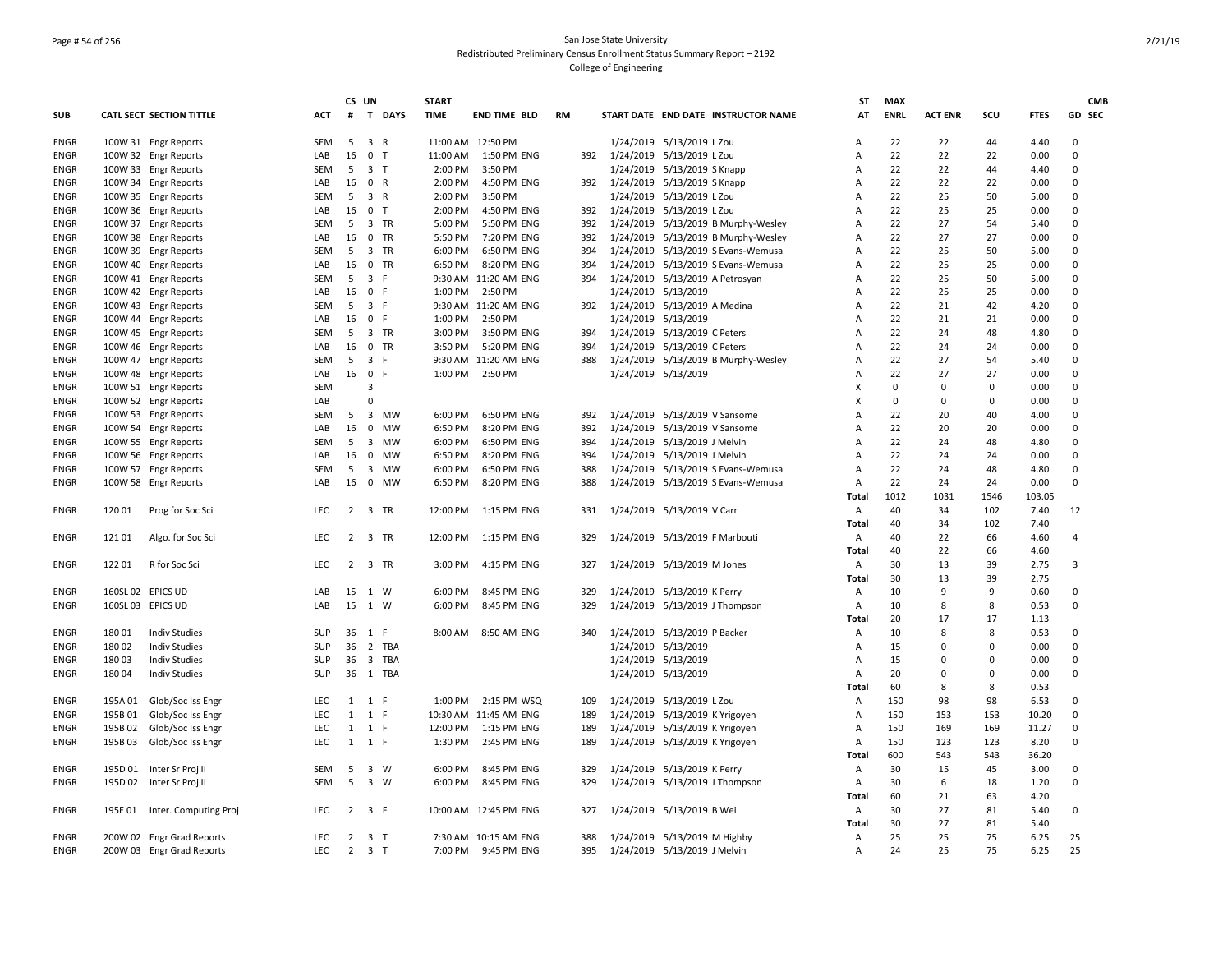## Page # 55 of 256 San Jose State University Redistributed Preliminary Census Enrollment Status Summary Report – 2192 College of Engineering

|             |         |                                 |            | CS UN          |                |             | <b>START</b> |                      |    |     |                     |                               |                                     | ST                               | <b>MAX</b>   |                |                |             | <b>CMB</b>     |
|-------------|---------|---------------------------------|------------|----------------|----------------|-------------|--------------|----------------------|----|-----|---------------------|-------------------------------|-------------------------------------|----------------------------------|--------------|----------------|----------------|-------------|----------------|
| <b>SUB</b>  |         | <b>CATL SECT SECTION TITTLE</b> | <b>ACT</b> | #              |                | <b>DAYS</b> | <b>TIME</b>  | <b>END TIME BLD</b>  | RM |     |                     |                               | START DATE END DATE INSTRUCTOR NAME | AT                               | <b>ENRL</b>  | <b>ACT ENR</b> | SCU            | <b>FTES</b> | <b>GD SEC</b>  |
|             |         |                                 |            |                |                |             |              |                      |    |     |                     |                               |                                     | Total                            | 49           | 50             | 150            | 12.50       |                |
| <b>ENGR</b> | 26101   | Bat. Tech. I                    | LEC        |                | $\overline{3}$ |             |              |                      |    |     |                     |                               |                                     | x                                | $\mathbf 0$  | $\Omega$       | $\mathbf 0$    | 0.00        | $\mathbf 0$    |
| <b>ENGR</b> | 26102   | Bat. Tech. I                    | LEC        | 2              |                | 3 W         |              | 6:00 PM 8:45 PM ENG  |    | 395 |                     | 1/24/2019 5/13/2019 S Bashash |                                     | A                                | 25           | 15             | 45             | 3.60        | 12             |
|             |         |                                 |            |                |                |             |              |                      |    |     |                     |                               |                                     | Total                            | 25           | 15             | 45             | 3.60        |                |
| <b>ENGR</b> | 28101   | Master's Project                | LAB        | 16             | 1 F            |             | 6:00 PM      | 8:45 PM ENG          |    | 388 |                     | 1/24/2019 5/13/2019 M Hambaba |                                     | A                                | 25           | $\mathbf{a}$   | $\overline{3}$ | 0.25        | २              |
|             |         |                                 |            |                |                |             |              |                      |    |     |                     |                               |                                     | Total                            | 25           | 3              | 3              | 0.25        |                |
| <b>ENGR</b> | 297C01  | Spec Tpcs Sys Engr              | SEM        |                | 3              |             |              |                      |    |     |                     |                               |                                     | X                                | $\mathbf{0}$ | $\Omega$       | 0              | 0.00        | $\mathbf 0$    |
|             |         |                                 |            |                |                |             |              |                      |    |     |                     |                               |                                     | Total                            | $\mathbf 0$  | 0              | 0              | 0.00        |                |
| <b>ENGR</b> | 297D 01 | <b>Topics Emerge Tech</b>       | LEC        |                | $\overline{2}$ |             |              |                      |    |     |                     |                               |                                     | x                                | $\Omega$     | $\Omega$       | 0              | 0.00        | $\Omega$       |
| <b>ENGR</b> | 297D02  | <b>Topics Emerge Tech</b>       | LEC        |                | 1              |             |              |                      |    |     |                     |                               |                                     | x                                | $\Omega$     | $\Omega$       | 0              | 0.00        | $\mathbf 0$    |
| <b>ENGR</b> | 297D03  | <b>Topics Emerge Tech</b>       | LEC        | $\overline{2}$ | 3 <sub>1</sub> |             |              | 4:30 PM 7:15 PM ENG  |    | 388 |                     | 1/24/2019 5/13/2019 M Hambaba |                                     | A                                | 20           |                | 12             | 1.00        | $\overline{a}$ |
|             |         |                                 |            |                |                |             |              |                      |    |     |                     |                               |                                     | Total                            | 20           |                | 12             | 1.00        |                |
| <b>ENGR</b> | 298 01  | Master's Project                | LAB        | 16             | 2 S            |             |              | 9:00 AM 12:15 PM ENG |    | 388 | 1/24/2019 5/13/2019 |                               |                                     | A                                | 30           |                | 8              | 0.67        | $\overline{a}$ |
|             |         |                                 |            |                |                |             |              |                      |    |     |                     |                               |                                     | Total                            | 30           |                | 8              | 0.67        |                |
| <b>ENGR</b> | 298101  | MSE Internship Experience       | <b>SUP</b> | 48             |                | 1 TBA       |              |                      |    |     |                     | 1/24/2019 5/13/2019 P Hsu     |                                     | A                                | 30           | 0              | 0              | 0.00        | 0              |
| <b>ENGR</b> | 298102  | MSE Internship Experience       | SUP        | 48             | $\overline{2}$ | TBA         |              |                      |    |     |                     | 1/24/2019 5/13/2019 P Hsu     |                                     | A                                | 30           | $\Omega$       | 0              | 0.00        | 0              |
| <b>ENGR</b> | 298103  | MSE Internship Experience       | <b>SUP</b> | 48             |                | 3 TBA       |              |                      |    |     |                     | 1/24/2019 5/13/2019 P Hsu     |                                     | A                                | 30           | $\Omega$       | 0              | 0.00        | $\Omega$       |
|             |         |                                 |            |                |                |             |              |                      |    |     |                     |                               |                                     | Total                            | 90           | 0              | 0              | 0.00        |                |
| <b>ENGR</b> | 29901   | <b>Masters Thesis</b>           | SUP        | 25             |                | 1 TBA       |              |                      |    |     |                     | 1/24/2019 5/13/2019 P Hsu     |                                     | A                                | 30           | $\Omega$       | $\mathbf 0$    | 0.00        | $\mathbf 0$    |
| <b>ENGR</b> | 29902   | <b>Masters Thesis</b>           | <b>SUP</b> | 25             | 2              | TBA         |              |                      |    |     |                     | 1/24/2019 5/13/2019 P Hsu     |                                     | A                                | 25           | 0              | 0              | 0.00        | $\mathbf 0$    |
| <b>ENGR</b> | 29903   | <b>Masters Thesis</b>           | SUP        | 25             |                | 3 TBA       |              |                      |    |     |                     | 1/24/2019 5/13/2019 P Hsu     |                                     | A                                | 25           | 0              | $\mathbf 0$    | 0.00        | $\mathbf 0$    |
| <b>ENGR</b> | 29904   | <b>Masters Thesis</b>           | <b>SUP</b> | 25             | 4              | TBA         |              |                      |    |     |                     | 1/24/2019 5/13/2019 P Hsu     |                                     | A                                | 25           | $\Omega$       | $\mathbf 0$    | 0.00        | $\mathbf 0$    |
| <b>ENGR</b> | 299 05  | <b>Masters Thesis</b>           | SUP        | 25             |                | 5 TBA       |              |                      |    |     |                     | 1/24/2019 5/13/2019 P Hsu     |                                     | A                                | 25           | $\Omega$       | 0              | 0.00        | $\Omega$       |
|             |         |                                 |            |                |                |             |              |                      |    |     |                     |                               |                                     | Total                            | 130          | $\Omega$       | $\Omega$       | 0.00        |                |
|             |         |                                 |            |                |                |             |              |                      |    |     |                     |                               |                                     | <b>General Engineering Total</b> | 3118         | 2529           | 3817           | 258.88      |                |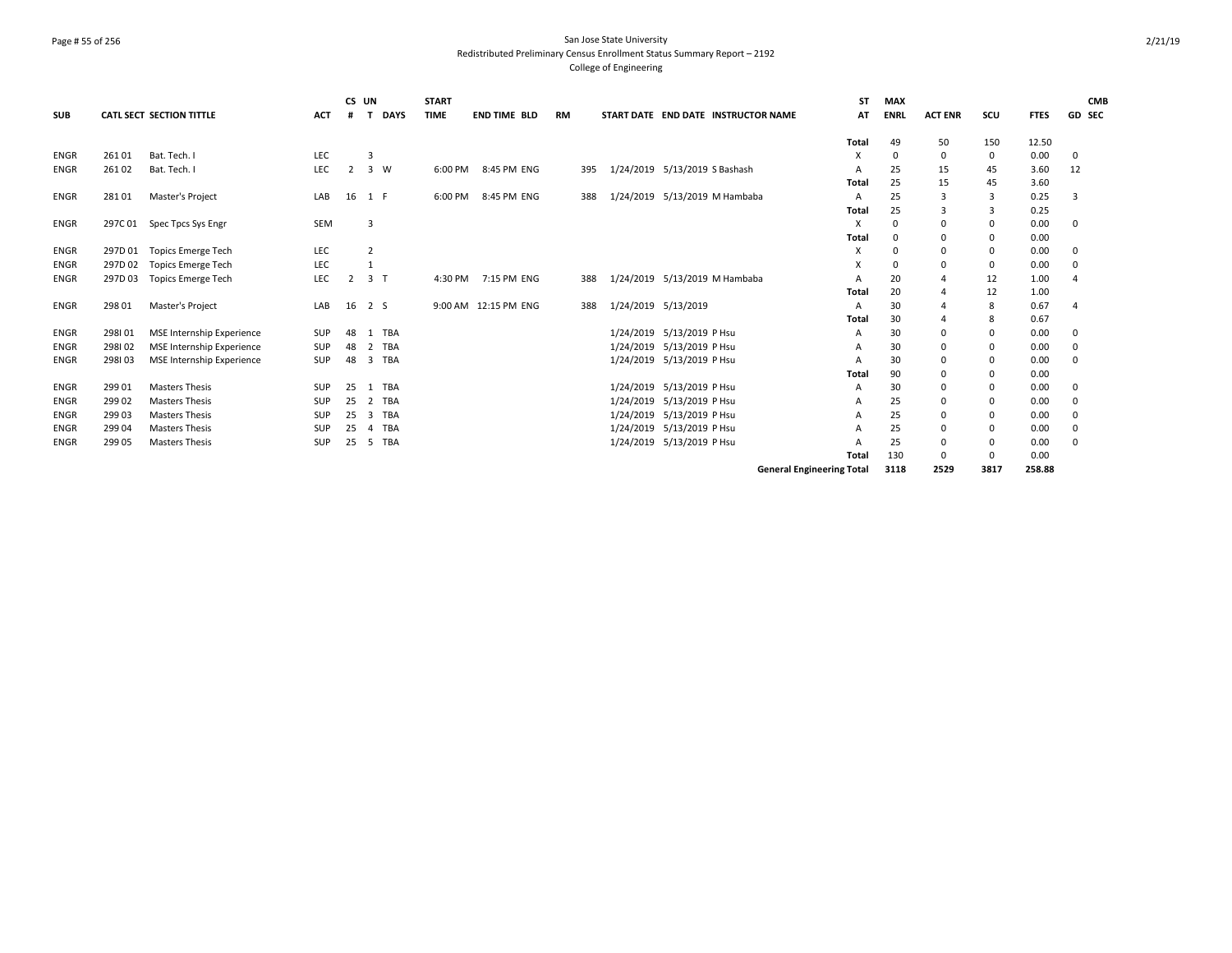### Page # 56 of 256 San Jose State University Redistributed Preliminary Census Enrollment Status Summary Report – 2192 College of Engineering

| <b>SUB</b>  |         | CATL SECT SECTION TITTLE                    | <b>ACT</b> | CS UN<br>#     | T DAYS              | <b>START</b><br><b>TIME</b> | <b>END TIME BLD</b>   | <b>RM</b> |     |                     | START DATE END DATE INSTRUCTOR NAME  | <b>ST</b><br>AT   | <b>MAX</b><br><b>ENRL</b> | <b>ACT ENR</b> | scu         | <b>FTES</b>   | <b>CMB</b><br>GD SEC        |        |
|-------------|---------|---------------------------------------------|------------|----------------|---------------------|-----------------------------|-----------------------|-----------|-----|---------------------|--------------------------------------|-------------------|---------------------------|----------------|-------------|---------------|-----------------------------|--------|
|             |         | <b>Industrial &amp; Systems Engineering</b> |            |                |                     |                             |                       |           |     |                     |                                      |                   |                           |                |             |               |                             |        |
| ISE         | 103 01  | Life Cycle Engr                             | <b>LEC</b> |                | 2 3 TR              |                             | 4:30 PM 5:45 PM BBC   |           | 22  |                     | 1/24/2019 5/13/2019 J Flahaux        | A                 | 50                        | 40             | 120         | 8.00          | 0                           |        |
| ISE         | 105 01  | Intr Syst Engr                              | SEM        | 4              | 3 MW                |                             | 10:30 AM 11:45 AM ENG |           | 331 |                     | 1/24/2019 5/13/2019 R Srinivasan     | <b>Total</b><br>Α | 50<br>90                  | 40<br>73       | 120<br>219  | 8.00<br>14.60 | 0                           |        |
|             |         |                                             |            |                |                     |                             |                       |           |     |                     |                                      | Total             | 90                        | 73             | 219         | 14.60         |                             |        |
| ISE         | 115 05  | Lean Intgr Mfg                              | <b>SEM</b> | $\overline{4}$ | 3 M                 | 12:00 PM                    | 1:40 PM DMH           |           | 227 |                     | 1/24/2019 5/13/2019 A Kumar          | A                 | 70                        | 68             | 136         | 13.60         | 0                           |        |
| ISE         | 115 06  | Lean Intgr Mfg                              | LAB        | 16             | $0$ M               | 6:00 PM                     | 8:45 PM ENG           |           | 194 |                     | 1/24/2019 5/13/2019 T Pham           | Α                 | 21                        | 23             | 23          | 0.00          | 0                           |        |
| <b>ISE</b>  | 115 07  | Lean Intgr Mfg                              | LAB        | 16             | 0 <sub>T</sub>      | 6:00 PM                     | 8:45 PM ENG           |           | 194 |                     | 1/24/2019 5/13/2019 T Pham           | A                 | 22                        | 22             | 22          | 0.00          | $\mathbf 0$                 |        |
| ISE         | 115 08  | Lean Intgr Mfg                              | LAB        |                | 16 0 W              | 3:00 PM                     | 6:00 PM ENG           |           | 194 |                     | 1/24/2019 5/13/2019 T Pham           | $\overline{A}$    | 22                        | 23             | 23          | 0.00          | $\Omega$                    |        |
|             |         |                                             |            |                |                     |                             |                       |           |     |                     |                                      | Total             | 135                       | 136            | 204         | 13.60         |                             |        |
| ISE         | 12001   | Methods Design                              | LEC        | 1              | 3 TR                | 3:00 PM                     | 3:50 PM ENG           |           | 341 |                     | 1/24/2019 5/13/2019 D Nathan-Roberts | Α                 | 90                        | 77             | 154         | 15.45         | 1                           |        |
| ISE         | 12002   | Methods Design                              | LAB        | 16             | 0 <sub>T</sub>      | 4:00 PM                     | 6:45 PM ENG           |           | 488 |                     | 1/24/2019 5/13/2019 D Nathan-Roberts | Α                 | 45                        | 42             | 42          | 0.00          | 0                           |        |
| ISE         | 12003   | Methods Design                              | LAB        |                | 16 0 R              | 4:00 PM                     | 6:45 PM ENG           |           | 488 |                     | 1/24/2019 5/13/2019 D Nathan-Roberts | $\overline{A}$    | 45                        | 35             | 35          | 0.00          | 1                           |        |
|             |         |                                             |            |                |                     |                             |                       |           |     |                     |                                      | Total             | 180                       | 154            | 231         | 15.45         |                             |        |
| ISE         | 13001   | <b>Engr Statistics</b>                      | <b>LEC</b> | $\overline{4}$ | 3 TR                |                             | 9:00 AM 10:15 AM ENG  |           | 189 |                     | 1/24/2019 5/13/2019 N Patel          | A                 | 150                       | 131            | 393         | 27.45         | 25                          |        |
|             |         |                                             |            |                |                     |                             |                       |           |     |                     |                                      | Total             | 150                       | 131            | 393         | 27.45         |                             |        |
| ISE         | 13101   | <b>Statistical Proc Control</b>             | SEM        | $\overline{a}$ | 3 MW                | 3:00 PM                     | 4:15 PM CL            |           | 222 |                     | 1/24/2019 5/13/2019 H Tsao           | A                 | 90                        | 63             | 189         | 12.60         | 0                           |        |
|             |         |                                             |            |                |                     |                             |                       |           |     |                     |                                      | Total             | 90                        | 63             | 189         | 12.60         |                             |        |
| ISE         | 155 01  | Supply Chain Engr                           | SEM        |                | 3                   |                             |                       |           |     |                     |                                      | X                 | 0                         | 0              | 0           | 0.00          | $\mathbf 0$                 |        |
| ISE         | 155 02  |                                             | <b>SEM</b> | $\overline{4}$ | 3 TR                |                             | 10:30 AM 11:45 AM SCI |           | 164 |                     | 1/24/2019 5/13/2019 H Liu            | A                 | 70                        | 71             | 213         | 14.20         | 0                           |        |
|             |         | Supply Chain Engr                           |            |                |                     |                             |                       |           |     |                     |                                      |                   | 70                        | 71             | 213         | 14.20         |                             |        |
|             |         |                                             | LEC        |                |                     |                             | 6:00 PM 8:45 PM DMH   |           |     |                     |                                      | Total             | 20                        | 9              | 27          |               | $\Omega$                    |        |
| ISE         | 16001   | Healthcare Del Sys                          |            |                | $2 \quad 3 \quad T$ |                             |                       |           | 150 |                     | 1/24/2019 5/13/2019 A James          | Α                 |                           |                |             | 1.80          |                             |        |
|             |         |                                             |            |                |                     |                             |                       |           |     |                     |                                      | Total             | 20                        | 9              | 27          | 1.80          |                             |        |
| ISE         | 164 01  | Comp & Hum Interact                         | SEM        | 4              | 3 <sub>1</sub>      | 6:00 PM                     | 8:45 PM ENG           |           | 331 |                     | 1/24/2019 5/13/2019 A Moallem        | Α                 | 80                        | 79             | 237         | 15.80         | 0                           |        |
|             |         |                                             |            |                |                     |                             |                       |           |     |                     |                                      | Total             | 80                        | 79             | 237         | 15.80         |                             |        |
| ISE         | 17001   | <b>Operation Research</b>                   | <b>SEM</b> | $\overline{4}$ | 3 TR                | 1:30 PM                     | 2:45 PM ENG           |           | 331 |                     | 1/24/2019 5/13/2019 S Erdogan        | A                 | 90                        | 85             | 255         | 17.00         | $\mathbf 0$                 |        |
|             |         |                                             |            |                |                     |                             |                       |           |     |                     |                                      | <b>Total</b>      | 90                        | 85             | 255         | 17.00         |                             |        |
| <b>ISE</b>  | 180 01  | <b>Individ Studies</b>                      | SUP        |                | 36 1 TBA            |                             |                       |           |     | 1/24/2019 5/13/2019 |                                      | A                 | 40                        | $\mathbf 0$    | $\mathsf 0$ | 0.00          | 0                           |        |
| ISE         | 18002   | <b>Individ Studies</b>                      | <b>SUP</b> | 36             | 2 TBA               |                             |                       |           |     | 1/24/2019 5/13/2019 |                                      | A                 | 40                        | 0              | 0           | 0.00          | $\mathbf 0$                 |        |
| ISE         | 18003   | <b>Individ Studies</b>                      | <b>SUP</b> |                | 36 3 TBA            |                             |                       |           |     | 1/24/2019 5/13/2019 |                                      | A                 | 40                        | 0              | $\Omega$    | 0.00          | $\mathbf 0$                 |        |
|             |         |                                             |            |                |                     |                             |                       |           |     |                     |                                      | Total             | 120                       | $\mathbf 0$    | $\mathbf 0$ | 0.00          |                             |        |
| ISE         | 194 01  | Analytics Workshop                          | LAB        |                | 16 1 W              |                             | 10:30 AM  1:15 PM ENG |           | 488 |                     | 1/24/2019 5/13/2019 B Saeed          | A                 | 50                        | 47             | 47          | 3.15          | $\mathbf{1}$                |        |
|             |         |                                             |            |                |                     |                             |                       |           |     |                     |                                      | Total             | 50                        | 47             | 47          | 3.15          |                             |        |
| ISE         | 195A 01 | Sr ISE Design I                             | LAB        |                | 16 1 F              |                             | 9:30 AM 12:15 PM ENG  |           | 488 |                     | 1/24/2019 5/13/2019 B Saeed          | A                 | 50                        | 32             | 32          | 2.13          | $\mathsf 0$                 |        |
|             |         |                                             |            |                |                     |                             |                       |           |     |                     |                                      | Total             | 50                        | 32             | 32          | 2.13          |                             |        |
| ISE         | 195B 01 | Sr ISE Design II                            | LAB        |                | 16 3 F              | 1:00 PM                     | 3:45 PM ENG           |           | 488 |                     | 1/24/2019 5/13/2019 B Saeed          | A                 | 50                        | 42             | 126         | 8.40          | $\mathbf 0$                 |        |
|             |         |                                             |            |                |                     |                             |                       |           |     |                     |                                      | Total             | 50                        | 42             | 126         | 8.40          |                             |        |
| ISE         | 200 01  | Fincl Mthds Engr                            | SEM        |                | 5 3 R               |                             | 6:00 PM 8:45 PM ENG   |           | 331 |                     | 1/24/2019 5/13/2019 W Wei            | A                 | 80                        | 80             | 240         | 20.00         | 80                          |        |
|             |         |                                             |            |                |                     |                             |                       |           |     |                     |                                      | Total             | 80                        | 80             | 240         | 20.00         |                             |        |
| ISE         | 20101   | <b>Engr Stat</b>                            | <b>SEM</b> | 4              | 3 R                 | 6:00 PM                     | 8:45 PM ENG           |           | 341 |                     | 1/24/2019 5/13/2019 S Amin           | A                 | 60                        | 15             | 45          | 3.70          | 14                          |        |
|             |         |                                             |            |                |                     |                             |                       |           |     |                     |                                      |                   | 60                        | 15             | 45          | 3.70          |                             |        |
|             |         |                                             |            |                |                     |                             |                       |           |     |                     |                                      | Total             | 70                        | 65             |             |               |                             |        |
| ISE         | 202 01  | Des Ana Engr Exp                            | SEM        | 5              | 3 W                 | 6:00 PM                     | 8:45 PM ENG           |           | 343 |                     | 1/24/2019 5/13/2019 S Amin           | A                 |                           |                | 195         | 16.25         | 65                          |        |
|             |         |                                             |            |                |                     |                             |                       |           |     |                     |                                      | Total             | 70                        | 65             | 195         | 16.25         |                             |        |
| ISE         | 21301   | Princip of Engr Mgmt                        | <b>LEC</b> |                | $2 \quad 3 \quad M$ |                             | 6:00 PM 8:45 PM ENG   |           | 343 |                     | 1/24/2019 5/13/2019 A Kumar          | A                 | 70                        | 75             | 225         | 18.70         | 74                          |        |
|             |         |                                             |            |                |                     |                             |                       |           |     |                     |                                      | <b>Total</b>      | 70                        | 75             | 225         | 18.70         |                             |        |
| ISE         | 215 01  | <b>Usability Testing</b>                    | SEM        | 4              | 3 R                 | 3:00 PM                     | 5:45 PM ENG           |           | 339 |                     | 1/24/2019 5/13/2019 A Andre          | A                 | 50                        | 29             | 87          | 7.25          | 29                          |        |
|             |         |                                             |            |                |                     |                             |                       |           |     |                     |                                      | Total             | 50                        | 29             | 87          | 7.25          |                             |        |
| <b>ISE</b>  | 218 01  | Int. Design I                               | LEC        |                | 3                   |                             |                       |           |     |                     |                                      | X                 | $\mathbf 0$               | $\mathbf 0$    | 0           | 0.00          | 0                           |        |
| ISE         | 21802   | Int. Design I                               | LEC        | $\overline{2}$ | 3 R                 | 6:00 PM                     | 8:45 PM DMH           | 226B      |     |                     | 1/24/2019 5/13/2019 D Rosenberg      | A                 | 30                        | 24             | 72          | 6.00          | 24                          |        |
|             |         |                                             |            |                |                     |                             |                       |           |     |                     |                                      | Total             | 30                        | 24             | 72          | 6.00          |                             |        |
| ISE         | 21901   | <b>HCI Security</b>                         | SEM        | 4              | 3 R                 | 6:00 PM                     | 8:45 PM CL            |           | 225 |                     | 1/24/2019 5/13/2019 A Moallem        | Α                 | 50                        | 52             | 156         | 13.00         | 52 C                        | *      |
| <b>CMPE</b> | 21901   | <b>HCI Security</b>                         | SEM        | $\overline{4}$ | 3 R                 | 6:00 PM                     | 8:45 PM CL            |           | 225 |                     | 1/24/2019 5/13/2019 A Moallem        | Α                 | $\Omega$                  | $\mathbf{0}$   | $\mathsf 0$ | 0.00          | $\mathbf 0$<br>$\mathsf{C}$ | $\ast$ |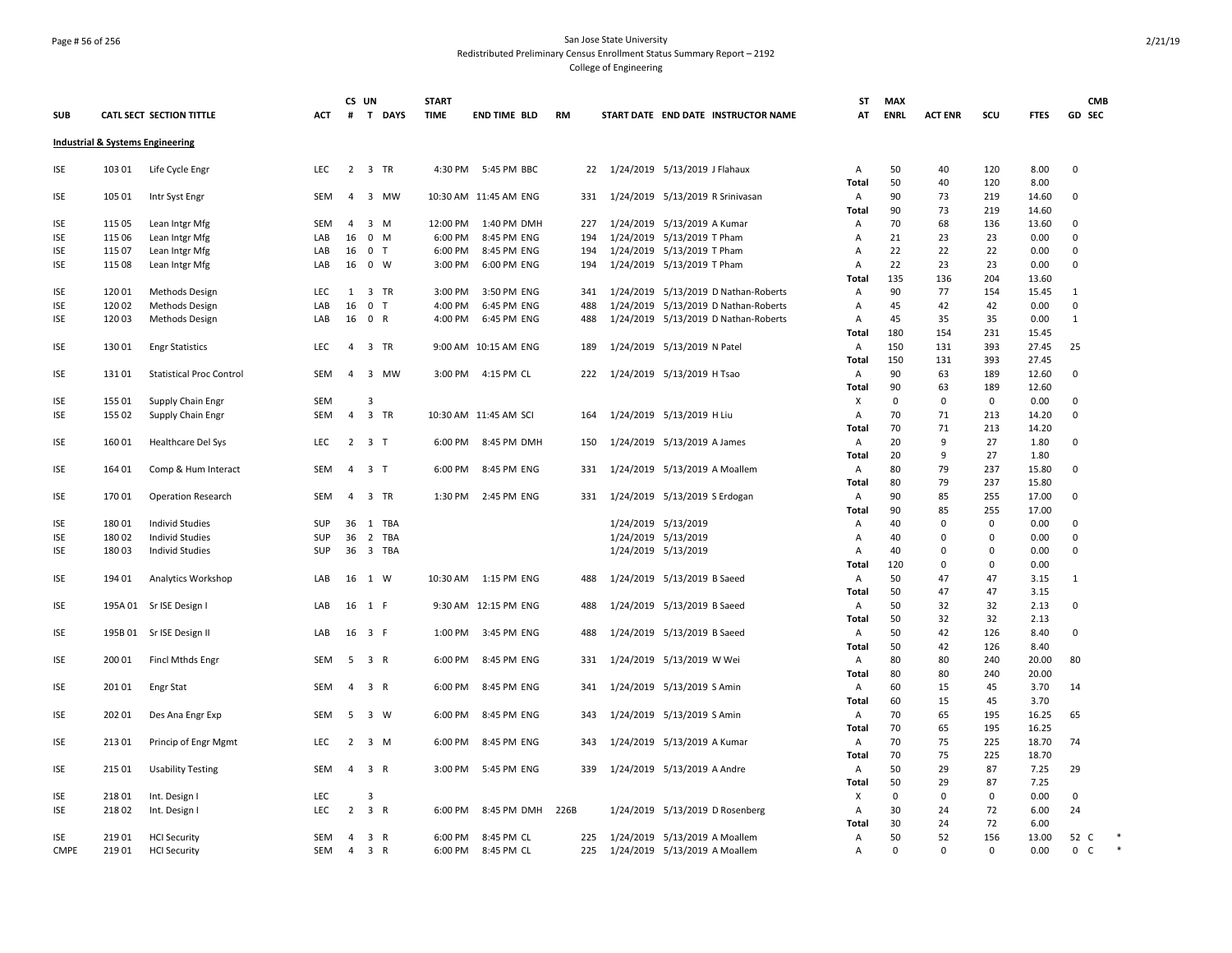## Page # 57 of 256 San Jose State University Redistributed Preliminary Census Enrollment Status Summary Report – 2192 College of Engineering

| <b>SUB</b>  |        | <b>CATL SECT SECTION TITTLE</b> | <b>ACT</b> | CS UN<br>#     | <b>DAYS</b><br>$\mathbf{T}$           | <b>START</b><br><b>TIME</b> | <b>END TIME BLD</b> | <b>RM</b> |     |                     | START DATE END DATE INSTRUCTOR NAME    | <b>ST</b><br>AT | <b>MAX</b><br><b>ENRL</b> | <b>ACT ENR</b> | scu            | <b>FTES</b>   | GD SEC         | <b>CMB</b> |        |
|-------------|--------|---------------------------------|------------|----------------|---------------------------------------|-----------------------------|---------------------|-----------|-----|---------------------|----------------------------------------|-----------------|---------------------------|----------------|----------------|---------------|----------------|------------|--------|
| <b>PSYC</b> | 21901  | <b>HCI Security</b>             | <b>SEM</b> | $\overline{4}$ | 3 R                                   |                             | 6:00 PM 8:45 PM CL  |           | 225 |                     | 1/24/2019 5/13/2019 A Moallem          | Α               | 0                         | 0              | $\mathbf 0$    | 0.00          | 0 C            |            | $\ast$ |
|             |        |                                 |            |                |                                       |                             |                     |           |     |                     |                                        | Total           | 50                        | 52             | 156            | 13.00         |                |            |        |
| <b>ISE</b>  | 22301  | Dec Model Sus Dev               | LEC.       |                | $2 \quad 3 \quad T$                   |                             | 3:00 PM 5:45 PM SH  |           | 413 |                     | 1/24/2019 5/13/2019 R Srinivasan       | Α               | 40                        | 28             | 84             | 7.00          | 28             |            |        |
|             |        |                                 |            |                |                                       |                             |                     |           |     |                     |                                        | Total           | 40                        | 28             | 84             | 7.00          |                |            |        |
| <b>ISE</b>  | 240 01 | Analytics Sys Engr              | SEM        | 5              | 3 W                                   | 3:00 PM                     | 5:45 PM ENG         |           | 488 |                     | 1/24/2019 5/13/2019 S Erdogan          | Α               | 60                        | 44             | 132            | 11.00         | 44             |            |        |
|             |        |                                 |            |                |                                       |                             |                     |           |     |                     |                                        | Total           | 60                        | 44             | 132            | 11.00         |                |            |        |
| <b>ISE</b>  | 24201  | Adv Scv Sys Engrg & Mgmt        | SEM        | 4              | 3 W                                   | 6:00 PM                     | 8:45 PM ENG         |           | 488 |                     | 1/24/2019 5/13/2019 P Tam              | Α               | 40                        | 7              | 21             | 1.75          | $\overline{7}$ |            |        |
|             |        |                                 |            |                |                                       |                             |                     |           |     |                     |                                        | Total           | 40                        | 7              | 21             | 1.75          |                |            |        |
| <b>ISE</b>  | 24701  | Logistics Supl Chn              | SEM        | 4              | $3 \, M$                              | 6:00 PM                     | 8:45 PM ENG         |           | 488 |                     | 1/24/2019 5/13/2019 H Liu              | Α               | 50                        | 44             | 132            | 11.00         | 44             |            |        |
|             |        |                                 |            |                |                                       |                             |                     |           |     |                     |                                        | Total           | 50                        | 44             | 132            | 11.00         |                |            |        |
| <b>ISE</b>  | 250 01 | Leading 6Sigma Improvmt         | SEM        | $\overline{4}$ | 3 <sub>1</sub>                        | 6:00 PM                     | 8:45 PM ENG         |           | 189 |                     | 1/24/2019 5/13/2019 D Steele           | A               | 150                       | 138            | 414            | 33.50         | 118            |            |        |
|             |        |                                 |            |                |                                       |                             |                     |           |     |                     |                                        | Total           | 150                       | 138            | 414            | 33.50         |                |            |        |
| <b>ISE</b>  | 26001  | Healthcare Del Sys              | LEC        | $\overline{2}$ | 3 <sub>1</sub>                        | 6:00 PM                     | 8:45 PM DMH         |           | 150 |                     | 1/24/2019 5/13/2019 A James            | Α               | 60<br>60                  | 42             | 126            | 10.50         | 42             |            |        |
| <b>ISE</b>  | 265 01 |                                 | <b>SEM</b> | -5             | 3 M                                   | 3:00 PM                     | 5:45 PM ENG         |           |     |                     | 1/24/2019 5/13/2019 K Mabrouk          | Total           | 40                        | 42             | 126            | 10.50<br>1.45 | 5              |            |        |
|             |        | Adv Sys Simul                   |            |                |                                       |                             |                     |           | 488 |                     |                                        | Α<br>Total      | 40                        | 6<br>6         | 18<br>18       | 1.45          |                |            |        |
| <b>ISE</b>  | 27001  | Info Sys                        | SEM        |                | 3                                     |                             |                     |           |     |                     |                                        | Χ               | 0                         | $\mathbf 0$    | 0              | 0.00          | 0              |            |        |
| <b>CMPE</b> | 27001  | Info Sys                        | <b>SEM</b> |                | $\overline{3}$                        |                             |                     |           |     |                     |                                        | X               | $\Omega$                  | $\mathbf 0$    | 0              | 0.00          | $\mathbf 0$    |            |        |
|             |        |                                 |            |                |                                       |                             |                     |           |     |                     |                                        | Total           | $\Omega$                  | 0              | 0              | 0.00          |                |            |        |
| <b>ISE</b>  | 29701  | Sp Topics IE                    | <b>SEM</b> | .5             | 1 TBA                                 |                             |                     |           |     | 1/24/2019 5/13/2019 |                                        | Α               | 15                        | 0              | 0              | 0.00          | 0              |            |        |
| <b>ISE</b>  | 29702  | Sp Topics IE                    | <b>SEM</b> | 5              | 2<br>TBA                              |                             |                     |           |     | 1/24/2019 5/13/2019 |                                        | А               | 15                        | 0              | 0              | 0.00          | $\mathbf 0$    |            |        |
| <b>ISE</b>  | 29703  | Sp Topics IE                    | SEM        | 5              | $\overline{\mathbf{3}}$<br>TBA        |                             |                     |           |     |                     | 1/24/2019 5/13/2019 Y Dessouky         | А               | 15                        | 1              | 1              | 0.25          | 1              |            |        |
|             |        |                                 |            |                |                                       |                             |                     |           |     |                     |                                        | Total           | 45                        | 1              | $\mathbf{1}$   | 0.25          |                |            |        |
| <b>ISE</b>  | 298 01 | Spec Prob                       | <b>SUP</b> | 25             | <b>TBA</b><br>1                       |                             |                     |           |     |                     | 1/24/2019 5/13/2019 L Freund           | Α               | 50                        | 30             | 30             | 2.50          | 30             |            |        |
| <b>ISE</b>  | 29802  | Spec Prob                       | SUP        | 25             | $\overline{2}$<br>TBA                 |                             |                     |           |     |                     | 1/24/2019 5/13/2019 L Freund           | А               | 30                        | 13             | 26             | 2.17          | 13             |            |        |
| <b>ISE</b>  | 29803  | Spec Prob                       | SUP        | 25             | $\overline{\mathbf{3}}$<br>TBA        |                             |                     |           |     |                     | 1/24/2019 5/13/2019 L Freund           | Α               | 50                        | 55             | 165            | 13.75         | 55             |            |        |
| <b>ISE</b>  | 298 04 | Spec Prob                       | <b>SUP</b> | 25             | TBA<br>$\overline{4}$                 |                             |                     |           |     |                     | 1/24/2019 5/13/2019 D Nathan-Roberts   | Α               | 30                        | 6              | 24             | 2.00          | 6              |            |        |
|             |        |                                 |            |                |                                       |                             |                     |           |     |                     |                                        | Total           | 160                       | 104            | 245            | 20.42         |                |            |        |
| <b>ISE</b>  | 29901  | <b>Masters Thesis</b>           | <b>SUP</b> | 25             | TBA<br>1                              |                             |                     |           |     | 1/24/2019 5/13/2019 |                                        | Α               | 25                        | 0              | 0              | 0.00          | 0              |            |        |
| ISE         | 29902  | <b>Masters Thesis</b>           | SUP        | 25             | $\overline{2}$<br>TBA                 |                             |                     |           |     | 1/24/2019 5/13/2019 |                                        | Α               | 25                        | 0              | 0              | 0.00          | 0              |            |        |
| <b>ISE</b>  | 29903  | <b>Masters Thesis</b>           | SUP        | 25             | $\overline{\mathbf{3}}$<br><b>TBA</b> |                             |                     |           |     | 1/24/2019 5/13/2019 |                                        | А               | 25                        | 0              | 0              | 0.00          | 0              |            |        |
| <b>ISE</b>  | 29904  | <b>Masters Thesis</b>           | <b>SUP</b> | 25             | TBA<br>$\overline{4}$                 |                             |                     |           |     |                     | 1/24/2019 5/13/2019 A Andre            | A               | 25                        | 1              | 4              | 0.33          | 1              |            |        |
|             |        |                                 |            |                |                                       |                             |                     |           |     |                     |                                        | Total           | 100                       | 1              | $\overline{4}$ | 0.33          |                |            |        |
|             |        |                                 |            |                |                                       |                             |                     |           |     |                     | Industrial & Systems Engineering Total |                 | 2380                      | 1717           | 4490           | 336.28        |                |            |        |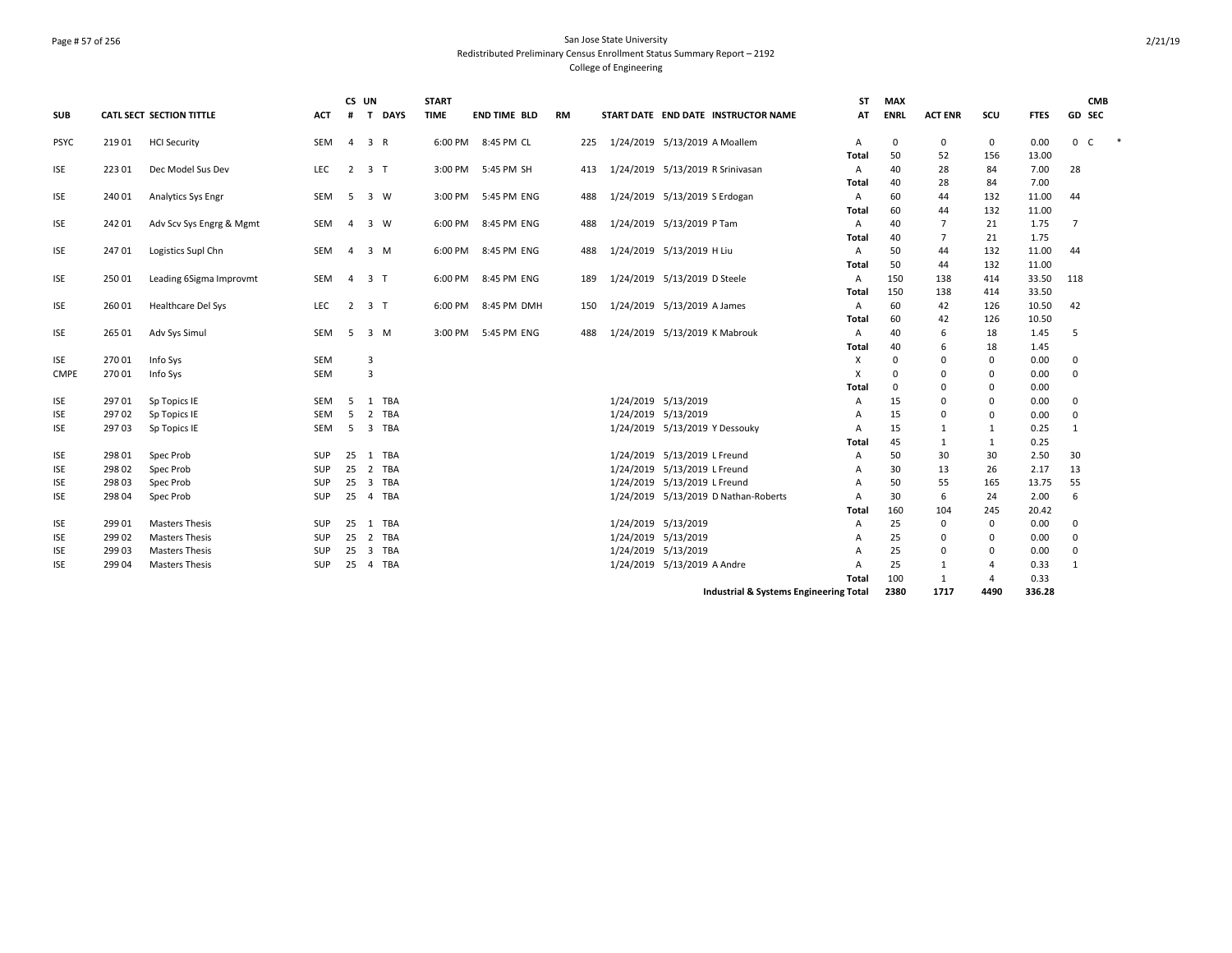### Page # 58 of 256 San Jose State University Redistributed Preliminary Census Enrollment Status Summary Report – 2192 College of Engineering

|             |                              |                              |            | CS UN          |                                      | <b>START</b> |                          |           |                                     | <b>ST</b>    | <b>MAX</b>  |                |                |             | <b>CMB</b>                          |  |
|-------------|------------------------------|------------------------------|------------|----------------|--------------------------------------|--------------|--------------------------|-----------|-------------------------------------|--------------|-------------|----------------|----------------|-------------|-------------------------------------|--|
| <b>SUB</b>  |                              | CATL SECT SECTION TITTLE     | ACT        | #              | T DAYS                               | <b>TIME</b>  | <b>END TIME BLD</b>      | <b>RM</b> | START DATE END DATE INSTRUCTOR NAME | AT           | <b>ENRL</b> | <b>ACT ENR</b> | scu            | <b>FTES</b> | GD SEC                              |  |
|             | <b>Materials Engineering</b> |                              |            |                |                                      |              |                          |           |                                     |              |             |                |                |             |                                     |  |
| MATE        | 25 01                        | Intro to Materials           | LEC        | $\overline{2}$ | 3 MW                                 | 4:30 PM      | 5:45 PM ENG              | 331       | 1/24/2019 5/13/2019 M Oye           | Α            | 85          | 78             | 156            | 15.65       | 1                                   |  |
| MATE        | 25 02                        | Intro to Materials           | LEC        | 1              | $\overline{\mathbf{3}}$<br>MW        |              | 9:00 AM 10:15 AM ENG     | 331       | 1/24/2019 5/13/2019 O Keles         | A            | 75          | 77             | 231            | 15.65       | 5                                   |  |
| MATE        | 25 03                        | Intro to Materials           | LEC        | 1              | $\overline{3}$<br>TR                 |              | 4:30 PM 5:45 PM CL       | 222       | 1/24/2019 5/13/2019 A Golpayegani   | A            | 75          | 39             | 117            | 7.85        | $\mathbf{1}$                        |  |
| MATE        | 25 04                        | Intro to Materials           | LEC        |                | 3                                    |              |                          |           |                                     | X            | $\mathbf 0$ | 0              | 0              | 0.00        | $\mathbf 0$                         |  |
|             |                              |                              |            |                |                                      |              |                          |           |                                     | Total        | 235         | 194            | 504            | 39.15       |                                     |  |
| MATE        | 115 01                       | Struc/Prop Solids            | LEC        | $2^{\circ}$    | 3 MW                                 | 4:30 PM      | 5:45 PM ENG              | 303       | 1/24/2019 5/13/2019 O Keles         | Α            | 40          | 17             | 51             | 3.65        | 5                                   |  |
|             |                              |                              |            |                |                                      |              |                          |           |                                     | Total        | 40          | 17             | 51             | 3.65        |                                     |  |
| MATE        | 129 01                       | Intro IC Proc Desgn          | SEM        | 4              | 3 <sub>1</sub>                       | 6:00 PM      | 7:45 PM CL               | 303       | 1/24/2019 5/13/2019 E Lucow         | Α            | 40          | 25             | 50             | 5.05        | 1 C                                 |  |
| EE          | 12901                        | Intro IC Proc Desgn          | <b>SEM</b> | $\overline{4}$ | 3 <sub>T</sub>                       | 6:00 PM      | 7:45 PM CL               | 303       | 1/24/2019 5/13/2019 E Lucow         | A            | $\mathbf 0$ | 0              | 0              | 0.00        | $\mathbf 0$<br>C                    |  |
| MATE        | 12902                        | Intro IC Proc Desgn          | LAB        | 16             | $0 \quad W$                          | 6:00 PM      | 8:45 PM ENG              | 311       | 1/24/2019 5/13/2019 N Peters        | Α            | 20          | 17             | 17             | 0.00        | 1 C                                 |  |
| EE          | 12902                        | Intro IC Proc Desgn          | LAB        | 16             | $\mathbf 0$<br>W                     | 6:00 PM      | 8:45 PM ENG              | 311       | 1/24/2019 5/13/2019 N Peters        | A            | $\mathbf 0$ | $\Omega$       | 0              | 0.00        | $\mathbf 0$<br>C <sub>1</sub>       |  |
| MATE        | 12903                        | Intro IC Proc Desgn          | LAB        | 16             | 0 R                                  | 6:00 PM      | 8:45 PM ENG              | 311       | 1/24/2019 5/13/2019 E Lucow         | A            | 20          | 8              | 8              | 0.00        | $\mathsf{O}$<br>C <sub>1</sub>      |  |
| EE          | 12903                        | Intro IC Proc Desgn          | LAB        | 16             | 0 R                                  | 6:00 PM      | 8:45 PM ENG              | 311       | 1/24/2019 5/13/2019 E Lucow         | Α            | $\mathbf 0$ | $\Omega$       | $\Omega$       | 0.00        | $\mathsf{O}\xspace$<br>$\mathsf{C}$ |  |
|             |                              |                              |            |                |                                      |              |                          |           |                                     | Total        | 80          | 50             | 75             | 5.05        |                                     |  |
| <b>MATE</b> | 135 01                       | Intro Composite Matls        | SEM        | 5              | 3 TR                                 | 1:30 PM      | 2:45 PM ENG              | 341       | 1/24/2019 5/13/2019 T Pan           | Α            | 60          | 31             | 93             | 6.50        | 6 C                                 |  |
| ME          | 135 01                       | Intro Composite Matls        | SEM        | 5              | $\overline{\mathbf{3}}$<br>TR        | 1:30 PM      | 2:45 PM ENG              | 341       | 1/24/2019 5/13/2019 T Pan           | Α            | $\mathbf 0$ | $\mathbf 0$    | $\mathbf 0$    | 0.00        | $\mathsf{O}$<br>$\mathsf{C}$        |  |
| AE          | 135 01                       | Intro Composite Matls        | SEM        | 5              | $\overline{\mathbf{3}}$<br><b>TR</b> | 1:30 PM      | 2:45 PM ENG              | 341       | 1/24/2019 5/13/2019 T Pan           | A            | $\mathbf 0$ | $\Omega$       | 0              | 0.00        | 0 C                                 |  |
|             |                              |                              |            |                |                                      |              |                          |           |                                     | <b>Total</b> | 60          | 31             | 93             | 6.50        |                                     |  |
| MATE        | 14101                        | <b>Strctr Analys Matls</b>   | <b>SEM</b> | 5              | 3 TR                                 | 1:30 PM      | 2:45 PM ENG              | 327       | 1/24/2019 5/13/2019 C England       | Α            | 30          | 24             | 72             | 4.80        | $\mathbf 0$                         |  |
|             |                              |                              |            |                |                                      |              |                          |           |                                     | Total        | 30          | 24             | 72             | 4.80        |                                     |  |
| MATE        | 14301                        | Prin Scng Micrscpy           | LAB        |                | -1                                   |              |                          |           |                                     | X            | $\mathbf 0$ | $\mathbf 0$    | $\mathbf 0$    | 0.00        | $\mathbf 0$                         |  |
| MATE        | 14302                        | Prin Scng Micrscpy           | LAB        |                | 16 1 T                               |              | 10:30 AM  1:15 PM ENG    | 223       | 1/24/2019 5/13/2019 C Peters        | Α            | 15          | 15             | 15             | 1.02        | $\mathbf{1}$                        |  |
|             |                              |                              |            |                |                                      |              |                          |           |                                     | Total        | 15          | 15             | 15             | 1.02        |                                     |  |
| MATE        | 144 01                       | XRD Lab                      | LAB        |                | 16 1 F                               | 1:30 PM      | 4:15 PM ENG              | 223       | 1/24/2019 5/13/2019 C Peters        | Α            | 15          | 14             | 14             | 0.93        | $\mathbf 0$                         |  |
|             |                              |                              |            |                |                                      |              |                          |           |                                     | Total        | 15          | 14             | 14             | 0.93        |                                     |  |
| MATE        | 145 01                       | Princ Scnng Probes           | LAB        |                | 1                                    |              |                          |           |                                     | х            | $\Omega$    | $\Omega$       | 0              | 0.00        | $\mathbf 0$                         |  |
| MATE        | 145 02                       | <b>Princ Scnng Probes</b>    | LAB        |                | 1                                    |              |                          |           |                                     | X            | $\mathbf 0$ | $\mathbf 0$    | $\mathbf 0$    | 0.00        | $\mathbf 0$                         |  |
|             |                              |                              |            |                |                                      |              |                          |           |                                     | Total        | 0           | $\Omega$       | $\Omega$       | 0.00        |                                     |  |
| MATE        | 151 01                       | Solid State Thermo           | LEC        | $\overline{a}$ | 3 MW                                 |              | 10:30 AM 11:45 AM ENG    | 303       | 1/24/2019 5/13/2019 D Oh            | Α            | 30          | 24             | 72             | 4.80        | $\mathbf 0$                         |  |
|             |                              |                              |            |                |                                      |              |                          |           |                                     | <b>Total</b> | 30          | 24             | 72             | 4.80        |                                     |  |
| MATE        | 15201                        | Solid State Kin              | SEM        | $\overline{a}$ | 3 TR                                 |              | 9:00 AM 10:15 AM ENG     | 303       | 1/24/2019 5/13/2019 S Agarwal       | A            | 40          | 27             | 81             | 5.85        | 9                                   |  |
|             |                              |                              |            |                |                                      |              |                          |           |                                     | Total        | 40          | 27             | 81             | 5.85        |                                     |  |
| MATE        | 153 01                       | <b>EO&amp;M Props Solids</b> | LEC        | $\overline{2}$ | 3 TR                                 | 4:30 PM      | 5:20 PM DMH              | 234       | 1/24/2019 5/13/2019 M Oye           | Α            | 59          | 51             | 102            | 10.20       | $\mathbf 0$                         |  |
| MATE        | 15302                        | <b>EO&amp;M Props Solids</b> | LAB        | 16             | 0 <sub>T</sub>                       |              | 9:00 AM 11:45 AM ENG     | 105       | 1/24/2019 5/13/2019 S Duorah        | A            | 12          | 12             | 12             | 0.00        | $\mathbf 0$                         |  |
| MATE        | 15303                        | EO&M Props Solids            | LAB        | 16             | 0 <sub>T</sub>                       | 1:30 PM      | 4:15 PM ENG              | 105       | 1/24/2019 5/13/2019 B Serrano       | Α            | 12          | 12             | 12             | 0.00        | $\mathbf 0$                         |  |
| <b>MATE</b> | 153 04                       | <b>EO&amp;M Props Solids</b> | LAB        | 16             | 0 <sub>T</sub>                       | 6:00 PM      | 8:45 PM ENG              | 105       | 1/24/2019 5/13/2019 E Ishida        | Α            | 12          | 6              | 6              | 0.00        | $\mathbf 0$                         |  |
| MATE        | 15305                        | <b>EO&amp;M Props Solids</b> | LAB        |                | 16 0 R                               |              | 9:00 AM 11:45 AM ENG     | 105       | 1/24/2019 5/13/2019 T Pan           | A            | 12          | 10             | 10             | 0.00        | $\mathbf 0$                         |  |
| MATE        | 153 06                       | <b>EO&amp;M Props Solids</b> | LAB        | 16             | $\mathbf{0}$<br>W                    | 12:00 PM     | 2:45 PM ENG              | 105       | 1/24/2019 5/13/2019 D Oh            | Α            | 12          | 11             | 11             | 0.00        | $\mathbf 0$                         |  |
| <b>MATE</b> | 15307                        | <b>EO&amp;M Props Solids</b> | LAB        | 16             | $\mathbf 0$<br>- F                   | 1:30 PM      | 4:15 PM                  |           | 1/24/2019 5/13/2019                 | A            | 15          | $\Omega$       | 0              | 0.00        | $\Omega$                            |  |
| MATE        | 15308                        | <b>EO&amp;M Props Solids</b> | LEC        |                | $\overline{3}$                       |              |                          |           |                                     | X            | $\mathbf 0$ | $\mathbf 0$    | $\mathbf 0$    | 0.00        | $\mathbf 0$                         |  |
|             |                              |                              |            |                |                                      |              |                          |           |                                     | Total        | 134         | 102            | 153            | 10.20       |                                     |  |
| <b>MATE</b> | 154 01                       | Metals and Alloys            | <b>SEM</b> | 4              | 3<br>M                               | 3:00 PM      | 4:40 PM BBC              | 226       | 1/24/2019 5/13/2019 D Chafey        | A            | 30          | 23             | 46             | 4.60        | $\mathbf 0$                         |  |
| MATE        | 154 02                       | Metals and Alloys            | LAB        | 16             | $\mathbf 0$<br>W                     | 3:00 PM      | 5:45 PM ENG              | 105       | 1/24/2019 5/13/2019 D Chafey        | Α            | 30          | 23             | 23             | 0.00        | 0                                   |  |
| MATE        | 154 03                       | Metals and Alloys            | LAB        | 16             | $\mathbf 0$<br>W                     | 6:00 PM      | 8:45 PM                  |           | 1/24/2019 5/13/2019                 | Α            | 20          | $\Omega$       | $\mathbf 0$    | 0.00        | $\mathbf 0$                         |  |
|             |                              |                              |            |                |                                      |              |                          |           |                                     | Total        | 80          | 46             | 69             | 4.60        |                                     |  |
| <b>MATE</b> | 155 01                       | Matls Select Desgn           | SEM        | -5             | 3 MW                                 |              | 12:00 PM   1:15 PM   ENG | 303       | 1/24/2019 5/13/2019 Y Fu            | Α            | 30          | 25             | 75             | 5.10        | $\overline{2}$                      |  |
|             |                              |                              |            |                |                                      |              |                          |           |                                     | Total        | 30          | 25             | 75             | 5.10        |                                     |  |
| MATE        | 18001                        | Ind Studies                  | SUP        | 36             | 1 TBA                                |              |                          |           | 1/24/2019 5/13/2019 W Chung         | Α            | 10          | 4              | 4              | 0.27        | 0                                   |  |
| <b>MATE</b> | 18002                        | <b>Ind Studies</b>           | <b>SUP</b> |                | 36 2 TBA                             |              |                          |           | 1/24/2019 5/13/2019 W Chung         | Α            | 10          | $\Omega$       | $\Omega$       | 0.00        | 0                                   |  |
|             |                              |                              |            |                |                                      |              |                          |           |                                     | Total        | 20          | 4              | $\overline{a}$ | 0.27        |                                     |  |
| MATE        | 18601                        | Polymers                     | SEM        | 5              | 3 <sub>1</sub>                       |              | 6:00 PM 8:45 PM ENG      | 403       | 1/24/2019 5/13/2019 Y Schneider     | Α            | 30          | 26             | 78             | 5.25        | $\mathbf{1}$                        |  |
|             |                              |                              |            |                |                                      |              |                          |           |                                     |              |             |                |                |             |                                     |  |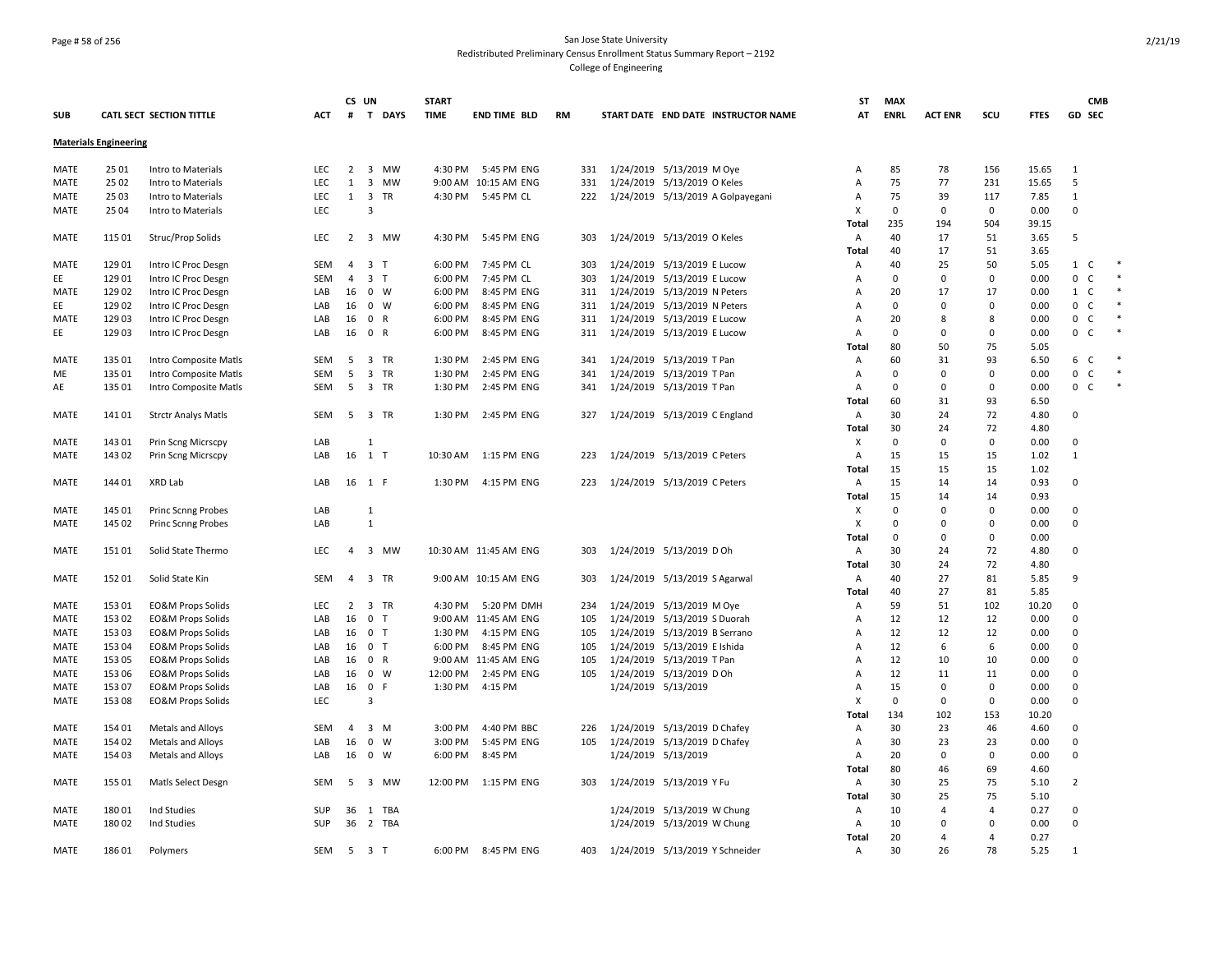### Page # 59 of 256 San Jose State University Redistributed Preliminary Census Enrollment Status Summary Report – 2192 College of Engineering

| <b>SUB</b>  |        | <b>CATL SECT SECTION TITTLE</b> | <b>ACT</b> | CS UN<br># | <b>DAYS</b>           | <b>START</b><br><b>TIME</b> | <b>END TIME BLD</b>   | RM |     |                     | START DATE END DATE INSTRUCTOR NAME | <b>ST</b><br>AT | <b>MAX</b><br><b>ENRL</b> | <b>ACT ENR</b> | scu         | <b>FTES</b> | <b>CMB</b><br>GD SEC |  |
|-------------|--------|---------------------------------|------------|------------|-----------------------|-----------------------------|-----------------------|----|-----|---------------------|-------------------------------------|-----------------|---------------------------|----------------|-------------|-------------|----------------------|--|
|             |        |                                 |            |            |                       |                             |                       |    |     |                     |                                     |                 |                           |                |             |             |                      |  |
|             |        |                                 |            |            |                       |                             |                       |    |     |                     |                                     | Total           | 30                        | 26             | 78          | 5.25        |                      |  |
| <b>MATE</b> | 198B01 | Sr Design Proj                  | LEC        |            | $\overline{2}$        |                             |                       |    |     |                     |                                     | Х               | $\Omega$                  | $\mathbf 0$    | 0           | 0.00        | $\mathbf 0$          |  |
| <b>MATE</b> | 198B02 | Sr Design Proj                  | LAB        |            | $\Omega$              |                             |                       |    |     |                     |                                     | X               | $\Omega$                  | 0              | $\mathbf 0$ | 0.00        | 0                    |  |
| <b>MATE</b> | 198B03 | Sr Design Proj                  | LEC        | 4          | 2 F                   |                             | 9:00 AM 9:50 AM ENG   |    | 340 |                     | 1/24/2019 5/13/2019 W Chung         | A               | 30                        | 16             | 16          | 2.13        | $\mathbf 0$          |  |
| <b>MATE</b> | 198B04 | Sr Design Proj                  | LAB        | 16         | $\mathbf{0}$          |                             | 10:00 AM 12:45 PM ENG |    | 340 |                     | 1/24/2019 5/13/2019 W Chung         | A               | 30                        | 16             | 16          | 0.00        | 0                    |  |
|             |        |                                 |            |            |                       |                             |                       |    |     |                     |                                     | Total           | 60                        | 32             | 32          | 2.13        |                      |  |
| <b>MATE</b> | 205 01 | Adv Theory Behav                | SEM        | -5         | 3                     |                             |                       |    |     | 1/24/2019 5/13/2019 |                                     | Х               | 0                         | $\mathbf 0$    | 0           | 0.00        | $\mathbf 0$          |  |
| <b>MATE</b> | 205 02 | Adv Theory Behav                | <b>SEM</b> | -5         | 3 M                   | 6:00 PM                     | 8:45 PM BBC           |    | 205 |                     | 1/24/2019 5/13/2019 O Keles         | A               | 40                        | 10             | 30          | 2.50        | 10                   |  |
|             |        |                                 |            |            |                       |                             |                       |    |     |                     |                                     | <b>Total</b>    | 40                        | 10             | 30          | 2.50        |                      |  |
| <b>MATE</b> | 21001  | Expl Methods Mat E              | <b>SEM</b> |            | 3                     |                             |                       |    |     |                     |                                     | X               | $\Omega$                  | 0              | 0           | 0.00        | 0                    |  |
| <b>MATE</b> | 21002  | Expl Methods Mat E              | LAB        |            | $\Omega$              |                             |                       |    |     |                     |                                     | X               | $\Omega$                  | 0              | 0           | 0.00        | $\Omega$             |  |
| <b>MATE</b> | 21003  | Expl Methods Mat E              | <b>SEM</b> | -5         | 3<br>W                | 4:30 PM                     | 5:45 PM BBC           |    | 126 |                     | 1/24/2019 5/13/2019 T Pan           | A               | 25                        | 8              | 16          | 2.00        | 8                    |  |
| <b>MATE</b> | 21004  | Expl Methods Mat E              | LAB        | 16         | $\mathbf 0$<br>W      | 6:00 PM                     | 8:45 PM ENG           |    | 105 |                     | 1/24/2019 5/13/2019 T Pan           | A               | 25                        | 8              | 8           | 0.00        | 8                    |  |
|             |        |                                 |            |            |                       |                             |                       |    |     |                     |                                     | Total           | 50                        | 16             | 24          | 2.00        |                      |  |
| <b>MATE</b> | 26001  | Theory Semic Matls              | <b>SEM</b> |            | $\overline{3}$        |                             |                       |    |     |                     |                                     | Х               |                           | 0              | 0           | 0.00        | $\mathbf 0$          |  |
|             |        |                                 |            |            |                       |                             |                       |    |     |                     |                                     | Total           | $\Omega$                  | $\Omega$       | 0           | 0.00        |                      |  |
| <b>MATE</b> | 28101  | Thesis Prep Sem                 | LAB        |            | 16 1 F                | 3:00 PM                     | 5:45 PM ENG           |    | 333 |                     | 1/24/2019 5/13/2019 C England       | A               | 45                        | 16             | 16          | 1.33        | 16 C                 |  |
| CHE         | 28101  | Thesis Prep Sem                 | LAB        |            | 16 1 F                | 3:00 PM                     | 5:45 PM ENG           |    | 333 |                     | 1/24/2019 5/13/2019 C England       | A               | ŋ                         | 0              | $\mathbf 0$ | 0.00        | 0<br><sub>c</sub>    |  |
|             |        |                                 |            |            |                       |                             |                       |    |     |                     |                                     | <b>Total</b>    | 45                        | 16             | 16          | 1.33        |                      |  |
| <b>MATE</b> | 298 01 | <b>MS Res Project</b>           | <b>SUP</b> | 25         | 1 TBA                 |                             |                       |    |     |                     | 1/24/2019 5/13/2019 S Diaz          | Α               | 20                        | 0              | $\mathbf 0$ | 0.00        | 0                    |  |
| <b>MATE</b> | 29802  | <b>MS Res Project</b>           | SUP        | 25         | TBA<br>$\overline{2}$ |                             |                       |    |     |                     | 1/24/2019 5/13/2019 S Diaz          | A               | 20                        | $\overline{3}$ | 6           | 0.50        | 3                    |  |
| <b>MATE</b> | 29803  | <b>MS Res Project</b>           | <b>SUP</b> | 25         | 2 F                   |                             | 3:00 PM 5:45 PM ENG   |    | 329 |                     | 1/24/2019 5/13/2019 S Diaz          | A               | 40                        | 3              | 6           | 0.50        | 3                    |  |
|             |        |                                 |            |            |                       |                             |                       |    |     |                     |                                     | Total           | 80                        | 6              | 12          | 1.00        |                      |  |
| <b>MATE</b> | 29901  | Master's Thesis                 | <b>SUP</b> | 25         | TBA<br>$\mathbf{1}$   |                             |                       |    |     |                     | 1/24/2019 5/13/2019 S Diaz          | A               | 20                        | 0              | 0           | 0.00        | $\mathbf 0$          |  |
| <b>MATE</b> | 29902  | Master's Thesis                 | SUP        | 25         | TBA<br>3              |                             |                       |    |     |                     | 1/24/2019 5/13/2019 S Diaz          | A               | 20                        | 0              | 0           | 0.00        | $\mathbf 0$          |  |
| <b>MATE</b> | 299 03 | Master's Thesis                 | <b>SUP</b> | 25         | 3<br>- F              | 3:00 PM                     | 5:45 PM ENG           |    | 329 |                     | 1/24/2019 5/13/2019 S Diaz          | A               | 20                        | 1              | 3           | 0.25        | 1                    |  |
|             |        |                                 |            |            |                       |                             |                       |    |     |                     |                                     | Total           | 60                        | 1              | 3           | 0.25        |                      |  |

**Materials Engineering Total 1174 680 1473 106.38**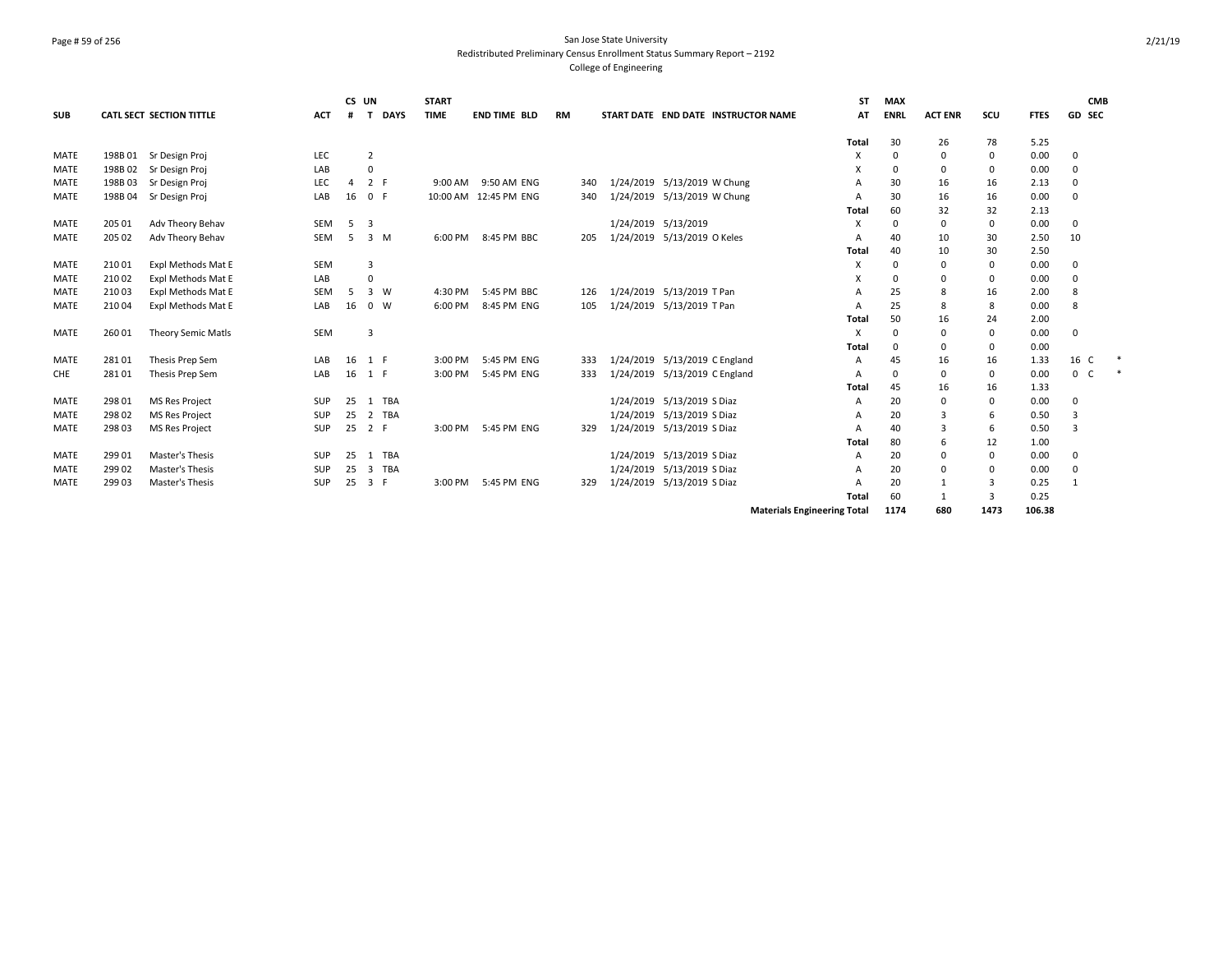### Page # 60 of 256 San Jose State University Redistributed Preliminary Census Enrollment Status Summary Report – 2192 College of Engineering

| <b>SUB</b> |                               | CATL SECT SECTION TITTLE  | ACT        | CS UN          | # T DAYS                             | <b>START</b><br><b>TIME</b> | <b>END TIME BLD</b>   | <b>RM</b> |                                |                                | START DATE END DATE INSTRUCTOR NAME | ST<br>AT       | <b>MAX</b><br><b>ENRL</b> | <b>ACT ENR</b> | scu         | <b>FTES</b> |                | <b>CMB</b><br><b>GD SEC</b> |  |
|------------|-------------------------------|---------------------------|------------|----------------|--------------------------------------|-----------------------------|-----------------------|-----------|--------------------------------|--------------------------------|-------------------------------------|----------------|---------------------------|----------------|-------------|-------------|----------------|-----------------------------|--|
|            |                               |                           |            |                |                                      |                             |                       |           |                                |                                |                                     |                |                           |                |             |             |                |                             |  |
|            | <b>Mechanical Engineering</b> |                           |            |                |                                      |                             |                       |           |                                |                                |                                     |                |                           |                |             |             |                |                             |  |
| ME         | 2001                          | Design & Graphics         | SEM        | - 5            | 2 W                                  | 9:00 AM                     | 9:50 AM ENG           | 189       |                                | 1/24/2019 5/13/2019 K Youssefi |                                     | A              | 100                       | 92             | 92          | 12.27       | $\mathbf 0$    |                             |  |
| МE         | 2002                          | Design & Graphics         | LAB        | 16             | $\mathbf{0}$<br>M                    |                             | 9:00 AM 11:45 AM ENG  | 213       |                                | 1/24/2019 5/13/2019 K Youssefi |                                     | $\overline{A}$ | 25                        | 23             | 23          | 0.00        | $\Omega$       |                             |  |
| ME         | 20 03                         | Design & Graphics         | LAB        | 16 0           | $\mathsf{T}$                         |                             | 9:00 AM 11:45 AM ENG  | 213       |                                |                                | 1/24/2019 5/13/2019 N Ranganath     | Α              | 25                        | 25             | 25          | 0.00        | $\Omega$       |                             |  |
| МE         | 20 04                         | Design & Graphics         | LAB        | 16             | $\mathbf 0$<br>W                     |                             | 10:00 AM 12:45 PM ENG | 213       |                                | 1/24/2019 5/13/2019 K Youssefi |                                     | Α              | 25                        | 18             | 18          | 0.00        | $\Omega$       |                             |  |
| ME         | 20 05                         | Design & Graphics         | LAB        |                | 16 0 R                               | 1:30 PM                     | 4:15 PM ENG           | 213       | 1/24/2019 5/13/2019 V Reidling |                                |                                     | A              | 25                        | 26             | 26          | 0.00        | $\Omega$       |                             |  |
|            |                               |                           |            |                |                                      |                             |                       |           |                                |                                |                                     | Total          | 200                       | 184            | 184         | 12.27       |                |                             |  |
| ME         | 3001                          | <b>Comp Applications</b>  | SEM        | 5              | $\overline{2}$<br>W                  |                             | 12:00 PM 12:50 PM ENG | 341       |                                |                                | 1/24/2019 5/13/2019 B Burlingame    | Α              | 75                        | 73             | 73          | 9.73        | 0              |                             |  |
| МE         | 30 02                         | <b>Comp Applications</b>  | LAB        | 16             | $\mathbf 0$<br>$\mathsf{T}$          | 1:30 PM                     | 4:15 PM ENG           | 407       |                                |                                | 1/24/2019 5/13/2019 B Burlingame    | Α              | 25                        | 25             | 25          | 0.00        | $\Omega$       |                             |  |
| МE         | 3003                          | <b>Comp Applications</b>  | LAB        |                | 16 0 W                               | 1:30 PM                     | 4:15 PM ENG           | 407       |                                |                                | 1/24/2019 5/13/2019 B Burlingame    | $\overline{A}$ | 25                        | 26             | 26          | 0.00        | $\Omega$       |                             |  |
| МE         | 3004                          | Comp Applications         | LAB        | 16             | $\mathbf 0$<br>$\mathsf{R}$          | 1:30 PM                     | 4:15 PM ENG           | 407       |                                |                                | 1/24/2019 5/13/2019 B Burlingame    | Α              | 25                        | 22             | 22          | 0.00        | $\mathbf 0$    |                             |  |
|            |                               |                           |            |                |                                      |                             |                       |           |                                |                                |                                     | Total          | 150                       | 146            | 146         | 9.73        |                |                             |  |
| МE         | 10101                         | Dynamics                  | SEM        | 4              | 3 TR                                 | 1:30 PM                     | 2:45 PM ENG           | 301       |                                | 1/24/2019 5/13/2019 R Agarwal  |                                     | A              | 30                        | 10             | 30          | 2.05        | $\mathbf{1}$   |                             |  |
| ME         | 10102                         | Dynamics                  | SEM        | 4              | 3 TR                                 | 3:00 PM                     | 4:15 PM ENG           | 301       |                                | 1/24/2019 5/13/2019 R Agarwal  |                                     | Α              | 30                        | 27             | 81          | 5.40        | $\mathbf 0$    |                             |  |
| МE         | 10103                         | Dynamics                  | SEM        | 4              | 3 TR                                 |                             | 10:30 AM 11:45 AM ENG | 395       |                                | 1/24/2019 5/13/2019 R Tsou     |                                     | Α              | 30                        | 30             | 90          | 6.00        | 0              |                             |  |
| МE         | 10104                         | Dynamics                  | SEM        |                | $\overline{3}$                       |                             |                       |           |                                |                                |                                     | х              | 0                         | 0              | $\Omega$    | 0.00        | $\Omega$       |                             |  |
| ME         | 10105                         | Dynamics                  | SEM        | $\overline{4}$ | $\overline{3}$<br>TR                 | 12:00 PM                    | 1:15 PM ENG           | 395       |                                | 1/24/2019 5/13/2019 R Tsou     |                                     | A              | 30                        | 30             | 90          | 6.05        | $\mathbf{1}$   |                             |  |
| ME         | 101 06                        | Dynamics                  | <b>SEM</b> | $\overline{4}$ | $\overline{3}$<br><b>MW</b>          |                             | 10:30 AM 11:45 AM ENG | 401       |                                | 1/24/2019 5/13/2019 B Furman   |                                     | Α              | 30                        | 34             | 102         | 6.85        | $\mathbf{1}$   |                             |  |
|            |                               |                           |            |                |                                      |                             |                       |           |                                |                                |                                     | Total          | 150                       | 131            | 393         | 26.35       |                |                             |  |
| МE         | 106 01                        | Fund Mechatro Engr        | SEM        | $\overline{4}$ | 3 MW                                 | 4:30 PM                     | 5:20 PM ENG           | 189       |                                | 1/24/2019 5/13/2019 W Du       |                                     | Α              | 160                       | 163            | 326         | 32.85       | 5              | C                           |  |
| EE.        | 106 01                        | Fund Mechatro Engr        | SEM        | $\overline{4}$ | $\overline{\mathbf{3}}$<br><b>MW</b> | 4:30 PM                     | 5:20 PM ENG           | 189       |                                | 1/24/2019 5/13/2019 W Du       |                                     | Α              | $\mathbf 0$               | 0              | 0           | 0.00        | 0              | C                           |  |
| МE         | 106 02                        | Fund Mechatro Engr        | LAB        | 16             | $\mathbf 0$<br>Т                     | 1:30 PM                     | 4:15 PM ENG           | 125       | 1/24/2019 5/13/2019 W Du       |                                |                                     | Α              | 20                        | 23             | 23          | 0.00        | 0              | C                           |  |
| EE         | 106 02                        | <b>Fund Mechatro Engr</b> | LAB        | 16             | $\mathbf{0}$<br>$\mathsf{T}$         | 1:30 PM                     | 4:15 PM ENG           | 125       |                                | 1/24/2019 5/13/2019 W Du       |                                     | $\overline{A}$ | $\Omega$                  | $\Omega$       | $\Omega$    | 0.00        | 0              | C                           |  |
| ME         | 106 03                        | Fund Mechatro Engr        | LAB        | 16             | $\mathbf 0$<br>W                     | 6:00 PM                     | 8:45 PM ENG           | 125       | 1/24/2019 5/13/2019 M Kemp     |                                |                                     | Α              | 20                        | 16             | 16          | 0.00        | $\mathbf{1}$   | $\mathsf{C}$                |  |
| EE.        | 106 03                        | Fund Mechatro Engr        | LAB        | 16             | $\mathbf 0$<br>W                     | 6:00 PM                     | 8:45 PM ENG           | 125       |                                | 1/24/2019 5/13/2019 M Kemp     |                                     | Α              | 0                         | $\mathsf 0$    | $\mathbf 0$ | 0.00        | $\mathbf 0$    | C                           |  |
| ME         | 106 04                        | Fund Mechatro Engr        | LAB        | 16             | $\mathbf 0$<br>R                     | 3:00 PM                     | 5:45 PM ENG           | 125       |                                | 1/24/2019 5/13/2019 W Du       |                                     | Α              | 20                        | 23             | 23          | 0.00        | $\mathbf{1}$   | C                           |  |
| EE.        | 106 04                        | Fund Mechatro Engr        | LAB        | 16             | $^{\circ}$<br>R                      | 3:00 PM                     | 5:45 PM ENG           | 125       | 1/24/2019 5/13/2019 W Du       |                                |                                     | $\overline{A}$ | $\Omega$                  | $\Omega$       | $\Omega$    | 0.00        | 0              | C                           |  |
| МE         | 106 05                        | <b>Fund Mechatro Engr</b> | LAB        | 16             | $\mathbf 0$<br>R                     | 6:00 PM                     | 8:45 PM ENG           | 125       |                                | 1/24/2019 5/13/2019 W Du       |                                     | A              | 20                        | 22             | 22          | 0.00        | $2^{\circ}$    | $\mathsf{C}$                |  |
| EE         | 106 05                        | Fund Mechatro Engr        | LAB        | 16             | $\mathbf 0$<br>$\mathsf{R}$          | 6:00 PM                     | 8:45 PM ENG           | 125       |                                | 1/24/2019 5/13/2019 W Du       |                                     | Α              | $\Omega$                  | $\Omega$       | $\Omega$    | 0.00        | 0              | C                           |  |
| МE         | 106 06                        | Fund Mechatro Engr        | LAB        | 16             | 0 F                                  |                             | 9:00 AM 11:45 AM ENG  | 125       |                                | 1/24/2019 5/13/2019 S Ahsan    |                                     | $\overline{A}$ | 20                        | 19             | 19          | 0.00        | $\mathbf{1}$   | C                           |  |
| ΕE         | 106 06                        | Fund Mechatro Engr        | LAB        | 16             | $\mathbf 0$<br>-F                    |                             | 9:00 AM 11:45 AM ENG  | 125       |                                | 1/24/2019 5/13/2019 S Ahsan    |                                     | A              | 0                         | $\Omega$       | $\Omega$    | 0.00        | 0              | C                           |  |
| МE         | 106 07                        | <b>Fund Mechatro Engr</b> | LAB        | 16             | $\overline{0}$<br>-F                 | 1:30 PM                     | 4:15 PM ENG           | 125       |                                | 1/24/2019 5/13/2019 W Du       |                                     | A              | 20                        | 17             | 17          | 0.00        | 0              | $\mathsf{C}$                |  |
| EE         | 106 07                        | <b>Fund Mechatro Engr</b> | LAB        | 16 0           | -F                                   | 1:30 PM                     | 4:15 PM ENG           | 125       | 1/24/2019 5/13/2019 W Du       |                                |                                     | Α              | $\Omega$                  | $\Omega$       | $\Omega$    | 0.00        | 0              | C                           |  |
| ME         | 106 08                        | Fund Mechatro Engr        | LAB        |                | $\mathbf 0$                          |                             |                       |           |                                |                                |                                     | X              | $\Omega$                  | $\Omega$       | $\Omega$    | 0.00        | $\Omega$       |                             |  |
| EE         | 106 08                        | <b>Fund Mechatro Engr</b> | LAB        |                | $\Omega$                             |                             |                       |           |                                |                                |                                     | X              | $\Omega$                  | $\Omega$       | $\Omega$    | 0.00        | $\Omega$       |                             |  |
| МE         | 106 09                        | Fund Mechatro Engr        | LAB        |                | $\Omega$                             |                             |                       |           |                                |                                |                                     | х              | $\Omega$                  | $\Omega$       | $\Omega$    | 0.00        | $\Omega$       |                             |  |
| EE.        | 106 09                        | Fund Mechatro Engr        | LAB        |                | $\Omega$                             |                             |                       |           |                                |                                |                                     | X              | $\Omega$                  | $\Omega$       | $\Omega$    | 0.00        | $\Omega$       |                             |  |
| ME         | 106 10                        | Fund Mechatro Engr        | LAB        | 16 0           | W                                    | 1:30 PM                     | 4:15 PM ENG           | 125       |                                | 1/24/2019 5/13/2019 W Du       |                                     | $\overline{A}$ | 20                        | 27             | 27          | 0.00        | $\mathsf{O}$   | C                           |  |
| EE         | 106 10                        | Fund Mechatro Engr        | LAB        | 16             | 0<br>W                               | 1:30 PM                     | 4:15 PM ENG           | 125       |                                | 1/24/2019 5/13/2019 W Du       |                                     | Α              | 0                         | $\Omega$       | $\Omega$    | 0.00        | 0              | C                           |  |
| ME         | 106 11                        | Fund Mechatro Engr        | LAB        | 16             | $\mathbf 0$<br>M                     | 1:30 PM                     | 4:15 PM ENG           | 125       | 1/24/2019 5/13/2019 W Du       |                                |                                     | Α              | 20                        | 16             | 16          | 0.00        | 0              | C                           |  |
| EE.        | 106 11                        | Fund Mechatro Engr        | LAB        |                | 16 0 M                               | 1:30 PM                     | 4:15 PM ENG           | 125       | 1/24/2019 5/13/2019 W Du       |                                |                                     | Α              | $\mathbf 0$               | $\mathbf 0$    | 0           | 0.00        | 0              | $\mathsf{C}$                |  |
|            |                               |                           |            |                |                                      |                             |                       |           |                                |                                |                                     | Total          | 320                       | 326            | 489         | 32.85       |                |                             |  |
| МE         | 11101                         | <b>Fluid Mech</b>         | <b>SEM</b> | $\overline{4}$ | $\overline{3}$<br>TR                 | 1:30 PM                     | 2:45 PM ENG           | 329       |                                | 1/24/2019 5/13/2019 C Han      |                                     | Α              | 60                        | 51             | 153         | 10.40       | 4              |                             |  |
| ME         | 11102                         | Fluid Mech                | SEM        | $\overline{4}$ | $\overline{\mathbf{3}}$<br>MW        | 6:00 PM                     | 7:15 PM CL            | 303       | 1/24/2019 5/13/2019 H Kabbani  |                                |                                     | A              | 45                        | 54             | 162         | 10.85       | $\mathbf{1}$   |                             |  |
| ME         | 11103                         | Fluid Mech                | SEM        | 4              | 3 TR                                 | 4:30 PM                     | 5:45 PM BBC           | 202       | 1/24/2019 5/13/2019 P Kutler   |                                |                                     | A              | 40                        | 37             | 111         | 7.45        | 1              |                             |  |
|            |                               |                           |            |                |                                      |                             |                       |           |                                |                                |                                     | Total          | 145                       | 142            | 426         | 28.70       |                |                             |  |
| МE         | 11301                         | Thermodynamics            | <b>SEM</b> | 4              | 4 TR                                 |                             | 8:40 AM 10:20 AM ENG  | 301       |                                |                                | 1/24/2019 5/13/2019 N Okamoto       | A              | 35                        | 39             | 156         | 10.40       | 0              |                             |  |
| ME         | 11302                         | Thermodynamics            | <b>SEM</b> |                | $\overline{4}$                       |                             |                       |           |                                |                                |                                     | X              | 0                         | $\mathbf 0$    | $\mathbf 0$ | 0.00        | 0              |                             |  |
| МE         | 11303                         | Thermodynamics            | SEM        | $\overline{4}$ | $\overline{4}$<br><b>MW</b>          | 8:00 AM                     | 9:40 AM ENG           | 401       |                                | 1/24/2019 5/13/2019 E Thurlow  |                                     | Α              | 35                        | 24             | 96          | 6.40        | $\Omega$       |                             |  |
|            |                               |                           |            |                |                                      |                             |                       |           |                                |                                |                                     | Total          | 70                        | 63             | 252         | 16.80       |                |                             |  |
| ME         | 11401                         | <b>Heat Transfer</b>      | SEM        | 4              | 3 TR                                 | 7:30 PM                     | 8:45 PM BBC           | 125       |                                | 1/24/2019 5/13/2019 K Hardikar |                                     | Α              | 35                        | 34             | 102         | 6.90        | $\overline{2}$ |                             |  |
| МE         | 11402                         | <b>Heat Transfer</b>      | SEM        | $\overline{4}$ | 3 TR                                 |                             | 10:30 AM 11:45 AM ENG | 341       | 1/24/2019 5/13/2019 S Zaidi    |                                |                                     | Α              | 70                        | 76             | 228         | 15.25       | $\mathbf{1}$   |                             |  |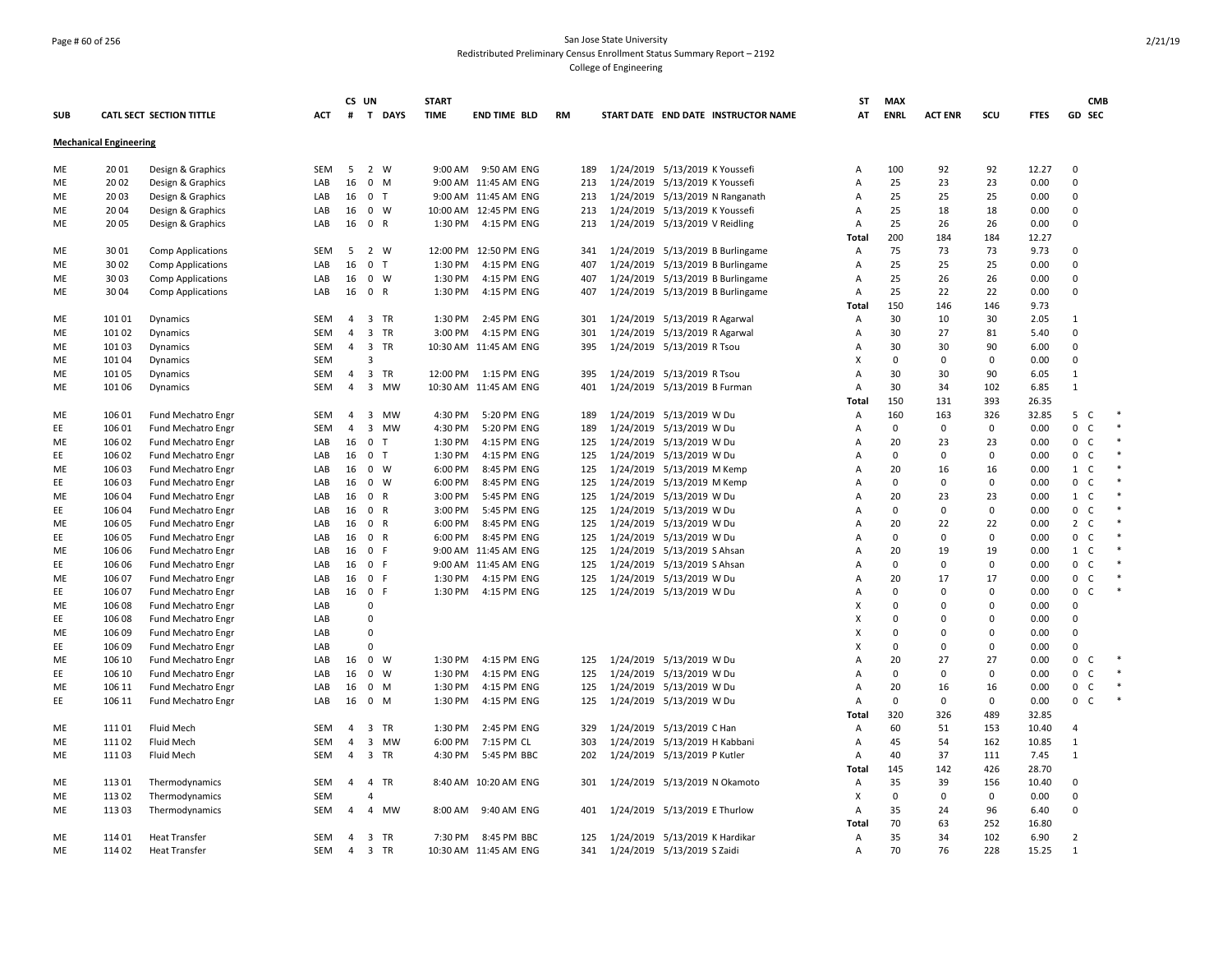## Page # 61 of 256 San Jose State University Redistributed Preliminary Census Enrollment Status Summary Report – 2192 College of Engineering

|            |                  |                                    |            | CS UN          |                               | <b>START</b> |                            |           |            |                               |                     |                                     | <b>ST</b> | <b>MAX</b>  |                |                |               | <b>CMB</b>                              |  |
|------------|------------------|------------------------------------|------------|----------------|-------------------------------|--------------|----------------------------|-----------|------------|-------------------------------|---------------------|-------------------------------------|-----------|-------------|----------------|----------------|---------------|-----------------------------------------|--|
| <b>SUB</b> |                  | CATL SECT SECTION TITTLE           | <b>ACT</b> | #              | $\mathbf{T}$<br><b>DAYS</b>   | <b>TIME</b>  | <b>END TIME BLD</b>        | <b>RM</b> |            |                               |                     | START DATE END DATE INSTRUCTOR NAME | AT        | <b>ENRL</b> | <b>ACT ENR</b> | SCU            | <b>FTES</b>   | GD SEC                                  |  |
| ME         | 114 03           | Heat Transfer                      | <b>SEM</b> | 4              | 3 MW                          | 7:30 PM      | 8:45 PM ENG                |           | 403        | 1/24/2019 5/13/2019 R Khan    |                     |                                     | А         | 35          | 14             | 42             | 2.80          | $\mathbf 0$                             |  |
| ME         | 115 01           |                                    | LAB        |                | 16 1 T                        | 10:30 AM     | 1:15 PM ENG                |           | 113        | 1/24/2019 5/13/2019 I Tyukhov |                     |                                     | Total     | 140<br>15   | 124<br>16      | 372<br>16      | 24.95<br>1.07 | $\mathbf 0$                             |  |
| ME         | 115 02           | Thermal Eng Lab                    | LAB        | 16             | 1 T                           | 1:30 PM      | 4:15 PM ENG                |           | 113        | 1/24/2019 5/13/2019 S Ahsan   |                     |                                     | Α         | 15          | 20             | 20             | 1.33          | $\mathbf 0$                             |  |
| ME         | 115 03           | Thermal Eng Lab<br>Thermal Eng Lab | LAB        |                | 16 1 W                        | 1:30 PM      | 4:15 PM ENG                |           | 113        | 1/24/2019 5/13/2019 I Tyukhov |                     |                                     | Α<br>Α    | 15          | 16             | 16             | 1.07          | $\Omega$                                |  |
| ME         | 115 04           | Thermal Eng Lab                    | LAB        |                | $\mathbf{1}$                  |              |                            |           |            |                               |                     |                                     | Χ         | $\Omega$    | $\mathbf 0$    | $\mathbf 0$    | 0.00          | $\Omega$                                |  |
| ME         | 115 05           |                                    | LAB        | 16 1           | R                             | 1:30 PM      | 4:15 PM ENG                |           | 113        | 1/24/2019 5/13/2019 S Ahsan   |                     |                                     | А         | 15          | 19             | 19             | 1.27          | $\Omega$                                |  |
| ME         | 115 06           | Thermal Eng Lab                    | LAB        |                | 1                             |              |                            |           |            |                               |                     |                                     | X         | $\Omega$    | $\Omega$       | 0              | 0.00          | $\Omega$                                |  |
| ME         | 115 07           | Thermal Eng Lab                    | LAB        |                | 16 1 M                        | 1:30 PM      | 4:15 PM ENG                | 113       |            | 1/24/2019 5/13/2019 I Tyukhov |                     |                                     | А         | 15          | 16             | 16             | 1.07          | $\Omega$                                |  |
|            |                  | Thermal Eng Lab                    |            |                | 1<br>-F                       | 10:30 AM     |                            |           |            |                               |                     |                                     |           | 15          | 12             | 12             | 0.80          | $\Omega$                                |  |
| ME         | 115 08<br>115 09 | Thermal Eng Lab                    | LAB<br>LAB | 16             | 16 1 F                        | 1:30 PM      | 1:15 PM ENG<br>4:15 PM ENG |           | 113<br>113 |                               |                     | 1/24/2019 5/13/2019 N Ranganath     | Α<br>A    | 15          | $\overline{7}$ | $\overline{7}$ | 0.47          | $\Omega$                                |  |
| ME         |                  | Thermal Eng Lab                    |            |                |                               |              |                            |           |            |                               |                     | 1/24/2019 5/13/2019 N Ranganath     | Total     | 105         | 106            | 106            | 7.07          |                                         |  |
|            |                  |                                    |            |                |                               |              |                            |           |            |                               |                     |                                     |           | 80          |                |                |               | $\Omega$                                |  |
| ME         | 12001            | <b>Experimental Meths</b>          | SEM        | 4              | 2 M<br>$\Omega$               | 9:00 AM      | 9:50 AM ENG                |           | 189        | 1/24/2019 5/13/2019 A Mysore  |                     |                                     | Α         | $\Omega$    | 82             | 82             | 10.93         | $\Omega$                                |  |
| ME         | 12002            | <b>Experimental Meths</b>          | LAB        |                |                               |              |                            |           |            |                               |                     |                                     | X         |             | $\mathbf 0$    | $\mathbf 0$    | 0.00          |                                         |  |
| ME         | 12003            | <b>Experimental Meths</b>          | LAB        |                | 16 0 T                        | 1:30 PM      | 4:15 PM ENG                |           | 133        | 1/24/2019 5/13/2019 A Mysore  |                     |                                     | А         | 16          | 17             | 17             | 0.00          | $\mathbf 0$                             |  |
| ME         | 12004            | <b>Experimental Meths</b>          | LAB        |                | $\mathbf{0}$                  |              |                            |           |            |                               |                     |                                     | X         | $\mathbf 0$ | $\mathbf 0$    | 0              | 0.00          | $\mathbf 0$                             |  |
| ME         | 12005            | <b>Experimental Meths</b>          | LAB        |                | $\mathbf 0$                   |              |                            |           |            |                               |                     |                                     | Х         | $\mathbf 0$ | 0              | $\Omega$       | 0.00          | $\mathbf 0$                             |  |
| ME         | 12006            | <b>Experimental Meths</b>          | LAB        |                | $\Omega$                      |              |                            |           |            |                               |                     |                                     | Χ         | $\Omega$    | $\mathbf 0$    | $\mathbf 0$    | 0.00          | $\Omega$                                |  |
| ME         | 120 07           | <b>Experimental Meths</b>          | LAB        | 16             | $\mathbf 0$<br>R              | 1:30 PM      | 4:15 PM ENG                |           | 133        | 1/24/2019                     |                     | 5/13/2019 J Fogelquist              | А         | 16          | 17             | 17             | 0.00          | $\mathbf 0$                             |  |
| ME         | 12008            | <b>Experimental Meths</b>          | LAB        | 16             | 0<br>$\mathsf{T}$             | 6:00 PM      | 8:45 PM ENG                |           | 133        | 1/24/2019 5/13/2019 A Mysore  |                     |                                     | Α         | 16          | 18             | 18             | 0.00          | $\mathbf 0$                             |  |
| ME         | 120 09           | <b>Experimental Meths</b>          | LAB        | 16             | $\mathbf 0$<br>M              | 10:30 AM     | 1:15 PM ENG                |           | 133        | 1/24/2019 5/13/2019 A Mysore  |                     |                                     | Α         | 16          | 16             | 16             | 0.00          | $\Omega$                                |  |
| ME         | 120 10           | <b>Experimental Meths</b>          | LAB        | 16             | $\mathbf 0$<br>M              | 6:00 PM      | 8:45 PM ENG                | 133       |            | 1/24/2019 5/13/2019 A Mysore  |                     |                                     | Α         | 16          | 14             | 14             | 0.00          | $\mathbf 0$                             |  |
|            |                  |                                    |            |                |                               |              |                            |           |            |                               |                     |                                     | Total     | 160         | 164            | 164            | 10.93         |                                         |  |
| ME         | 13001            | <b>Appl Engr Analysis</b>          | LEC        | $\overline{4}$ | 3 TR                          |              | 9:00 AM 10:15 AM ENG       |           | 331        | 1/24/2019 5/13/2019 T Hsu     |                     |                                     | Α         | 70          | 59             | 177            | 11.80         | $\Omega$                                |  |
| ME         | 13002            | <b>Appl Engr Analysis</b>          | <b>LEC</b> | 4              | $\overline{\mathbf{3}}$<br>MW | 7:30 PM      | 8:45 PM CL                 | 303       |            | 1/24/2019                     | 5/13/2019 H Kabbani |                                     | Α         | 45          | 46             | 138            | 9.25          | $\mathbf{1}$                            |  |
| ME         | 13003            | <b>Appl Engr Analysis</b>          | <b>LEC</b> | 4              | 3 TR                          |              | 9:00 AM 10:15 AM ENG       |           | 340        | 1/24/2019 5/13/2019 A Tabrizi |                     |                                     | Α         | 35          | 38             | 114            | 7.60          | $\Omega$                                |  |
|            |                  |                                    |            |                |                               |              |                            |           |            |                               |                     |                                     | Total     | 150         | 143            | 429            | 28.65         |                                         |  |
| ME         | 13601            | Des For Manufactur                 | SEM        |                | $\overline{\mathbf{3}}$       |              |                            |           |            |                               |                     |                                     | X         | $\mathbf 0$ | $\mathbf 0$    | $\mathbf 0$    | 0.00          | $\Omega$                                |  |
| ME         | 13602            | Des For Manufactur                 | <b>SEM</b> | $\overline{4}$ | $\overline{3}$<br><b>MW</b>   | 7:30 PM      | 8:45 PM ENG                |           | 303        | 1/24/2019 5/13/2019 E Cydzik  |                     |                                     | A         | 35          | 12             | 36             | 2.55          | $\overline{3}$                          |  |
|            |                  |                                    |            |                |                               |              |                            |           |            |                               |                     |                                     | Total     | 35          | 12             | 36             | 2.55          |                                         |  |
| ME         | 14702            | Dyn Sys Vibs Cntrl                 | SEM        |                | $\overline{3}$                |              |                            |           |            |                               |                     |                                     | X         | $\Omega$    | $\mathbf 0$    | $\mathbf 0$    | 0.00          | $\Omega$                                |  |
| ME         | 14703            | Dyn Sys Vibs Cntrl                 | SEM        | 4              | $\overline{3}$<br>MW          | 7:30 PM      | 8:45 PM ENG                |           | 339        | 1/24/2019 5/13/2019 S Zaidi   |                     |                                     | А         | 60          | 72             | 216            | 14.50         | $\overline{2}$                          |  |
| ME         | 14704            | Dyn Sys Vibs Cntrl                 | <b>SEM</b> | $\overline{4}$ | $\overline{3}$<br>MW          |              | 9:00 AM 10:15 AM SH        |           | 434        | 1/24/2019 5/13/2019 L Lu      |                     |                                     | Α         | 45          | 43             | 129            | 8.60          | $\Omega$                                |  |
|            |                  |                                    |            |                |                               |              |                            |           |            |                               |                     |                                     | Total     | 105         | 115            | 345            | 23.10         |                                         |  |
| ME         | 154 01           | Mech Engr Design                   | SEM        | 4              | $\overline{4}$<br>MW          |              | 10:30 AM 12:10 PM ENG      |           | 301        | 1/24/2019 5/13/2019 R Yee     |                     |                                     | Α         | 38          | 42             | 168            | 11.27         | $\mathbf{1}$                            |  |
| ME         | 154 02           | Mech Engr Design                   | <b>SEM</b> |                | $\overline{4}$                |              |                            |           |            |                               |                     |                                     | х         | $\Omega$    | $\mathbf 0$    | $^{\circ}$     | 0.00          | $\Omega$                                |  |
| ME         | 154 03           | Mech Engr Design                   | <b>SEM</b> | 4              | $\overline{4}$<br>TR          |              | 10:30 AM 12:10 PM ENG      | 340       |            | 1/24/2019 5/13/2019 S Lee     |                     |                                     | Α         | 38          | 39             | 156            | 10.47         | 1                                       |  |
| ME         | 154 04           | Mech Engr Design                   | <b>SEM</b> | 4              | 4<br>TR                       | 1:30 PM      | 3:10 PM ENG                |           | 135        |                               |                     | 1/24/2019 5/13/2019 A Ghazanfari    | Α         | 38          | 44             | 176            | 11.80         | $\mathbf{1}$                            |  |
|            |                  |                                    |            |                |                               |              |                            |           |            |                               |                     |                                     | Total     | 114         | 125            | 500            | 33.53         |                                         |  |
| ME         | 16001            | Finite Ele Methods                 | SEM        | 4              | 3 TR                          | 6:00 PM      | 7:15 PM ENG                | 303       |            | 1/24/2019 5/13/2019 E Chan    |                     |                                     | Α         | 35          | 31             | 93             | 6.20          | $\mathbf 0$                             |  |
|            |                  |                                    |            |                |                               |              |                            |           |            |                               |                     |                                     | Total     | 35          | 31             | 93             | 6.20          |                                         |  |
| ME         | 165 01           | Com Aid Des in ME                  | <b>SEM</b> | $\overline{4}$ | 3 TBA                         |              |                            |           |            | 1/24/2019 5/13/2019           |                     |                                     | Α         | 35          | 40             | 120            | 8.00          | $\Omega$                                |  |
| ME         | 165 02           | Com Aid Des in ME                  | <b>SEM</b> | 4              | 3 TBA                         |              |                            |           |            | 1/24/2019 5/13/2019           |                     |                                     | Α         | 35          | 42             | 126            | 8.45          | $\mathbf{1}$                            |  |
| ME         | 165 03           | Com Aid Des in ME                  | <b>SEM</b> | $\overline{4}$ | 3 TBA                         |              |                            |           |            | 1/24/2019 5/13/2019           |                     |                                     | Α         | 35          | 40             | 120            | 8.00          | $\Omega$                                |  |
|            |                  |                                    |            |                |                               |              |                            |           |            |                               |                     |                                     | Total     | 105         | 122            | 366            | 24.45         |                                         |  |
| ME         | 16701            | Intro Eng Biomecha                 | SEM        | 4              | 3 TR                          | 4:30 PM      | 5:45 PM CL                 |           | 226        | 1/24/2019                     |                     | 5/13/2019 M Leineweber              | Α         | 80          | $\mathbf{0}$   | $\mathbf{0}$   | 0.00          | $\mathbf{0}$<br>$\epsilon$              |  |
|            |                  |                                    |            |                |                               |              |                            |           |            |                               |                     |                                     | Total     | 80          | $\mathbf{0}$   | $\mathbf{0}$   | 0.00          |                                         |  |
| ME         | 16801            | Microfluidics Lab                  | LAB        |                | 16 1 R                        | 1:30 PM      | 4:15 PM ENG                |           | 115        | 1/24/2019 5/13/2019 S Lee     |                     |                                     | A         | 18          | 11             | 11             | 0.77          | $2^{\circ}$<br>C                        |  |
| MATE       | 16801            | Microfluidics Lab                  | LAB        | 16             | 1<br>$\mathsf{R}$             | 1:30 PM      | 4:15 PM ENG                | 115       |            | 1/24/2019 5/13/2019 S Lee     |                     |                                     | Α         | $\mathbf 0$ | $\mathbf 0$    | 0              | 0.00          | $\mathsf{O}\phantom{0}$<br>$\mathsf{C}$ |  |
| EE         | 16801            | Microfluidics Lab                  | LAB        |                | 16 1 R                        | 1:30 PM      | 4:15 PM ENG                |           | 115        | 1/24/2019 5/13/2019 S Lee     |                     |                                     | Α         | $\mathbf 0$ | 0              | 0              | 0.00          | $0-$                                    |  |
|            |                  |                                    |            |                |                               |              |                            |           |            |                               |                     |                                     | Total     | 18          | 11             | 11             | 0.77          |                                         |  |
| ME         | 18001            | <b>Indiv Studies</b>               | <b>SUP</b> | 36             | 1 TBA                         |              |                            |           |            | 1/24/2019 5/13/2019 N Okamoto |                     |                                     | Α         | 15          | $\overline{2}$ | $\overline{2}$ | 0.13          | $\mathbf 0$                             |  |
| ME         | 18003            | <b>Indiv Studies</b>               | SUP        |                | 36 3 TBA                      |              |                            |           |            | 1/24/2019 5/13/2019 N Okamoto |                     |                                     | Α         | 15          | $\mathbf{1}$   | 3              | 0.20          | $\Omega$                                |  |
|            |                  |                                    |            |                |                               |              |                            |           |            |                               |                     |                                     |           |             |                |                |               |                                         |  |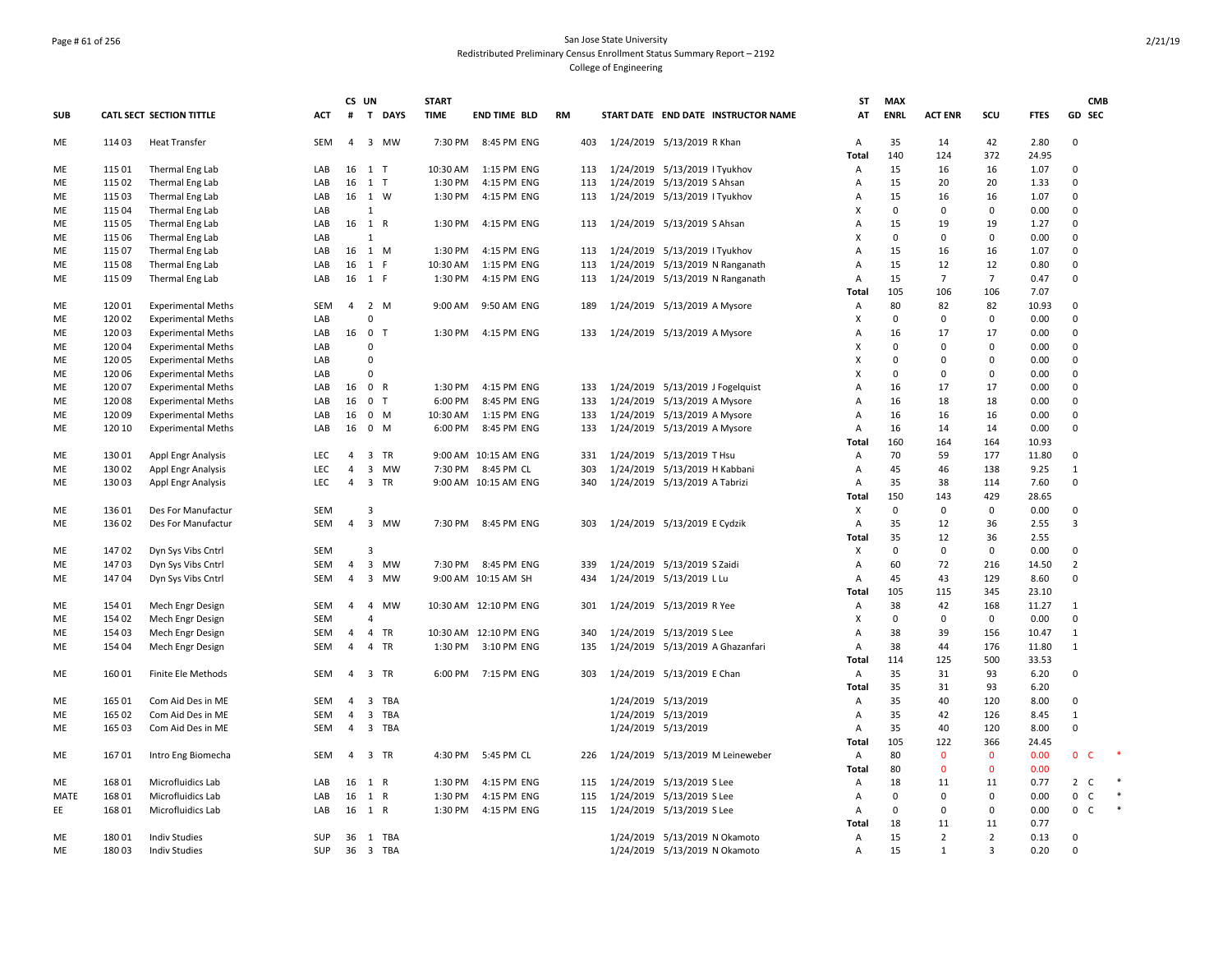## Page # 62 of 256 San Jose State University Redistributed Preliminary Census Enrollment Status Summary Report – 2192 College of Engineering

|            |         |                               |            | CS UN          |             |                | <b>START</b> |                       |               |                                   |                              |                                             | ST           | <b>MAX</b>  |                |                |             | <b>CMB</b>     |
|------------|---------|-------------------------------|------------|----------------|-------------|----------------|--------------|-----------------------|---------------|-----------------------------------|------------------------------|---------------------------------------------|--------------|-------------|----------------|----------------|-------------|----------------|
| <b>SUB</b> |         | CATL SECT SECTION TITTLE      | <b>ACT</b> | #              |             | T DAYS         | <b>TIME</b>  | <b>END TIME BLD</b>   | <b>RM</b>     |                                   |                              | START DATE END DATE INSTRUCTOR NAME         | AT           | <b>ENRL</b> | <b>ACT ENR</b> | scu            | <b>FTES</b> | GD SEC         |
| ME         | 18004   | <b>Indiv Studies</b>          | SUP        | 36 1 T         |             |                | 4:30 PM      | 5:20 PM CL            | 238           |                                   | 1/24/2019 5/13/2019 D Caires |                                             | Α            | 35          | 30             | 30             | 2.00        | $\mathbf 0$    |
| ME         | 18005   | <b>Indiv Studies</b>          | <b>SUP</b> | 36             |             | 2 TBA          |              |                       |               |                                   | 1/24/2019 5/13/2019          |                                             | А            | 35          | 19             | 38             | 2.53        | $\Omega$       |
| ME         | 18006   | <b>Indiv Studies</b>          | <b>SUP</b> | 36 1 M         |             |                |              | 11:00 AM 12:30 PM ENG |               | 141 1/24/2019 5/13/2019 R Agarwal |                              |                                             | A            | 25          | 7              | $\overline{7}$ | 0.47        | $\mathbf 0$    |
| ME         | 18007   | <b>Indiv Studies</b>          | <b>SUP</b> | 36             | 1 R         |                |              | 10:00 AM 11:30 AM ENG | 141           |                                   |                              | 1/24/2019 5/13/2019 R Agarwal               | А            | 25          | 11             | 11             | 0.73        | 0              |
| ME         | 18008   | <b>Indiv Studies</b>          | <b>SUP</b> | 36 1 R         |             |                | 3:30 PM      | 5:00 PM ENG           | 141           |                                   |                              | 1/24/2019 5/13/2019 R Agarwal               | А            | 25          | 7              | $\overline{7}$ | 0.47        | $\Omega$       |
|            |         |                               |            |                |             |                |              |                       |               |                                   |                              |                                             | Total        | 175         | 77             | 98             | 6.53        |                |
| ME         | 18301   | <b>HVAC Sys Design</b>        | SEM        | 4              | 3 TR        |                | 6:00 PM      | 7:15 PM BBC           | 108           |                                   | 1/24/2019 5/13/2019 J Zarour |                                             | А            | 50          | 28             | 84             | 5.80        | $\overline{4}$ |
|            |         |                               |            |                |             |                |              |                       |               |                                   |                              |                                             | Total        | 50          | 28             | 84             | 5.80        |                |
| ME         | 18501   | <b>HEV&amp;EV Fundamental</b> | <b>LEC</b> | $\overline{4}$ |             | 3 MW           | 6:00 PM      | 7:15 PM ENG           | 339           |                                   | 1/24/2019 5/13/2019 F Barez  |                                             | А            | 35          | 30             | 90             | 6.20        | $\overline{4}$ |
|            |         |                               |            |                |             |                |              |                       |               |                                   |                              |                                             | Total        | 35          | 30             | 90             | 6.20        |                |
| ME         | 18701   | Auto Control Dsgn             | <b>SEM</b> |                | 3           |                |              |                       |               |                                   |                              |                                             | Χ            | $\mathbf 0$ | 0              | $\mathbf 0$    | 0.00        | $\mathbf 0$    |
| ME         | 18702   | Auto Control Dsgn             | <b>SEM</b> | $\overline{4}$ |             | 3 MW           | 7:30 PM      | 8:45 PM ENG           | 401           |                                   | 1/24/2019 5/13/2019 N Hemati |                                             | A            | 35          | 34             | 102            | 6.80        | $\mathbf 0$    |
|            |         |                               |            |                |             |                |              |                       |               |                                   |                              |                                             | Total        | 35          | 34             | 102            | 6.80        |                |
| ME         | 18901   | Des Manuf Microsys            | <b>SEM</b> |                | 3           |                |              |                       |               |                                   |                              |                                             | X            | $\mathbf 0$ | $\mathbf 0$    | $\mathbf 0$    | 0.00        | $\mathbf 0$    |
|            |         |                               |            |                |             |                |              |                       |               |                                   |                              |                                             | <b>Total</b> | $\mathbf 0$ | $\mathbf 0$    | $\mathbf 0$    | 0.00        |                |
| ME         | 195B01  | Sr Dsgn Project II            | SEM        | 5              | $3 \quad W$ |                | 1:30 PM      | 4:15 PM ENG           | 135           |                                   |                              | 1/24/2019 5/13/2019 R Agarwal               | Α            | 35          | 30             | 90             | 6.00        | 0              |
| ME         | 195B02  | Sr Dsgn Project II            | SEM        | 5              |             | $3 \quad W$    | 1:30 PM      | 4:15 PM ENG           | 111           |                                   | 1/24/2019 5/13/2019 R Yee    |                                             | Α            | 35          | 25             | 75             | 5.00        | 0              |
| ME         | 195B03  | Sr Dsgn Project II            | SEM        | 5              | $3 \quad W$ |                | 1:30 PM      | 4:15 PM ENG           | 192           |                                   | 1/24/2019 5/13/2019 W Du     |                                             | А            | 35          | 32             | 96             | 6.40        | 0              |
| ME         | 195B04  | Sr Dsgn Project II            | SEM        | 5              | $3 \quad W$ |                | 1:30 PM      | 4:15 PM OFF           | <b>CAMPUS</b> |                                   | 1/24/2019 5/13/2019 B Furman |                                             | Α            | 35          | 32             | 96             | 6.40        | 0              |
|            |         |                               | SEM        | 5              | $3 \quad W$ |                | 1:30 PM      | 4:15 PM ENG           |               |                                   |                              |                                             | А            | 35          | 32             | 96             | 6.40        | 0              |
| ME         | 195B05  | Sr Dsgn Project II            |            |                |             |                |              |                       | 141           |                                   | 1/24/2019 5/13/2019 J Mokri  |                                             |              |             |                |                |             |                |
| ME         |         | 195B 06 Sr Dsgn Project II    | <b>SEM</b> | 5              | 3 W         |                | 1:30 PM      | 4:15 PM ENG           | 133           |                                   | 1/24/2019 5/13/2019 S Zaidi  |                                             | А            | 35          | 31             | 93             | 6.20        | $\Omega$       |
|            |         |                               |            |                |             |                |              |                       |               |                                   |                              |                                             | Total        | 210         | 182            | 546            | 36.40       |                |
| ME         | 21001   | Adv Thermodynamics            | SEM        | 5              |             | 3 MW           | 7:30 PM      | 8:45 PM CL            | 202           |                                   |                              | 1/24/2019 5/13/2019 Y Shabany               | А            | 35          | 11             | 33             | 2.75        | 11             |
|            |         |                               |            |                |             |                |              |                       |               |                                   |                              |                                             | Total        | 35          | 11             | 33             | 2.75        |                |
| ME         | 23001   | Ad Mech Eng Analys            | SEM        | 5              |             | 3 MW           | 6:00 PM      | 7:15 PM CL            | 202           |                                   |                              | 1/24/2019 5/13/2019 Y Shabany               | Α            | 35          | 34             | 102            | 8.50        | 34             |
|            |         |                               |            |                |             |                |              |                       |               |                                   |                              |                                             | Total        | 35          | 34             | 102            | 8.50        |                |
| <b>ME</b>  | 24301   | Vib of Mech System            | <b>SEM</b> | 5              | 3 TR        |                | 4:30 PM      | 5:45 PM DMH           | 160           |                                   |                              | 1/24/2019 5/13/2019 F Amirkulova            | А            | 35          | 14             | 42             | 3.30        | 10             |
|            |         |                               |            |                |             |                |              |                       |               |                                   |                              |                                             | <b>Total</b> | 35          | 14             | 42             | 3.30        |                |
| ME         | 25601   | Product Dsgn Devel            | <b>LEC</b> | $\overline{4}$ |             | 3 MW           | 4:30 PM      | 5:45 PM ENG           | 141           |                                   |                              | 1/24/2019 5/13/2019 V Cherickal Viswanathan | Α            | 33          | 40             | 120            | 10.00       | 40             |
|            |         |                               |            |                |             |                |              |                       |               |                                   |                              |                                             | <b>Total</b> | 33          | 40             | 120            | 10.00       |                |
| ME         | 265 01  | Computer Aid ME Des           | <b>SEM</b> | 5              |             | 3 MW           | 6:00 PM      | 7:15 PM CL            | 324           |                                   |                              | 1/24/2019 5/13/2019 K Youssefi              | Α            | 45          | 41             | 123            | 10.25       | 41             |
|            |         |                               |            |                |             |                |              |                       |               |                                   |                              |                                             | Total        | 45          | 41             | 123            | 10.25       |                |
| ME         | 26801   | 3D Printing Add Mfg           | LEC        |                | 3           |                |              |                       |               |                                   |                              |                                             | X            | $\mathbf 0$ | 0              | $\mathbf 0$    | 0.00        | 0              |
| ME         | 26802   | 3D Printing Add Mfg           | LEC        | $\overline{4}$ |             | 3 TR           | 7:30 PM      | 8:45 PM DMH           | 164           |                                   |                              | 1/24/2019 5/13/2019 P Woytowitz             | Α            | 35          | 39             | 117            | 9.75        | 39             |
|            |         |                               |            |                |             |                |              |                       |               |                                   |                              |                                             | Total        | 35          | 39             | 117            | 9.75        |                |
| ME         | 27301   | Finite El Meth Eng            | SEM        | 4              | 3 TR        |                | 4:30 PM      | 5:45 PM CL            | 234           |                                   |                              | 1/24/2019 5/13/2019 A Ghazanfari            | А            | 35          | 35             | 105            | 8.70        | 34             |
|            |         |                               |            |                |             |                |              |                       |               |                                   |                              |                                             | Total        | 35          | 35             | 105            | 8.70        |                |
| ME         | 274 01  | Adv FEM in Engr               | LEC        | 4              | 3 TR        |                | 7:30 PM      | 8:45 PM ENG           | 303           |                                   | 1/24/2019 5/13/2019 E Chan   |                                             | А            | 35          | 18             | 54             | 4.35        | 15             |
|            |         |                               |            |                |             |                |              |                       |               |                                   |                              |                                             | Total        | 35          | 18             | 54             | 4.35        |                |
| ME         | 28101   | Adv Cntrl Syst Des            | SEM        | 5              | 3 TR        |                | 6:00 PM      | 7:15 PM DH            | 243           |                                   |                              | 1/24/2019 5/13/2019 S Bashash               | Α            | 35          | 20             | 60             | 5.00        | 20             |
|            |         |                               |            |                |             |                |              |                       |               |                                   |                              |                                             | Total        | 35          | 20             | 60             | 5.00        |                |
| ME         | 295A 01 | ME Project I                  | <b>SUP</b> |                |             | 25 3 TBA       |              |                       |               |                                   | 1/24/2019 5/13/2019          |                                             | А            | 20          | $\Omega$       | 0              | 0.00        | 0              |
| ME         | 295A02  | ME Project                    | SUP        | 25             |             | 3 TBA          |              |                       |               |                                   |                              | 1/24/2019 5/13/2019 F Amirkulova            | А            | 20          | $\Omega$       | $\Omega$       | 0.00        | $\mathbf 0$    |
| ME         | 295A03  | ME Project                    | <b>SUP</b> |                |             | 25 3 TBA       |              |                       |               |                                   |                              | 1/24/2019 5/13/2019 A Ghazanfari            | А            | 20          | $\overline{2}$ | 6              | 0.50        | $\overline{2}$ |
| ME         | 295A 04 | ME Project                    | <b>SUP</b> |                |             | 25 3 TBA       |              |                       |               |                                   | 1/24/2019 5/13/2019 F Barez  |                                             | А            | 20          | $\mathbf{1}$   | 3              | 0.25        | $\mathbf{1}$   |
| ME         | 295A05  | ME Project I                  | <b>SUP</b> |                |             | 25 3 TBA       |              |                       |               |                                   |                              | 1/24/2019 5/13/2019 S Bashash               | А            | 20          | $\overline{2}$ | 6              | 0.50        | $\overline{2}$ |
| ME         | 295A06  | ME Project                    | SUP        | 25             |             | 3 TBA          |              |                       |               |                                   | 1/24/2019 5/13/2019 W Du     |                                             | А            | 20          | 4              | 12             | 1.00        | $\overline{4}$ |
| ME         | 295A 07 | ME Project I                  | <b>SUP</b> | 25             |             | 3 TBA          |              |                       |               |                                   | 1/24/2019 5/13/2019 B Furman |                                             | A            | 20          | $\mathbf{1}$   | 3              | 0.25        | $\mathbf{1}$   |
| ME         | 295A08  | ME Project I                  | SUP        | 25             |             | 3 TBA          |              |                       |               |                                   | 1/24/2019 5/13/2019 C Han    |                                             | А            | 20          | $\mathbf 0$    | $\Omega$       | 0.00        | 0              |
| ME         | 295A09  | ME Project                    | SUP        | 25             |             | 3 TBA          |              |                       |               |                                   | 1/24/2019 5/13/2019 T Hsu    |                                             | Α            | 20          | $\Omega$       | $\Omega$       | 0.00        | 0              |
| ME         | 295A 10 | ME Project                    | SUP        | 25             |             | 3 TBA          |              |                       |               |                                   | 1/24/2019 5/13/2019 S Lee    |                                             | Α            | 20          | $\mathbf 0$    | $\Omega$       | 0.00        | 0              |
| ME         |         |                               | <b>SUP</b> | 25             |             |                |              |                       |               |                                   |                              |                                             | А            | 20          | $\Omega$       | $\Omega$       | 0.00        | $\mathbf 0$    |
| ME         |         | 295A 11 ME Project I          | <b>SUP</b> | 25             |             | 3 TBA<br>3 TBA |              |                       |               |                                   |                              | 1/24/2019 5/13/2019 N Okamoto               |              | 20          | $\mathbf{1}$   | $\overline{3}$ | 0.25        |                |
|            |         | 295A 12 ME Project            |            |                |             |                |              |                       |               |                                   | 1/24/2019 5/13/2019 R Yee    |                                             | А            |             |                |                |             | 1              |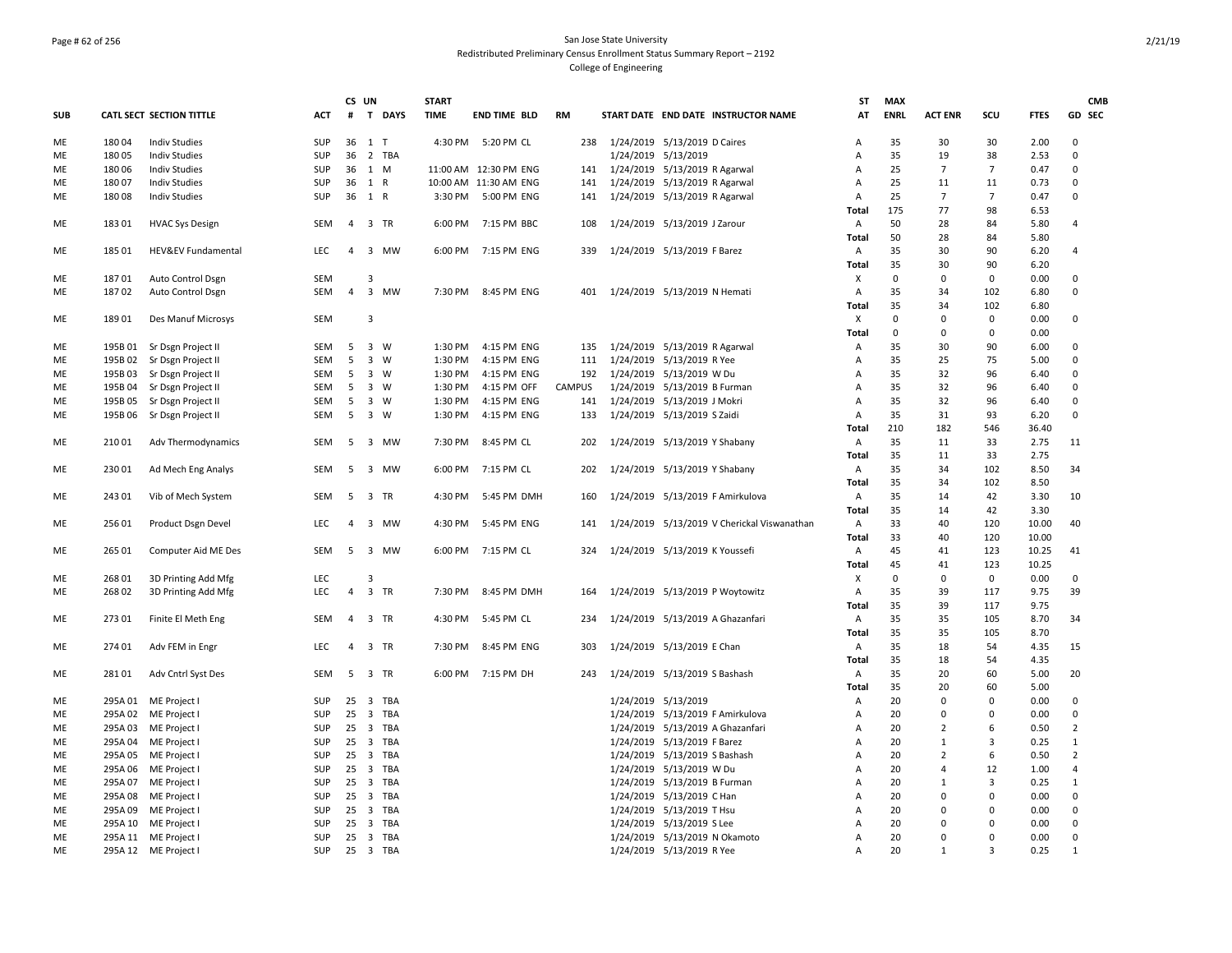# Page # 63 of 256 San Jose State University Redistributed Preliminary Census Enrollment Status Summary Report – 2192 College of Engineering

|            |         |                                 |            | CS UN        |                |             | <b>START</b> |                     |    |                               |                                             | <b>ST</b> | <b>MAX</b>  |                |             |             | <b>CMB</b>     |
|------------|---------|---------------------------------|------------|--------------|----------------|-------------|--------------|---------------------|----|-------------------------------|---------------------------------------------|-----------|-------------|----------------|-------------|-------------|----------------|
| <b>SUB</b> |         | <b>CATL SECT SECTION TITTLE</b> | <b>ACT</b> | #            |                | <b>DAYS</b> | <b>TIME</b>  | <b>END TIME BLD</b> | RM |                               | START DATE END DATE INSTRUCTOR NAME         | AT        | <b>ENRL</b> | <b>ACT ENR</b> | SCU         | <b>FTES</b> | <b>GD SEC</b>  |
| <b>ME</b>  |         | 295A 13 ME Project I            | <b>SUP</b> | 25           |                | 3 TBA       |              |                     |    |                               | 1/24/2019 5/13/2019 V Cherickal Viswanathan | A         | 20          | 5              | 15          | 1.25        | .5             |
|            |         |                                 |            |              |                |             |              |                     |    |                               |                                             | Total     | 260         | 16             | 48          | 4.00        |                |
| ME         |         | 295B 01 ME Project II           | <b>SUP</b> | 25           |                | 3 TBA       |              |                     |    | 1/24/2019 5/13/2019 R Agarwal |                                             | A         | 20          |                | 3           | 0.25        |                |
| <b>ME</b>  |         | 295B 02 ME Project II           | <b>SUP</b> | 25           |                | 3 TBA       |              |                     |    |                               | 1/24/2019 5/13/2019 F Amirkulova            | A         | 20          | 0              | 0           | 0.00        | $\Omega$       |
| ME         | 295B03  | ME Project II                   | <b>SUP</b> | 25           | 3              | TBA         |              |                     |    |                               | 1/24/2019 5/13/2019 A Ghazanfari            | A         | 20          | $\Omega$       | $\mathbf 0$ | 0.00        | $\mathbf 0$    |
| <b>ME</b>  | 295B04  | ME Project II                   | <b>SUP</b> | 25           | 3              | TBA         |              |                     |    | 1/24/2019 5/13/2019 F Barez   |                                             | A         | 20          | 3              | 9           | 0.75        | 3              |
| ME         | 295B 05 | ME Project II                   | <b>SUP</b> | 25           | 3              | TBA         |              |                     |    | 1/24/2019 5/13/2019 S Bashash |                                             | A         | 20          |                | 21          | 1.75        |                |
| ME         | 295B06  | ME Project II                   | <b>SUP</b> | 25           | 3              | <b>TBA</b>  |              |                     |    | 1/24/2019 5/13/2019 W Du      |                                             | A         | 20          |                | 12          | 1.00        | $\overline{4}$ |
| ME         | 295B 07 | ME Project II                   | <b>SUP</b> | 25           | 3              | TBA         |              |                     |    | 1/24/2019 5/13/2019 B Furman  |                                             |           | 20          |                | 6           | 0.50        |                |
| <b>ME</b>  | 295B08  | ME Project II                   | SUP        | 25           | 3              | TBA         |              |                     |    | 1/24/2019 5/13/2019 C Han     |                                             | A         | 20          | 0              | 0           | 0.00        | $\mathbf 0$    |
| <b>ME</b>  | 295B 09 | ME Project II                   | <b>SUP</b> | 25           | $\overline{3}$ | TBA         |              |                     |    | 1/24/2019 5/13/2019 T Hsu     |                                             | A         | 20          | 0              | 0           | 0.00        | $\Omega$       |
| ME         | 295B 10 | ME Project II                   | <b>SUP</b> | 25           | 3              | TBA         |              |                     |    | 1/24/2019 5/13/2019 S Lee     |                                             | A         | 20          | $\Omega$       | 0           | 0.00        | $\mathbf 0$    |
| <b>ME</b>  |         | 295B 11 ME Project II           | <b>SUP</b> | 25           | 3              | TBA         |              |                     |    | 1/24/2019 5/13/2019 N Okamoto |                                             | A         | 20          |                | 12          | 1.00        | $\overline{4}$ |
| ME         | 295B 12 | ME Project II                   | <b>SUP</b> | 25           | $\overline{3}$ | TBA         |              |                     |    | 1/24/2019 5/13/2019 R Yee     |                                             | A         | 20          | 0              | $\mathbf 0$ | 0.00        | 0              |
| <b>ME</b>  |         | 295B 13 ME Project II           | <b>SUP</b> | 25           | $\overline{3}$ | TBA         |              |                     |    |                               | 1/24/2019 5/13/2019 V Cherickal Viswanathan | A         | 20          | 3              | 9           | 0.75        | 3              |
|            |         |                                 |            |              |                |             |              |                     |    |                               |                                             | Total     | 260         | 24             | 72          | 6.00        |                |
| ME         | 298 01  | Special Project ME              | SUP        | 25           |                | 1 TBA       |              |                     |    |                               | 1/24/2019 5/13/2019 N Okamoto               | A         | 15          | 3              | 3           | 0.25        | 3              |
| <b>ME</b>  | 29802   | Special Project ME              | <b>SUP</b> | $25 \quad 3$ |                |             |              |                     |    |                               | 1/24/2019 5/13/2019 N Okamoto               | x         | $\Omega$    | 0              | 0           | 0.00        | $\Omega$       |
| ME         | 298 04  | Special Project ME              | <b>SUP</b> | 25           |                | 3 TBA       |              |                     |    |                               | 1/24/2019 5/13/2019 N Okamoto               | A         | 15          |                | 12          | 1.00        |                |
|            |         |                                 |            |              |                |             |              |                     |    |                               |                                             | Total     | 30          |                | 15          | 1.25        |                |
| <b>ME</b>  | 299 01  | Master's Thesis                 | <b>SUP</b> | 25           |                | 3 TBA       |              |                     |    | 1/24/2019 5/13/2019 R Agarwal |                                             | A         | 20          | 6              | 18          | 1.50        | 6              |
|            |         |                                 |            |              |                |             |              |                     |    |                               |                                             | Total     | 20          | 6              | 18          | 1.50        |                |
|            |         |                                 |            |              |                |             |              |                     |    |                               | <b>Mechanical Engineering Total</b>         |           | 3480        | 2601           | 6141        | 425.98      |                |

2/21/19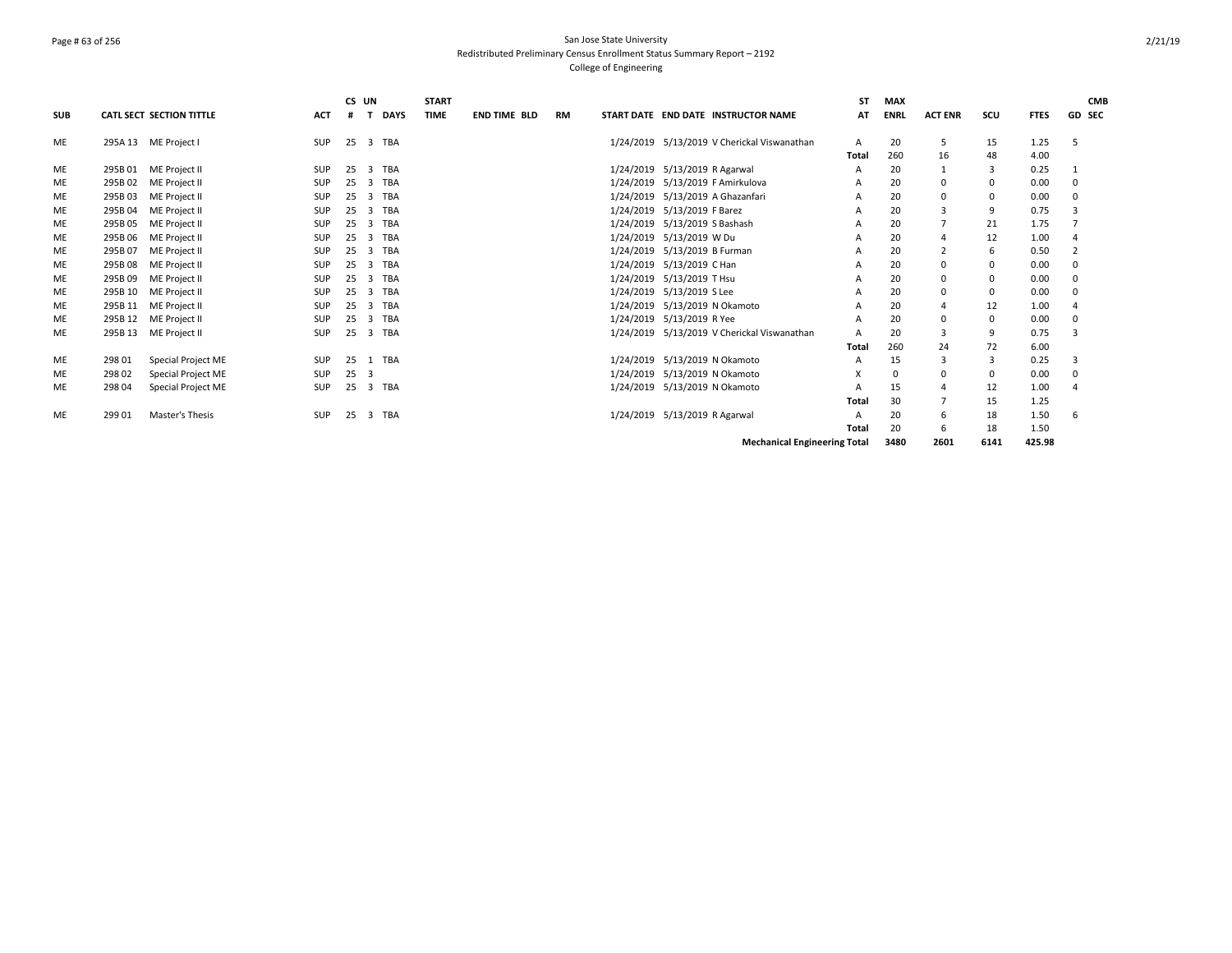### Page # 64 of 256 San Jose State University Redistributed Preliminary Census Enrollment Status Summary Report – 2192 College of Engineering

|                   |        |                                          |            | CS UN          |                             | <b>START</b> |                       |           |     |                            |                                 |                                      | ST           | <b>MAX</b>           |                      |                         |             |              | <b>CMB</b>   |        |
|-------------------|--------|------------------------------------------|------------|----------------|-----------------------------|--------------|-----------------------|-----------|-----|----------------------------|---------------------------------|--------------------------------------|--------------|----------------------|----------------------|-------------------------|-------------|--------------|--------------|--------|
| <b>SUB</b>        |        | CATL SECT SECTION TITTLE                 | <b>ACT</b> | #              | T DAYS                      | <b>TIME</b>  | <b>END TIME BLD</b>   | <b>RM</b> |     |                            |                                 | START DATE END DATE INSTRUCTOR NAME  | AT           | <b>ENRL</b>          | <b>ACT ENR</b>       | scu                     | <b>FTES</b> | GD SEC       |              |        |
|                   |        |                                          |            |                |                             |              |                       |           |     |                            |                                 |                                      |              |                      |                      |                         |             |              |              |        |
| <b>Technology</b> |        |                                          |            |                |                             |              |                       |           |     |                            |                                 |                                      |              |                      |                      |                         |             |              |              |        |
| TECH              | 20A 01 | Comp Aid Graphics                        | <b>LEC</b> | $\overline{2}$ | 2 T                         |              | 12:00 PM 12:50 PM ENG |           | 103 |                            | 1/24/2019 5/13/2019 S Effati    |                                      | Α            | 30                   | 11                   | 11                      | 1.47        | $\Omega$     |              |        |
| <b>TECH</b>       | 20A 11 | Comp Aid Graphics                        | LAB        |                | 16 0 R                      | 12:00 PM     | 2:45 PM ENG           |           | 103 |                            | 1/24/2019 5/13/2019 S Effati    |                                      | Α            | 30                   | 11                   | 11                      | 0.00        | $\Omega$     |              |        |
|                   |        |                                          |            |                |                             |              |                       |           |     |                            |                                 |                                      | Total        | 60                   | 22                   | 22                      | 1.47        |              |              |        |
| <b>TECH</b>       | 25 01  | Intro Materials Tech                     | LEC        | $\overline{2}$ | 3 R                         | 6:00 PM      | 7:45 PM ENG           |           | 103 |                            | 1/24/2019 5/13/2019 D Yan       |                                      | Α            | 30                   | 24                   | 48                      | 4.80        | $\Omega$     |              |        |
| <b>TECH</b>       | 25 11  | Intro Materials Tech                     | LAB        | 16             | $\mathbf 0$<br>R            | 1:30 PM      | 4:15 PM ENG           |           | 105 |                            | 1/24/2019 5/13/2019 D Yan       |                                      | A            | 15                   | 16                   | 16                      | 0.00        | $\mathbf 0$  |              |        |
| TECH              | 25 12  | Intro Materials Tech                     | LAB        |                | 16 0 W                      |              | 9:00 AM 11:45 AM ENG  |           | 105 |                            | 1/24/2019 5/13/2019 D Yan       |                                      | A            | 15                   | 8                    | 8                       | 0.00        | $\Omega$     |              |        |
|                   |        |                                          |            |                |                             |              |                       |           |     |                            |                                 |                                      | <b>Total</b> | 60                   | 48                   | 72                      | 4.80        |              |              |        |
| <b>TECH</b>       | 3101   | Qual Assur & Control                     | LEC        | $\overline{2}$ | 3 MW                        |              | 9:00 AM 10:15 AM ENG  |           | 103 |                            |                                 | 1/24/2019 5/13/2019 F Davoudi Kakhki | Α            | 40                   | 40                   | 80                      | 8.00        | $\mathbf 0$  |              |        |
|                   |        |                                          |            |                |                             |              |                       |           |     |                            |                                 |                                      | Total        | 40                   | 40                   | 80                      | 8.00        |              |              |        |
| <b>TECH</b>       | 41 11  | Mach Shop Safety                         | LAB        | 16             | 1 TBA                       |              | IS                    |           | 120 |                            | 1/24/2019 5/13/2019 D Muntz     |                                      | Α            | 22                   | 23                   | 23                      | 1.53        | 0            | C            |        |
| ME                | 41 11  | Mach Shop Safety                         | LAB        |                | 16 1 TBA                    |              | IS                    |           | 120 |                            | 1/24/2019 5/13/2019 D Muntz     |                                      | Α            | 0                    | $\mathbf 0$          | 0                       | 0.00        | 0            | C            |        |
| <b>TECH</b>       | 41 12  | Mach Shop Safety                         | LAB        |                | 16 1 TBA                    |              | IS                    |           | 120 | 1/24/2019 5/13/2019        |                                 |                                      | Α            | 22                   | 22                   | 22                      | 1.47        | 0            | C            |        |
|                   |        |                                          |            | 16             | 1 TBA                       |              | IS                    |           |     |                            |                                 |                                      |              | $\mathbf 0$          | $\mathbf{0}$         | $\mathbf 0$             | 0.00        | $\mathbf{0}$ | $\mathsf{C}$ |        |
| ME                | 41 12  | Mach Shop Safety                         | LAB        |                |                             |              | IS                    |           | 120 | 1/24/2019 5/13/2019        |                                 |                                      | Α            | 22                   |                      |                         |             | $\mathbf{0}$ | $\mathsf{C}$ |        |
| <b>TECH</b>       | 41 13  | Mach Shop Safety                         | LAB        |                | 16 1 TBA                    |              | IS                    |           | 120 |                            | 1/24/2019 5/13/2019 D Muntz     |                                      | Α            |                      | 24                   | 24                      | 1.60        |              |              |        |
| ME                | 41 13  | Mach Shop Safety                         | LAB        |                | 16 1 TBA                    |              |                       |           | 120 |                            | 1/24/2019 5/13/2019 D Muntz     |                                      | A            | $\mathbf 0$          | $\mathbf{0}$         | $\mathbf 0$             | 0.00        | $\mathbf{0}$ | C            |        |
| <b>TECH</b>       | 41 14  | Mach Shop Safety                         | LAB        |                | 16 1 TBA                    |              | IS                    |           | 120 | 1/24/2019 5/13/2019        |                                 |                                      | Α            | 22                   | 20                   | 20                      | 1.33        | $\mathbf{0}$ | $\mathsf{C}$ |        |
| ME                | 41 14  | Mach Shop Safety                         | LAB        |                | 16 1 TBA                    |              | IS                    |           | 120 | 1/24/2019 5/13/2019        |                                 |                                      | Α            | 0                    | $\mathbf{0}$         | $\mathbf 0$             | 0.00        | $\mathbf 0$  | $\mathsf{C}$ |        |
| <b>TECH</b>       | 41 15  | Mach Shop Safety                         | LAB        | 16             | 1 TBA                       |              | IS                    |           | 120 |                            | 1/24/2019 5/13/2019 C March     |                                      | A            | 22                   | 21                   | 21                      | 1.40        | 0            | $\mathsf{C}$ |        |
| ME                | 41 15  | Mach Shop Safety                         | LAB        |                | 16 1 TBA                    |              | IS                    |           | 120 |                            | 1/24/2019 5/13/2019 C March     |                                      | A            | $\Omega$             | $\mathbf{0}$         | $\mathbf 0$             | 0.00        | $\mathbf{0}$ | $\mathsf{C}$ |        |
|                   |        |                                          |            |                |                             |              |                       |           |     |                            |                                 |                                      | Total        | 110                  | 110                  | 110                     | 7.33        |              |              |        |
| <b>TECH</b>       | 42 11  | Mfg Mach Shop Proj                       | LAB        |                | 16 1 TBA                    |              | IS                    |           | 120 |                            | 1/24/2019 5/13/2019 D Muntz     |                                      | Α            | 24                   | 11                   | 11                      | 0.73        | 0            | $\mathsf{C}$ |        |
| ME                | 42 11  | Mfg Mach Shop Proj                       | LAB        | 16             | 1 TBA                       |              | IS                    |           | 120 |                            | 1/24/2019 5/13/2019 D Muntz     |                                      | Α            | $\Omega$             | 0                    | 0                       | 0.00        | 0            | $\mathsf C$  | $\ast$ |
|                   |        |                                          |            |                |                             |              |                       |           |     |                            |                                 |                                      | Total        | 24                   | 11                   | 11                      | 0.73        |              |              |        |
| <b>TECH</b>       | 45 01  | Sus Facilities Pln                       | LEC        | $\overline{2}$ | 3 W                         |              | 4:30 PM 7:15 PM ENG   |           | 490 |                            |                                 | 1/24/2019 5/13/2019 F Davoudi Kakhki | Α            | 30                   | 27                   | 81                      | 5.40        | 0            |              |        |
|                   |        |                                          |            |                |                             |              |                       |           |     |                            |                                 |                                      | Total        | 30                   | 27                   | 81                      | 5.40        |              |              |        |
| TECH              | 46 01  | Mach Oper & Mgmt                         | LEC        |                | 3                           |              |                       |           |     |                            |                                 |                                      | X            | $\Omega$             | $\Omega$             | $\Omega$                | 0.00        | $\Omega$     |              |        |
| <b>TECH</b>       | 46 11  | Mach Oper & Mgmt                         | LAB        |                | $\mathbf 0$                 |              |                       |           |     |                            |                                 |                                      | X            | $\mathbf 0$          | $\mathbf 0$          | $\mathbf 0$             | 0.00        | $\mathsf 0$  |              |        |
|                   |        |                                          |            |                |                             |              |                       |           |     |                            |                                 |                                      | Total        | 0                    | 0                    | $\mathbf 0$             | 0.00        |              |              |        |
| TECH              | 6001   | Intro Electronics                        | LEC        |                | 3                           |              |                       |           |     |                            |                                 |                                      | x            | $\Omega$             | 0                    | $\Omega$                | 0.00        | $\mathbf 0$  |              |        |
| <b>TECH</b>       | 6002   | Intro Electronics                        | <b>LEC</b> |                | $\overline{3}$              |              |                       |           |     |                            |                                 |                                      | X            | $\Omega$             | $\mathbf 0$          | $\Omega$                | 0.00        | $\mathbf 0$  |              |        |
| <b>TECH</b>       | 6003   | Intro Electronics                        | LEC        |                | 2 3 MW                      |              | 12:00 PM 12:50 PM IS  |           | 216 | 1/24/2019 5/13/2019 M Zand |                                 |                                      | A            | 50                   | 49                   | 98                      | 9.80        | $\mathbf 0$  |              |        |
| TECH              | 60 11  | Intro Electronics                        | LAB        |                | $\Omega$                    |              |                       |           |     |                            |                                 |                                      | Х            | $\Omega$             | 0                    | $\mathbf 0$             | 0.00        | $\mathbf 0$  |              |        |
| <b>TECH</b>       | 60 12  | Intro Electronics                        | LAB        |                | $\mathsf{C}$                |              |                       |           |     |                            |                                 |                                      | X            | $\Omega$             | $\mathbf 0$          | $\mathbf 0$             | 0.00        | $\Omega$     |              |        |
| TECH              | 60 13  | Intro Electronics                        | LAB        | 16 0           | -F                          | 12:00 PM     | 2:45 PM IS            |           | 117 |                            | 1/24/2019 5/13/2019 M Zand      |                                      | Α            | 25                   | 24                   | 24                      | 0.00        | $\mathbf 0$  |              |        |
| TECH              | 60 14  | Intro Electronics                        | LAB        | 16             | 0 F                         | 3:00 PM      | 5:45 PM IS            |           | 117 |                            | 1/24/2019 5/13/2019 M Zand      |                                      | Α            | 25                   | 25                   | 25                      | 0.00        | 0            |              |        |
|                   |        |                                          |            |                |                             |              |                       |           |     |                            |                                 |                                      | Total        | 100                  | 98                   | 147                     | 9.80        |              |              |        |
| <b>TECH</b>       | 6201   | <b>Analog Circuits</b>                   | <b>LEC</b> | $2^{\circ}$    | 3 TR                        | 3:00 PM      | 3:50 PM IS            |           | 216 |                            |                                 | 1/24/2019 5/13/2019 M Mortezaie      | Α            | 30                   | 20                   | 40                      | 4.00        | $\mathbf 0$  |              |        |
| <b>TECH</b>       | 62 11  | <b>Analog Circuits</b>                   | LAB        | 16             | $\mathbf 0$<br>$\mathsf{R}$ | 4:30 PM      | 7:15 PM IS            |           | 117 |                            | 1/24/2019 5/13/2019 S Kharat    |                                      | Α            | 30                   | 20                   | 20                      | 0.00        | $\mathbf 0$  |              |        |
|                   |        |                                          |            |                |                             |              |                       |           |     |                            |                                 |                                      | <b>Total</b> | 60                   | 40                   | 60                      | 4.00        |              |              |        |
| TECH              | 6301   | Analog Digital Circ                      | <b>LEC</b> |                | 2 3 MW                      | 9:00 AM      | 9:50 AM IS            |           | 216 |                            | 1/24/2019 5/13/2019 T Brown Jr. |                                      | Α            | 30                   | 42                   | 84                      | 8.40        | 0            |              |        |
| TECH              | 63 11  | Analog Digital Circ                      | LAB        | 16             | $\mathbf 0$<br>W            | 10:30 AM     | 1:15 PM IS            |           | 117 |                            | 1/24/2019 5/13/2019 T Brown Jr. |                                      | Α            | 30                   | 32                   | 32                      | 0.00        | 0            |              |        |
| <b>TECH</b>       | 63 12  | Analog Digital Circ                      | LAB        | 16             | 0 M                         | 4:30 PM      | 7:15 PM IS            |           | 117 |                            | 1/24/2019 5/13/2019 T Brown Jr. |                                      | Α            | 30                   | 10                   | 10                      | 0.00        | $\Omega$     |              |        |
|                   |        |                                          |            |                |                             |              |                       |           |     |                            |                                 |                                      | Total        | 90                   | 84                   | 126                     | 8.40        |              |              |        |
| <b>TECH</b>       | 65 01  | Netwrk Theory/Appl                       | LEC        | $\overline{2}$ | 3 TR                        |              | 10:30 AM 11:20 AM ENG |           | 490 |                            | 1/24/2019 5/13/2019 R Grotegut  |                                      | Α            | 30                   | 35                   | 70                      | 7.00        | $\Omega$     |              |        |
| TECH              | 65 02  |                                          | LEC        | $\overline{2}$ | 3<br>MW                     |              | 10:30 AM 11:20 AM ENG |           | 490 |                            | 1/24/2019 5/13/2019 R Grotegut  |                                      |              | 30                   | 35                   | 70                      | 7.00        | $\mathbf 0$  |              |        |
| TECH              | 65 11  | Netwrk Theory/Appl<br>Netwrk Theory/Appl | LAB        | 16             | $\mathbf 0$<br>R            | 3:00 PM      | 5:45 PM ENG           |           | 103 |                            |                                 |                                      | Α<br>Α       | 40                   | 35                   | 35                      | 0.00        | $\mathbf 0$  |              |        |
|                   | 65 12  |                                          |            |                | 16 0 M                      | 1:30 PM      |                       |           |     |                            | 1/24/2019 5/13/2019 R Grotegut  |                                      |              | 30                   | 35                   | 35                      | 0.00        | 0            |              |        |
| TECH              |        | Netwrk Theory/Appl                       | LAB        |                |                             |              | 4:15 PM ENG           |           | 490 |                            | 1/24/2019 5/13/2019 R Grotegut  |                                      | Α            |                      |                      |                         |             |              |              |        |
|                   |        |                                          |            |                |                             |              |                       |           |     |                            |                                 |                                      | Total        | 130<br>$\Omega$      | 140                  | 210<br>$\mathbf 0$      | 14.00       |              |              |        |
| <b>TECH</b>       | 6601   | Network Admin                            | <b>LEC</b> |                | 3                           |              |                       |           |     |                            |                                 |                                      | Х            |                      | $\mathbf 0$          |                         | 0.00        | $\mathbf 0$  |              |        |
| <b>TECH</b>       | 6602   | Network Admin                            | LEC.       |                | 3                           |              |                       |           |     |                            |                                 |                                      | X            | $\Omega$<br>$\Omega$ | $\Omega$<br>$\Omega$ | $\mathbf 0$<br>$\Omega$ | 0.00        | 0            |              |        |
| <b>TECH</b>       | 6603   | Network Admin                            | LEC        |                | 3                           |              |                       |           |     |                            |                                 |                                      | X            |                      |                      |                         | 0.00        | $\mathbf 0$  |              |        |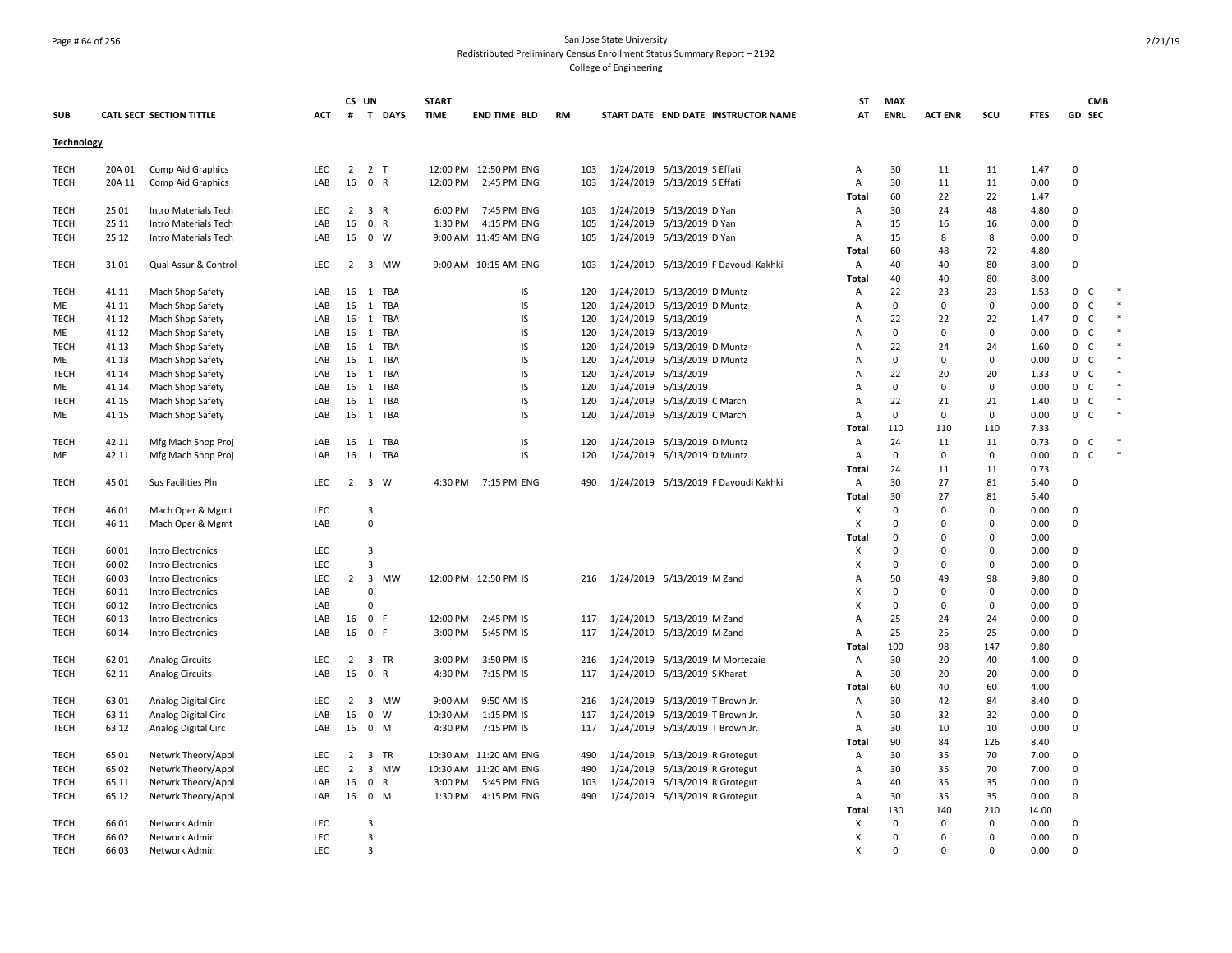## Page # 65 of 256 San Jose State University Redistributed Preliminary Census Enrollment Status Summary Report – 2192 College of Engineering

|             |        |                               |            |                | CS UN                         | <b>START</b> |                       |           |     |                                     | SΤ           | <b>MAX</b>  |                |             |              | <b>CMB</b>  |
|-------------|--------|-------------------------------|------------|----------------|-------------------------------|--------------|-----------------------|-----------|-----|-------------------------------------|--------------|-------------|----------------|-------------|--------------|-------------|
| SUB         |        | CATL SECT SECTION TITTLE      | ACT        | #              | $\mathbf{T}$<br><b>DAYS</b>   | <b>TIME</b>  | <b>END TIME BLD</b>   | <b>RM</b> |     | START DATE END DATE INSTRUCTOR NAME | AT           | <b>ENRL</b> | <b>ACT ENR</b> | SCU         | <b>FTES</b>  | GD SEC      |
| TECH        | 6604   | Network Admin                 | <b>LEC</b> | $\overline{2}$ | $\overline{\mathbf{3}}$<br>TR |              | 12:00 PM 12:50 PM ENG |           | 490 | 1/24/2019 5/13/2019 W Abdeljabbar   | A            | 30          | 18             | 36          | 3.60         | $\Omega$    |
| <b>TECH</b> | 66 11  | Network Admin                 | LAB        |                | $\mathsf 0$                   |              |                       |           |     |                                     | X            | $\Omega$    | $\mathbf 0$    | $\mathbf 0$ | 0.00         | 0           |
| <b>TECH</b> | 66 12  | Network Admin                 | LAB        |                | 0                             |              |                       |           |     |                                     | x            | $\Omega$    | 0              | 0           | 0.00         | 0           |
| <b>TECH</b> | 66 13  | Network Admin                 | LAB        |                | 0                             |              |                       |           |     |                                     | x            | $\Omega$    | $\mathbf 0$    | $\mathbf 0$ | 0.00         | 0           |
| <b>TECH</b> | 66 14  | Network Admin                 | LAB        | 16             | 0 F                           |              | 9:00 AM 11:45 AM ENG  |           | 490 | 1/24/2019 5/13/2019 W Abdeljabbar   | Α            | 30          | 18             | 18          | 0.00         | 0           |
|             |        |                               |            |                |                               |              |                       |           |     |                                     | Total        | 60          | 36             | 54          | 3.60         |             |
| <b>TECH</b> | 6701   | Intro to IoT                  | <b>LEC</b> | $\overline{2}$ | 3 TR                          | 4:30 PM      | 5:20 PM ENG           |           | 490 | 1/24/2019 5/13/2019 D Frezzo        | Α            | 30          | 18             | 36          | 3.60         | 0           |
| <b>TECH</b> | 6711   | Intro to IoT                  | LAB        | 16             | 0 R                           | 6:00 PM      | 8:45 PM ENG           |           | 490 | 1/24/2019 5/13/2019 D Frezzo        | Α<br>Total   | 30<br>60    | 18<br>36       | 18<br>54    | 0.00<br>3.60 | 0           |
| <b>TECH</b> | 6801   | <b>IoT Systems</b>            | <b>LEC</b> |                | 3                             |              |                       |           |     |                                     | X            | $\mathbf 0$ | $\mathbf 0$    | $\mathbf 0$ | 0.00         | 0           |
| <b>TECH</b> | 6802   | <b>IoT Systems</b>            | LEC        | $\overline{2}$ | 3 TR                          | 1:30 PM      | 2:20 PM ENG           |           | 490 | 1/24/2019 5/13/2019 W Abdeljabbar   | Α            | 30          | 15             | 30          | 3.00         | 0           |
| TECH        | 68 11  | <b>IoT Systems</b>            | LAB        |                | $\Omega$                      |              |                       |           |     |                                     | X            | $\Omega$    | $\mathbf 0$    | $\mathbf 0$ | 0.00         | 0           |
| <b>TECH</b> | 68 12  | <b>IoT Systems</b>            | LAB        | 16             | 0 F                           | 3:00 PM      | 5:45 PM ENG           |           | 490 | 1/24/2019 5/13/2019 W Abdeljabbar   | Α            | 30          | 15             | 15          | 0.00         | 0           |
|             |        |                               |            |                |                               |              |                       |           |     |                                     | Total        | 60          | 30             | 45          | 3.00         |             |
| <b>TECH</b> | 115 01 | <b>Automation &amp; Cntrl</b> | <b>LEC</b> | $\overline{2}$ | 3 M                           | 6:00 PM      | 7:45 PM ENG           |           | 103 | 1/24/2019 5/13/2019 R Werkman       | Α            | 30          | 32             | 64          | 6.40         | $\mathbf 0$ |
| <b>TECH</b> | 115 11 | <b>Automation &amp; Cntrl</b> | LAB        | 16             | 0 <sub>T</sub>                |              | 7:30 AM 10:15 AM IS   |           | 117 | 1/24/2019 5/13/2019 R Werkman       | А            | 30          | 32             | 32          | 0.00         | $\mathbf 0$ |
|             |        |                               |            |                |                               |              |                       |           |     |                                     | Total        | 60          | 64             | 96          | 6.40         |             |
| <b>TECH</b> | 14301  | Poly & Comp Fab Tech          | <b>ACT</b> | 13             | 3 W                           | 6:00 PM      | 8:45 PM ENG           |           | 340 | 1/24/2019 5/13/2019 Y Schneider     | Α            | 20          | 4              | 12          | 0.80         | $\mathbf 0$ |
|             |        |                               |            |                |                               |              |                       |           |     |                                     | <b>Total</b> | 20          | $\overline{4}$ | 12          | 0.80         |             |
| <b>TECH</b> | 145 01 | Lean Manufacturing            | <b>LEC</b> | 3              | 3 TR                          | 7:30 PM      | 8:45 PM ENG           |           | 339 | 1/24/2019 5/13/2019 K Suleman       | Α            | 50          | 53             | 159         | 10.60        | $\Omega$    |
|             |        |                               |            |                |                               |              |                       |           |     |                                     | <b>Total</b> | 50          | 53             | 159         | 10.60        |             |
| <b>TECH</b> | 146 01 | 3D Printing & App             | <b>LEC</b> | $\overline{4}$ | 3 TBA                         |              | ENG                   |           | 101 | 1/24/2019 5/13/2019 R Benz          | А            | 35          | 33             | 99          | 6.60         | $\mathbf 0$ |
|             |        |                               |            |                |                               |              |                       |           |     |                                     | Total        | 35          | 33             | 99          | 6.60         |             |
| <b>TECH</b> | 14901  | <b>CIM Systems</b>            | <b>LEC</b> | $\overline{2}$ | 3 TBA                         |              | IS                    |           | 119 | 1/24/2019 5/13/2019                 | Α            | 24          | 26             | 52          | 5.20         | $\Omega$    |
| <b>TECH</b> | 149 11 | <b>CIM Systems</b>            | LAB        | 16             | $\mathbf 0$<br>TBA            |              | IS.                   |           | 119 | 1/24/2019 5/13/2019                 | Α            | 24          | 26             | 26          | 0.00         | $\mathbf 0$ |
|             |        |                               |            |                |                               |              |                       |           |     |                                     | Total        | 48          | 52             | 78          | 5.20         |             |
| <b>TECH</b> | 16001  | Mcropro Theory & AP           | <b>LEC</b> | $\overline{2}$ | 3 M                           | 3:00 PM      | 4:45 PM IS            |           | 216 | 1/24/2019 5/13/2019 M Zand          | A            | 60          | 37             | 74          | 7.40         | $\mathbf 0$ |
| <b>TECH</b> | 160 11 | Mcropro Theory & AP           | LAB        | 16             | 0 F                           |              | 9:00 AM 11:45 AM ENG  |           | 103 | 1/24/2019 5/13/2019 M Zand          | Α            | 20          | 22             | 22          | 0.00         | $\mathbf 0$ |
| TECH        | 160 12 | Mcropro Theory & AP           | LAB        | 16             | 0 F                           | 6:00 PM      | 8:45 PM ENG           |           | 490 | 1/24/2019 5/13/2019 M Zand          | А            | 30          | 15             | 15          | 0.00         | 0           |
|             |        |                               |            |                |                               |              |                       |           |     |                                     | <b>Total</b> | 110         | 74             | 111         | 7.40         |             |
| <b>TECH</b> | 163 01 | Telecomm Systems              | LEC        |                | 3                             |              |                       |           |     |                                     | X            | $\mathbf 0$ | $\mathbf 0$    | $\mathbf 0$ | 0.00         | 0           |
| <b>TECH</b> | 16302  | Telecomm Systems              | <b>LEC</b> | $\overline{2}$ | 3 TR                          | 6:00 PM      | 7:15 PM BBC           |           | 125 | 1/24/2019 5/13/2019 A Sanei         | Α            | 40          | 36             | 108         | 7.20         | 0           |
|             |        |                               |            |                |                               |              |                       |           |     |                                     | Total        | 40          | 36             | 108         | 7.20         |             |
| <b>TECH</b> | 165 01 | Wireless Comm Tech            | <b>LEC</b> | 2              | 3 TR                          |              | 10:30 AM 11:20 AM ENG |           | 103 | 1/24/2019 5/13/2019 O Rashel        | A            | 30          | 37             | 74          | 7.40         | 0           |
| <b>TECH</b> | 165 11 | Wireless Comm Tech            | LAB        | 16             | 0 M                           | 10:30 AM     | 1:15 PM ENG           |           | 103 | 1/24/2019 5/13/2019 O Rashel        | Α            | 30          | 37             | 37          | 0.00         | 0           |
|             |        |                               |            |                |                               |              |                       |           |     |                                     | Total        | 60          | 74             | 111         | 7.40         |             |
| <b>TECH</b> | 16701  | <b>Control Systems</b>        | <b>LEC</b> | $\overline{2}$ | 3 <sub>1</sub>                | 12:00 PM     | 1:45 PM IS            |           | 117 | 1/24/2019 5/13/2019 T Brown Jr.     | Α            | 30          | 28             | 56          | 5.60         | 0           |
| <b>TECH</b> | 167 11 | Control Systems               | LAB        | 16             | 0 R                           | 12:00 PM     | 2:45 PM IS            |           | 117 | 1/24/2019 5/13/2019 T Brown Jr.     | Α            | 30          | 28             | 28          | 0.00         | 0           |
|             |        |                               |            |                |                               |              |                       |           |     |                                     | Total        | 60          | 56             | 84          | 5.60         |             |
| <b>TECH</b> | 16901  | Applied Elec Desgn            | <b>LEC</b> | $\overline{2}$ | 3 M                           | 6:00 PM      | 7:45 PM IS            |           | 216 | 1/24/2019 5/13/2019 F Koushan       | Α            | 60          | 66             | 132         | 13.20        | 0           |
| <b>TECH</b> | 169 11 | Applied Elec Desgn            | LAB        | 16             | $0 \quad W$                   | 6:00 PM      | 8:45 PM IS            |           | 117 | 1/24/2019 5/13/2019 F Koushan       | Α            | 30          | 39             | 39          | 0.00         | 0           |
| <b>TECH</b> | 169 12 | Applied Elec Desgn            | LAB        | 16             | 0 F                           | 6:00 PM      | 8:45 PM IS            |           | 117 | 1/24/2019 5/13/2019 F Koushan       | Α            | 30          | 27             | 27          | 0.00         | $\mathbf 0$ |
|             |        |                               |            |                |                               |              |                       |           |     |                                     | Total        | 120         | 132            | 198         | 13.20        |             |
| <b>TECH</b> | 17001  | Conn Products Apps            | <b>LEC</b> | $\overline{2}$ | 3 TR                          | 3:00 PM      | 3:50 PM ENG           |           | 490 | 1/24/2019 5/13/2019 D Frezzo        | Α            | 30          | 10             | 20          | 2.00         | 0           |
| <b>TECH</b> | 170 11 | <b>Conn Products Apps</b>     | LAB        | 16             | 0 <sub>T</sub>                | 6:00 PM      | 8:45 PM ENG           |           | 490 | 1/24/2019 5/13/2019 D Frezzo        | Α            | 30          | 10             | 30          | 0.00         | 0           |
|             |        |                               |            |                |                               |              |                       |           |     |                                     | Total        | 60          | 20             | 50          | 2.00         |             |
| <b>TECH</b> | 17101  | Netwk Sec & Prev              | <b>LEC</b> | 2              | 3 MW                          | 6:00 PM      | 7:15 PM DMH           |           | 161 | 1/24/2019 5/13/2019 B Venkatraman   | Α            | 30          | 31             | 62          | 6.20         | 0           |
| <b>TECH</b> | 171 11 | Netwk Sec & Prev              | LAB        | 16             | 0 TBA                         |              |                       |           |     | 1/24/2019 5/13/2019 B Venkatraman   | Α            | 30          | 31             | 93          | 0.00         | 0           |
|             |        |                               |            |                |                               |              |                       |           |     |                                     | Total        | 60          | 62             | 155         | 6.20         |             |
| <b>TECH</b> | 17901  | <b>Cyber Security</b>         | <b>LEC</b> | $\overline{2}$ | 3 MW                          | 7:30 PM      | 8:45 PM DMH           |           | 161 | 1/24/2019 5/13/2019 B Venkatraman   | Α            | 30          | 29             | 87          | 5.80         | 0           |
|             |        |                               |            |                |                               |              |                       |           |     |                                     | Total        | 30          | 29             | 87          | 5.80         |             |
| <b>TECH</b> |        | 180A 03 Indiv St El Comtec    | SUP        |                | 36 3 TBA                      |              |                       |           |     | 1/24/2019 5/13/2019                 | Α            | 20          | $\mathbf 0$    | $\Omega$    | 0.00         | $\Omega$    |
|             |        |                               |            |                |                               |              |                       |           |     |                                     | Total        | 20          | $\Omega$       | $\Omega$    | 0.00         |             |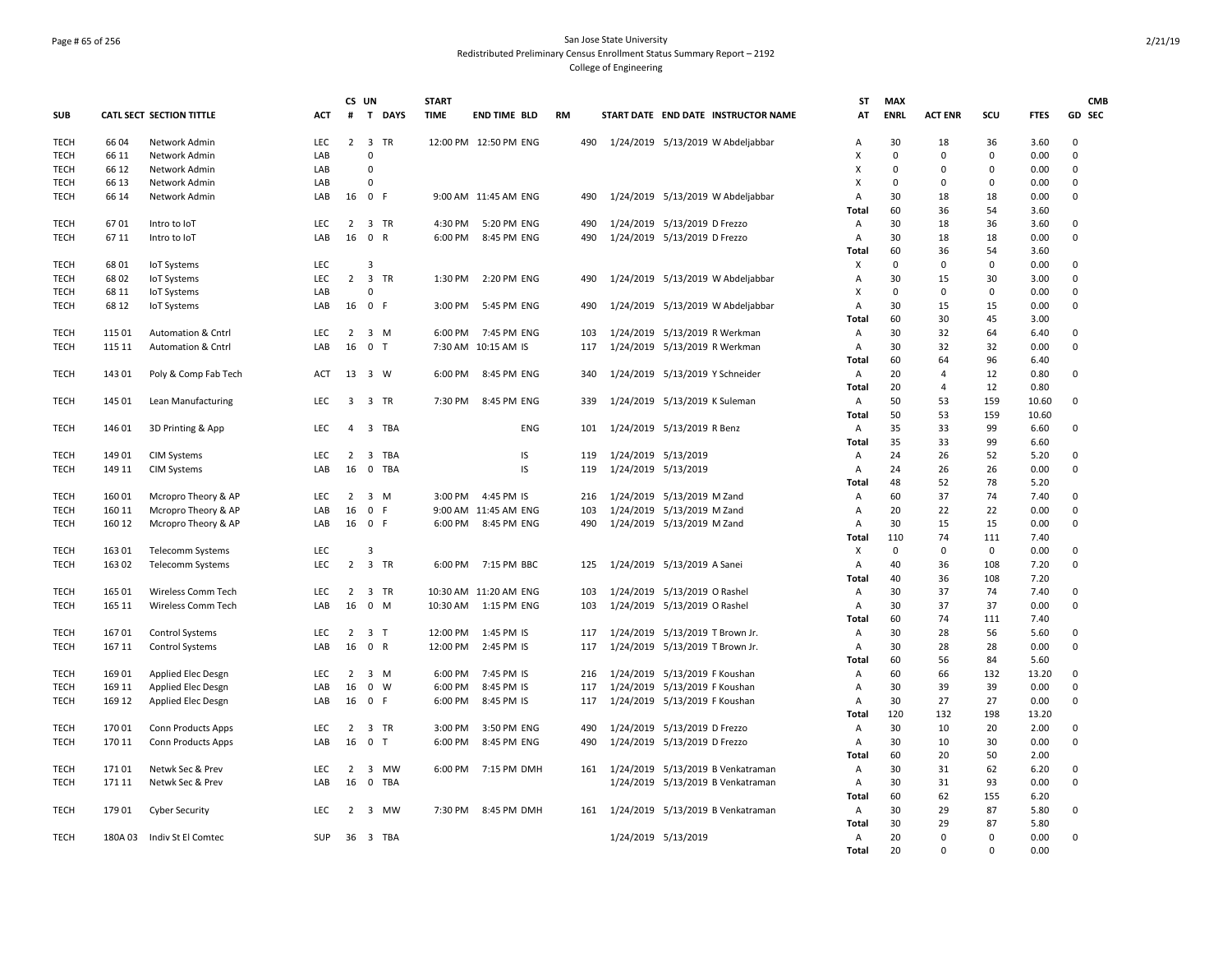## Page # 66 of 256 San Jose State University Redistributed Preliminary Census Enrollment Status Summary Report – 2192 College of Engineering

|             |         |                               |            | CS UN          |                                | <b>START</b> |                      |           |     |                     |                                     | <b>ST</b>               | <b>MAX</b>  |                |             |             | <b>CMB</b>          |        |
|-------------|---------|-------------------------------|------------|----------------|--------------------------------|--------------|----------------------|-----------|-----|---------------------|-------------------------------------|-------------------------|-------------|----------------|-------------|-------------|---------------------|--------|
| <b>SUB</b>  |         | CATL SECT SECTION TITTLE      | ACT        | #              | <b>T DAYS</b>                  | <b>TIME</b>  | <b>END TIME BLD</b>  | <b>RM</b> |     |                     | START DATE END DATE INSTRUCTOR NAME | AT                      | <b>ENRL</b> | <b>ACT ENR</b> | scu         | <b>FTES</b> | <b>GD SEC</b>       |        |
| <b>TECH</b> | 180B01  | Indiv St Manufactg            | <b>SUP</b> | 36             | 1 TBA                          |              |                      |           |     | 1/24/2019 5/13/2019 |                                     | A                       | 20          | $\mathbf 0$    | $\mathbf 0$ | 0.00        | $\mathbf 0$         |        |
| <b>TECH</b> | 180B03  | Indiv St Manufactg            | <b>SUP</b> | 36             | $\overline{3}$<br>TBA          |              |                      |           |     | 1/24/2019 5/13/2019 |                                     | A                       | 20          | $\mathbf 0$    | 0           | 0.00        | 0                   |        |
| <b>TECH</b> | 180B04  | Indiv St Manufactg            | <b>SUP</b> | 36             | 4 TBA                          |              |                      |           |     | 1/24/2019 5/13/2019 |                                     | Α                       | 20          | $\mathbf 0$    | 0           | 0.00        | 0                   |        |
|             |         |                               |            |                |                                |              |                      |           |     |                     |                                     | Total                   | 60          | $\mathbf 0$    | 0           | 0.00        |                     |        |
| <b>TECH</b> | 180J03  | Indiv St Tech Issu            | SUP        | 36             | $\overline{\mathbf{3}}$<br>TBA |              |                      |           |     | 1/24/2019 5/13/2019 |                                     | Α                       | 10          | $\Omega$       | 0           | 0.00        | 0                   |        |
|             |         |                               |            |                |                                |              |                      |           |     |                     |                                     | Total                   | 10          | 0              | $\Omega$    | 0.00        |                     |        |
| <b>TECH</b> | 190B 01 | Senior Project II             | <b>SEM</b> | 5              | $\overline{3}$<br>W            | 1:30 PM      | 4:15 PM ENG          |           | 103 |                     | 1/24/2019 5/13/2019 P Ostovari      | A                       | 30          | 28             | 84          | 5.60        | $\Omega$            |        |
| <b>TECH</b> | 190B02  | Senior Project II             | <b>SEM</b> | 5              | $\overline{\mathbf{3}}$<br>W   | 1:30 PM      | 4:15 PM ENG          |           | 490 |                     | 1/24/2019 5/13/2019 D Yan           | A                       | 30          | 25             | 75          | 5.00        | 0                   |        |
| <b>TECH</b> | 190B03  | Senior Project II             | SEM        | -5             | $\overline{3}$<br>TBA          |              | IS.                  |           | 119 |                     | 1/24/2019 5/13/2019 S Obi           | A                       | 30          | 26             | 78          | 5.20        | $\Omega$            |        |
| <b>TECH</b> | 190B04  | Senior Project II             | SEM        | 5              | $\overline{3}$<br>W            | 1:30 PM      | 4:15 PM ENG          |           | 213 |                     | 1/24/2019 5/13/2019 E Cydzik        | $\overline{A}$          | 30          | 29             | 87          | 5.80        | 0                   |        |
|             |         |                               |            |                |                                |              |                      |           |     |                     |                                     | Total                   | 120         | 108            | 324         | 21.60       |                     |        |
| <b>TECH</b> | 195 01  | Cooperative Intern            | SUP        | 36             | $\overline{3}$<br>TBA          |              |                      |           |     |                     | 1/24/2019 5/13/2019 S Obi           | A                       | 36          | $\mathbf{1}$   | 3           | 0.20        | 0                   |        |
| <b>TECH</b> | 195 02  | Cooperative Intern            | <b>SUP</b> | 36             | TBA<br>1                       |              |                      |           |     |                     | 1/24/2019 5/13/2019 S Obi           | A                       | 20          | 1              | 1           | 0.07        | 0                   |        |
|             |         |                               |            |                |                                |              |                      |           |     |                     |                                     | Total                   | 56          | $\overline{2}$ | 4           | 0.27        |                     |        |
| <b>TECH</b> | 198 01  | <b>Technology &amp; Civil</b> | LEC        | $\overline{2}$ | 3 M                            | 6:00 PM      | 8:45 PM CL           |           | 310 |                     | 1/24/2019 5/13/2019 L Zou           | Α                       | 40          | 26             | 78          | 5.20        | $0-$                |        |
| <b>CMPE</b> | 19801   | Technology & Civil            | LEC        | $\overline{2}$ | 3<br>M                         | 6:00 PM      | 8:45 PM CL           |           | 310 |                     | 1/24/2019 5/13/2019 L Zou           | A                       | $\mathbf 0$ | $\Omega$       | 0           | 0.00        | 0<br>C              |        |
| ME          | 19801   | Technology & Civil            | <b>LEC</b> | 2              | 3<br>M                         | 6:00 PM      | 8:45 PM CL           |           | 310 |                     | 1/24/2019 5/13/2019 L Zou           | A                       | $\Omega$    | $\Omega$       | $\Omega$    | 0.00        | $\mathbf 0$<br>C    | $\ast$ |
| <b>ENGR</b> | 19801   | Technology & Civil            | <b>LEC</b> | $\overline{2}$ | $\overline{3}$<br>M            | 6:00 PM      | 8:45 PM CL           |           | 310 |                     | 1/24/2019 5/13/2019 L Zou           | A                       | $\Omega$    | $\Omega$       | $\Omega$    | 0.00        | $\mathbf{0}$<br>- C | $\ast$ |
| <b>TECH</b> | 19880   | Technology & Civil            | LEC        |                | $\overline{3}$                 |              |                      |           |     |                     |                                     | X                       | $\Omega$    | $\Omega$       | $\Omega$    | 0.00        | 0                   |        |
| <b>CMPE</b> | 198 80  | Technology & Civil            | LEC        |                | $\overline{3}$                 |              |                      |           |     |                     |                                     | X                       | $\Omega$    | $\Omega$       | $\Omega$    | 0.00        | $\Omega$            |        |
| ME          | 19880   | Technology & Civil            | LEC        |                | $\overline{\mathbf{3}}$        |              |                      |           |     |                     |                                     | X                       | $\Omega$    | $\Omega$       | $\Omega$    | 0.00        | 0                   |        |
| <b>ENGR</b> | 198 80  | Technology & Civil            | LEC        |                | $\overline{3}$                 |              |                      |           |     |                     |                                     | X                       | $\Omega$    | $\mathbf 0$    | $\mathbf 0$ | 0.00        | 0                   |        |
| <b>TECH</b> | 198 81  | <b>Technology &amp; Civil</b> | LEC        | $\overline{2}$ | $\overline{\mathbf{3}}$<br>TBA |              |                      |           |     |                     | 1/24/2019 5/13/2019 L Zou           | A                       | 40          | 42             | 126         | 8.40        | $0-$                | 米      |
| <b>CMPE</b> | 198 81  | Technology & Civil            | LEC        | $\overline{2}$ | $\overline{\mathbf{3}}$<br>TBA |              |                      |           |     |                     | 1/24/2019 5/13/2019 L Zou           | A                       | $\mathbf 0$ | $\Omega$       | $\mathbf 0$ | 0.00        | $0-$                |        |
| ME          | 19881   | Technology & Civil            | LEC        | $\overline{2}$ | $\overline{\mathbf{3}}$<br>TBA |              |                      |           |     |                     | 1/24/2019 5/13/2019 L Zou           | A                       | $\Omega$    | $\Omega$       | $\mathbf 0$ | 0.00        | $0-$                | $\ast$ |
| <b>ENGR</b> | 19881   | Technology & Civil            | LEC        | $\overline{2}$ | $\overline{3}$<br>TBA          |              |                      |           |     |                     | 1/24/2019 5/13/2019 L Zou           | A                       | $\Omega$    | $\mathbf 0$    | $\mathbf 0$ | 0.00        | 0 <sup>o</sup>      | 米      |
|             |         |                               |            |                |                                |              |                      |           |     |                     |                                     | Total                   | 80          | 68             | 204         | 13.60       |                     |        |
| <b>TECH</b> | 199A 01 | SpecialTopics CNSM            | <b>SEM</b> | -5             | 3 TR                           |              | 9:00 AM 10:15 AM ENG |           | 103 |                     | 1/24/2019 5/13/2019 P Ostovari      | Α                       | 40          | 41             | 123         | 8.20        | 0                   |        |
| <b>TECH</b> | 199A 02 | SpecialTopics CNSM            | <b>SEM</b> | -5             | 3 R                            |              | 3:00 PM 5:45 PM ENG  |           | 403 |                     | 1/24/2019 5/13/2019 F Barez         | A                       | 25          | 25             | 75          | 5.10        | $\overline{2}$      |        |
|             |         |                               |            |                |                                |              |                      |           |     |                     |                                     | Total                   | 65          | 66             | 198         | 13.30       |                     |        |
| <b>TECH</b> | 199B01  | Special Topics Mfg Systm      | <b>SEM</b> | -5             | $\overline{3}$<br>TR           | 4:30 PM      | 5:45 PM IS           |           | 215 |                     | 1/24/2019 5/13/2019 A Banafa        | Α                       | 30          | $\overline{7}$ | 21          | 1.40        | 0                   |        |
|             |         |                               |            |                |                                |              |                      |           |     |                     |                                     | Total                   | 30          | $\overline{7}$ | 21          | 1.40        |                     |        |
| <b>TECH</b> | 29003   | Grad Prob                     | <b>SUP</b> | 25             | 3 TBA                          |              |                      |           |     | 1/24/2019 5/13/2019 |                                     | A                       | 20          | $\mathbf 0$    | 0           | 0.00        | 0                   |        |
|             |         |                               |            |                |                                |              |                      |           |     |                     |                                     | Total                   | 20          | $\Omega$       | 0           | 0.00        |                     |        |
| <b>TECH</b> | 298 01  | Grad Spec Study               | SUP        | 25             | 3 TBA                          |              |                      |           |     |                     | 1/24/2019 5/13/2019 S Obi           | Α                       | $\mathbf 0$ | $\Omega$       | $\Omega$    | 0.00        | 0                   |        |
|             |         |                               |            |                |                                |              |                      |           |     |                     |                                     | Total                   | $\Omega$    | $\Omega$       | $\Omega$    | 0.00        |                     |        |
| <b>TECH</b> | 299 03  | <b>Masters Thesis</b>         | <b>SUP</b> | 25             | 3 TBA                          |              |                      |           |     | 1/24/2019 5/13/2019 |                                     | A                       | 20          | 0              | 0           | 0.00        | $\Omega$            |        |
|             |         |                               |            |                |                                |              |                      |           |     |                     |                                     | Total                   | 20          | $\mathbf 0$    | $\mathbf 0$ | 0.00        |                     |        |
|             |         |                               |            |                |                                |              |                      |           |     |                     |                                     | <b>Technology Total</b> | 2118        | 1662           | 3171        | 208.70      |                     |        |